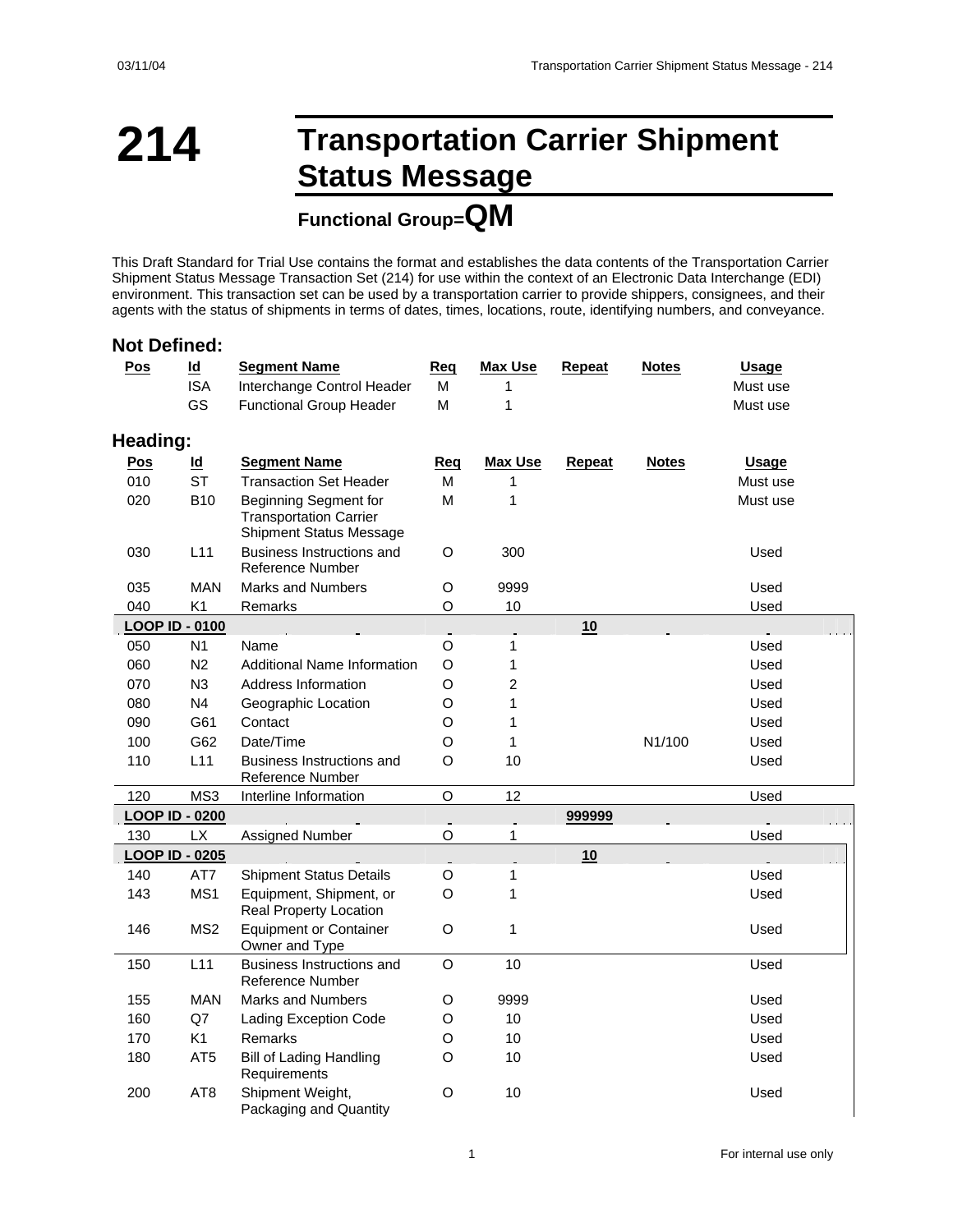|     |                              | Data                                       |             |              |          |         |      |  |
|-----|------------------------------|--------------------------------------------|-------------|--------------|----------|---------|------|--|
|     | <b>LOOP ID - 0210</b>        |                                            |             |              | 999999   | N1/210L |      |  |
| 210 | CD <sub>3</sub>              | Carton (Package) Detail                    | O           | 1            |          | N1/210  | Used |  |
| 220 | L11                          | <b>Business Instructions and</b>           | O           | 20           |          |         | Used |  |
|     |                              | <b>Reference Number</b>                    |             |              |          |         |      |  |
|     | <b>LOOP ID - 0215</b>        |                                            |             |              | 10       |         |      |  |
| 230 | AT7                          | <b>Shipment Status Details</b>             | O           | 1            |          |         | Used |  |
| 233 | MS1                          | Equipment, Shipment, or                    | O           | 1            |          |         | Used |  |
|     |                              | <b>Real Property Location</b>              |             |              |          |         |      |  |
| 236 | MS <sub>2</sub>              | <b>Equipment or Container</b>              | O           | 1            |          |         | Used |  |
|     |                              | Owner and Type                             |             |              |          |         |      |  |
| 240 | NM <sub>1</sub>              | Individual or Organizational               | O           | $\mathbf{1}$ |          |         | Used |  |
|     |                              | Name                                       |             |              |          |         |      |  |
| 250 | Q7                           | <b>Lading Exception Code</b>               | O           | 10           |          |         | Used |  |
| 260 | AT <sub>8</sub>              | Shipment Weight,                           | O           | 1            |          |         | Used |  |
|     |                              | Packaging and Quantity                     |             |              |          |         |      |  |
|     |                              | Data                                       |             |              |          |         |      |  |
| 265 | <b>MAN</b>                   | <b>Marks and Numbers</b>                   | O           | 9999         |          |         | Used |  |
|     | <b>LOOP ID - 0220</b>        |                                            |             |              | 999999   |         |      |  |
| 270 | N <sub>1</sub>               | Name                                       | $\circ$     | 1            |          |         | Used |  |
| 280 | N <sub>2</sub>               | <b>Additional Name Information</b>         | O           | 1            |          |         | Used |  |
| 290 | N3                           | <b>Address Information</b>                 | O           | 3            |          |         | Used |  |
| 300 | N <sub>4</sub>               | Geographic Location                        | O           | 1            |          |         | Used |  |
| 310 | L11                          | Business Instructions and                  | O           | 10           |          |         | Used |  |
|     |                              | <b>Reference Number</b>                    |             |              |          |         |      |  |
|     |                              |                                            |             |              |          |         |      |  |
|     | <b>LOOP ID - 0230</b>        |                                            |             |              | 999999   |         |      |  |
| 320 | <b>PRF</b>                   | Purchase Order Reference                   | O           | 1            |          |         | Used |  |
|     |                              |                                            |             |              |          |         |      |  |
|     | <b>LOOP ID - 0231</b>        |                                            |             |              | 999999   |         |      |  |
| 330 | N <sub>1</sub>               | Name                                       | O           | 1            |          |         | Used |  |
| 340 | N <sub>2</sub>               | <b>Additional Name Information</b>         | O           | 1            |          |         | Used |  |
| 350 | N <sub>3</sub>               | Address Information                        | O           | 2            |          |         | Used |  |
| 360 | N <sub>4</sub>               | Geographic Location                        | O           | 1            |          |         | Used |  |
| 370 | L11                          | <b>Business Instructions and</b>           | O           | 10           |          |         | Used |  |
|     |                              | Reference Number                           |             |              |          |         |      |  |
|     |                              |                                            |             |              |          |         |      |  |
|     | LOOP ID - 0233               |                                            |             |              | 999999   |         |      |  |
| 380 | CD <sub>3</sub>              | Carton (Package) Detail                    | O           | 1            |          |         | Used |  |
| 390 | L11                          | Business Instructions and                  | O           | 20           |          |         | Used |  |
|     |                              | Reference Number                           |             |              |          |         |      |  |
|     | <b>LOOP ID - 0240</b>        |                                            |             |              | 10       |         |      |  |
| 400 | AT7                          | <b>Shipment Status Details</b>             | O           | 1            |          |         | Used |  |
| 402 | MS1                          | Equipment, Shipment, or                    | O           | 1            |          |         | Used |  |
|     |                              | Real Property Location                     |             |              |          |         |      |  |
| 404 | MS <sub>2</sub>              | <b>Equipment or Container</b>              | O           | 1            |          |         | Used |  |
|     |                              | Owner and Type<br><b>Marks and Numbers</b> |             |              |          |         |      |  |
| 405 | <b>MAN</b>                   |                                            | $\mathsf O$ | 9999         |          |         | Used |  |
|     | LOOP ID - 0250               |                                            |             |              | 999999   |         |      |  |
| 410 | <b>SPO</b>                   | Shipment Purchase Order                    | O           | 1            |          |         | Used |  |
|     |                              | Detail                                     |             |              |          |         |      |  |
| 420 | <b>SDQ</b>                   | <b>Destination Quantity</b>                | O           | 10           |          |         | Used |  |
|     |                              |                                            |             |              |          |         |      |  |
| 423 | <b>LOOP ID - 0260</b><br>EFI | <b>Electronic Format</b>                   | O           | 1            | $\geq 1$ |         | Used |  |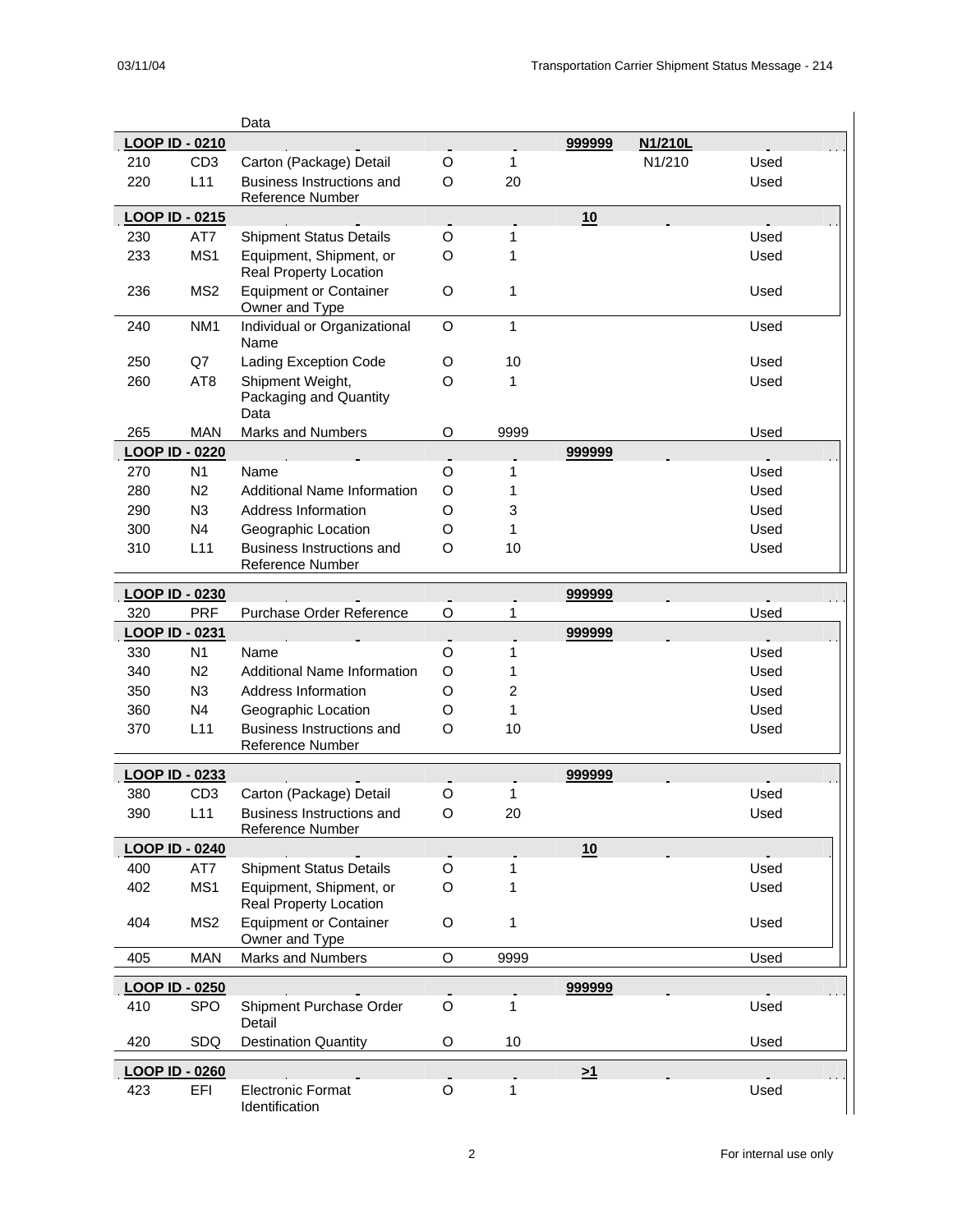| 1つに | BIN                | Data<br>m<br>Bina                         | <b>IVI</b> | Must<br>use |
|-----|--------------------|-------------------------------------------|------------|-------------|
| 610 | ~-<br>ᇰᆮ<br>$\sim$ | railer <sup>-</sup><br>Set.<br>ransaction | M          | Must use    |

#### **Not Defined:**

| <u>Pos</u> | ld  | <b>Seament Name</b>             | Rea | Max Use | Repeat | <b>Notes</b> | <u>Usage</u> |
|------------|-----|---------------------------------|-----|---------|--------|--------------|--------------|
|            | GE. | <b>Functional Group Trailer</b> | м   |         |        |              | Must use     |
|            | IEA | Interchange Control Trailer     | м   |         |        |              | Must use     |

#### **Notes:**

1/100 Status and appointment dates and times shall not be transmitted in the G62 segment.

1/210L Loops 0210, 0215 and 0220 shall be used in conjunction with loop 0200 to convey status for small package carrier shipments.

1/210 Loops 0210, 0215 and 0220 shall be used in conjunction with loop 0200 to convey status for small package carrier shipments.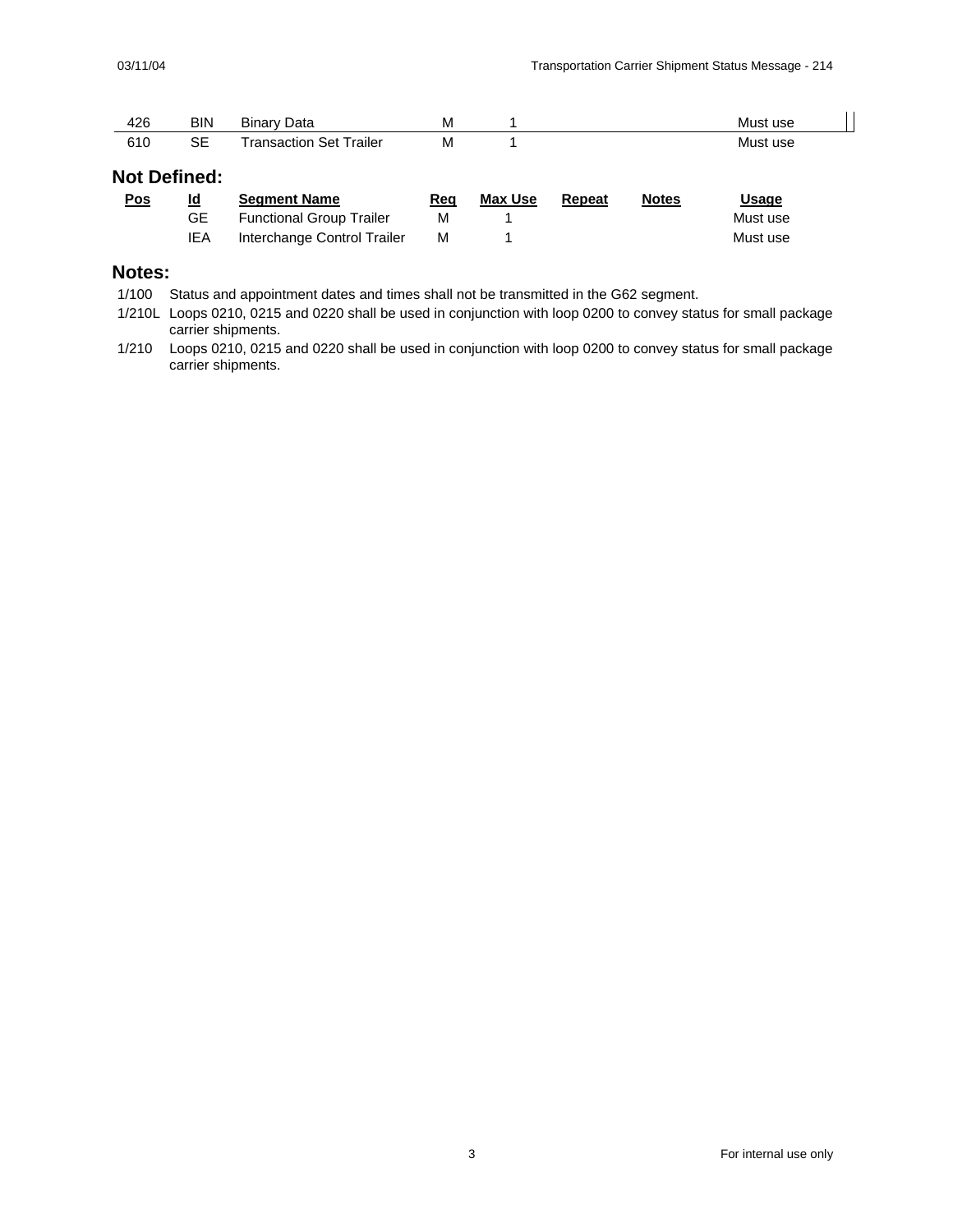### **ISA** Interchange Control Header **Posished** Alexanderic Max: 1

**Not Defined - Mandatory Loop: N/A Elements: 16**

#### **User Option (Usage):** Must use

To start and identify an interchange of zero or more functional groups and interchange-related control segments

#### **Element Summary: Ref Id Element Name Req Type Min/Max Usage** ISA01 I01 **Authorization Information Qualifier Description:** Code to identify the type of information in the Authorization Information **All valid standard codes are used.** M ID 2/2 Must use ISA02 I02 **Authorization Information Description:** Information used for additional identification or authorization of the interchange sender or the data in the interchange; the type of information is set by the Authorization Information Qualifier (I01) M AN 10/10 Must use ISA03 I03 **Security Information Qualifier Description:** Code to identify the type of information in the Security Information **All valid standard codes are used.** M ID 2/2 Must use ISA04 I04 **Security Information Description:** This is used for identifying the security information about the interchange sender or the data in the interchange; the type of information is set by the Security Information Qualifier (I03) M AN 10/10 Must use ISA05 I05 **Interchange ID Qualifier Description:** Qualifier to designate the system/method of code structure used to designate the sender or receiver ID element being qualified **All valid standard codes are used.** M ID 2/2 Must use ISA06 I06 **Interchange Sender ID Description:** Identification code published by the sender for other parties to use as the receiver ID to route data to them; the sender always codes this value in the sender ID element M AN 15/15 Must use ISA07 I05 **Interchange ID Qualifier Description:** Qualifier to designate the system/method of code structure used to designate the sender or receiver ID element being qualified **All valid standard codes are used.** M ID 2/2 Must use ISA08 I07 **Interchange Receiver ID Description:** Identification code published by the receiver of the data; When sending, it is used by the sender as their sending ID, thus other parties sending to them will use this as a receiving ID to route data to them M AN 15/15 Must use ISA09 I08 **Interchange Date** M DT 6/6 Must use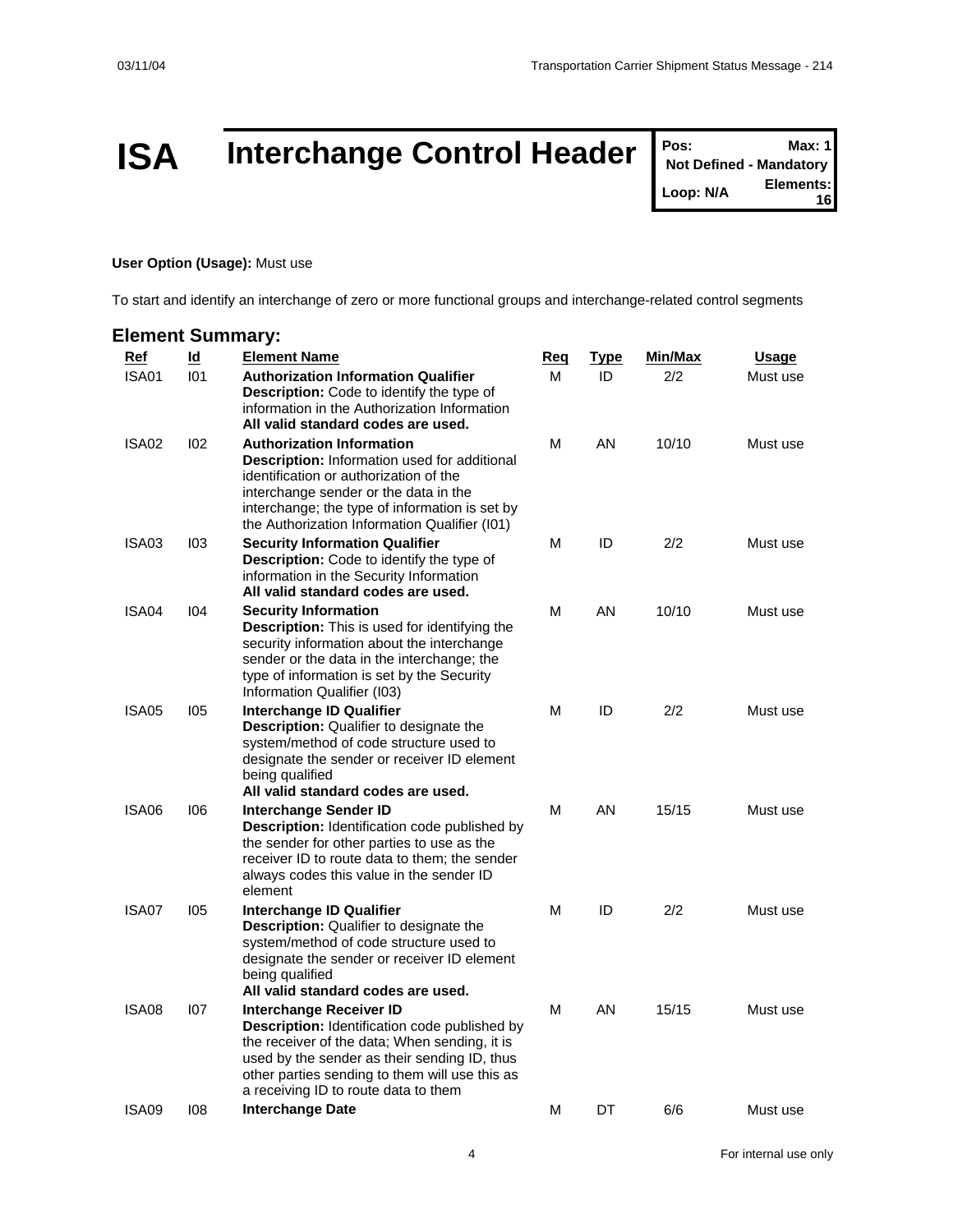|                   |     | <b>Description:</b> Date of the interchange                                                                                                                                                                                                                                                                                                                                         |   |                |     |          |
|-------------------|-----|-------------------------------------------------------------------------------------------------------------------------------------------------------------------------------------------------------------------------------------------------------------------------------------------------------------------------------------------------------------------------------------|---|----------------|-----|----------|
| <b>ISA10</b>      | 109 | <b>Interchange Time</b><br><b>Description:</b> Time of the interchange                                                                                                                                                                                                                                                                                                              | м | TM             | 4/4 | Must use |
| <b>ISA11</b>      | 110 | <b>Interchange Control Standards Identifier</b><br><b>Description:</b> Code to identify the agency<br>responsible for the control standard used by<br>the message that is enclosed by the<br>interchange header and trailer<br>All valid standard codes are used.                                                                                                                   | м | ID             | 1/1 | Must use |
| <b>ISA12</b>      | 111 | <b>Interchange Control Version Number</b><br><b>Description:</b> Code specifying the version<br>number of the interchange control segments<br>All valid standard codes are used.                                                                                                                                                                                                    | м | ID             | 5/5 | Must use |
| ISA <sub>13</sub> | 112 | <b>Interchange Control Number</b><br><b>Description:</b> A control number assigned by<br>the interchange sender                                                                                                                                                                                                                                                                     | М | N <sub>0</sub> | 9/9 | Must use |
| ISA <sub>14</sub> | 113 | <b>Acknowledgment Requested</b><br><b>Description:</b> Code sent by the sender to<br>request an interchange acknowledgment<br>(TA1)<br>All valid standard codes are used.                                                                                                                                                                                                           | М | ID             | 1/1 | Must use |
| ISA <sub>15</sub> | 114 | Usage Indicator<br>Description: Code to indicate whether data<br>enclosed by this interchange envelope is test,<br>production or information<br>All valid standard codes are used.                                                                                                                                                                                                  | м | ID             | 1/1 | Must use |
| <b>ISA16</b>      | 115 | <b>Component Element Separator</b><br><b>Description:</b> Type is not applicable; the<br>component element separator is a delimiter<br>and not a data element; this field provides the<br>delimiter used to separate component data<br>elements within a composite data structure;<br>this value must be different than the data<br>element separator and the segment<br>terminator | М |                | 1/1 | Must use |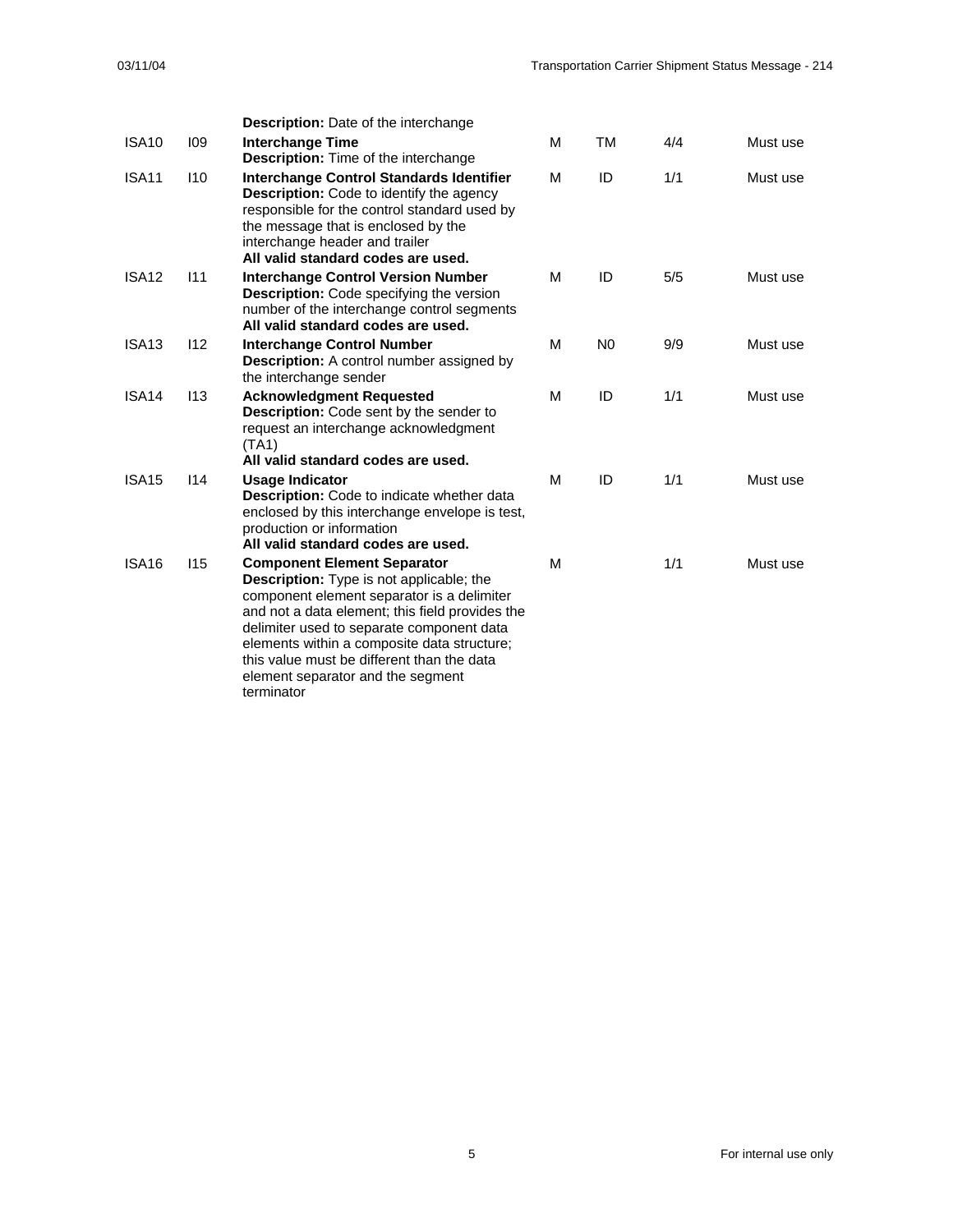### **GS Functional Group Header Posi** Max: 1

**Not Defined - Mandatory Loop: N/A Elements: 8**

#### **User Option (Usage):** Must use

To indicate the beginning of a functional group and to provide control information

#### **Element Summary: Ref Id Element Name Req Type Min/Max Usage** GS01 479 **Functional Identifier Code Description:** Code identifying a group of application related transaction sets **All valid standard codes are used.** M ID 2/2 Must use GS02 142 **Application Sender's Code Description:** Code identifying party sending transmission; codes agreed to by trading partners M AN 2/15 Must use GS03 124 **Application Receiver's Code Description:** Code identifying party receiving transmission; codes agreed to by trading partners M AN 2/15 Must use GS04 373 **Date Description:** Date expressed as **CCYYMMDD** M DT 8/8 Must use GS05 337 **Time Description:** Time expressed in 24-hour clock time as follows: HHMM, or HHMMSS, or HHMMSSD, or HHMMSSDD, where  $H =$ hours (00-23),  $M =$  minutes (00-59),  $S =$ integer seconds (00-59) and  $DD =$  decimal seconds; decimal seconds are expressed as follows:  $D = \text{tenths}$  (0-9) and  $DD =$ hundredths (00-99) M TM 4/8 Must use GS06 28 **Group Control Number Description:** Assigned number originated and maintained by the sender M N0 1/9 Must use GS07 455 **Responsible Agency Code Description:** Code identifying the issuer of the standard; this code is used in conjunction with Data Element 480 **All valid standard codes are used.** M ID 1/2 Must use GS08 480 **Version / Release / Industry Identifier Code Description:** Code indicating the version, release, subrelease, and industry identifier of the EDI standard being used, including the GS and GE segments; if code in DE455 in GS segment is X, then in DE 480 positions 1- 3 are the version number; positions 4-6 are the release and subrelease, level of the version; and positions 7-12 are the industry or trade association identifiers (optionally assigned by user); if code in DE455 in GS segment is T, then other formats are allowed **All valid standard codes are used.** M AN 1/12 Must use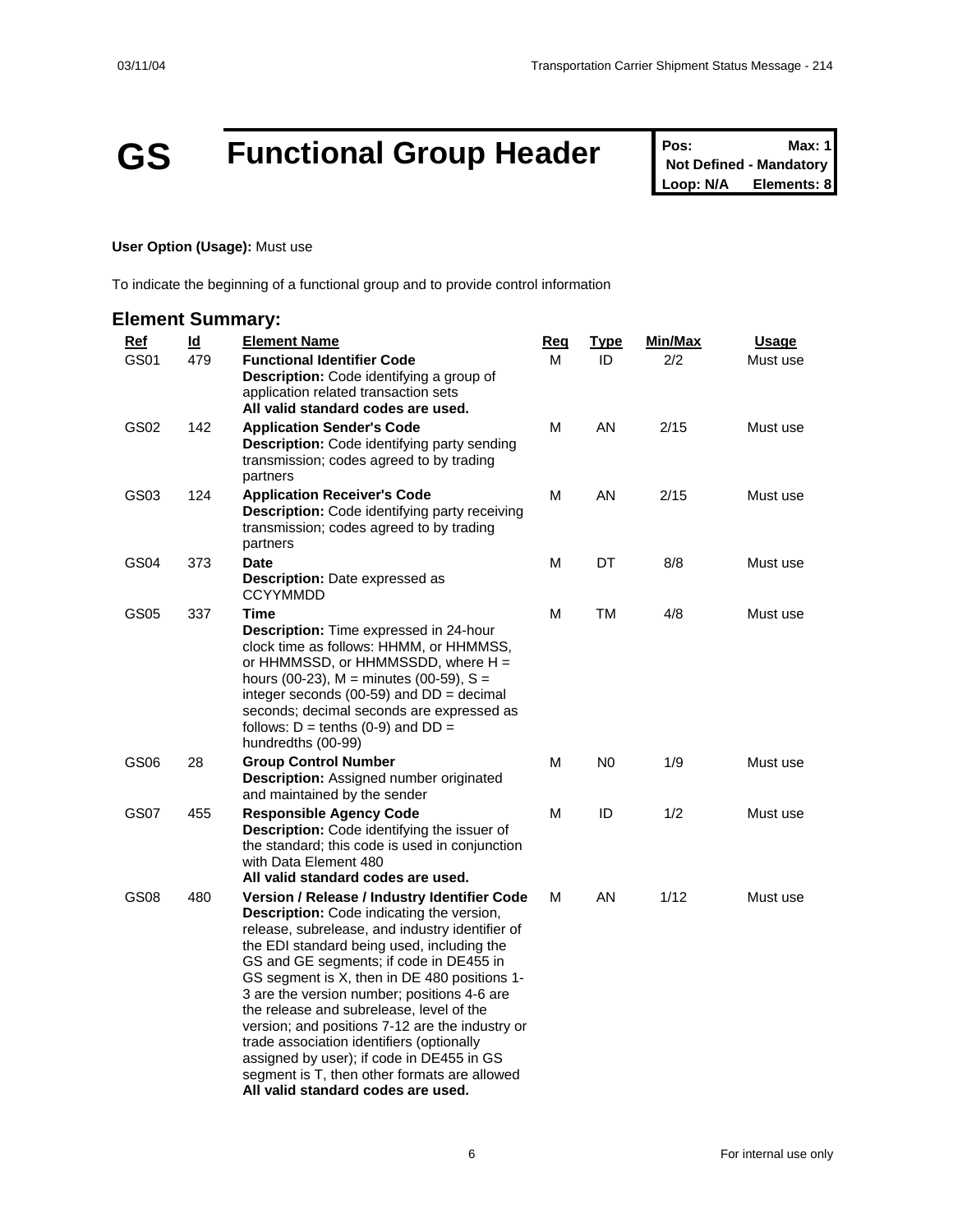#### **Semantics:**

- 1. GS04 is the group date.
- 2. GS05 is the group time.
- 3. The data interchange control number GS06 in this header must be identical to the same data element in the associated functional group trailer, GE02.

#### **Comments:**

1. A functional group of related transaction sets, within the scope of X12 standards, consists of a collection of similar transaction sets enclosed by a functional group header and a functional group trailer.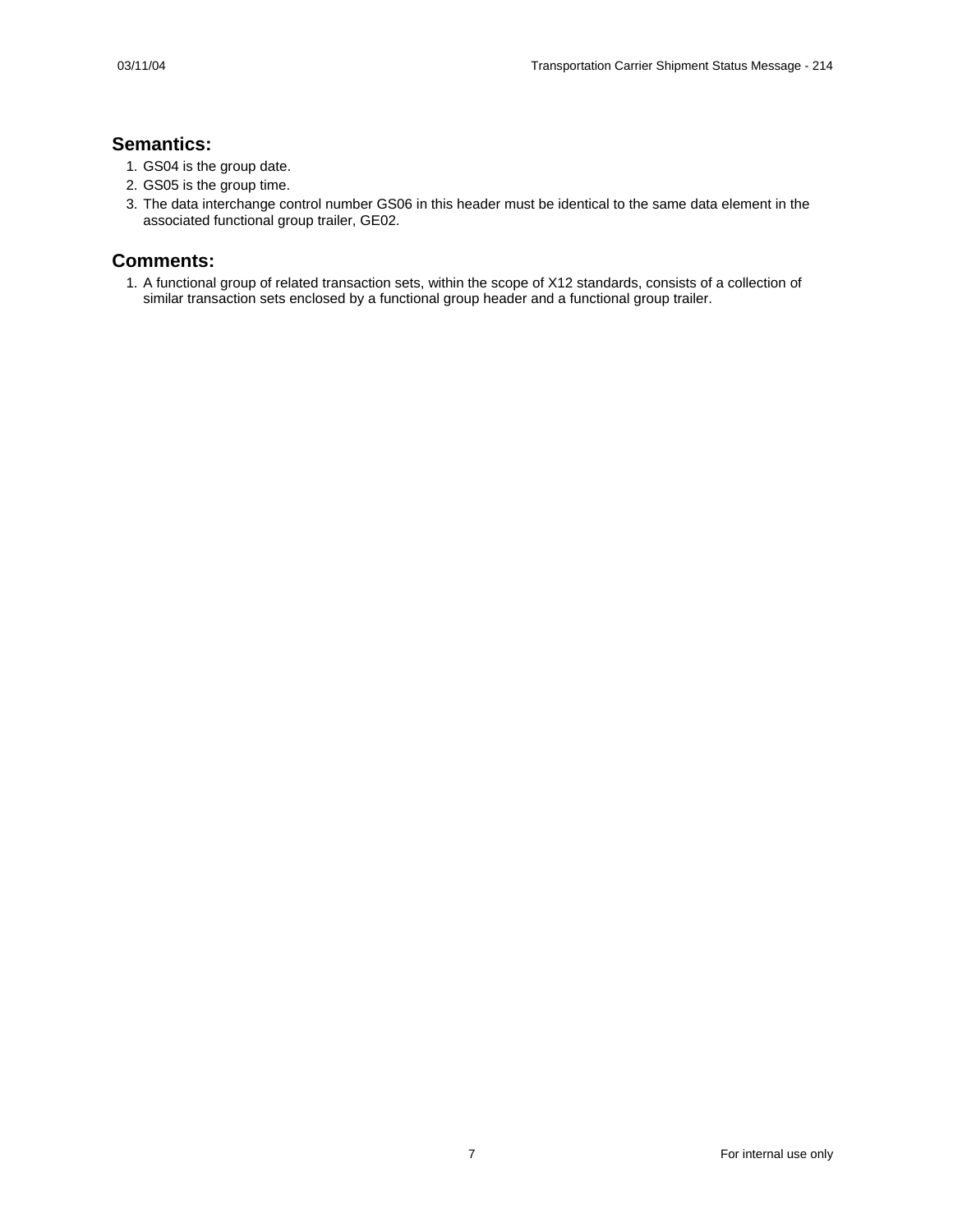## **ST Transaction Set Header Pos: 010 Max: 1**<br> **Loop: N/A Elements: 2**

**Heading - Mandatory Elements: 2** 

#### **User Option (Usage):** Must use

To indicate the start of a transaction set and to assign a control number

| <b>Element Summary:</b> |           |                                                                                                                                                                                                                   |     |      |         |          |
|-------------------------|-----------|-------------------------------------------------------------------------------------------------------------------------------------------------------------------------------------------------------------------|-----|------|---------|----------|
| <u>Ref</u>              | <u>ld</u> | <b>Element Name</b>                                                                                                                                                                                               | Reg | Type | Min/Max | Usage    |
| ST <sub>01</sub>        | 143       | <b>Transaction Set Identifier Code</b><br><b>Description:</b> Code uniquely identifying a<br><b>Transaction Set</b><br>All valid standard codes are used.                                                         | М   | ID   | 3/3     | Must use |
| ST <sub>02</sub>        | 329       | <b>Transaction Set Control Number</b><br><b>Description:</b> Identifying control number that<br>must be unique within the transaction set<br>functional group assigned by the originator for<br>a transaction set | м   | AN   | 4/9     | Must use |

#### **Semantics:**

1. The transaction set identifier (ST01) used by the translation routines of the interchange partners to select the appropriate transaction set definition (e.g., 810 selects the Invoice Transaction Set).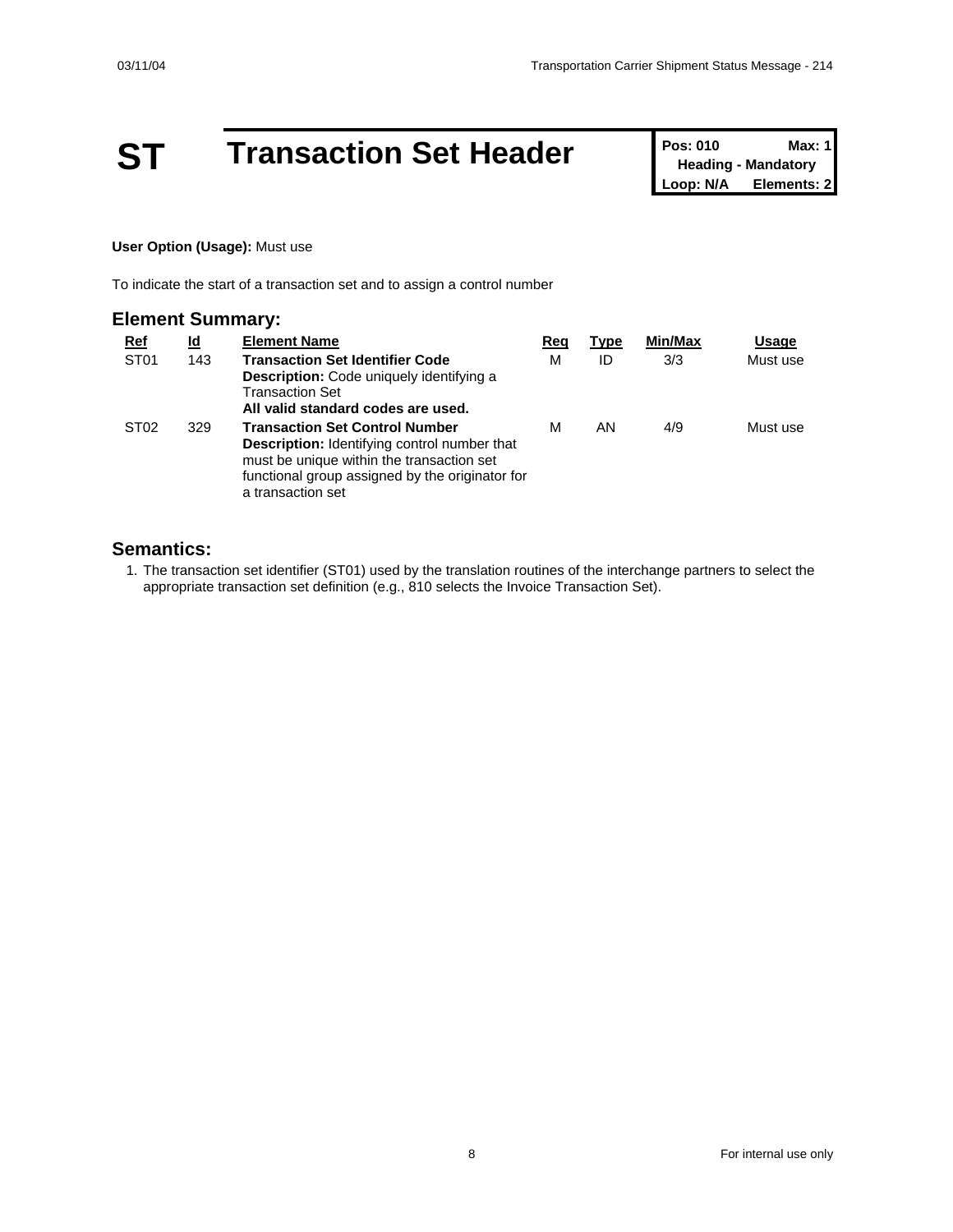### **B10 Beginning Segment for Transportation Carrier Shipment Status Message**

**Pos: 020 Max: 1 Heading - Mandatory Loop: N/A Elements: 7**

#### **User Option (Usage):** Must use

To transmit identifying numbers and other basic data relating to the transaction set

#### **Element Summary:**

| Ref<br>B1001      | $\underline{\mathsf{Id}}$<br>127 | <b>Element Name</b><br><b>Reference Identification</b><br><b>Description:</b> Reference information as<br>defined for a particular Transaction Set or as<br>specified by the Reference Identification<br>Qualifier                                                                                      | Reg<br>X | <b>Type</b><br>AN | Min/Max<br>1/30 | <u>Usage</u><br>Used |
|-------------------|----------------------------------|---------------------------------------------------------------------------------------------------------------------------------------------------------------------------------------------------------------------------------------------------------------------------------------------------------|----------|-------------------|-----------------|----------------------|
| B <sub>1002</sub> | 145                              | <b>Shipment Identification Number</b><br><b>Description: Identification number assigned</b><br>to the shipment by the shipper that uniquely<br>identifies the shipment from origin to ultimate<br>destination and is not subject to modification;<br>(Does not contain blanks or special<br>characters) | O        | AN                | 1/30            | Used                 |
| B1003             | 140                              | <b>Standard Carrier Alpha Code</b><br>Description: Standard Carrier Alpha Code                                                                                                                                                                                                                          | М        | ID                | 2/4             | Must use             |
| B1004             | 71                               | <b>Inquiry Request Number</b><br><b>Description:</b> Identifying number assigned by<br>inquirer                                                                                                                                                                                                         | O        | N <sub>0</sub>    | 1/3             | Used                 |
| B1005             | 128                              | <b>Reference Identification Qualifier</b><br>Description: Code qualifying the Reference<br>Identification<br>All valid standard codes are used.                                                                                                                                                         | X        | ID                | 2/3             | Used                 |
| B1006             | 127                              | <b>Reference Identification</b><br>Description: Reference information as<br>defined for a particular Transaction Set or as<br>specified by the Reference Identification<br>Qualifier                                                                                                                    | X        | AN                | 1/30            | Used                 |
| B1007             | 1073                             | <b>Yes/No Condition or Response Code</b><br><b>Description:</b> Code indicating a Yes or No<br>condition or response<br>All valid standard codes are used.                                                                                                                                              | O        | ID                | 1/1             | Used                 |

#### **Syntax:**

- 1. R0106 At least one of B1001,B1006 is required
- 2. E0105 Only one of B1001,B1005 may be presented
- 3. P0506 If either B1005,B1006 is present, then all are required

#### **Semantics:**

- 1. B1001 is the carrier assigned reference number.
- 2. B1007 indicates if the reference numbers included in this transmission were transmitted to the carrier via EDI or key entered by the carrier. A "Y" indicates that the carrier received the reference numbers in an EDI transmission; an "N" indicates that the carrier did not receive the reference numbers in an EDI transmission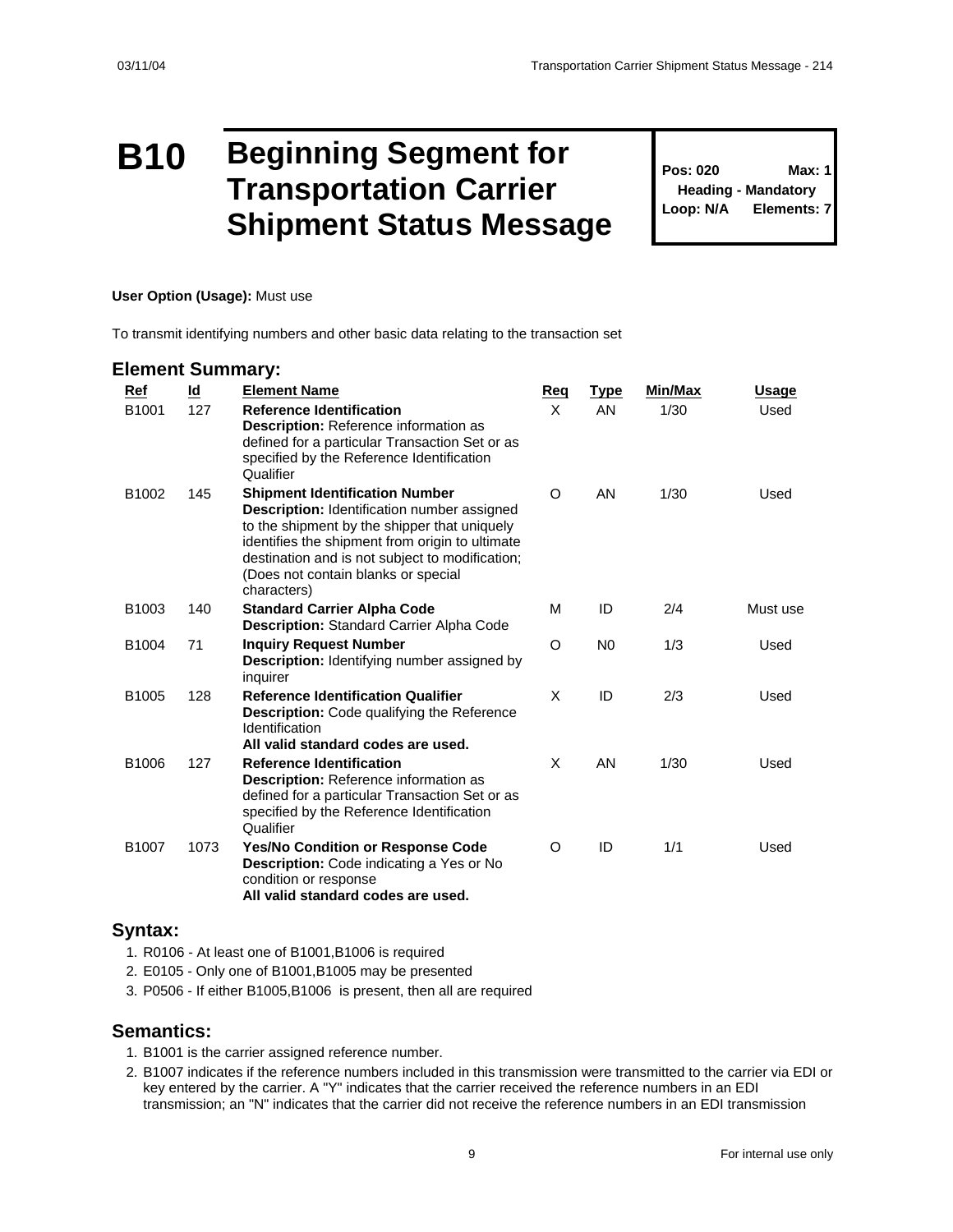and key entered the data from a shipper supplied document.

#### **Comments:**

- 1. B1001 is the carrier's PRO (invoice number) that identifies the shipment.
- 2. B1003 is required when used in Transaction Set 214.
- 3. B1006 is the carrier assigned bar code identification or another carrier assigned shipment identification, such as a manifest number.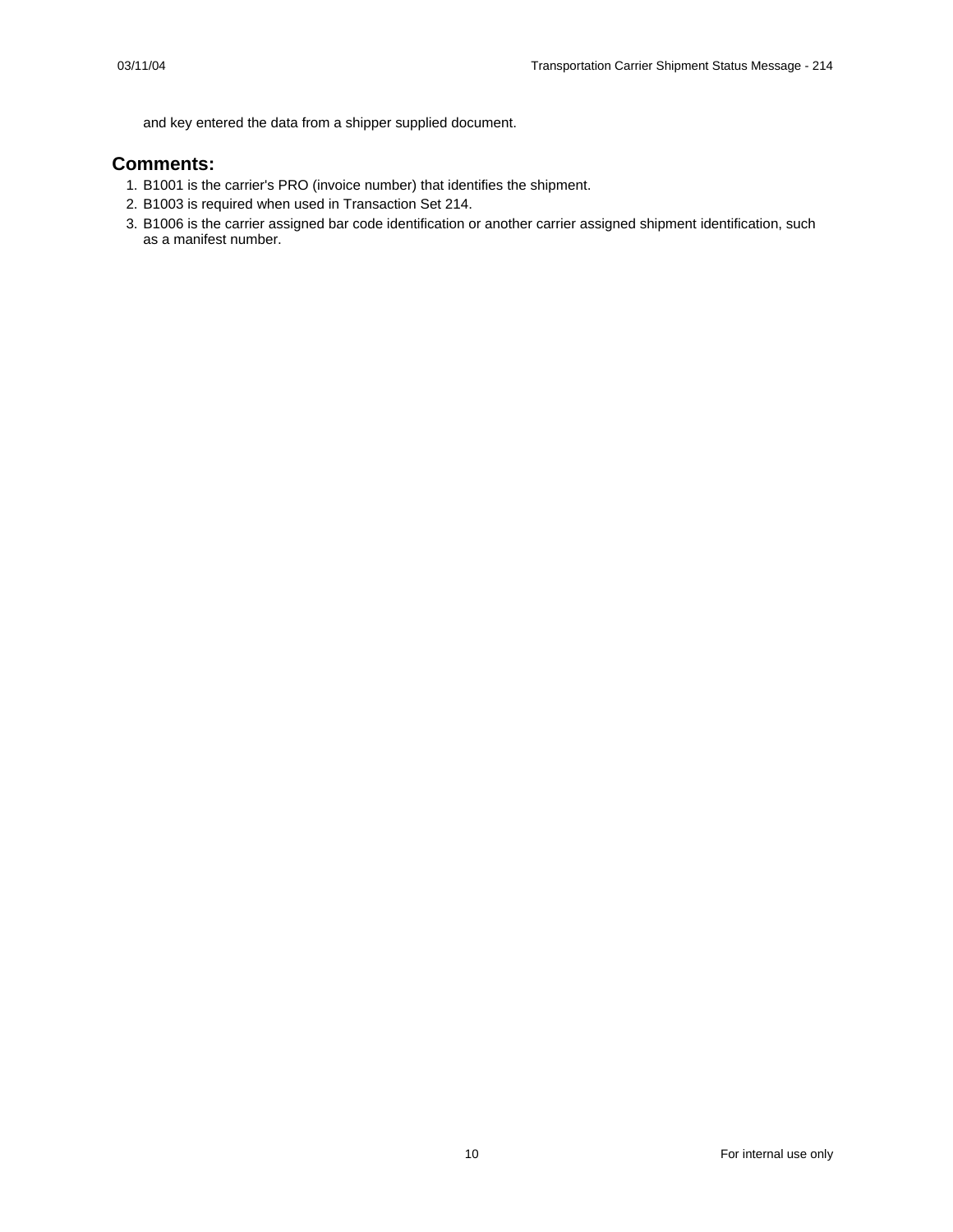### **L11 Business Instructions and Reference Number**

**Pos: 030 Max: 300 Heading - Optional Loop: N/A Elements: 3**

#### **User Option (Usage):** Used

To specify instructions in this business relationship or a reference number

#### **Element Summary:**

| Ref               | <u>ld</u> | <b>Element Name</b>                                                                                                                                                                         | Req | Type | Min/Max | Usage |
|-------------------|-----------|---------------------------------------------------------------------------------------------------------------------------------------------------------------------------------------------|-----|------|---------|-------|
| L <sub>1101</sub> | 127       | <b>Reference Identification</b><br><b>Description:</b> Reference information as<br>defined for a particular Transaction Set or as<br>specified by the Reference Identification<br>Qualifier | X   | AN.  | 1/30    | Used  |
| L <sub>1102</sub> | 128       | <b>Reference Identification Qualifier</b><br><b>Description:</b> Code qualifying the Reference<br>Identification<br>All valid standard codes are used.                                      | X   | ID   | 2/3     | Used  |
| L <sub>1103</sub> | 352       | <b>Description</b><br><b>Description:</b> A free-form description to clarify<br>the related data elements and their content                                                                 | X   | AN   | 1/80    | Used  |

#### **Syntax:**

1. R0103 - At least one of L1101,L1103 is required

2. P0102 - If either L1101,L1102 is present, then all are required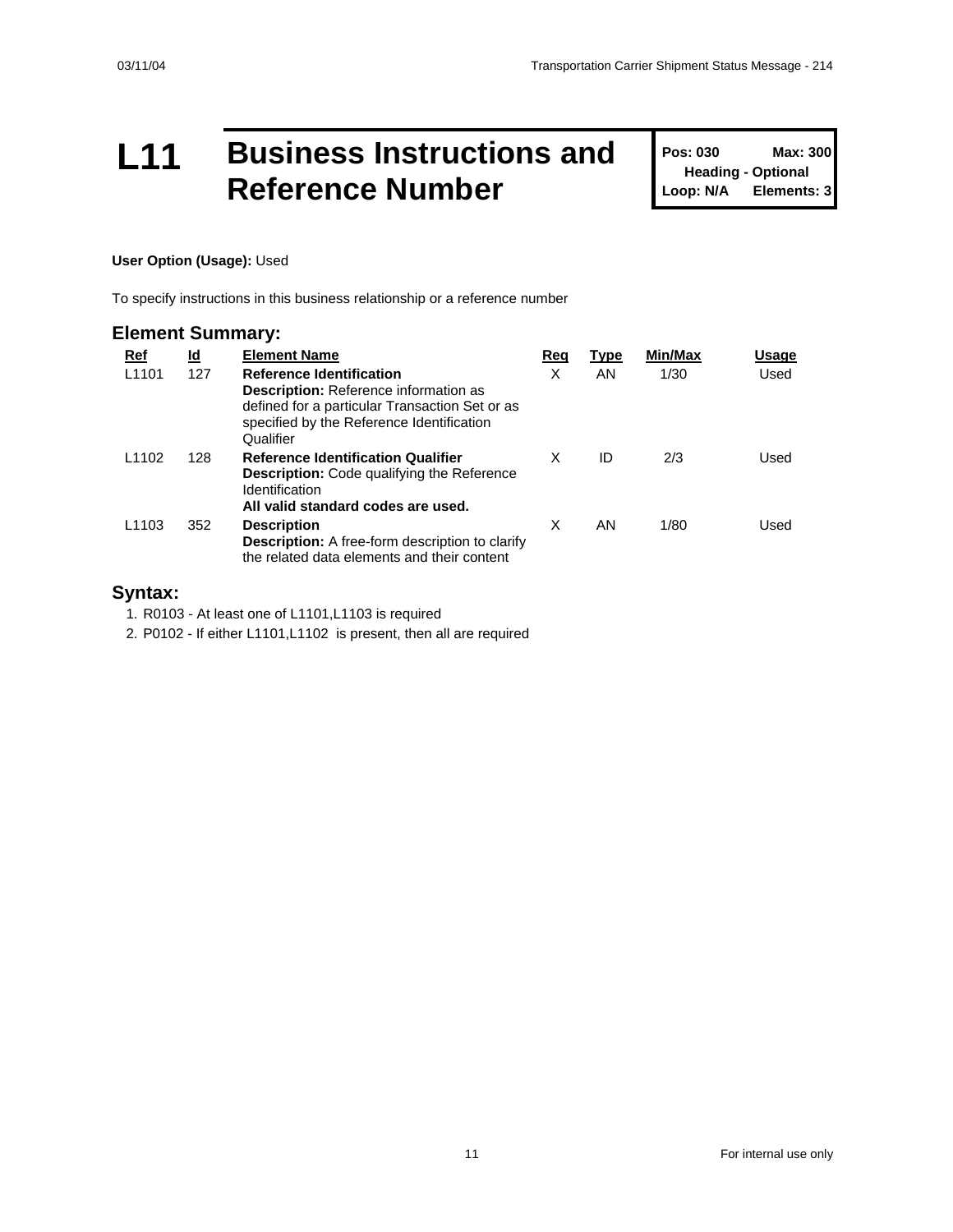### **MAN** Marks and Numbers **Pos: 035** Max: 9999

**Heading - Optional Loop: N/A Elements: 6**

#### **User Option (Usage):** Used

To indicate identifying marks and numbers for shipping containers

#### **Element Summary:**

| Ref               | <u>ld</u> | <b>Element Name</b>                                                                                                                                                    | Req      | <u>Type</u> | Min/Max | Usage    |
|-------------------|-----------|------------------------------------------------------------------------------------------------------------------------------------------------------------------------|----------|-------------|---------|----------|
| MAN01             | 88        | <b>Marks and Numbers Qualifier</b><br><b>Description:</b> Code specifying the application<br>or source of Marks and Numbers (87)<br>All valid standard codes are used. | М        | ID          | 1/2     | Must use |
| MAN <sub>02</sub> | 87        | <b>Marks and Numbers</b><br><b>Description:</b> Marks and numbers used to<br>identify a shipment or parts of a shipment                                                | M        | AN          | 1/48    | Must use |
| MAN03             | 87        | <b>Marks and Numbers</b><br>Description: Marks and numbers used to<br>identify a shipment or parts of a shipment                                                       | $\Omega$ | AN          | 1/48    | Used     |
| MAN04             | 88        | <b>Marks and Numbers Qualifier</b><br><b>Description:</b> Code specifying the application<br>or source of Marks and Numbers (87)<br>All valid standard codes are used. | X        | ID          | 1/2     | Used     |
| MAN05             | 87        | <b>Marks and Numbers</b><br><b>Description:</b> Marks and numbers used to<br>identify a shipment or parts of a shipment                                                | X        | AN          | 1/48    | Used     |
| MAN06             | 87        | <b>Marks and Numbers</b><br><b>Description:</b> Marks and numbers used to<br>identify a shipment or parts of a shipment                                                | O        | AN          | 1/48    | Used     |

#### **Syntax:**

- 1. P0405 If either MAN04,MAN05 is present, then all are required
- 2. C0605 If MAN06 is present, then all of MAN05 are required

#### **Semantics:**

- 1. MAN01/MAN02 and MAN04/MAN05 may be used to identify two different marks and numbers assigned to the same physical container.
- 2. When both MAN02 and MAN03 are used, MAN02 is the starting number of a sequential range and MAN03 is the ending number of that range.
- 3. When both MAN05 and MAN06 are used, MAN05 is the starting number of a sequential range, and MAN06 is the ending number of that range.

#### **Comments:**

- 1. When MAN01 contains code "UC" (U.P.C. Shipping Container Code) and MAN05/MAN06 contain a range of ID numbers, MAN03 is not used. The reason for this is that the U.P.C. Shipping Container code is the same on every carton that is represented in the range in MAN05/MAN06.
- 2. MAN03 and/or MAN06 are only used when sending a range(s) of ID numbers.
- 3. When both MAN02/MAN03 and MAN05/MAN06 are used to send ranges of ID numbers, the integrity of the two ID numbers must be maintained.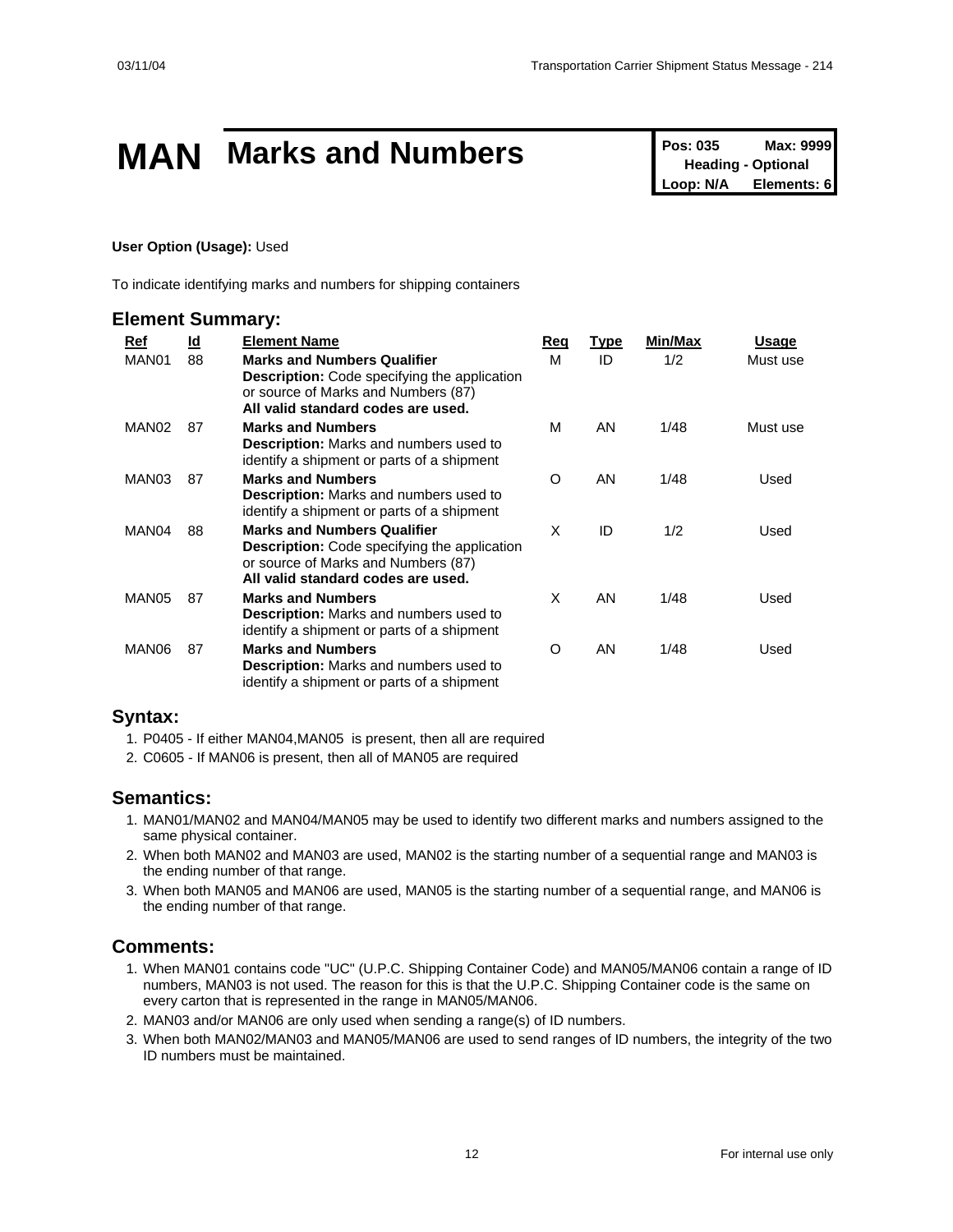## **K1** Remarks

| <b>Pos: 040</b> | Max: 10                   |
|-----------------|---------------------------|
|                 | <b>Heading - Optional</b> |
| Loop: N/A       | Elements: 2               |

#### **User Option (Usage):** Used

To transmit information in a free-form format for comment or special instruction

### **Element Summary:**

| <u>Ref</u>       | <u>ld</u> | <b>Element Name</b>                       | Rea | Type | Min/Max | <b>Usage</b> |
|------------------|-----------|-------------------------------------------|-----|------|---------|--------------|
| K <sub>101</sub> | 61        | <b>Free-Form Message</b>                  | м   | ΑN   | 1/30    | Must use     |
|                  |           | <b>Description:</b> Free-form information |     |      |         |              |
| K <sub>102</sub> | 61        | <b>Free-Form Message</b>                  |     | ΑN   | 1/30    | Used         |
|                  |           | <b>Description:</b> Free-form information |     |      |         |              |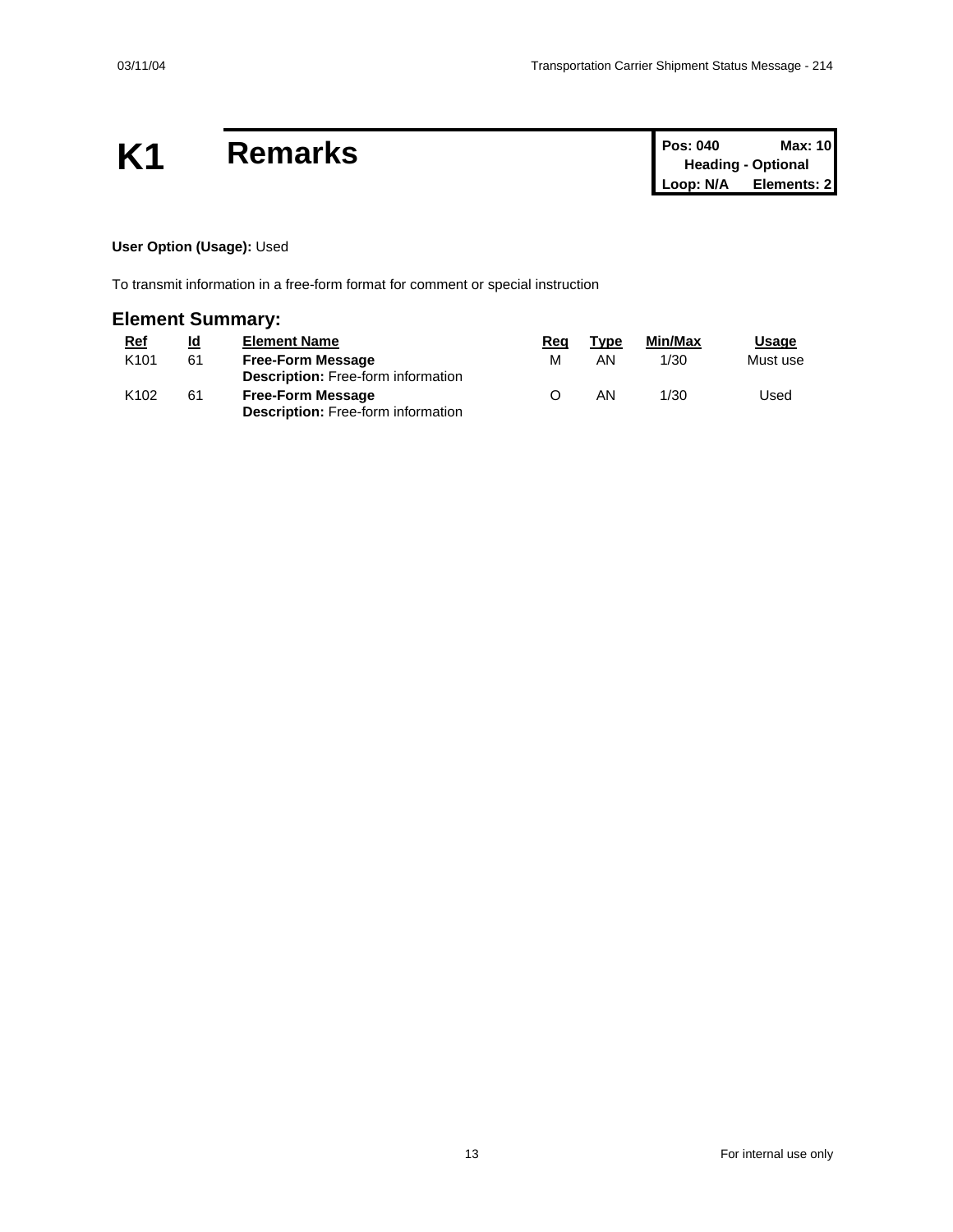### **Loop 0100 Pos: 050 Repeat: 10**

| Pos: 050   | Repeat: 10      |
|------------|-----------------|
|            | <b>Optional</b> |
| Loop: 0100 | Elements:       |
|            | N/A             |

To identify a party by type of organization, name, and code

### **Loop Summary:**

| <u>Pos</u> | <u>ld</u>       | <b>Segment Name</b>                                  | Req | Max Use | Repeat | Usage |
|------------|-----------------|------------------------------------------------------|-----|---------|--------|-------|
| 050        | N1              | Name                                                 | O   |         |        | Used  |
| 060        | N2              | Additional Name Information                          | O   |         |        | Used  |
| 070        | N3              | Address Information                                  | O   | 2       |        | Used  |
| 080        | N4              | Geographic Location                                  | O   |         |        | Used  |
| 090        | G61             | Contact                                              | O   |         |        | Used  |
| 100        | G62             | Date/Time                                            | O   |         |        | Used  |
| 110        | L <sub>11</sub> | <b>Business Instructions and Reference</b><br>Number | O   | 10      |        | Used  |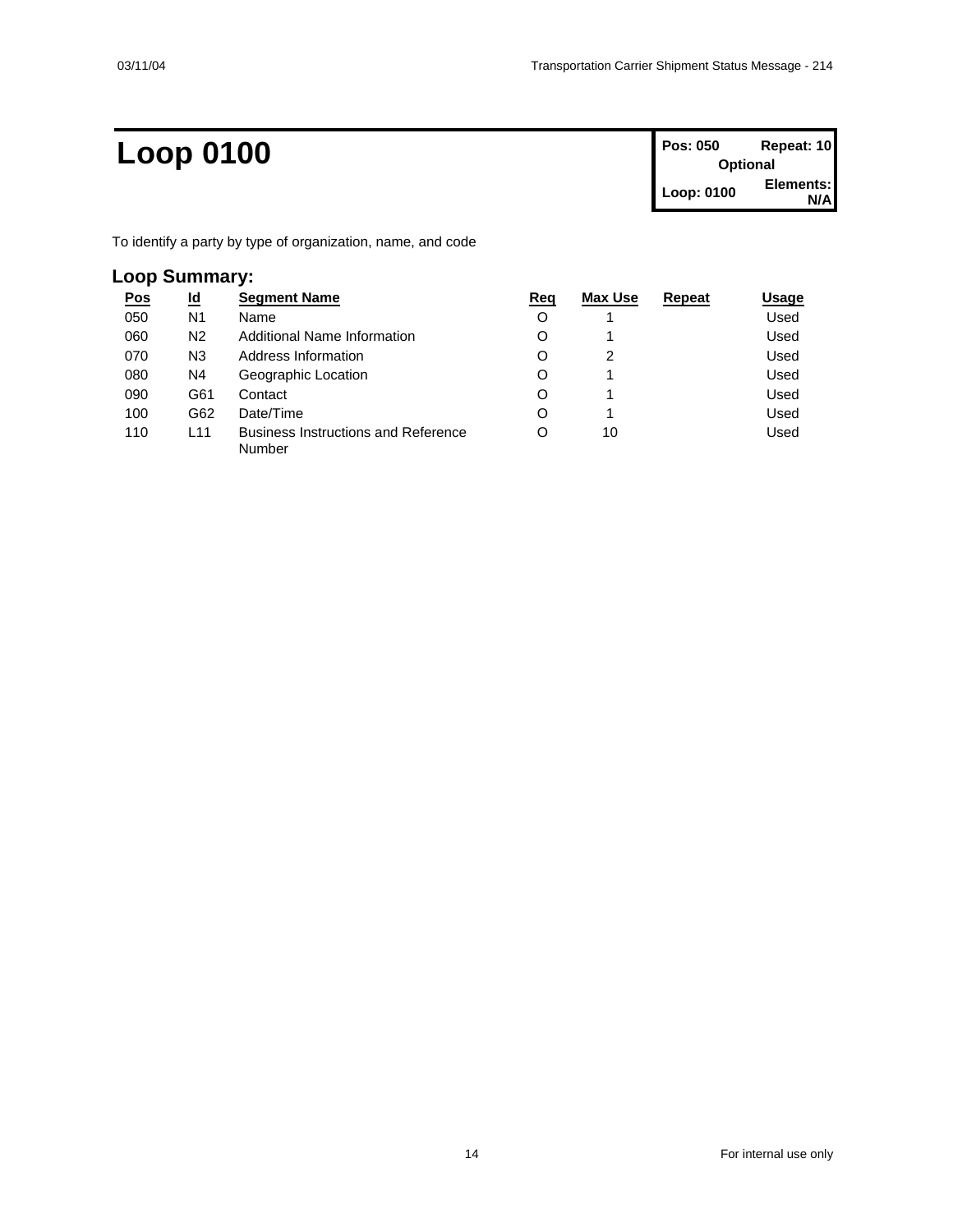|           | <b>Name</b> | <b>Pos: 050</b>           | Max: 1 |
|-----------|-------------|---------------------------|--------|
| <b>N1</b> |             | <b>Heading - Optional</b> |        |
|           |             | Loop: 0100 Elements: 6    |        |

#### **User Option (Usage):** Used

To identify a party by type of organization, name, and code

#### **Element Summary:**

| Ref              | $\underline{\mathsf{Id}}$ | <b>Element Name</b>                                                                                                                                                                     | Req | <b>Type</b> | Min/Max | <u>Usage</u> |
|------------------|---------------------------|-----------------------------------------------------------------------------------------------------------------------------------------------------------------------------------------|-----|-------------|---------|--------------|
| N <sub>101</sub> | 98                        | <b>Entity Identifier Code</b><br>Description: Code identifying an<br>organizational entity, a physical location,<br>property or an individual<br>All valid standard codes are used.     | м   | ID          | 2/3     | Must use     |
| N <sub>102</sub> | 93                        | <b>Name</b><br><b>Description: Free-form name</b>                                                                                                                                       | X   | AN          | 1/60    | Used         |
| N <sub>103</sub> | 66                        | <b>Identification Code Qualifier</b><br>Description: Code designating the<br>system/method of code structure used for<br>Identification Code (67)<br>All valid standard codes are used. | X   | ID          | 1/2     | Used         |
| N <sub>104</sub> | 67                        | <b>Identification Code</b><br>Description: Code identifying a party or<br>other code                                                                                                    | X   | AN          | 2/80    | Used         |
| N <sub>105</sub> | 706                       | <b>Entity Relationship Code</b><br><b>Description:</b> Code describing entity<br>relationship<br>All valid standard codes are used.                                                     | O   | ID          | 2/2     | Used         |
| N <sub>106</sub> | 98                        | <b>Entity Identifier Code</b><br>Description: Code identifying an<br>organizational entity, a physical location,<br>property or an individual<br>All valid standard codes are used.     | O   | ID          | 2/3     | Used         |

#### **Syntax:**

- 1. R0203 At least one of N102,N103 is required
- 2. P0304 If either N103,N104 is present, then all are required

#### **Comments:**

- 1. This segment, used alone, provides the most efficient method of providing organizational identification. To obtain this efficiency the "ID Code" (N104) must provide a key to the table maintained by the transaction processing party.
- 2. N105 and N106 further define the type of entity in N101.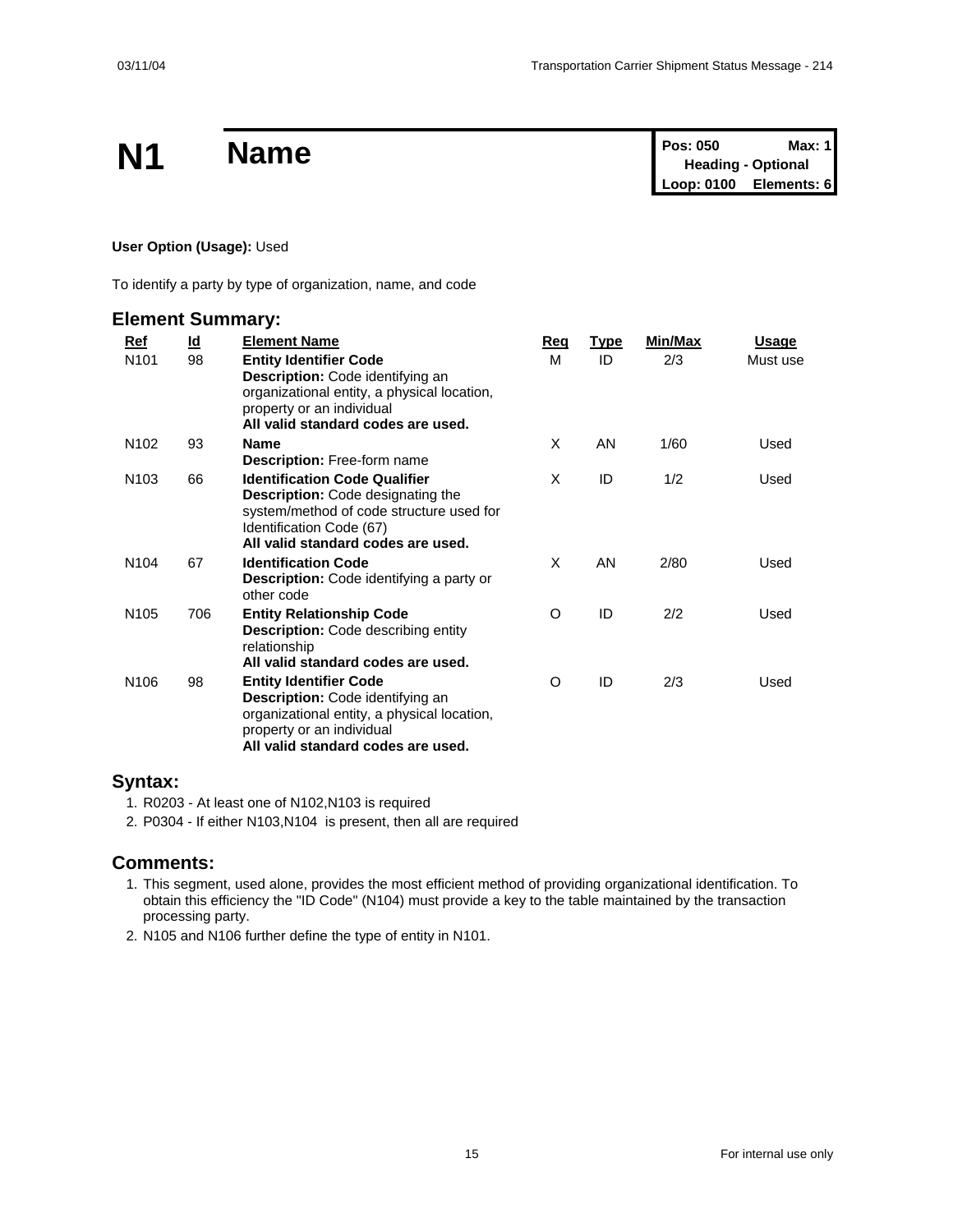### **N2 Additional Name Information**

**Pos: 060 Max: 1 Heading - Optional Loop: 0100 Elements: 2**

#### **User Option (Usage):** Used

To specify additional names or those longer than 35 characters in length

### **Element Summary:**

| <u>Ref</u>       | ld | <b>Element Name</b>                        | Rea | Type | Min/Max | Usage    |
|------------------|----|--------------------------------------------|-----|------|---------|----------|
| N <sub>201</sub> | 93 | Name<br><b>Description:</b> Free-form name | м   | ΑN   | 1/60    | Must use |
| N202             | 93 | Name<br><b>Description: Free-form name</b> |     | ΑN   | 1/60    | Used     |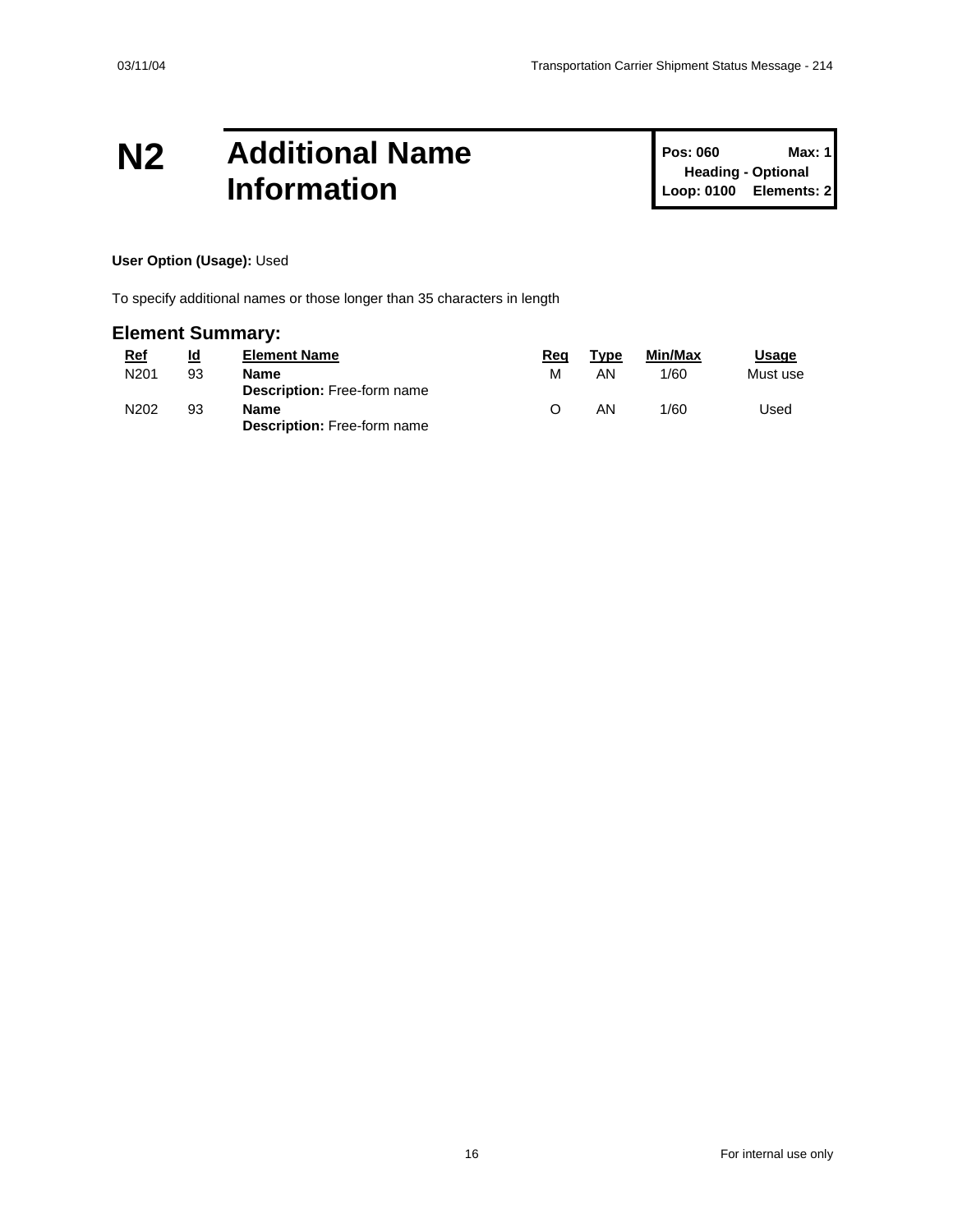### **N3 Address Information Pos: 070 Max: 2**<br>**Pos: 070 Max: 2**

**Heading - Optional Loop: 0100 Elements: 2**

#### **User Option (Usage):** Used

To specify the location of the named party

#### **Element Summary:**

| <u>Ref</u> | <u>ld</u> | <b>Element Name</b>                                                   | Rea              | Type | Min/Max | <b>Usage</b> |
|------------|-----------|-----------------------------------------------------------------------|------------------|------|---------|--------------|
| N301       | 166       | <b>Address Information</b>                                            | м                | AN   | 1/55    | Must use     |
|            |           | <b>Description:</b> Address information                               |                  |      |         |              |
| N302       | 166       | <b>Address Information</b><br><b>Description: Address information</b> | $\left( \right)$ | AN   | 1/55    | Used         |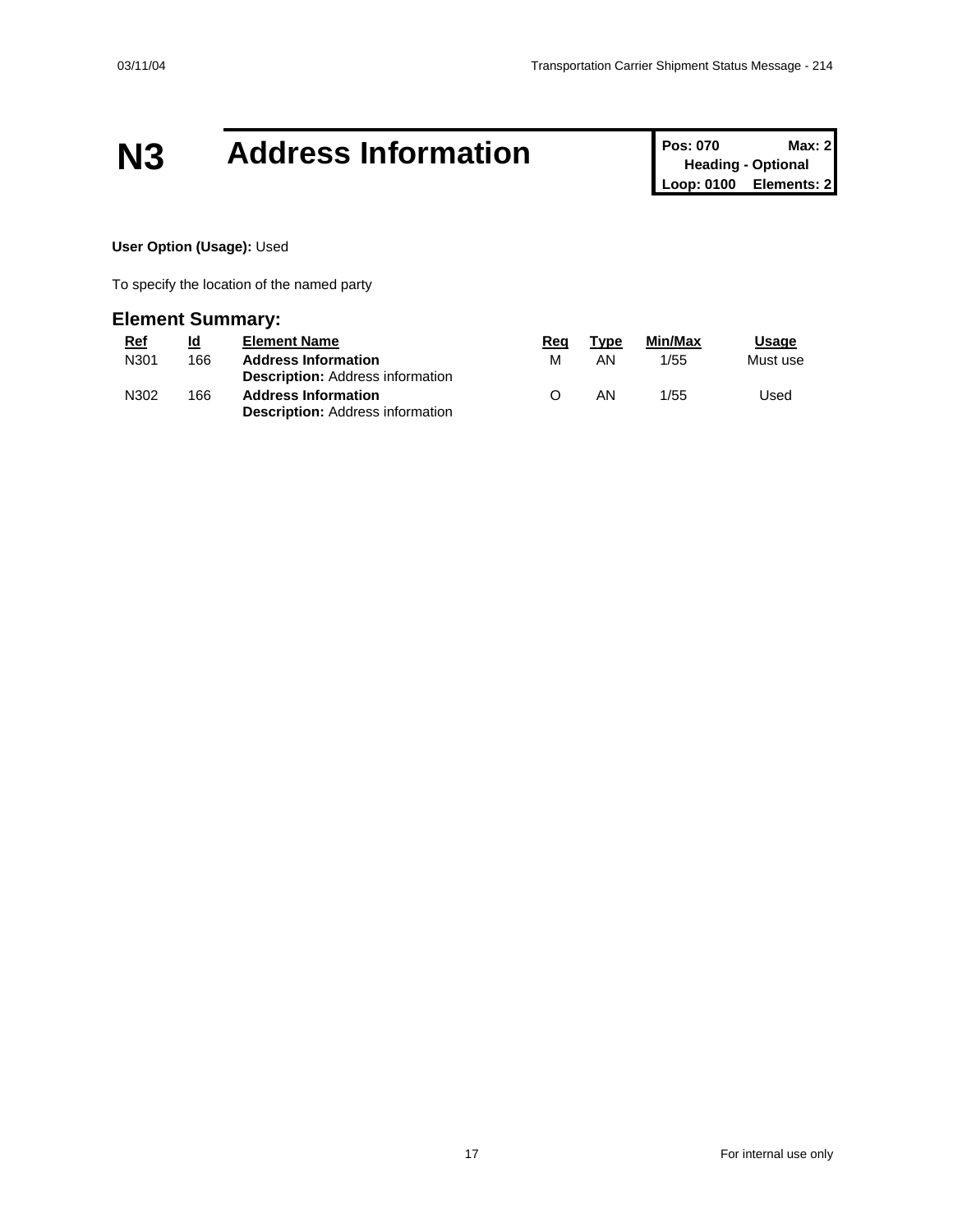# **N4 Geographic Location Pos: 080 Max: 1**<br> **Loop: 0100 Elements: 6**<br> **Loop: 0100 Elements: 6**

**Heading - Optional Elements: 6** 

#### **User Option (Usage):** Used

To specify the geographic place of the named party

#### **Element Summary:**

| Ref  | <u>ld</u> | <b>Element Name</b>                                                                                                                                        | Req      | <b>Type</b> | <b>Min/Max</b> | Usage |
|------|-----------|------------------------------------------------------------------------------------------------------------------------------------------------------------|----------|-------------|----------------|-------|
| N401 | 19        | <b>City Name</b><br><b>Description:</b> Free-form text for city name                                                                                       | $\Omega$ | AN          | 2/30           | Used  |
| N402 | 156       | <b>State or Province Code</b><br><b>Description: Code (Standard State/Province)</b><br>as defined by appropriate government<br>agency                      | $\circ$  | ID          | 2/2            | Used  |
| N403 | 116       | <b>Postal Code</b><br><b>Description:</b> Code defining international<br>postal zone code excluding punctuation and<br>blanks (zip code for United States) | $\Omega$ | ID          | 3/15           | Used  |
| N404 | 26        | <b>Country Code</b><br><b>Description:</b> Code identifying the country                                                                                    | O        | ID          | 2/3            | Used  |
| N405 | 309       | <b>Location Qualifier</b><br><b>Description:</b> Code identifying type of location<br>All valid standard codes are used.                                   | X        | ID          | 1/2            | Used  |
| N406 | 310       | <b>Location Identifier</b><br><b>Description:</b> Code which identifies a specific<br>location                                                             | O        | AN          | 1/30           | Used  |

#### **Syntax:**

1. C0605 - If N406 is present, then all of N405 are required

#### **Comments:**

1. A combination of either N401 through N404, or N405 and N406 may be adequate to specify a location.

2. N402 is required only if city name (N401) is in the U.S. or Canada.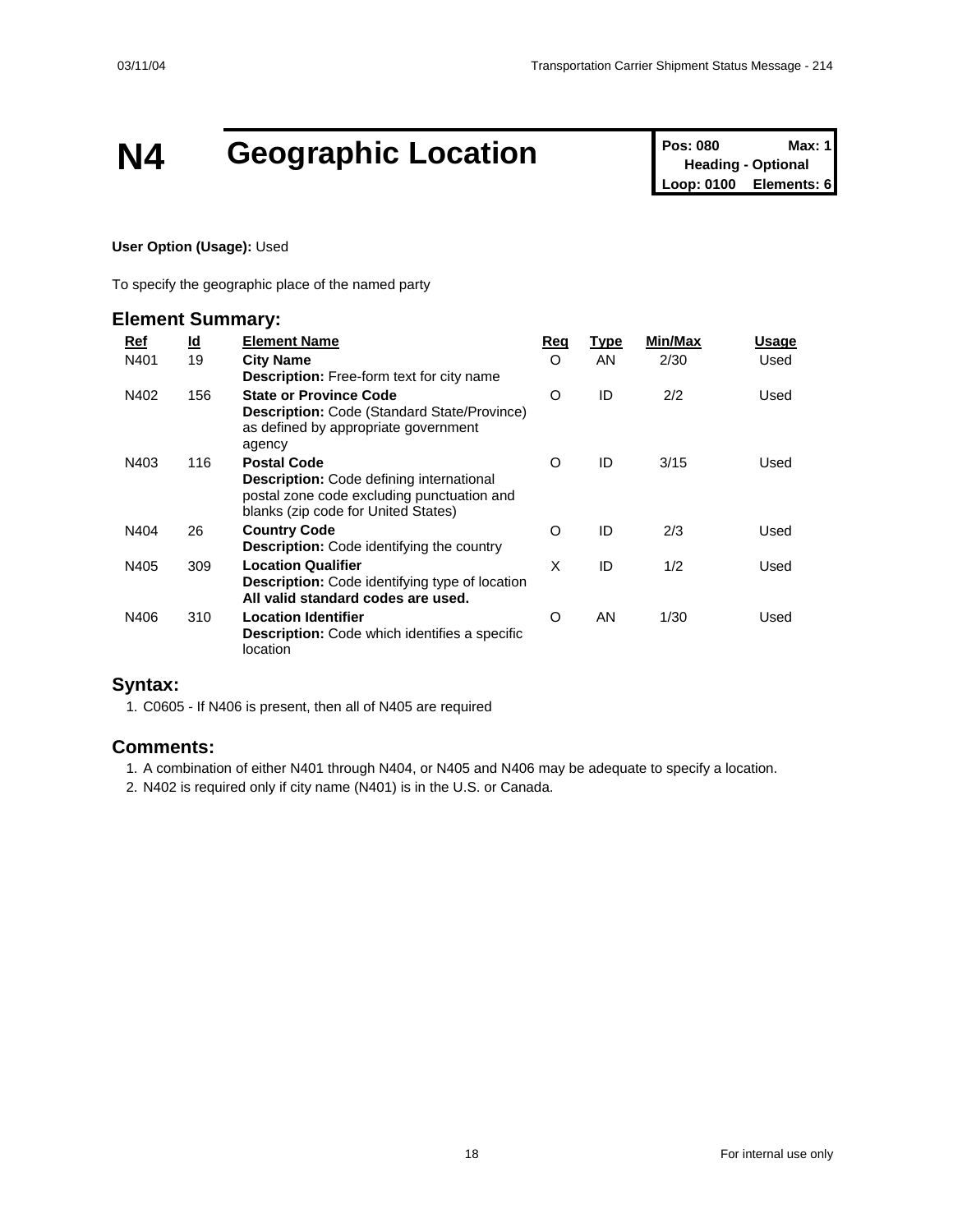### **G61 Contact Pos: 090 Max: 1**

| <b>Pos: 090</b> | Max: 1                    |
|-----------------|---------------------------|
|                 | <b>Heading - Optional</b> |
| Loop: 0100      | Elements: 5               |

#### **User Option (Usage):** Used

To identify a person or office to whom communications should be directed

| <b>Element Summary:</b> |           |                                                                                                                                                                                |     |             |         |          |
|-------------------------|-----------|--------------------------------------------------------------------------------------------------------------------------------------------------------------------------------|-----|-------------|---------|----------|
| Ref                     | <u>ld</u> | <b>Element Name</b>                                                                                                                                                            | Req | <u>Type</u> | Min/Max | Usage    |
| G6101                   | 366       | <b>Contact Function Code</b><br><b>Description:</b> Code identifying the major duty<br>or responsibility of the person or group<br>named<br>All valid standard codes are used. | м   | ID          | 2/2     | Must use |
| G6102                   | 93        | <b>Name</b><br><b>Description:</b> Free-form name                                                                                                                              | м   | AN.         | 1/60    | Must use |
| G6103                   | 365       | <b>Communication Number Qualifier</b><br><b>Description:</b> Code identifying the type of<br>communication number<br>All valid standard codes are used.                        | X   | ID          | 2/2     | Used     |
| G6104                   | 364       | <b>Communication Number</b><br><b>Description:</b> Complete communications<br>number including country or area code when<br>applicable                                         | X   | AN.         | 1/80    | Used     |
| G6105                   | 443       | <b>Contact Inquiry Reference</b><br><b>Description:</b> Additional reference number or<br>description to clarify a contact number                                              | O   | AN          | 1/20    | Used     |

#### **Syntax:**

1. P0304 - If either G6103,G6104 is present, then all are required

#### **Comments:**

1. G6103 qualifies G6104.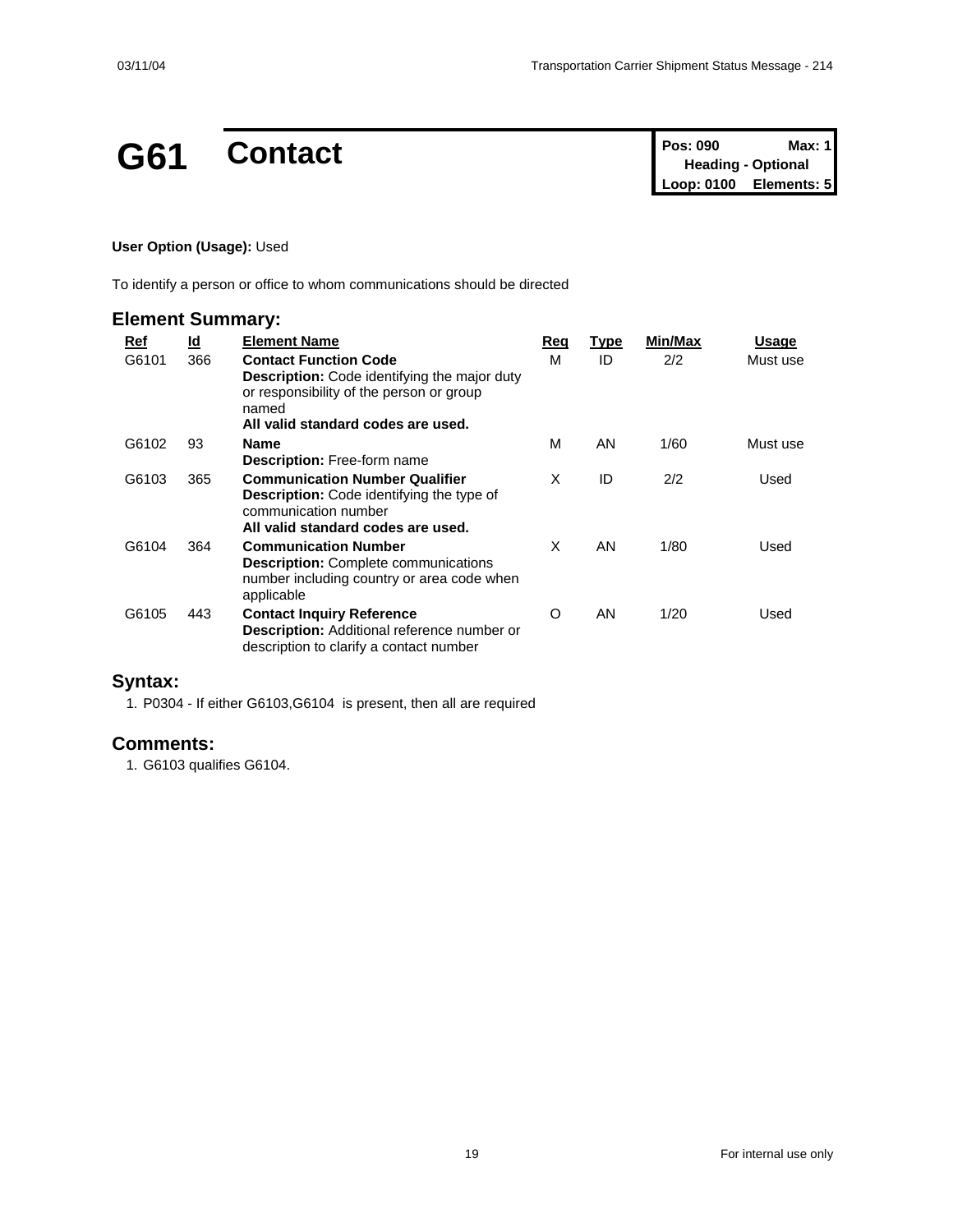### **G62** Date/Time

| Pos: 100   | Max: 1                    |
|------------|---------------------------|
|            | <b>Heading - Optional</b> |
| Loop: 0100 | Elements: 5               |

**User Option (Usage):** Used

To specify pertinent dates and times

### **Element Summary:**

| Ref   | <u>ld</u> | <b>Element Name</b>                                                                                                                                                                                                                                                                                                                                                                                              | Req     | <b>Type</b> | Min/Max | Usage |
|-------|-----------|------------------------------------------------------------------------------------------------------------------------------------------------------------------------------------------------------------------------------------------------------------------------------------------------------------------------------------------------------------------------------------------------------------------|---------|-------------|---------|-------|
| G6201 | 432       | <b>Date Qualifier</b><br>Description: Code specifying type of date<br>All valid standard codes are used.                                                                                                                                                                                                                                                                                                         | X       | ID          | 2/2     | Used  |
| G6202 | 373       | <b>Date</b><br><b>Description:</b> Date expressed as<br><b>CCYYMMDD</b>                                                                                                                                                                                                                                                                                                                                          | X       | DT          | 8/8     | Used  |
| G6203 | 176       | <b>Time Qualifier</b><br><b>Description:</b> Code specifying the reported<br>time<br>All valid standard codes are used.                                                                                                                                                                                                                                                                                          | X       | ID          | 1/2     | Used  |
| G6204 | 337       | Time<br><b>Description:</b> Time expressed in 24-hour<br>clock time as follows: HHMM, or HHMMSS,<br>or HHMMSSD, or HHMMSSDD, where H =<br>hours (00-23), M = minutes (00-59), S =<br>integer seconds (00-59) and $DD =$ decimal<br>seconds; decimal seconds are expressed as<br>follows: $D = \text{tenths}$ (0-9) and $DD =$<br>hundredths (00-99)                                                              | X       | ТM          | 4/8     | Used  |
| G6205 | 623       | <b>Time Code</b><br>Description: Code identifying the time. In<br>accordance with International Standards<br>Organization standard 8601, time can be<br>specified by $a + or -$ and an indication in<br>hours in relation to Universal Time<br>Coordinate (UTC) time; since + is a restricted<br>character, + and - are substituted by P and M<br>in the codes that follow<br>All valid standard codes are used. | $\circ$ | ID          | 2/2     | Used  |

#### **Syntax:**

1. R0103 - At least one of G6201,G6203 is required

2. P0102 - If either G6201,G6202 is present, then all are required

3. P0304 - If either G6203,G6204 is present, then all are required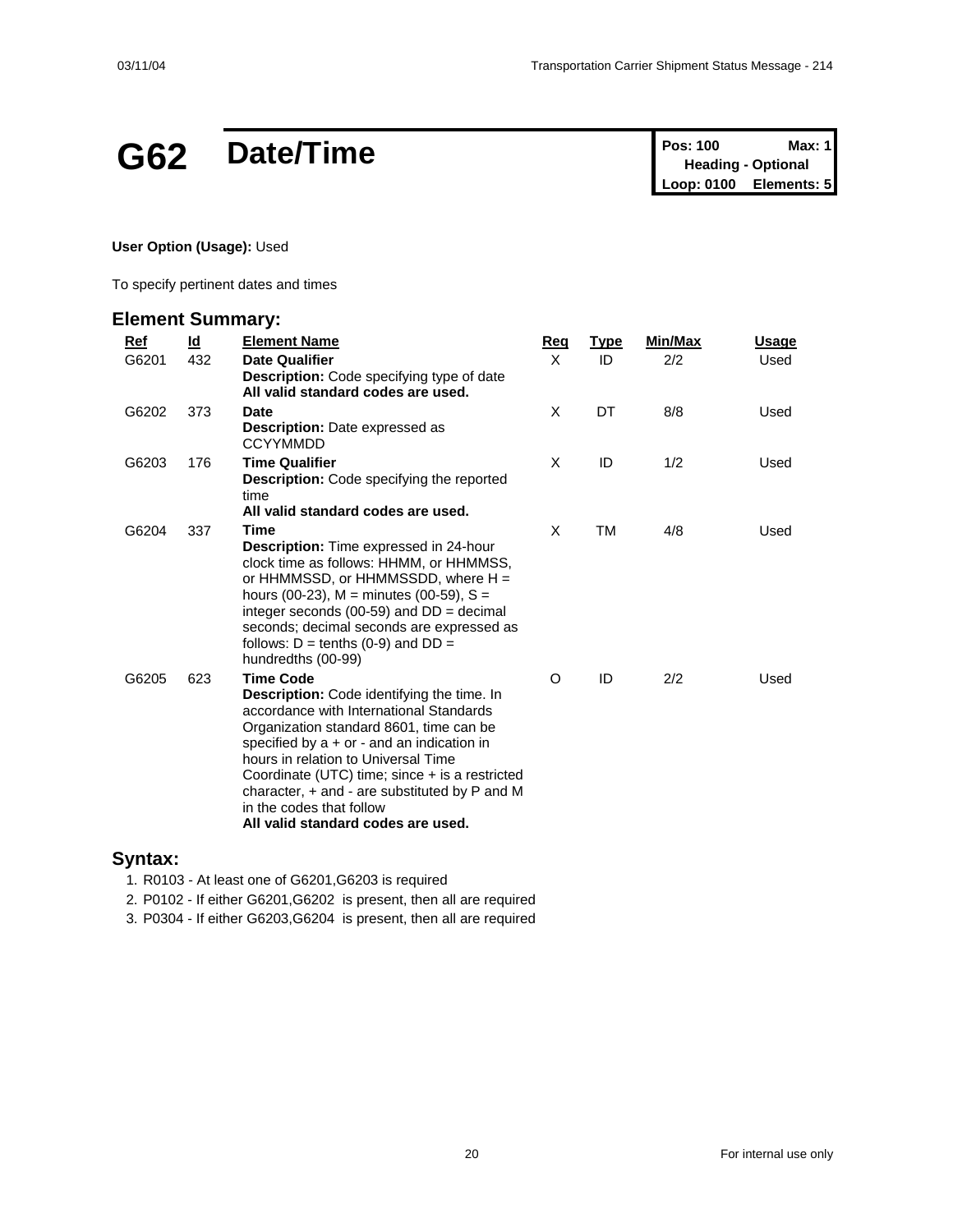### **L11 Business Instructions and Reference Number**

**Pos: 110 Max: 10 Heading - Optional Loop: 0100 Elements: 3**

#### **User Option (Usage):** Used

To specify instructions in this business relationship or a reference number

#### **Element Summary:**

| Ref               | <u>ld</u> | <b>Element Name</b>                                                                                                                                                                         | Req | Type | Min/Max | Usage |
|-------------------|-----------|---------------------------------------------------------------------------------------------------------------------------------------------------------------------------------------------|-----|------|---------|-------|
| L <sub>1101</sub> | 127       | <b>Reference Identification</b><br><b>Description:</b> Reference information as<br>defined for a particular Transaction Set or as<br>specified by the Reference Identification<br>Qualifier | X   | AN.  | 1/30    | Used  |
| L <sub>1102</sub> | 128       | <b>Reference Identification Qualifier</b><br><b>Description:</b> Code qualifying the Reference<br><b>Identification</b><br>All valid standard codes are used.                               | X   | ID   | 2/3     | Used  |
| L <sub>1103</sub> | 352       | <b>Description</b><br><b>Description:</b> A free-form description to clarify<br>the related data elements and their content                                                                 | X   | AN.  | 1/80    | Used  |

#### **Syntax:**

1. R0103 - At least one of L1101,L1103 is required

2. P0102 - If either L1101,L1102 is present, then all are required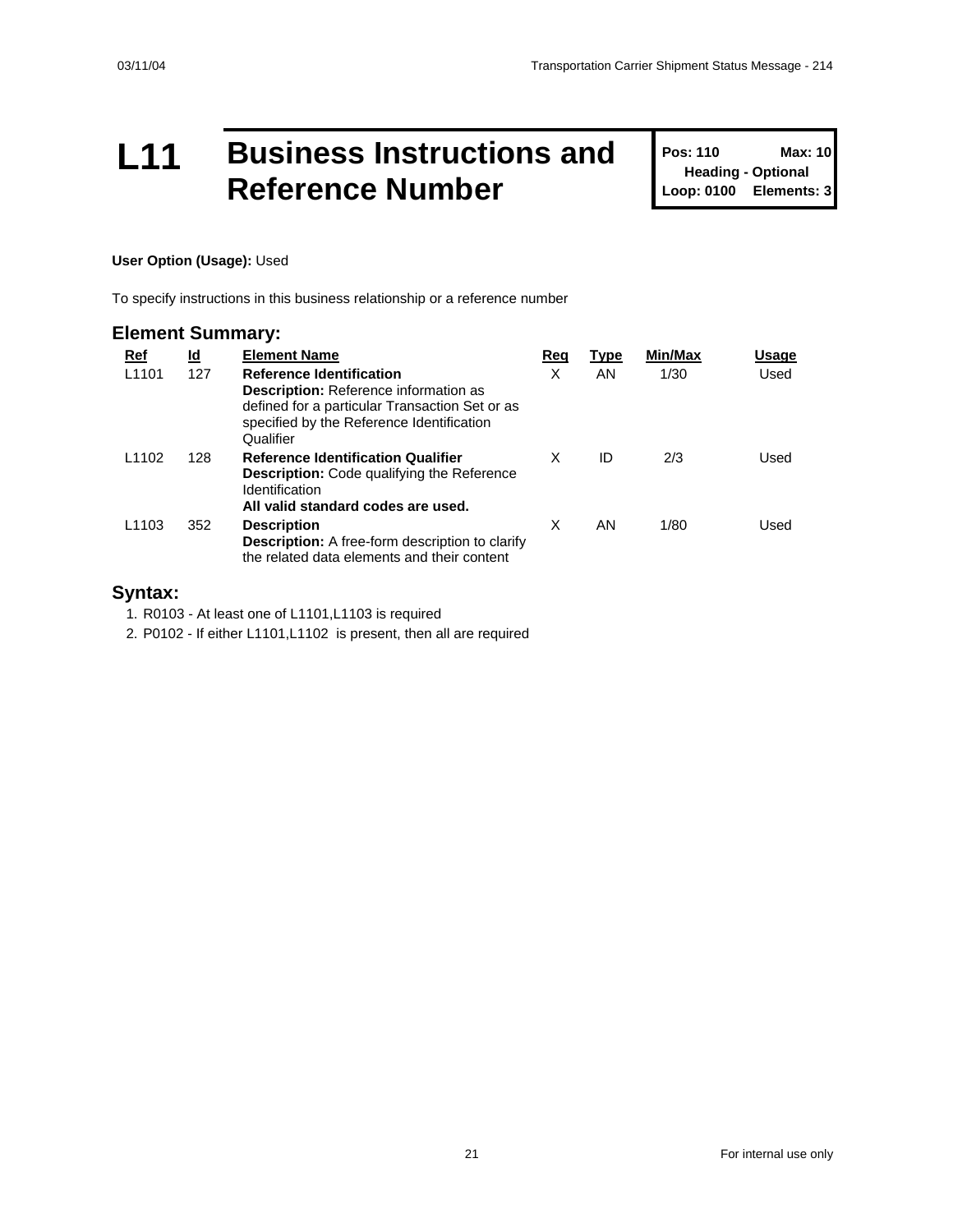# **MS3** Interline Information **Pos: 120** Max: 12<br>
Loop: N/A Elements: 5

**Heading - Optional Elements: 5** 

#### **User Option (Usage):** Used

To identify the interline carrier and relevant data

#### **Element Summary:**

| Ref          | <u>ld</u> | <b>Element Name</b>                                                                                                                                                           | Reg | <u>Type</u> | Min/Max | Usage    |
|--------------|-----------|-------------------------------------------------------------------------------------------------------------------------------------------------------------------------------|-----|-------------|---------|----------|
| <b>MS301</b> | 140       | <b>Standard Carrier Alpha Code</b><br><b>Description: Standard Carrier Alpha Code</b>                                                                                         | М   | ID          | 2/4     | Must use |
| MS302        | 133       | <b>Routing Sequence Code</b><br><b>Description:</b> Code describing the<br>relationship of a carrier to a specific shipment<br>movement<br>All valid standard codes are used. | м   | ID          | 1/2     | Must use |
| MS303        | 19        | <b>City Name</b><br><b>Description:</b> Free-form text for city name                                                                                                          | X   | AN          | 2/30    | Used     |
| <b>MS304</b> | 91        | <b>Transportation Method/Type Code</b><br><b>Description:</b> Code specifying the method or<br>type of transportation for the shipment<br>All valid standard codes are used.  | O   | ID          | 1/2     | Used     |
| MS305        | 156       | <b>State or Province Code</b><br><b>Description:</b> Code (Standard State/Province)<br>as defined by appropriate government<br>agency                                         | O   | ID          | 2/2     | Used     |

#### **Syntax:**

1. C0503 - If MS305 is present, then all of MS303 are required

#### **Semantics:**

1. MS301 is the Standard Carrier Alpha Code (SCAC) of the interline carrier.

2. MS303 is the city where the interline was performed.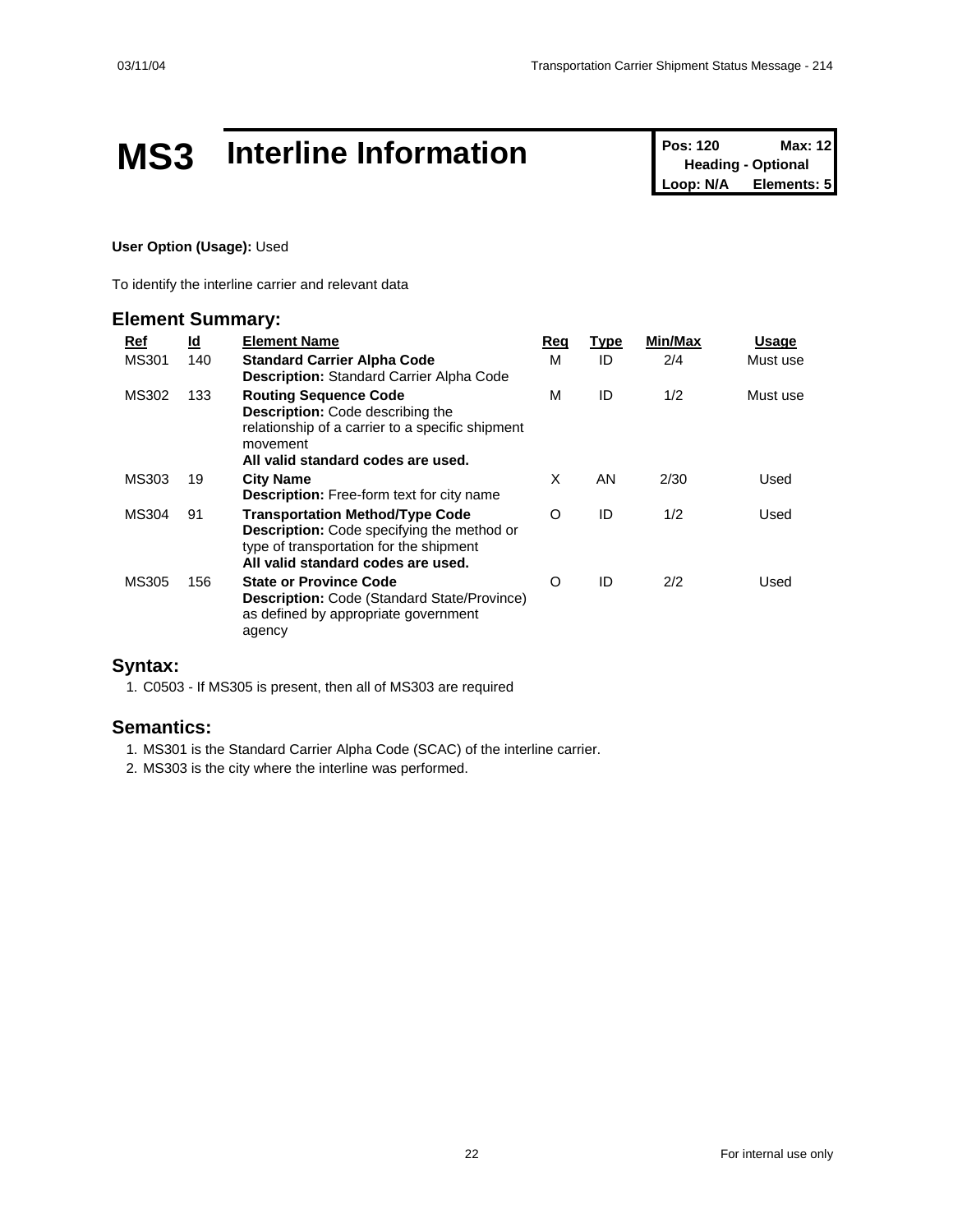### $Loop 0200$

| Pos: 130        | Repeat:<br>999999 |  |  |  |  |
|-----------------|-------------------|--|--|--|--|
| <b>Optional</b> |                   |  |  |  |  |
| Loop: 0200      | Elements:         |  |  |  |  |

To reference a line number in a transaction set

### **Loop Summary:**

| <u>Pos</u> | <u>ld</u>       | <b>Segment Name</b>                                  | <u>Req</u> | <b>Max Use</b> | <b>Repeat</b> | Usage |
|------------|-----------------|------------------------------------------------------|------------|----------------|---------------|-------|
| 130        | LX.             | Assigned Number                                      | O          |                |               | Used  |
| 140        |                 | Loop 0205                                            | O          |                | 10            | Used  |
| 150        | L11             | <b>Business Instructions and Reference</b><br>Number | O          | 10             |               | Used  |
| 155        | <b>MAN</b>      | Marks and Numbers                                    | O          | 9999           |               | Used  |
| 160        | Q7              | Lading Exception Code                                | O          | 10             |               | Used  |
| 170        | K1              | Remarks                                              | O          | 10             |               | Used  |
| 180        | AT <sub>5</sub> | <b>Bill of Lading Handling Requirements</b>          | O          | 10             |               | Used  |
| 200        | AT8             | Shipment Weight, Packaging and Quantity              | O          | 10             |               | Used  |
|            |                 | Data                                                 |            |                |               |       |
| 210        |                 | Loop 0210                                            | O          |                | 999999        | Used  |
| 320        |                 | Loop 0230                                            | O          |                | 999999        | Used  |
| 410        |                 | Loop 0250                                            | O          |                | 999999        | Used  |
| 423        |                 | Loop 0260                                            | O          |                | >1            | Used  |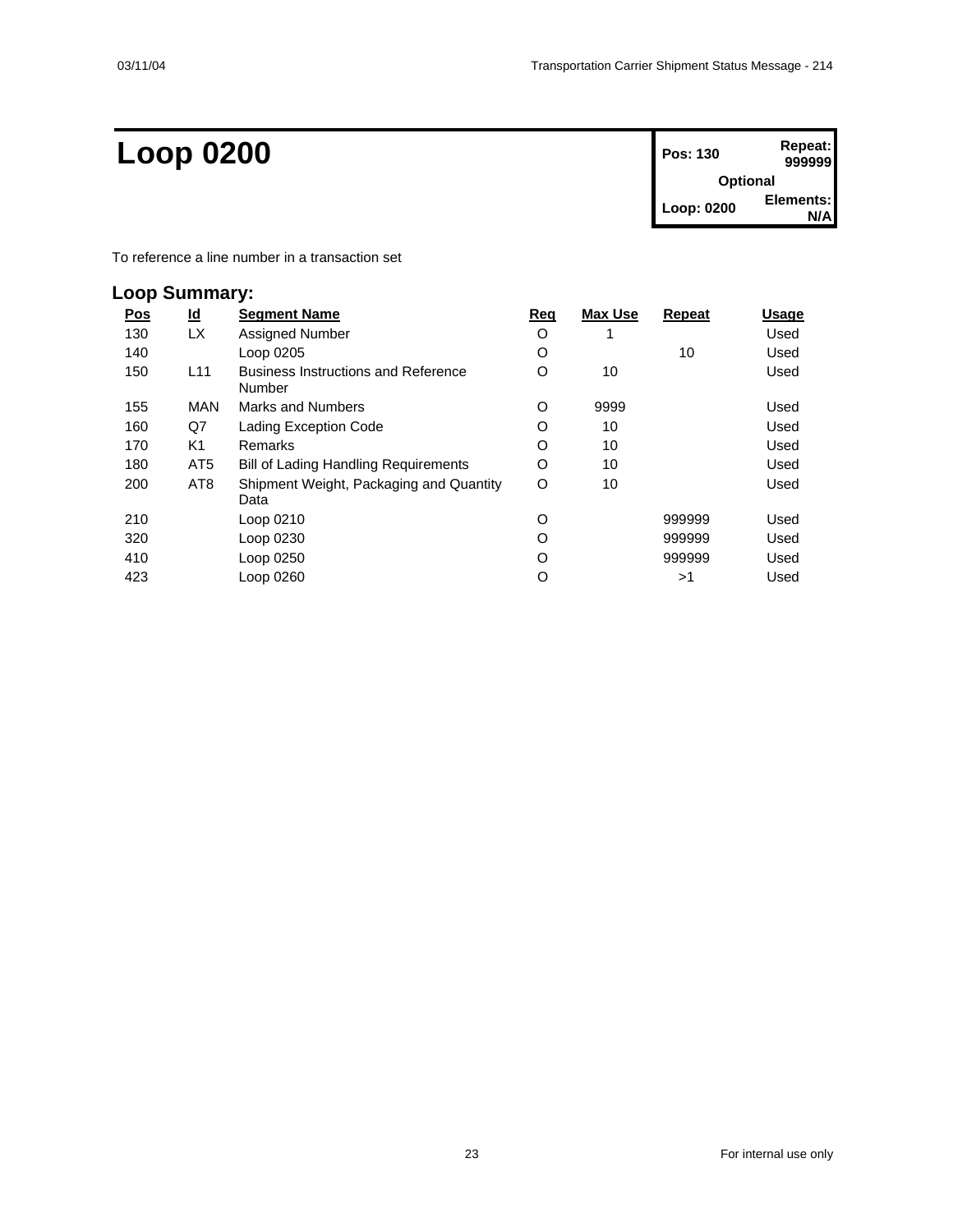### LX Assigned Number **Pos: 130 Max: 1 Pos: 130 Max: 1**

**Heading - Optional Loop: 0200 Elements: 1**

**User Option (Usage):** Used

To reference a line number in a transaction set

#### **Element Summary:**

| <u>Ref</u> | <u>ld</u> | <b>Element Name</b>                                                                 | Reg | Type | Min/Max | Usage    |
|------------|-----------|-------------------------------------------------------------------------------------|-----|------|---------|----------|
| ∟X01       | 554       | <b>Assigned Number</b>                                                              | м   | N0   | 1/6     | Must use |
|            |           | <b>Description:</b> Number assigned for<br>differentiation within a transaction set |     |      |         |          |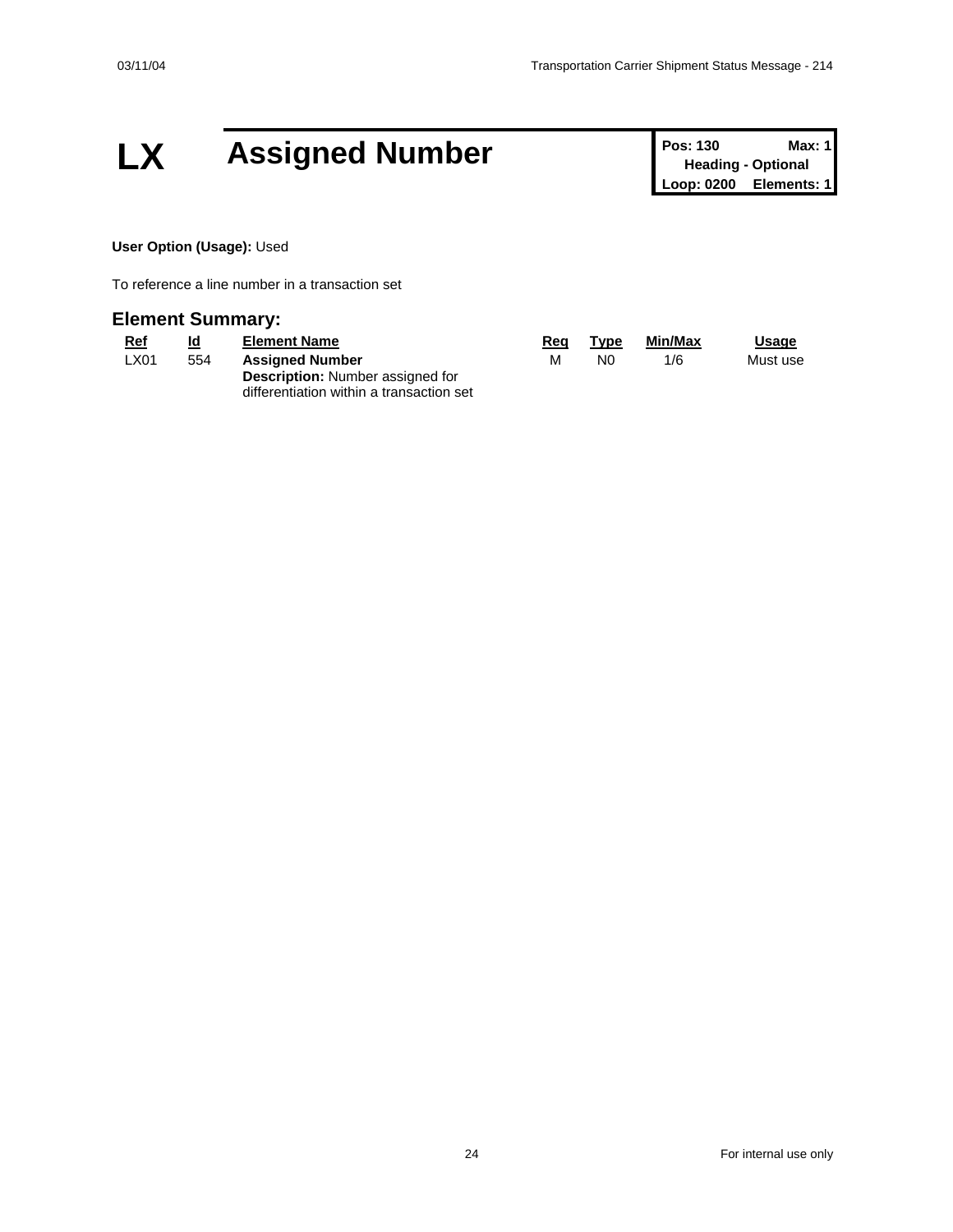### **Loop 0205 Pos: 140 Repeat: 10**

| <b>Pos: 140</b> | Repeat: 10 |  |  |  |  |
|-----------------|------------|--|--|--|--|
| <b>Optional</b> |            |  |  |  |  |
| Loop: 0205      | Elements:  |  |  |  |  |
|                 | N/Al       |  |  |  |  |

To specify the status of a shipment, the reason for that status, the date and time of the status and the date and time of any appointments scheduled.

#### **Loop Summary:**

| <u>Pos</u> | Id              | <b>Seament Name</b>                               | Reg | Max Use | Repeat | Usaqe |
|------------|-----------------|---------------------------------------------------|-----|---------|--------|-------|
| 140        | AT7             | <b>Shipment Status Details</b>                    |     |         |        | Used  |
| 143        | MS1             | Equipment, Shipment, or Real Property<br>Location |     |         |        | Used  |
| 146        | MS <sub>2</sub> | Equipment or Container Owner and Type             |     |         |        | Used  |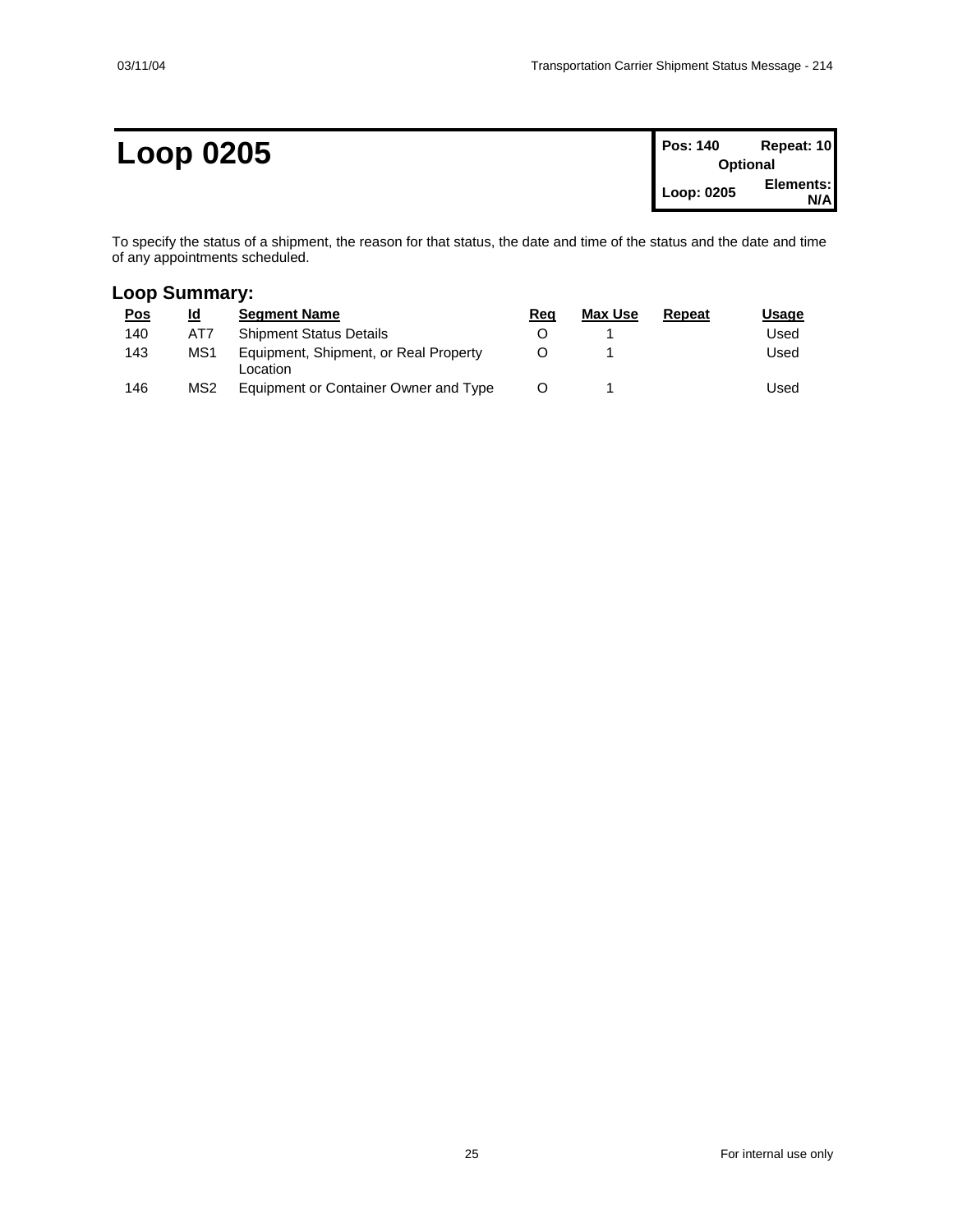# **AT7** Shipment Status Details **Pos: 140** Max: 1<br>
Loop: 0205 Elements: 7

**Heading - Optional Elements: 7** 

#### **User Option (Usage):** Used

To specify the status of a shipment, the reason for that status, the date and time of the status and the date and time of any appointments scheduled.

#### **Element Summary:**

| <b>Ref</b> | $\overline{d}$ | <b>Element Name</b>                                                                                                                                                                                                                                                                                                                                                                                                           | <u>Req</u> | <u>Type</u> | Min/Max | <u>Usage</u> |
|------------|----------------|-------------------------------------------------------------------------------------------------------------------------------------------------------------------------------------------------------------------------------------------------------------------------------------------------------------------------------------------------------------------------------------------------------------------------------|------------|-------------|---------|--------------|
| AT701      | 1650           | <b>Shipment Status Code</b><br><b>Description:</b> Code indicating the status of a<br>shipment<br>All valid standard codes are used.                                                                                                                                                                                                                                                                                          | X          | ID          | 2/2     | Used         |
| AT702      | 1651           | <b>Shipment Status or Appointment Reason</b><br>Code<br>Description: Code indicating the reason a<br>shipment status or appointment reason was<br>transmitted<br>All valid standard codes are used.                                                                                                                                                                                                                           | X          | ID          | 2/2     | Used         |
| AT703      | 1652           | <b>Shipment Appointment Status Code</b><br><b>Description:</b> Code indicating the status of an<br>appointment to pick-up or deliver a shipment<br>All valid standard codes are used.                                                                                                                                                                                                                                         | X          | ID          | 2/2     | Used         |
| AT704      | 1651           | <b>Shipment Status or Appointment Reason</b><br>Code<br><b>Description:</b> Code indicating the reason a<br>shipment status or appointment reason was<br>transmitted<br>All valid standard codes are used.                                                                                                                                                                                                                    | X          | ID          | 2/2     | Used         |
| AT705      | 373            | <b>Date</b><br>Description: Date expressed as<br><b>CCYYMMDD</b>                                                                                                                                                                                                                                                                                                                                                              | X          | DT          | 8/8     | Used         |
| AT706      | 337            | Time<br>Description: Time expressed in 24-hour<br>clock time as follows: HHMM, or HHMMSS,<br>or HHMMSSD, or HHMMSSDD, where H =<br>hours (00-23), $M =$ minutes (00-59), $S =$<br>integer seconds (00-59) and $DD =$ decimal<br>seconds; decimal seconds are expressed as<br>follows: $D =$ tenths (0-9) and $DD =$<br>hundredths (00-99)                                                                                     | X          | <b>TM</b>   | 4/8     | Used         |
| AT707      | 623            | <b>Time Code</b><br><b>Description:</b> Code identifying the time. In<br>accordance with International Standards<br>Organization standard 8601, time can be<br>specified by $a + or -$ and an indication in<br>hours in relation to Universal Time<br>Coordinate (UTC) time; since + is a restricted<br>character, $+$ and $-$ are substituted by $P$ and M<br>in the codes that follow<br>All valid standard codes are used. | O          | ID          | 2/2     | Used         |

#### **Syntax:**

1. E0103 - Only one of AT701,AT703 may be presented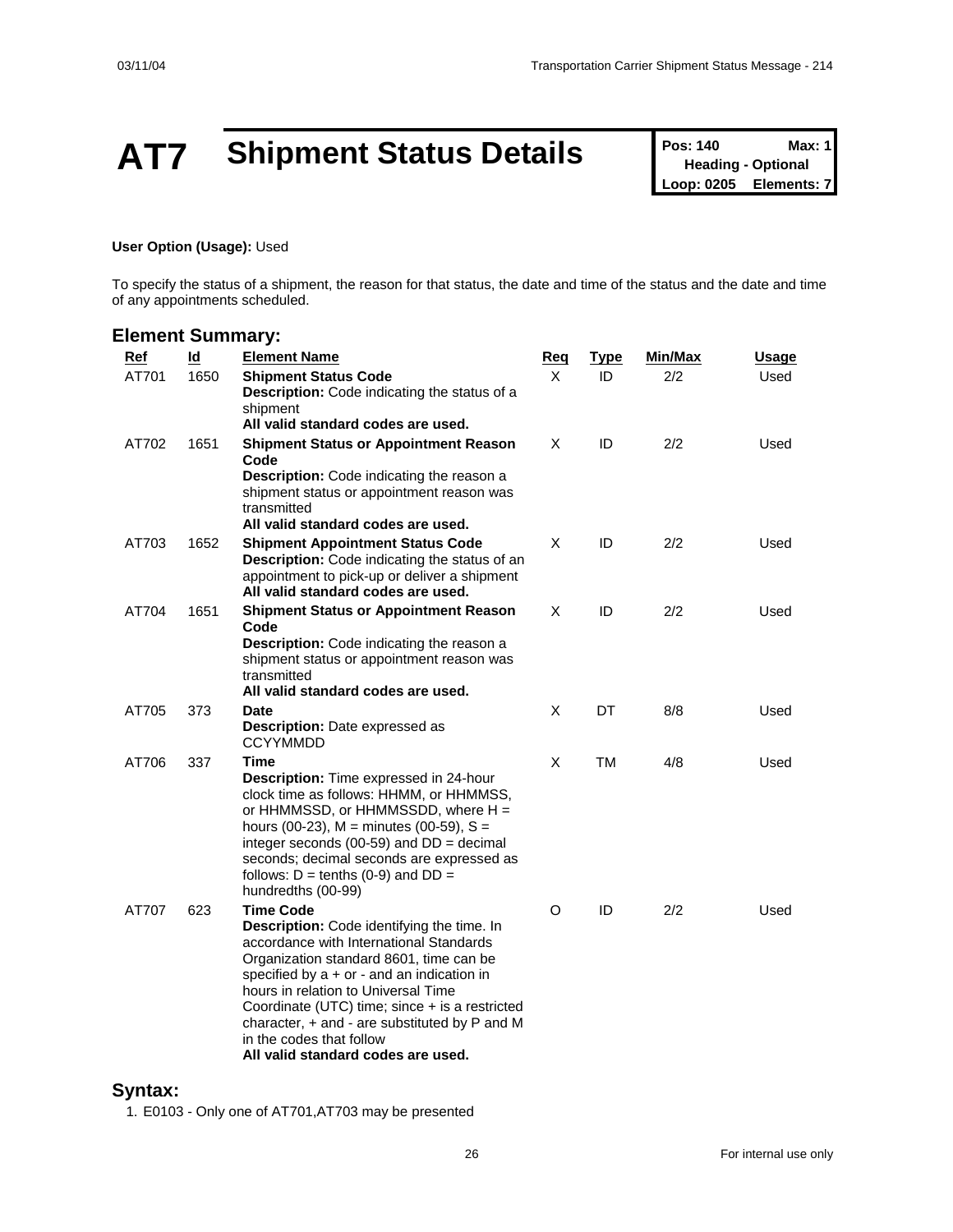- 2. P0102 If either AT701,AT702 is present, then all are required
- 3. P0304 If either AT703,AT704 is present, then all are required
- 4. C0605 If AT706 is present, then all of AT705 are required
- 5. C0706 If AT707 is present, then all of AT706 are required

#### **Semantics:**

- 1. If AT701 is present, AT705 is the date the status occurred. If AT703 is present, AT705 is a date related to an appointment.
- 2. If AT701 is present, AT706 is the time of the status. If AT703 is present, AT706 is the time of the appointment.
- 3. If AT707 is not present then AT706 represents local time of the status.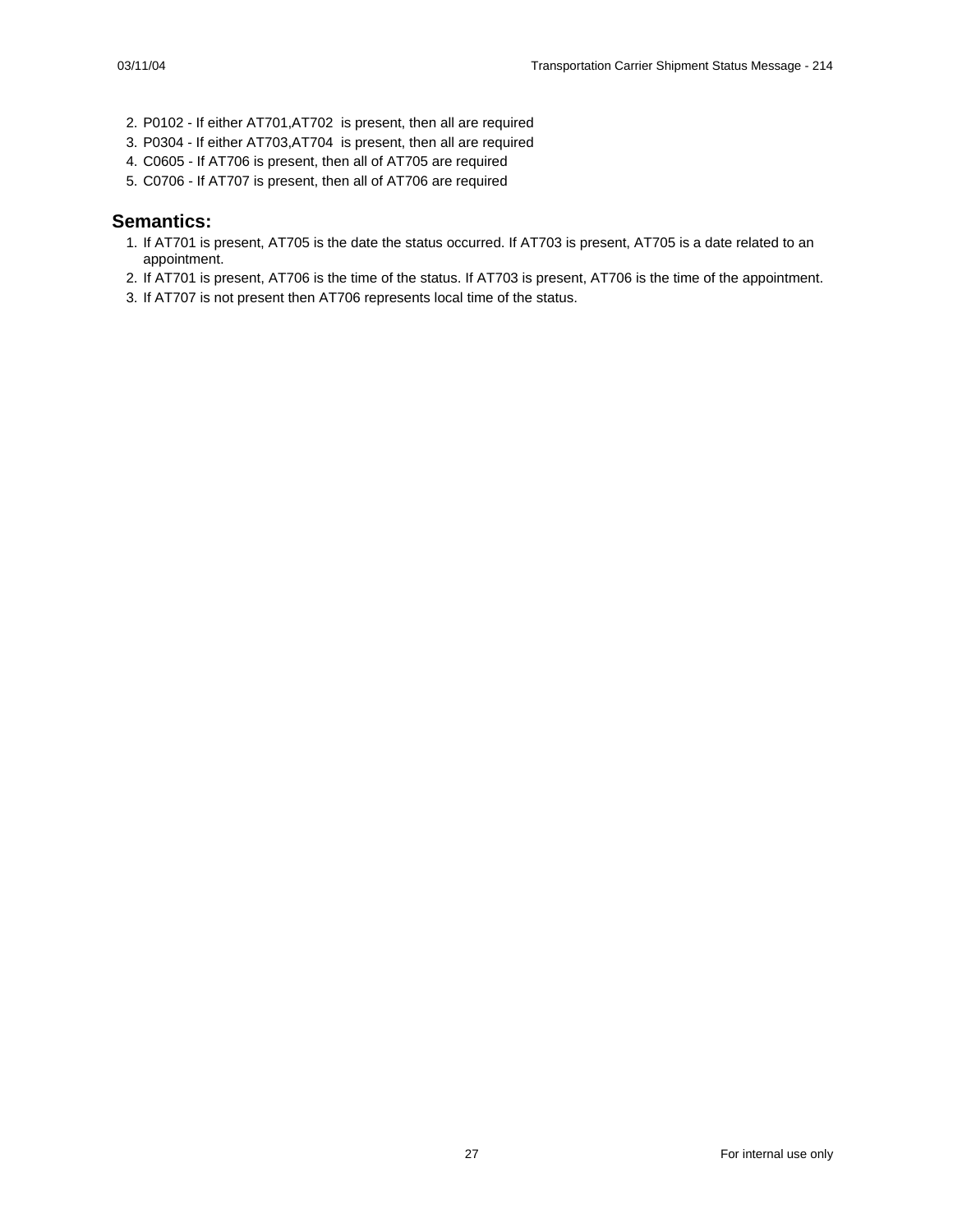### **MS1 Equipment, Shipment, or Real Property Location**

**Pos: 143 Max: 1 Heading - Optional Loop: 0205 Elements: 7**

**User Option (Usage):** Used

To specify the location of a piece of equipment, a shipment, or real property in terms of city and state or longitude and latitude

#### **Element Summary:**

| Ref          | <u>ld</u> | <b>Element Name</b>                                                                                                                                         | <b>Req</b> | <u>Type</u> | Min/Max | Usage |
|--------------|-----------|-------------------------------------------------------------------------------------------------------------------------------------------------------------|------------|-------------|---------|-------|
| <b>MS101</b> | 19        | <b>City Name</b><br><b>Description:</b> Free-form text for city name                                                                                        | $\times$   | <b>AN</b>   | 2/30    | Used  |
| <b>MS102</b> | 156       | <b>State or Province Code</b><br><b>Description: Code (Standard State/Province)</b><br>as defined by appropriate government<br>agency                       | X          | ID          | 2/2     | Used  |
| MS103        | 26        | <b>Country Code</b><br><b>Description:</b> Code identifying the country                                                                                     | X          | ID          | 2/3     | Used  |
| <b>MS104</b> | 1654      | <b>Longitude Code</b><br><b>Description:</b> Code indicating the longitude in<br>degrees (3 positions), minutes (2 positions),<br>and seconds (2 positions) | X          | ID          | 7/7     | Used  |
| <b>MS105</b> | 1655      | <b>Latitude Code</b><br><b>Description:</b> Code indicating the latitude in<br>degrees (3 positions), minutes (2 positions),<br>seconds (2 positions)       | X          | ID          | 7/7     | Used  |
| <b>MS106</b> | 1280      | <b>Direction Identifier Code</b><br><b>Description:</b> Code identifying geographic<br>direction<br>All valid standard codes are used.                      | O          | ID          | 1/1     | Used  |
| <b>MS107</b> | 1280      | <b>Direction Identifier Code</b><br><b>Description:</b> Code identifying geographic<br>direction<br>All valid standard codes are used.                      | O          | ID          | 1/1     | Used  |

#### **Syntax:**

1. L010203 - If MS101 is present, then at least one of MS102,MS103 is required

- 2. E0104 Only one of MS101,MS104 may be presented
- 3. C0201 If MS102 is present, then all of MS101 are required
- 4. C0301 If MS103 is present, then all of MS101 are required
- 5. P0405 If either MS104,MS105 is present, then all are required

6. C0604 - If MS106 is present, then all of MS104 are required

7. C0705 - If MS107 is present, then all of MS105 are required

#### **Semantics:**

- 1. MS104 is the longitude expressed in Degrees, Minutes, and Seconds.
- 2. MS105 is the latitude expressed in Degrees, Minutes, and Seconds.
- 3. MS106 may only be 'E' or 'W'.
- 4. MS107 may only be 'N' or 'S'.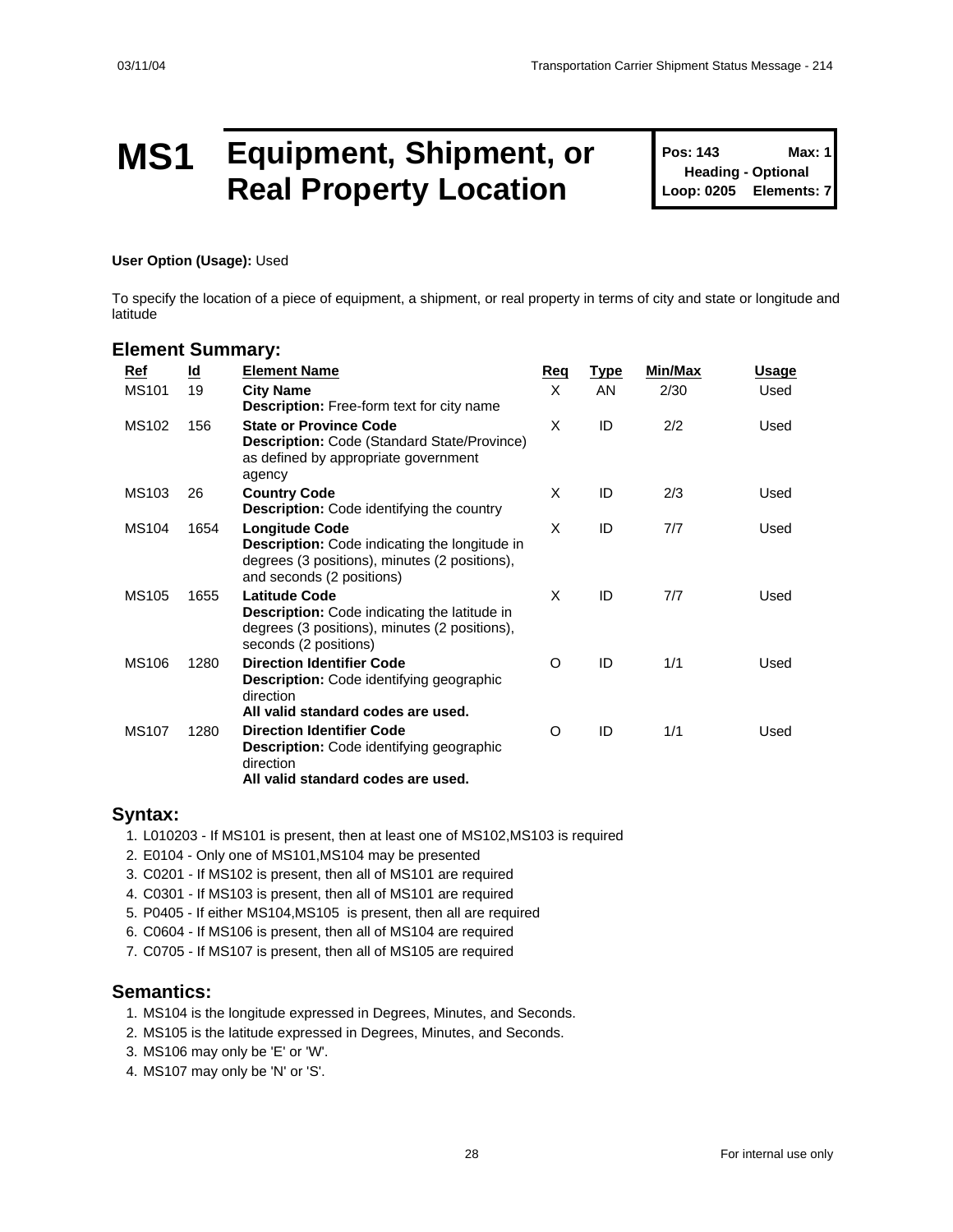### **MS2 Equipment or Container Owner and Type**

**Pos: 146 Max: 1 Heading - Optional Loop: 0205 Elements: 4**

#### **User Option (Usage):** Used

To specify the owner, the identification number assigned by that owner, and the type of equipment

#### **Element Summary:**

| Ref          | <u>ld</u> | <b>Element Name</b>                                                                                                                                                               | Req | <b>Type</b>    | Min/Max | Usage |
|--------------|-----------|-----------------------------------------------------------------------------------------------------------------------------------------------------------------------------------|-----|----------------|---------|-------|
| <b>MS201</b> | 140       | <b>Standard Carrier Alpha Code</b><br><b>Description:</b> Standard Carrier Alpha Code                                                                                             | X   | ID             | 2/4     | Used  |
| MS202        | 207       | <b>Equipment Number</b><br><b>Description:</b> Sequencing or serial part of an<br>equipment unit's identifying number (pure<br>numeric form for equipment number is<br>preferred) | X   | AN             | 1/10    | Used  |
| MS203        | 40        | <b>Equipment Description Code</b><br><b>Description:</b> Code identifying type of<br>equipment used for shipment<br>All valid standard codes are used.                            | O   | ID             | 2/2     | Used  |
| <b>MS204</b> | 761       | <b>Equipment Number Check Digit</b><br><b>Description:</b> Number which designates the<br>check digit applied to a piece of equipment                                             | O   | N <sub>0</sub> | 1/1     | Used  |

#### **Syntax:**

1. P0102 - If either MS201,MS202 is present, then all are required

2. C0402 - If MS204 is present, then all of MS202 are required

#### **Comments:**

1. MS203 identifies the type for the equipment specified in MS202.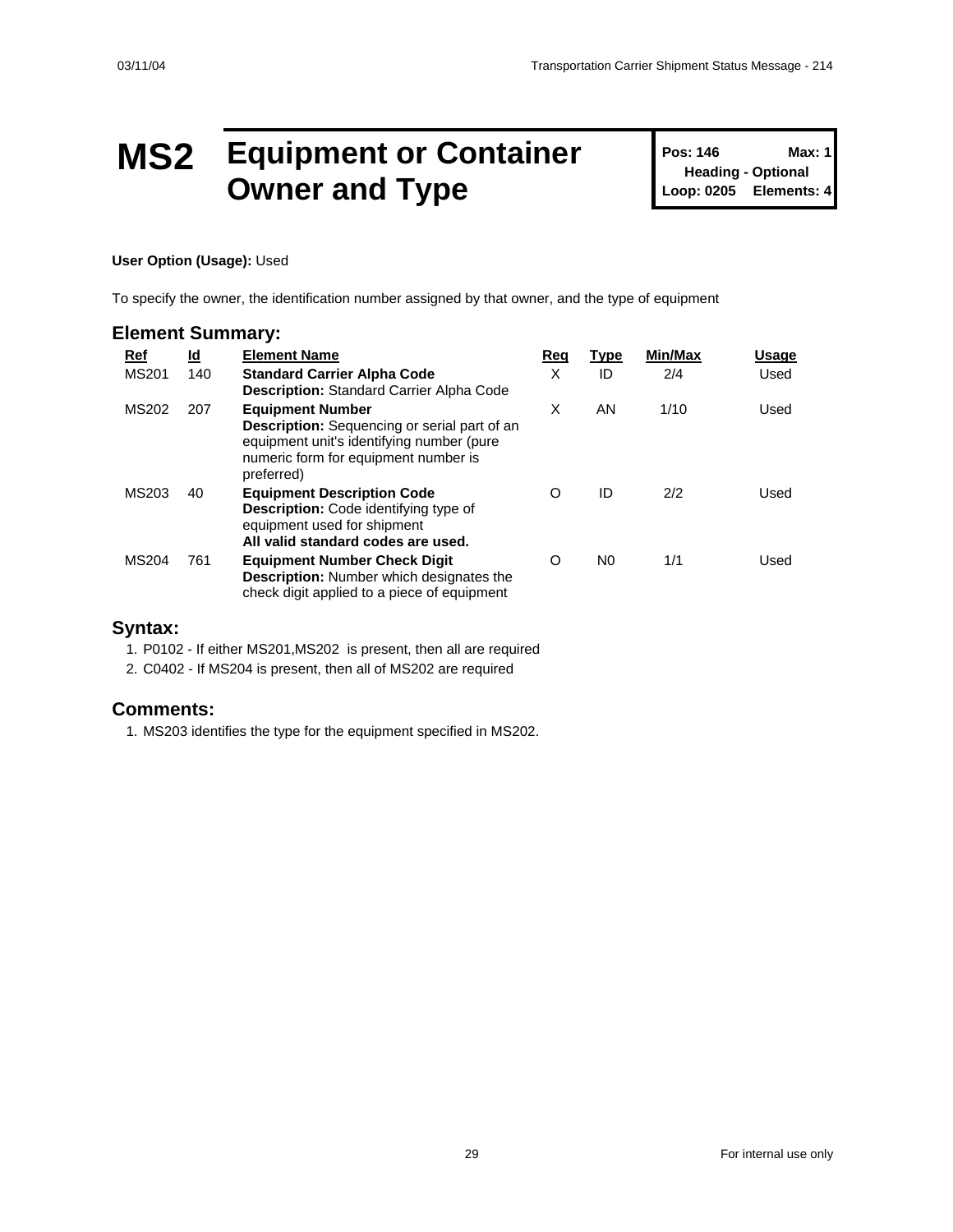### **L11 Business Instructions and Reference Number**

**Pos: 150 Max: 10 Heading - Optional Loop: 0200 Elements: 3**

#### **User Option (Usage):** Used

To specify instructions in this business relationship or a reference number

#### **Element Summary:**

| Ref               | <u>ld</u> | <b>Element Name</b>                                                                                                                                                                         | Req | Type | Min/Max | Usage |
|-------------------|-----------|---------------------------------------------------------------------------------------------------------------------------------------------------------------------------------------------|-----|------|---------|-------|
| L <sub>1101</sub> | 127       | <b>Reference Identification</b><br><b>Description:</b> Reference information as<br>defined for a particular Transaction Set or as<br>specified by the Reference Identification<br>Qualifier | X   | AN.  | 1/30    | Used  |
| L <sub>1102</sub> | 128       | <b>Reference Identification Qualifier</b><br><b>Description:</b> Code qualifying the Reference<br>Identification<br>All valid standard codes are used.                                      | X   | ID   | 2/3     | Used  |
| L <sub>1103</sub> | 352       | <b>Description</b><br><b>Description:</b> A free-form description to clarify<br>the related data elements and their content                                                                 | X   | AN   | 1/80    | Used  |

#### **Syntax:**

1. R0103 - At least one of L1101,L1103 is required

2. P0102 - If either L1101,L1102 is present, then all are required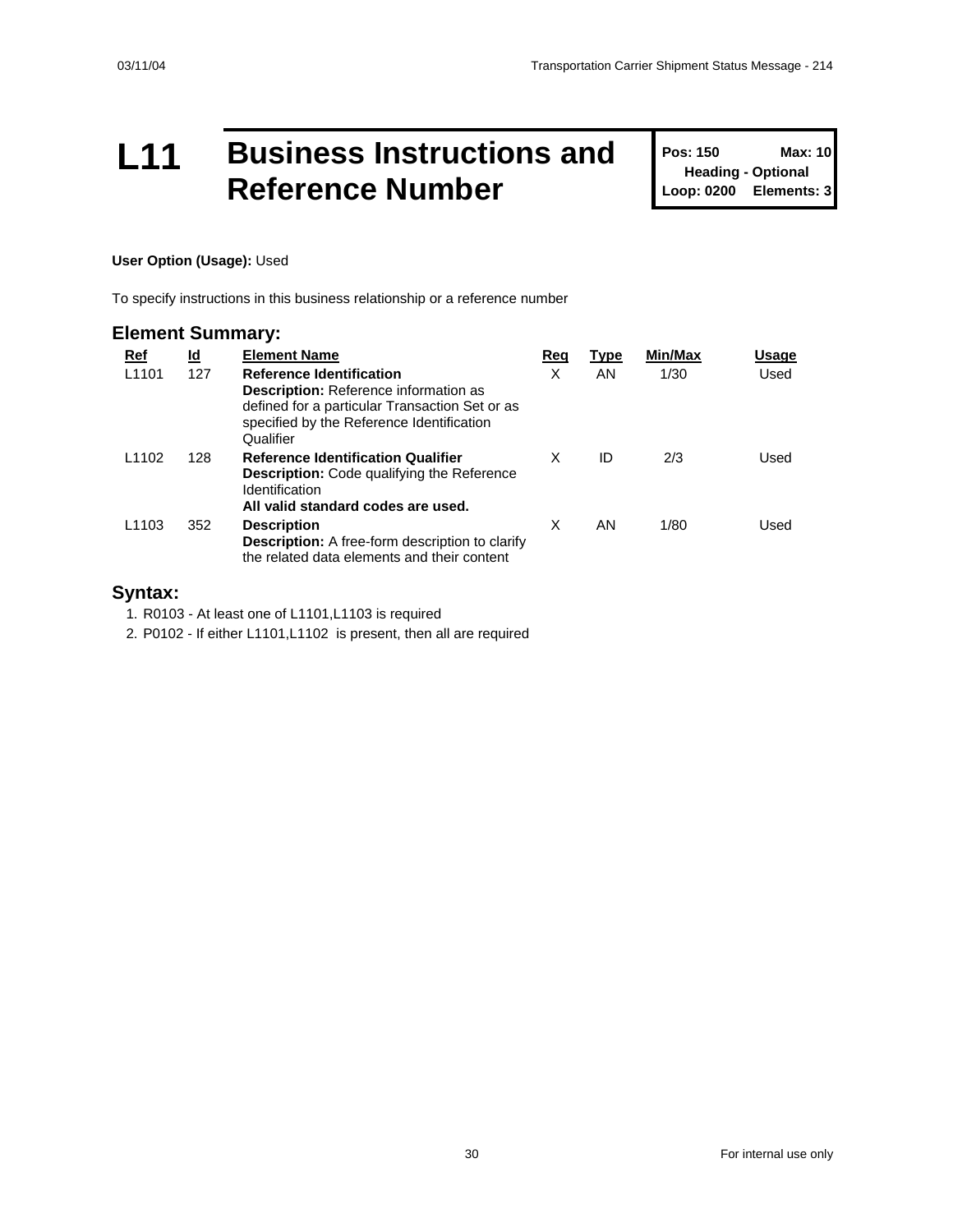# **MAN** Marks and Numbers<br>
Pos: 155 Max: 9999<br>
Loop: 0200 Elements: 6

**Heading - Optional Elements: 6** 

#### **User Option (Usage):** Used

To indicate identifying marks and numbers for shipping containers

#### **Element Summary:**

| Ref               | <u>ld</u> | <b>Element Name</b>                                                                                                                                                    | Req      | <u>Type</u> | Min/Max | Usage    |
|-------------------|-----------|------------------------------------------------------------------------------------------------------------------------------------------------------------------------|----------|-------------|---------|----------|
| MAN01             | 88        | <b>Marks and Numbers Qualifier</b><br><b>Description:</b> Code specifying the application<br>or source of Marks and Numbers (87)<br>All valid standard codes are used. | М        | ID          | 1/2     | Must use |
| MAN <sub>02</sub> | 87        | <b>Marks and Numbers</b><br><b>Description:</b> Marks and numbers used to<br>identify a shipment or parts of a shipment                                                | M        | AN          | 1/48    | Must use |
| MAN03             | 87        | <b>Marks and Numbers</b><br>Description: Marks and numbers used to<br>identify a shipment or parts of a shipment                                                       | $\Omega$ | AN          | 1/48    | Used     |
| MAN04             | 88        | <b>Marks and Numbers Qualifier</b><br><b>Description:</b> Code specifying the application<br>or source of Marks and Numbers (87)<br>All valid standard codes are used. | X        | ID          | 1/2     | Used     |
| MAN05             | 87        | <b>Marks and Numbers</b><br><b>Description:</b> Marks and numbers used to<br>identify a shipment or parts of a shipment                                                | X        | AN          | 1/48    | Used     |
| MAN06             | 87        | <b>Marks and Numbers</b><br><b>Description:</b> Marks and numbers used to<br>identify a shipment or parts of a shipment                                                | O        | AN          | 1/48    | Used     |

#### **Syntax:**

- 1. P0405 If either MAN04,MAN05 is present, then all are required
- 2. C0605 If MAN06 is present, then all of MAN05 are required

#### **Semantics:**

- 1. MAN01/MAN02 and MAN04/MAN05 may be used to identify two different marks and numbers assigned to the same physical container.
- 2. When both MAN02 and MAN03 are used, MAN02 is the starting number of a sequential range and MAN03 is the ending number of that range.
- 3. When both MAN05 and MAN06 are used, MAN05 is the starting number of a sequential range, and MAN06 is the ending number of that range.

#### **Comments:**

- 1. When MAN01 contains code "UC" (U.P.C. Shipping Container Code) and MAN05/MAN06 contain a range of ID numbers, MAN03 is not used. The reason for this is that the U.P.C. Shipping Container code is the same on every carton that is represented in the range in MAN05/MAN06.
- 2. MAN03 and/or MAN06 are only used when sending a range(s) of ID numbers.
- 3. When both MAN02/MAN03 and MAN05/MAN06 are used to send ranges of ID numbers, the integrity of the two ID numbers must be maintained.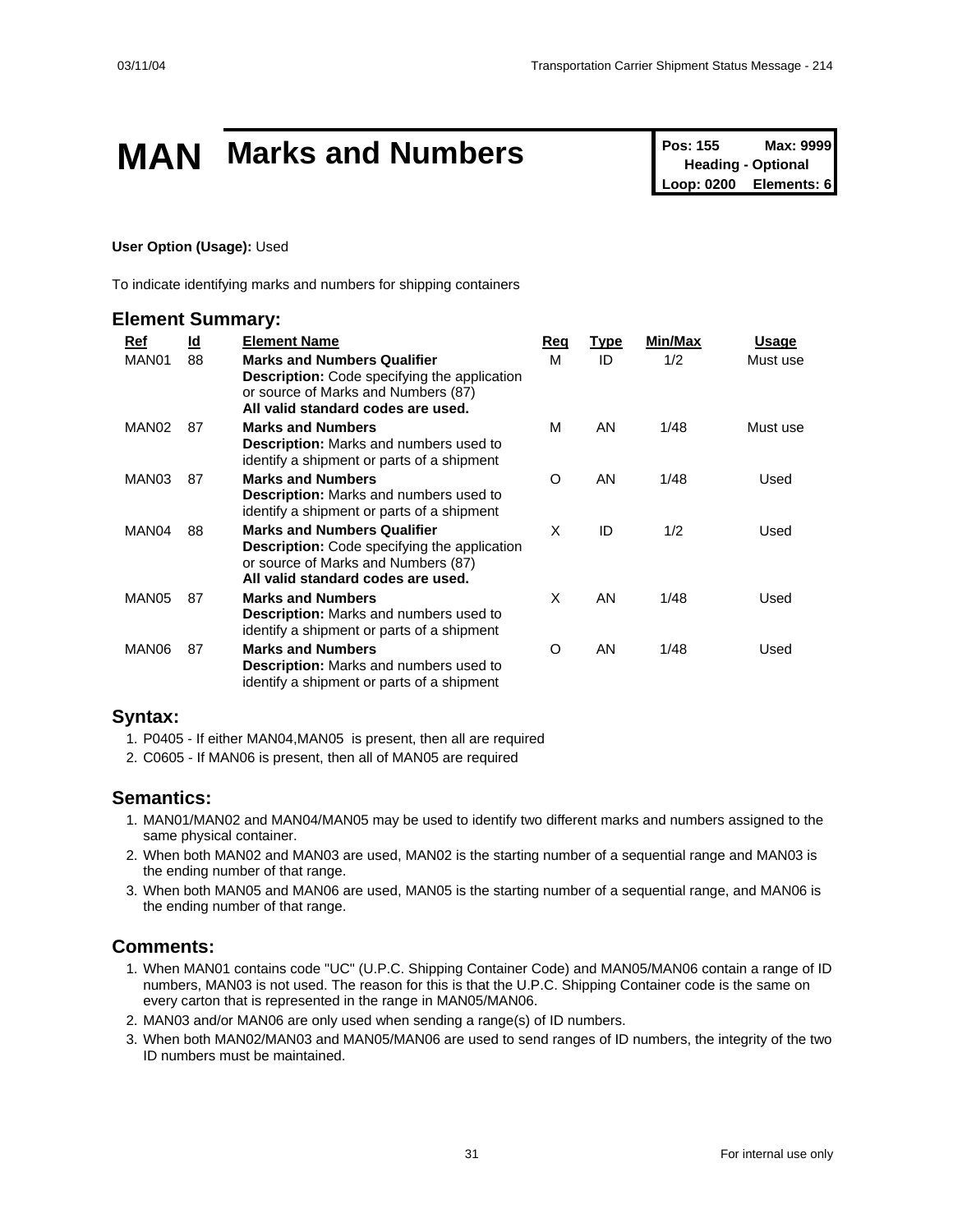# **Q7 Lading Exception Code Pos: 160 Max: 10**<br> **Loop: 0200 Elements: 3**

**Heading - Optional Elements: 3** 

#### **User Option (Usage):** Used

To specify the status of the shipment in terms of lading exception information

#### **Element Summary:**

| <u>Ref</u> | <u>ld</u> | <b>Element Name</b>                                                                                                                        | Req | <b>Type</b> | Min/Max | Usage    |
|------------|-----------|--------------------------------------------------------------------------------------------------------------------------------------------|-----|-------------|---------|----------|
| Q701       | 33        | <b>Lading Exception Code</b><br><b>Description:</b> Code indicating the condition of<br>the shipment<br>All valid standard codes are used. | М   | ID          | 1/1     | Must use |
| Q702       | 211       | <b>Packaging Form Code</b><br><b>Description:</b> Code for packaging form of the<br>lading quantity<br>All valid standard codes are used.  | O   | ID          | 3/3     | Used     |
| Q703       | 80        | <b>Lading Quantity</b><br><b>Description:</b> Number of units (pieces) of the<br>lading commodity                                          | X   | N0          | 1/7     | Used     |

#### **Syntax:**

1. C0203 - If Q702 is present, then all of Q703 are required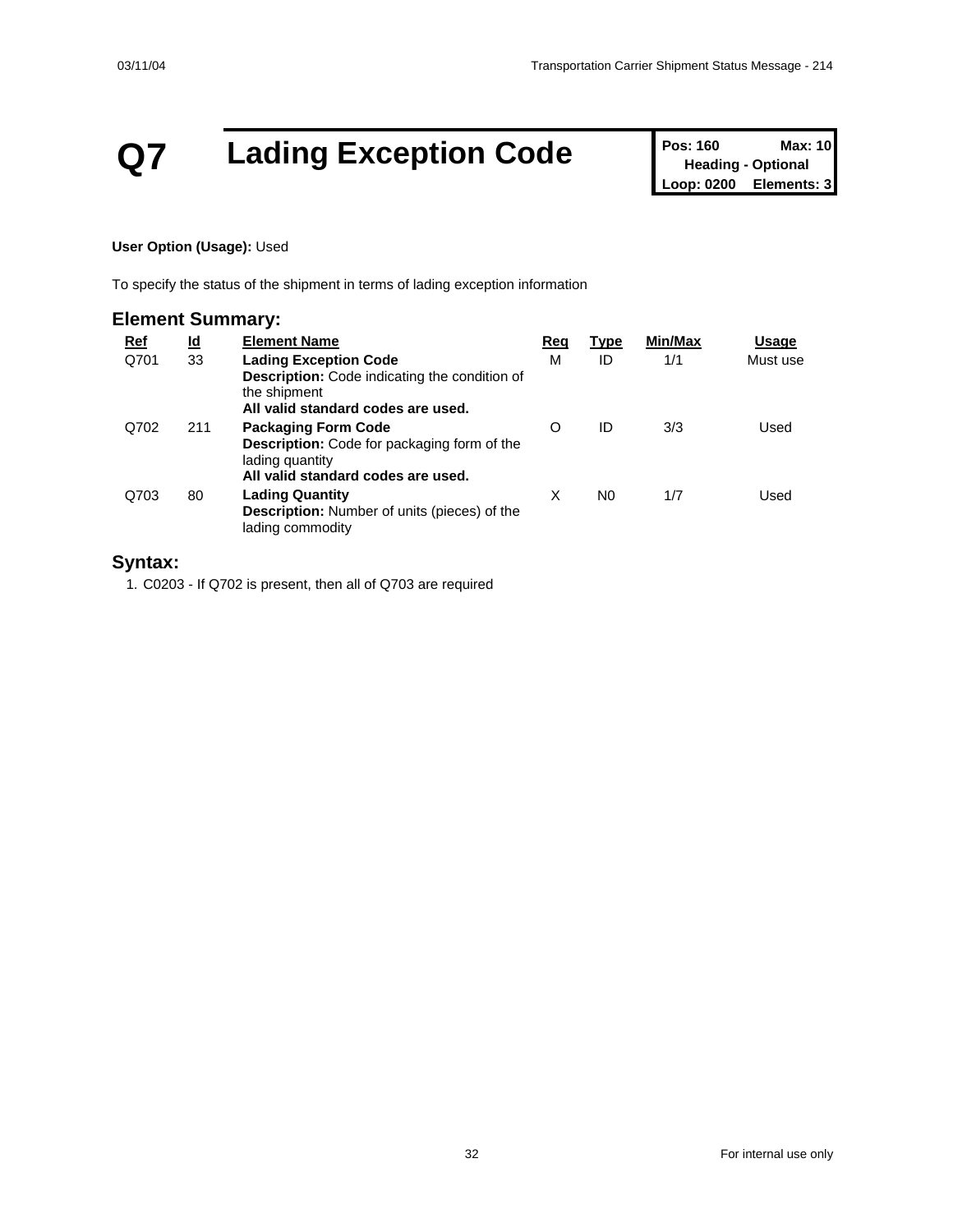## **K1** Remarks

| <b>Pos: 170</b> | Max: 10                   |
|-----------------|---------------------------|
|                 | <b>Heading - Optional</b> |
| Loop: 0200      | Elements: 2               |

#### **User Option (Usage):** Used

To transmit information in a free-form format for comment or special instruction

#### **Element Summary:**

| <u>Ref</u>       | <u>ld</u> | <b>Element Name</b>                       | Rea | Type | Min/Max | <u>Usage</u> |
|------------------|-----------|-------------------------------------------|-----|------|---------|--------------|
| K <sub>101</sub> | 61        | <b>Free-Form Message</b>                  | м   | ΑN   | 1/30    | Must use     |
|                  |           | <b>Description:</b> Free-form information |     |      |         |              |
| K <sub>102</sub> | 61        | <b>Free-Form Message</b>                  |     | ΑN   | 1/30    | Used         |
|                  |           | <b>Description:</b> Free-form information |     |      |         |              |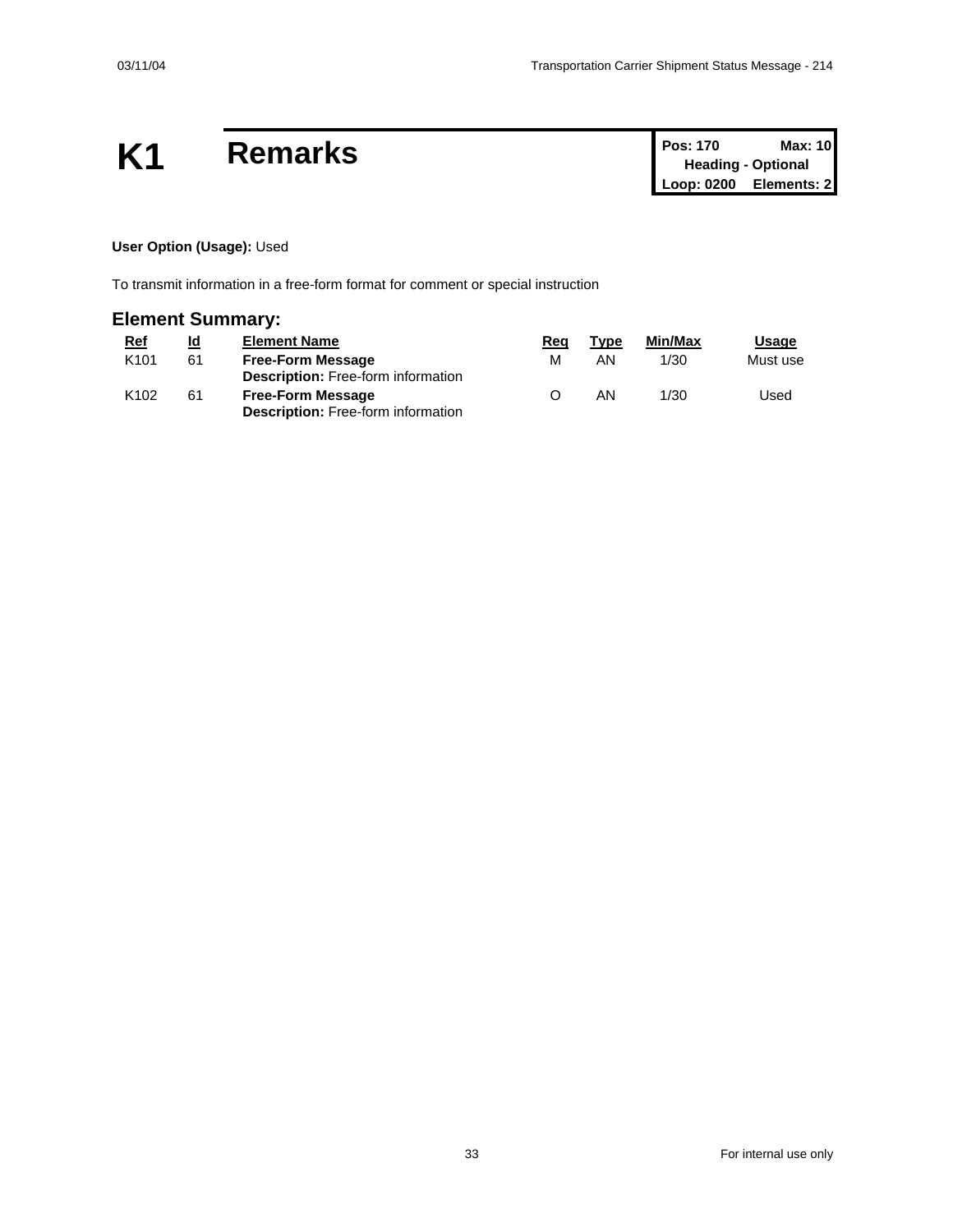### **AT5 Bill of Lading Handling Requirements**

**Pos: 180 Max: 10 Heading - Optional Loop: 0200 Elements: 3**

#### **User Option (Usage):** Used

To identify Bill of Lading handling and service requirements

#### **Element Summary: Ref Id Element Name Req Type Min/Max Usage** AT501 152 **Special Handling Code Description:** Code specifying special transportation handling instructions **All valid standard codes are used.** X ID 2/3 Used AT502 560 **Special Services Code Description:** Code identifying the special service **All valid standard codes are used.** X ID 2/10 Used AT503 153 **Special Handling Description Description:** Free-form additional description of special handling instructions to appear on printed bill if special handling code is not adequate X AN 2/30 Used

#### **Syntax:**

1. E0103 - Only one of AT501,AT503 may be presented

2. E0203 - Only one of AT502,AT503 may be presented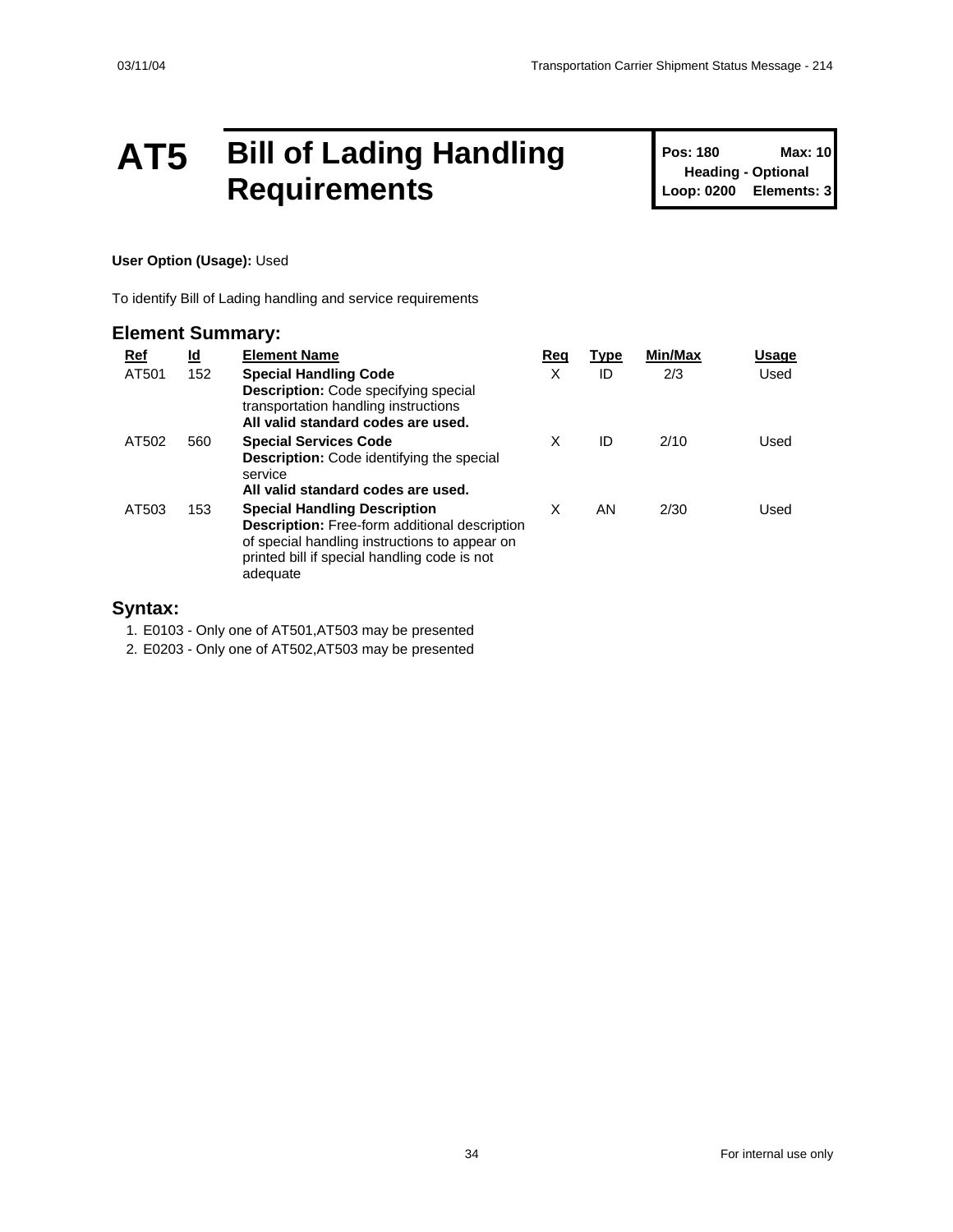### **AT8 Shipment Weight, Packaging and Quantity Data**

**Pos: 200 Max: 10 Heading - Optional Loop: 0200 Elements: 7**

#### **User Option (Usage):** Used

To specify shipment details in terms of weight, and quantity of handling units

#### **Element Summary:**

| Ref   | <u>ld</u> | <b>Element Name</b>                                                                                                      | Req | <u>Type</u>    | Min/Max | Usage |
|-------|-----------|--------------------------------------------------------------------------------------------------------------------------|-----|----------------|---------|-------|
| AT801 | 187       | <b>Weight Qualifier</b><br><b>Description:</b> Code defining the type of<br>weight<br>All valid standard codes are used. | X   | ID             | 1/2     | Used  |
| AT802 | 188       | <b>Weight Unit Code</b><br>Description: Code specifying the weight unit<br>All valid standard codes are used.            | X   | ID             | 1/1     | Used  |
| AT803 | 81        | Weight<br><b>Description:</b> Numeric value of weight                                                                    | X   | R              | 1/10    | Used  |
| AT804 | 80        | <b>Lading Quantity</b><br><b>Description:</b> Number of units (pieces) of the<br>lading commodity                        | O   | N <sub>0</sub> | 1/7     | Used  |
| AT805 | 80        | <b>Lading Quantity</b><br><b>Description:</b> Number of units (pieces) of the<br>lading commodity                        | O   | N <sub>0</sub> | 1/7     | Used  |
| AT806 | 184       | <b>Volume Unit Qualifier</b><br><b>Description:</b> Code identifying the volume<br>unit                                  | X   | ID             | 1/1     | Used  |
| AT807 | 183       | All valid standard codes are used.<br><b>Volume</b><br><b>Description:</b> Value of volumetric measure                   | X   | R              | 1/8     | Used  |

#### **Syntax:**

- 1. P010203 If either AT801,AT802,AT803 is present, then all are required
- 2. P0607 If either AT806,AT807 is present, then all are required

#### **Semantics:**

- 1. AT804 is the quantity of handling units that are not unitized (for example a carton). When added to the quantity in AT805, it is the total quantity of handling units in the shipment.
- 2. AT805 is the quantity of handling units that are unitized (for example on a pallet or slip sheet). When added to the quantity in AT804 it is the total quantity of handling units for the shipment.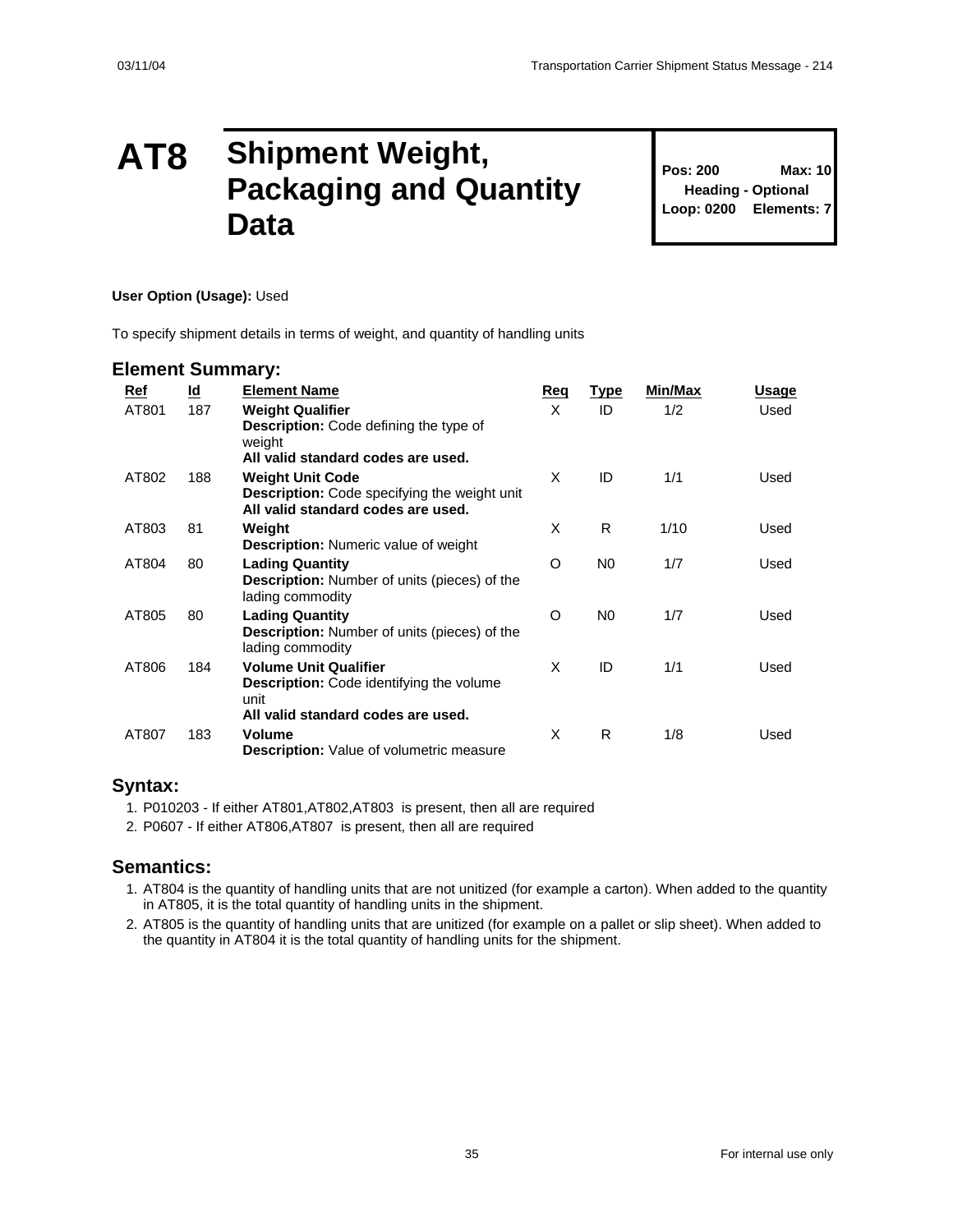| <b>Loop 0210</b> | Pos: 210   | Repeat:<br>999999 |  |
|------------------|------------|-------------------|--|
|                  |            | <b>Optional</b>   |  |
|                  | Loop: 0210 | Elements:<br>N/AI |  |
|                  |            |                   |  |

To transmit identifying codes, weights, and other related information related to an individual carton (package)

#### **Loop Summary:**

| <u>Pos</u> | $\underline{\mathsf{Id}}$ | <b>Segment Name</b>                                  | <u>Req</u> | Max Use | Repeat | Usage |
|------------|---------------------------|------------------------------------------------------|------------|---------|--------|-------|
| 210        | CD <sub>3</sub>           | Carton (Package) Detail                              | O          |         |        | Used  |
| 220        | L <sub>11</sub>           | <b>Business Instructions and Reference</b><br>Number | O          | 20      |        | Used  |
| 230        |                           | Loop 0215                                            | O          |         | 10     | Used  |
| 240        | NM <sub>1</sub>           | Individual or Organizational Name                    | O          | 1       |        | Used  |
| 250        | Q7                        | Lading Exception Code                                | O          | 10      |        | Used  |
| 260        | AT <sub>8</sub>           | Shipment Weight, Packaging and Quantity<br>Data      | O          |         |        | Used  |
| 265        | MAN                       | <b>Marks and Numbers</b>                             | O          | 9999    |        | Used  |
| 270        |                           | Loop 0220                                            | O          |         | 999999 | Used  |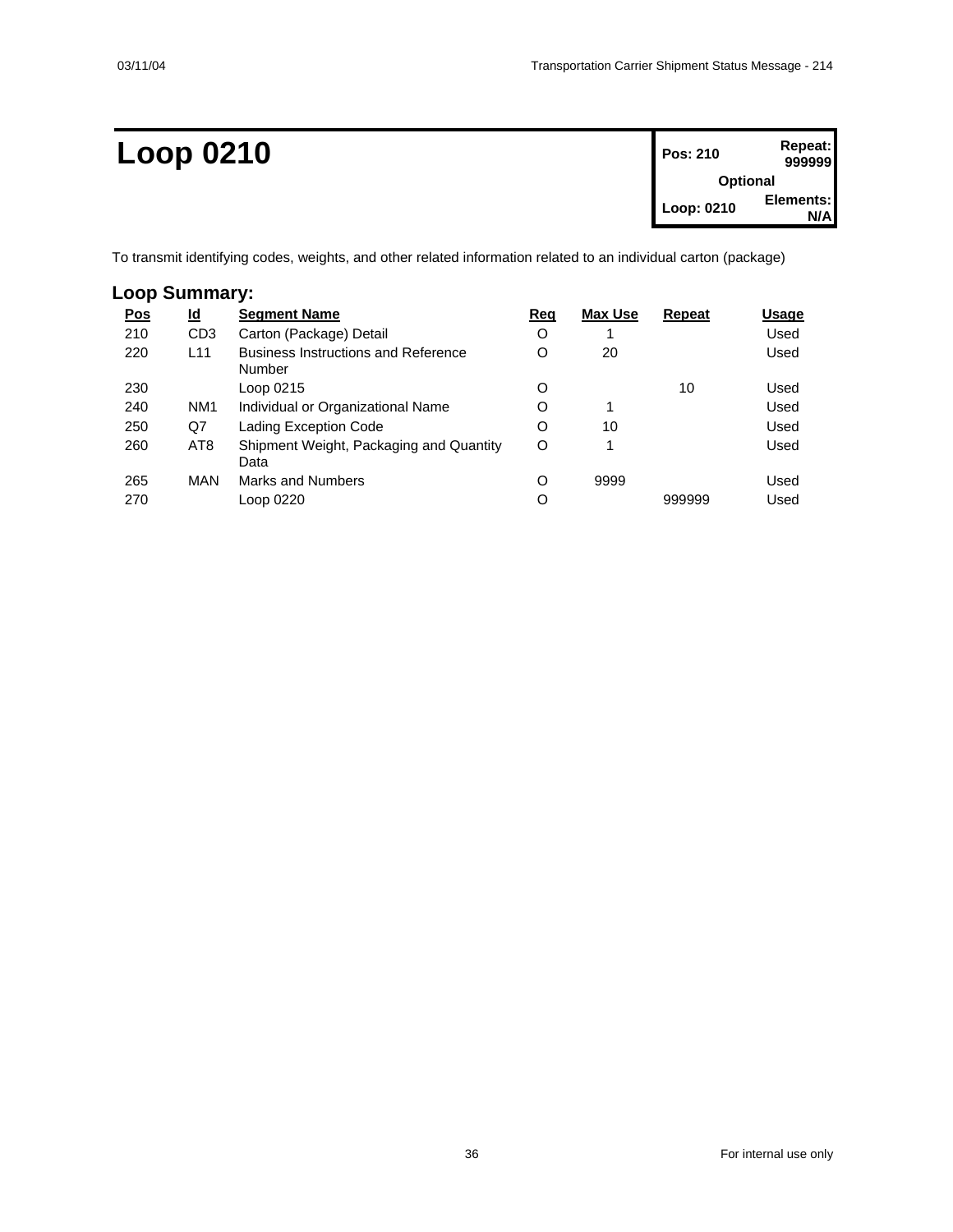# **CD3** Carton (Package) Detail **Pos: 210** Max: 1<br> **Pos: 210** Max: 1<br> **Learn 0210** Elements:

**Heading - Optional Loop: 0210 14**

#### **User Option (Usage):** Used

To transmit identifying codes, weights, and other related information related to an individual carton (package)

| <b>Element Summary:</b> |                                  |                                                                                                                                                                                                        |                 |                   |                |                      |
|-------------------------|----------------------------------|--------------------------------------------------------------------------------------------------------------------------------------------------------------------------------------------------------|-----------------|-------------------|----------------|----------------------|
| Ref<br>CD301            | $\underline{\mathsf{Id}}$<br>187 | <b>Element Name</b><br><b>Weight Qualifier</b><br>Description: Code defining the type of<br>weiaht                                                                                                     | <u>Req</u><br>X | <u>Type</u><br>ID | Min/Max<br>1/2 | <u>Usage</u><br>Used |
| CD302                   | 81                               | All valid standard codes are used.<br>Weight<br>Description: Numeric value of weight                                                                                                                   | X               | R                 | 1/10           | Used                 |
| CD303                   | 619                              | Zone<br>Description: To identify zone                                                                                                                                                                  | O               | AN                | 2/3            | Used                 |
| CD304                   | 34                               | <b>Service Standard</b><br><b>Description:</b> To report the time period of<br>carrier's standard service for the shipment                                                                             | O               | N <sub>1</sub>    | 1/4            | Used                 |
| CD305                   | 284                              | <b>Service Level Code</b><br>Description: Code indicating the level of<br>transportation service or the billing service<br>offered by the transportation carrier<br>All valid standard codes are used. | X               | ID                | 2/2            | Used                 |
| CD306                   | 108                              | <b>Pick-up or Delivery Code</b><br>Description: Specifies the location or type of<br>pickup or delivery<br>All valid standard codes are used.                                                          | $\circ$         | ID                | 1/2            | Used                 |
| CD307                   | 122                              | <b>Rate/Value Qualifier</b><br>Description: Code qualifying how to extend<br>charges or interpret value<br>All valid standard codes are used.                                                          | X               | ID                | 2/2            | Used                 |
| CD308                   | 58                               | Charge<br>Description: For a line item: freight or<br>special charge; for the total invoice: the total<br>charges -- expressed in the standard<br>monetary denomination for the currency<br>specified  | X               | N <sub>2</sub>    | 1/12           | Used                 |
| CD309                   | 122                              | <b>Rate/Value Qualifier</b><br><b>Description:</b> Code qualifying how to extend<br>charges or interpret value<br>All valid standard codes are used.                                                   | X               | ID                | 2/2            | Used                 |
| CD310                   | 58                               | Charge<br>Description: For a line item: freight or<br>special charge; for the total invoice: the total<br>charges -- expressed in the standard<br>monetary denomination for the currency<br>specified  | X               | N <sub>2</sub>    | 1/12           | Used                 |
| CD311                   | 284                              | <b>Service Level Code</b><br>Description: Code indicating the level of<br>transportation service or the billing service<br>offered by the transportation carrier                                       | X               | ID                | 2/2            | Used                 |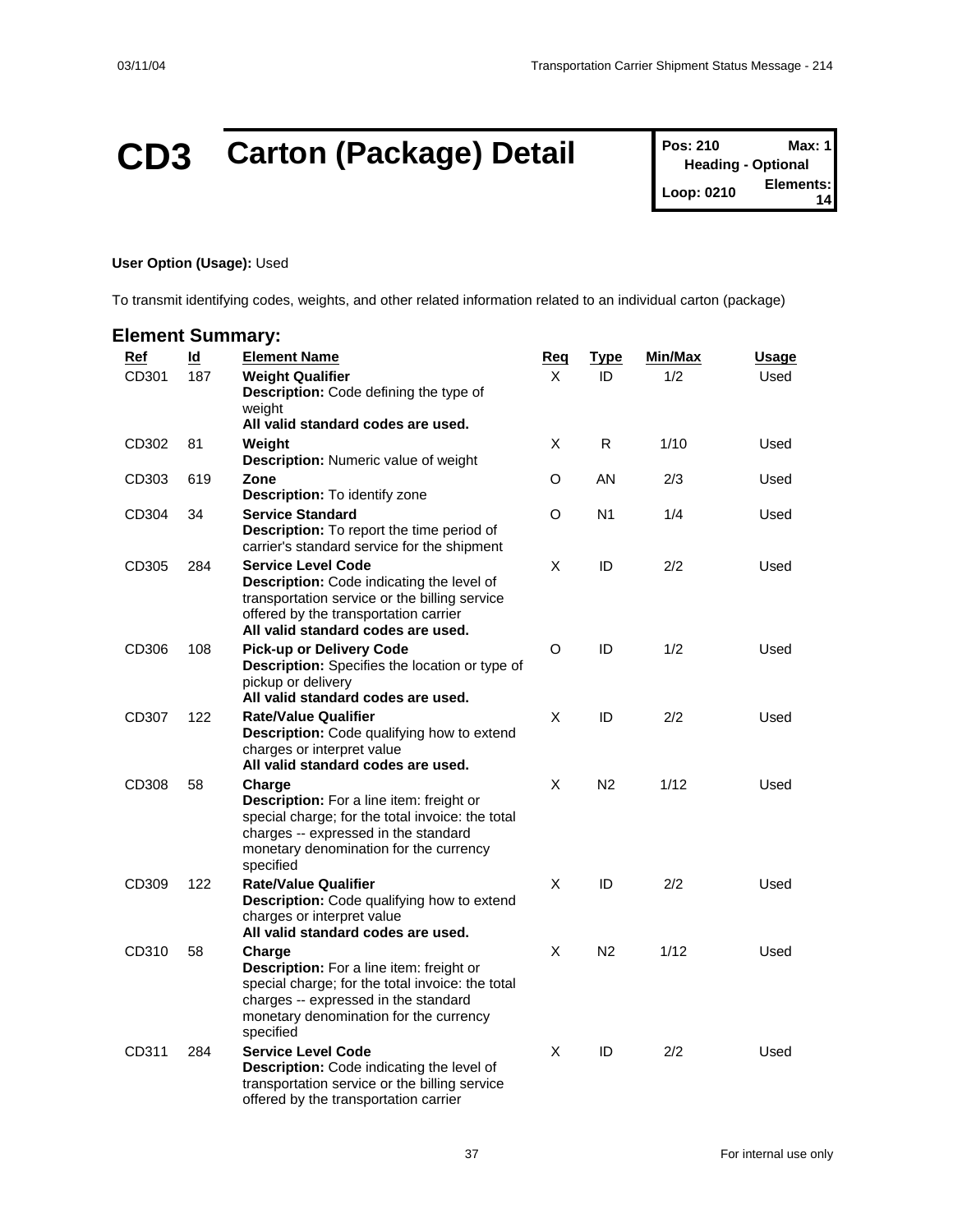|       |     | All valid standard codes are used.                                                                                                                                                                            |   |    |     |      |
|-------|-----|---------------------------------------------------------------------------------------------------------------------------------------------------------------------------------------------------------------|---|----|-----|------|
| CD312 | 284 | <b>Service Level Code</b><br><b>Description:</b> Code indicating the level of<br>transportation service or the billing service<br>offered by the transportation carrier<br>All valid standard codes are used. | O | ID | 2/2 | Used |
| CD313 | 591 | <b>Payment Method Code</b><br><b>Description:</b> Code identifying the method for<br>the movement of payment instructions<br>All valid standard codes are used.                                               | O | ID | 3/3 | Used |
| CD314 | 26  | <b>Country Code</b><br><b>Description:</b> Code identifying the country                                                                                                                                       | O | ID | 2/3 | Used |

#### **Syntax:**

- 1. P0102 If either CD301,CD302 is present, then all are required
- 2. P0708 If either CD307,CD308 is present, then all are required
- 3. P0910 If either CD309,CD310 is present, then all are required
- 4. C1105 If CD311 is present, then all of CD305 are required
- 5. C1211 If CD312 is present, then all of CD311 are required
- 6. C1405 If CD314 is present, then all of CD305 are required

- 1. CD308 is the charge for the single package.
- 2. CD310 is the total charge for all of the packages.
- 3. CD314 is the country where the service is to be performed.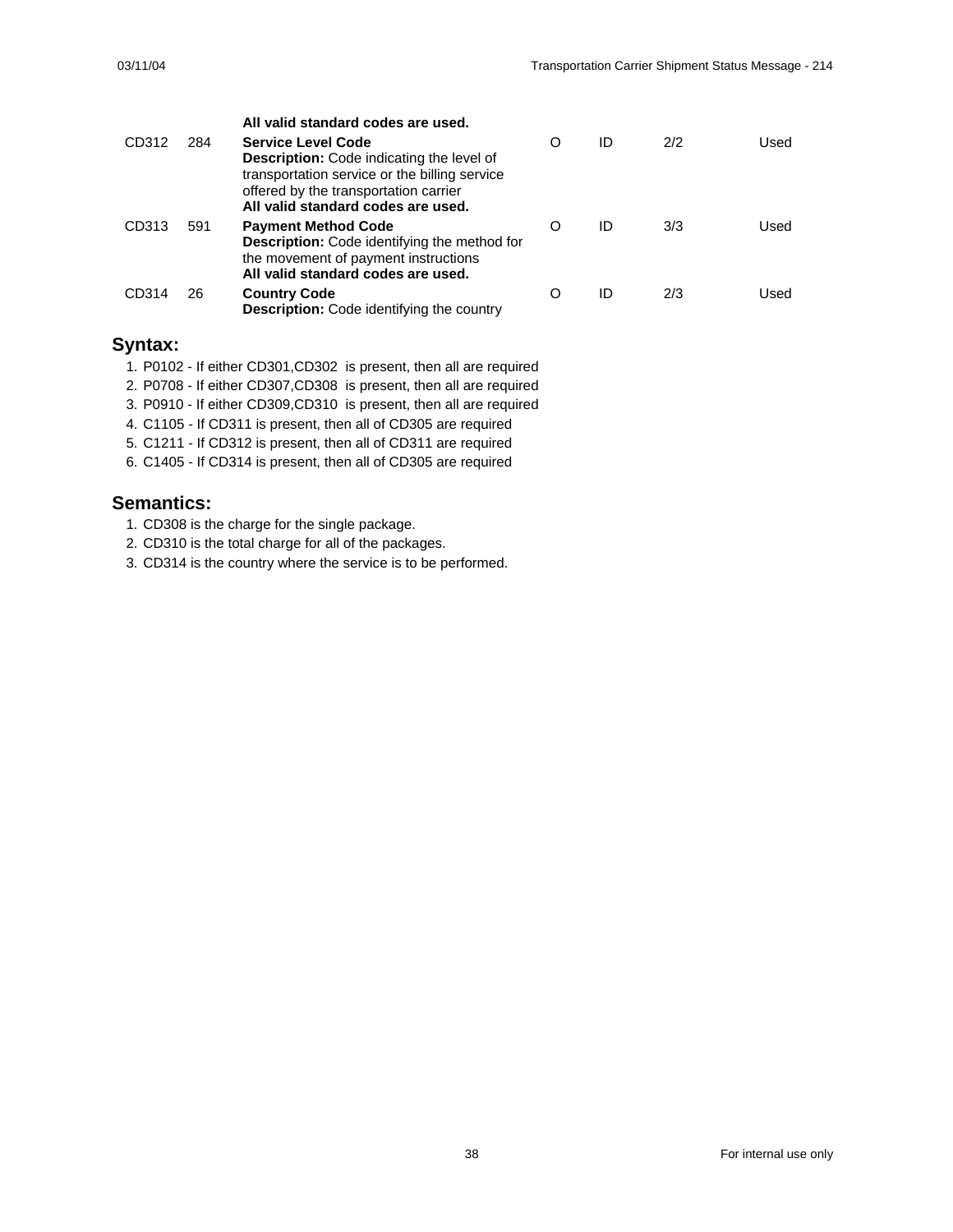### **L11 Business Instructions and Reference Number**

**Pos: 220 Max: 20 Heading - Optional Loop: 0210 Elements: 3**

#### **User Option (Usage):** Used

To specify instructions in this business relationship or a reference number

#### **Element Summary:**

| <u>Ref</u>        | <u>ld</u> | <b>Element Name</b>                                                                                                                                                                         | Req | Type | Min/Max | Usage |
|-------------------|-----------|---------------------------------------------------------------------------------------------------------------------------------------------------------------------------------------------|-----|------|---------|-------|
| L <sub>1101</sub> | 127       | <b>Reference Identification</b><br><b>Description:</b> Reference information as<br>defined for a particular Transaction Set or as<br>specified by the Reference Identification<br>Qualifier | X   | AN.  | 1/30    | Used  |
| L <sub>1102</sub> | 128       | <b>Reference Identification Qualifier</b><br><b>Description:</b> Code qualifying the Reference<br>Identification<br>All valid standard codes are used.                                      | X   | ID   | 2/3     | Used  |
| L <sub>1103</sub> | 352       | <b>Description</b><br><b>Description:</b> A free-form description to clarify<br>the related data elements and their content                                                                 | X   | AN   | 1/80    | Used  |

#### **Syntax:**

1. R0103 - At least one of L1101,L1103 is required

2. P0102 - If either L1101,L1102 is present, then all are required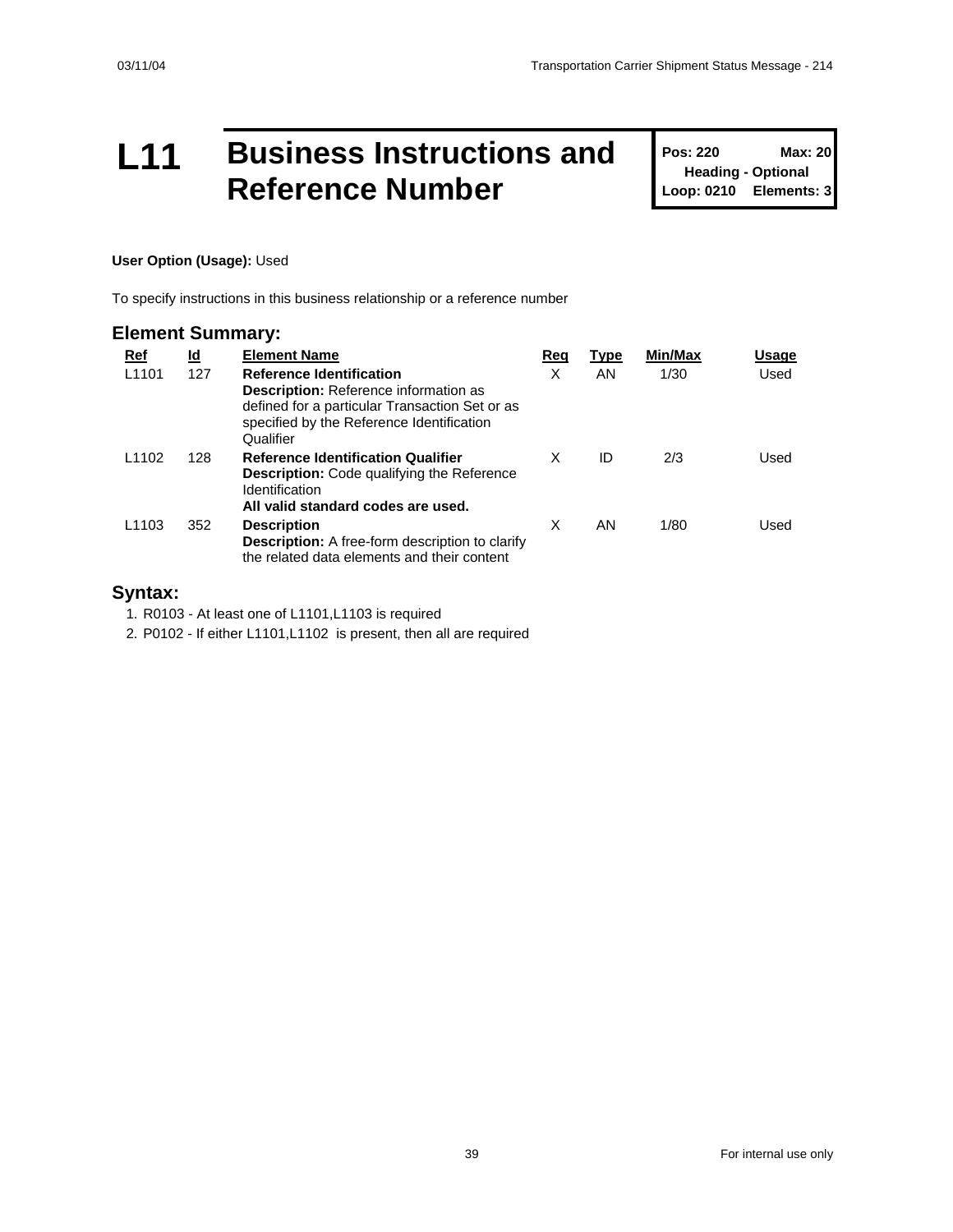### **Loop 0215 Pos: 230 Repeat: 10**

| <b>Pos: 230</b> | Repeat: 10      |
|-----------------|-----------------|
|                 | <b>Optional</b> |
| Loop: 0215      | Elements:       |
|                 | N/Al            |

To specify the status of a shipment, the reason for that status, the date and time of the status and the date and time of any appointments scheduled.

#### **Loop Summary:**

| <u>Pos</u> | Id              | <b>Seament Name</b>                               | Reg | Max Use | Repeat | Usaqe |
|------------|-----------------|---------------------------------------------------|-----|---------|--------|-------|
| 230        | AT7             | <b>Shipment Status Details</b>                    |     |         |        | Used  |
| 233        | MS1             | Equipment, Shipment, or Real Property<br>Location |     |         |        | Used  |
| 236        | MS <sub>2</sub> | Equipment or Container Owner and Type             |     |         |        | Used  |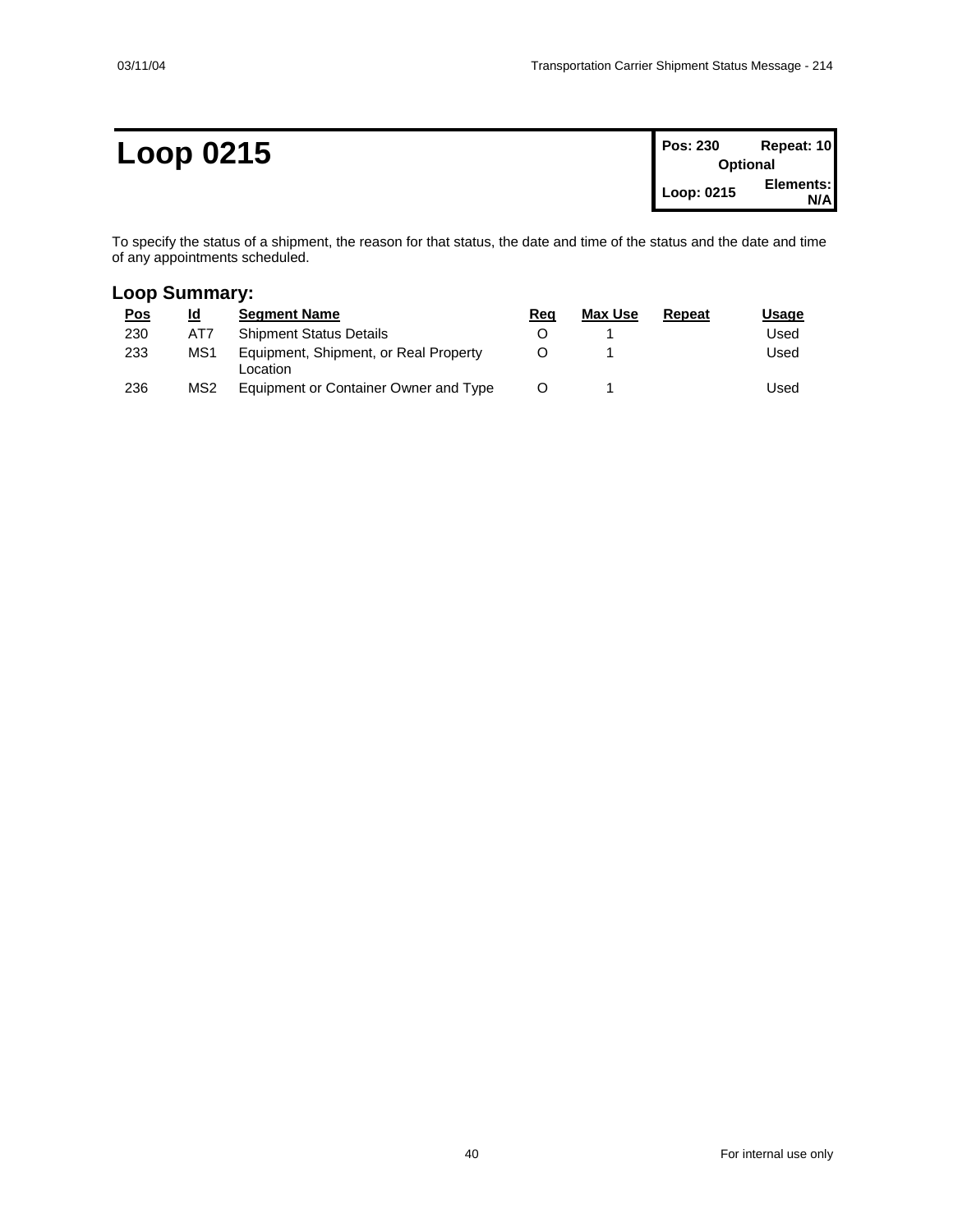# **AT7** Shipment Status Details **Pos: 230** Max: 1<br>
Loop: 0215 Elements: 7

**Heading - Optional Elements: 7** 

#### **User Option (Usage):** Used

To specify the status of a shipment, the reason for that status, the date and time of the status and the date and time of any appointments scheduled.

#### **Element Summary:**

| Ref   | $\underline{\mathsf{Id}}$ | <b>Element Name</b>                                                                                                                                                                                                                                                                                                                                                                                                           | <u>Req</u> | <u>Type</u> | Min/Max | <u>Usage</u> |
|-------|---------------------------|-------------------------------------------------------------------------------------------------------------------------------------------------------------------------------------------------------------------------------------------------------------------------------------------------------------------------------------------------------------------------------------------------------------------------------|------------|-------------|---------|--------------|
| AT701 | 1650                      | <b>Shipment Status Code</b><br><b>Description:</b> Code indicating the status of a<br>shipment<br>All valid standard codes are used.                                                                                                                                                                                                                                                                                          | X          | ID          | 2/2     | Used         |
| AT702 | 1651                      | <b>Shipment Status or Appointment Reason</b><br>Code<br>Description: Code indicating the reason a<br>shipment status or appointment reason was<br>transmitted<br>All valid standard codes are used.                                                                                                                                                                                                                           | X          | ID          | 2/2     | Used         |
| AT703 | 1652                      | <b>Shipment Appointment Status Code</b><br><b>Description:</b> Code indicating the status of an<br>appointment to pick-up or deliver a shipment<br>All valid standard codes are used.                                                                                                                                                                                                                                         | X          | ID          | 2/2     | Used         |
| AT704 | 1651                      | <b>Shipment Status or Appointment Reason</b><br>Code<br>Description: Code indicating the reason a<br>shipment status or appointment reason was<br>transmitted<br>All valid standard codes are used.                                                                                                                                                                                                                           | X          | ID          | 2/2     | Used         |
| AT705 | 373                       | Date<br><b>Description:</b> Date expressed as<br>CCYYMMDD                                                                                                                                                                                                                                                                                                                                                                     | X          | DT          | 8/8     | Used         |
| AT706 | 337                       | Time<br><b>Description:</b> Time expressed in 24-hour<br>clock time as follows: HHMM, or HHMMSS,<br>or $HHMMSSD$ , or $HHMMSSDD$ , where $H =$<br>hours (00-23), $M =$ minutes (00-59), $S =$<br>integer seconds (00-59) and $DD =$ decimal<br>seconds; decimal seconds are expressed as<br>follows: $D =$ tenths (0-9) and $DD =$<br>hundredths (00-99)                                                                      | X          | TM          | 4/8     | Used         |
| AT707 | 623                       | <b>Time Code</b><br><b>Description:</b> Code identifying the time. In<br>accordance with International Standards<br>Organization standard 8601, time can be<br>specified by $a + or -$ and an indication in<br>hours in relation to Universal Time<br>Coordinate (UTC) time; since + is a restricted<br>character, $+$ and $-$ are substituted by $P$ and M<br>in the codes that follow<br>All valid standard codes are used. | O          | ID          | 2/2     | Used         |

#### **Syntax:**

1. E0103 - Only one of AT701,AT703 may be presented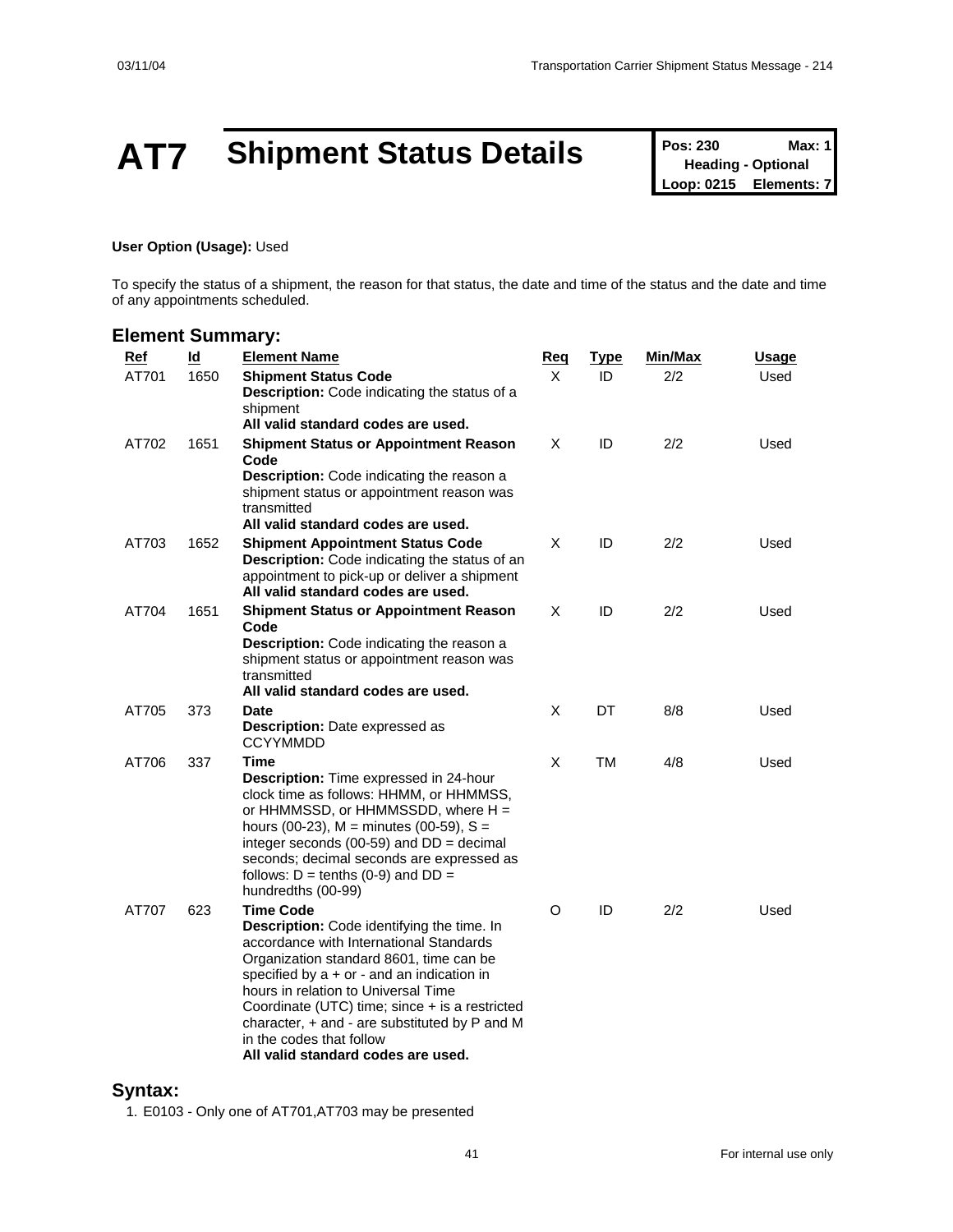- 2. P0102 If either AT701,AT702 is present, then all are required
- 3. P0304 If either AT703,AT704 is present, then all are required
- 4. C0605 If AT706 is present, then all of AT705 are required
- 5. C0706 If AT707 is present, then all of AT706 are required

- 1. If AT701 is present, AT705 is the date the status occurred. If AT703 is present, AT705 is a date related to an appointment.
- 2. If AT701 is present, AT706 is the time of the status. If AT703 is present, AT706 is the time of the appointment.
- 3. If AT707 is not present then AT706 represents local time of the status.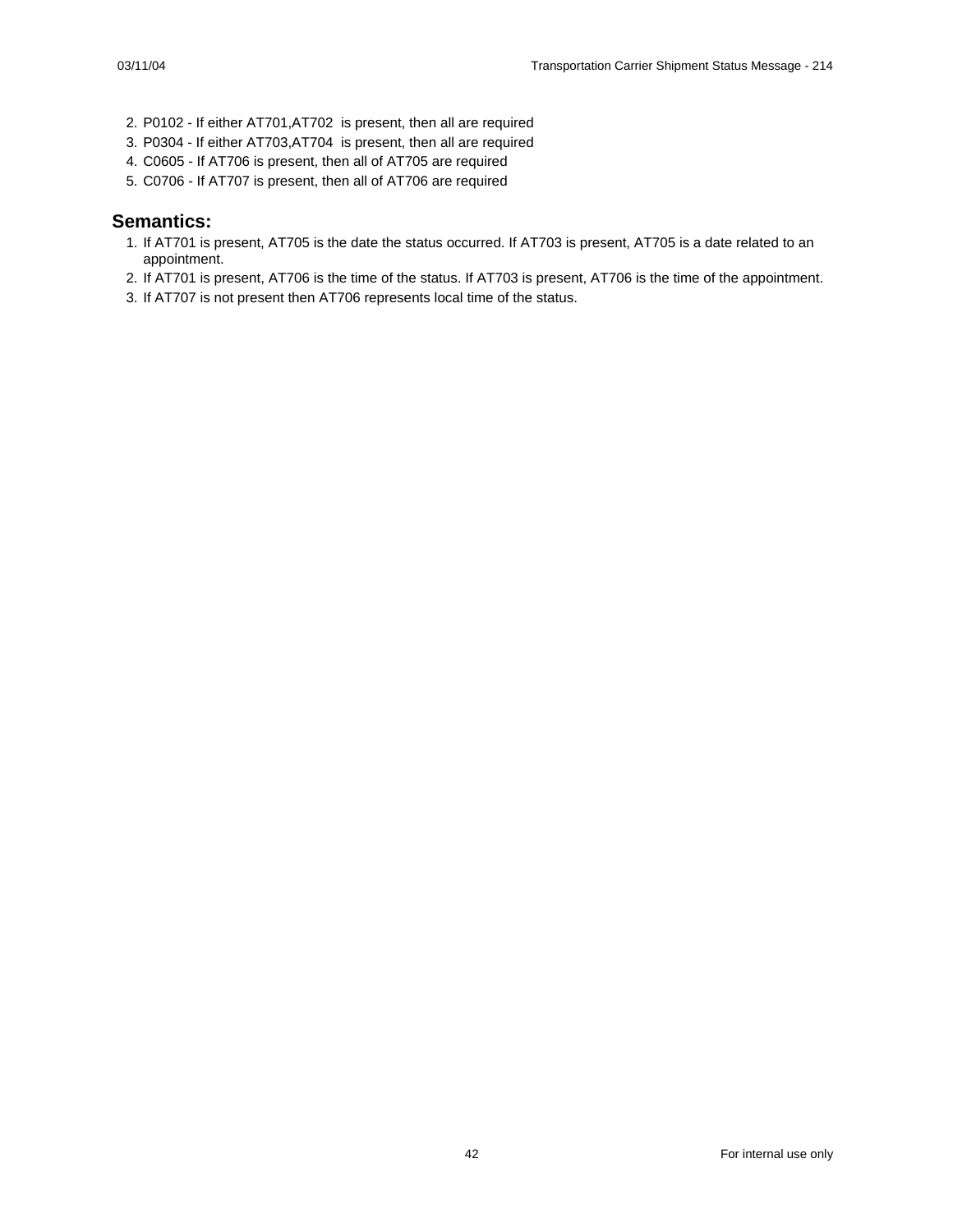### **MS1 Equipment, Shipment, or Real Property Location**

**Pos: 233 Max: 1 Heading - Optional Loop: 0215 Elements: 7**

**User Option (Usage):** Used

To specify the location of a piece of equipment, a shipment, or real property in terms of city and state or longitude and latitude

#### **Element Summary:**

| Ref          | $\underline{\mathsf{Id}}$ | <b>Element Name</b>                                                                                                                                         | <b>Req</b> | <u>Type</u> | Min/Max | Usage |
|--------------|---------------------------|-------------------------------------------------------------------------------------------------------------------------------------------------------------|------------|-------------|---------|-------|
| <b>MS101</b> | 19                        | <b>City Name</b><br><b>Description:</b> Free-form text for city name                                                                                        | X          | AN          | 2/30    | Used  |
| <b>MS102</b> | 156                       | <b>State or Province Code</b><br><b>Description: Code (Standard State/Province)</b><br>as defined by appropriate government<br>agency                       | X          | ID          | 2/2     | Used  |
| MS103        | 26                        | <b>Country Code</b><br><b>Description:</b> Code identifying the country                                                                                     | X          | ID          | 2/3     | Used  |
| <b>MS104</b> | 1654                      | <b>Longitude Code</b><br><b>Description:</b> Code indicating the longitude in<br>degrees (3 positions), minutes (2 positions),<br>and seconds (2 positions) | X          | ID          | 7/7     | Used  |
| <b>MS105</b> | 1655                      | Latitude Code<br><b>Description:</b> Code indicating the latitude in<br>degrees (3 positions), minutes (2 positions),<br>seconds (2 positions)              | X          | ID          | 7/7     | Used  |
| <b>MS106</b> | 1280                      | <b>Direction Identifier Code</b><br><b>Description:</b> Code identifying geographic<br>direction<br>All valid standard codes are used.                      | O          | ID          | 1/1     | Used  |
| <b>MS107</b> | 1280                      | <b>Direction Identifier Code</b><br><b>Description:</b> Code identifying geographic<br>direction<br>All valid standard codes are used.                      | O          | ID          | 1/1     | Used  |

#### **Syntax:**

1. L010203 - If MS101 is present, then at least one of MS102,MS103 is required

- 2. E0104 Only one of MS101,MS104 may be presented
- 3. C0201 If MS102 is present, then all of MS101 are required
- 4. C0301 If MS103 is present, then all of MS101 are required
- 5. P0405 If either MS104,MS105 is present, then all are required

6. C0604 - If MS106 is present, then all of MS104 are required

7. C0705 - If MS107 is present, then all of MS105 are required

- 1. MS104 is the longitude expressed in Degrees, Minutes, and Seconds.
- 2. MS105 is the latitude expressed in Degrees, Minutes, and Seconds.
- 3. MS106 may only be 'E' or 'W'.
- 4. MS107 may only be 'N' or 'S'.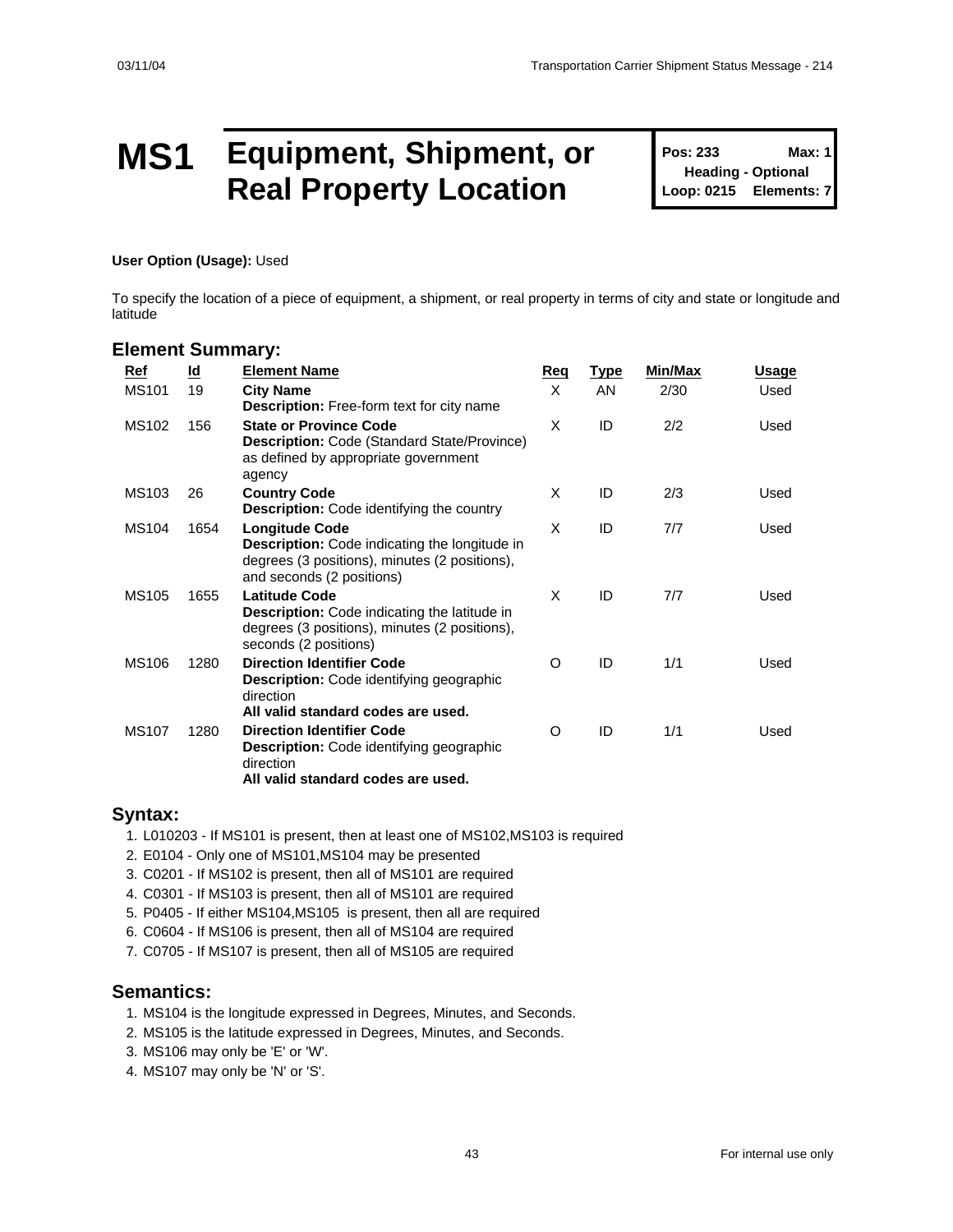### **MS2 Equipment or Container Owner and Type**

**Pos: 236 Max: 1 Heading - Optional Loop: 0215 Elements: 4**

#### **User Option (Usage):** Used

To specify the owner, the identification number assigned by that owner, and the type of equipment

#### **Element Summary:**

| Ref          | <u>ld</u> | <b>Element Name</b>                                                                                                                                                               | Req | <b>Type</b>    | Min/Max | <b>Usage</b> |
|--------------|-----------|-----------------------------------------------------------------------------------------------------------------------------------------------------------------------------------|-----|----------------|---------|--------------|
| <b>MS201</b> | 140       | <b>Standard Carrier Alpha Code</b><br><b>Description:</b> Standard Carrier Alpha Code                                                                                             | X   | ID             | 2/4     | Used         |
| MS202        | 207       | <b>Equipment Number</b><br><b>Description:</b> Sequencing or serial part of an<br>equipment unit's identifying number (pure<br>numeric form for equipment number is<br>preferred) | X   | AN             | 1/10    | Used         |
| MS203        | 40        | <b>Equipment Description Code</b><br><b>Description:</b> Code identifying type of<br>equipment used for shipment<br>All valid standard codes are used.                            | O   | ID             | 2/2     | Used         |
| <b>MS204</b> | 761       | <b>Equipment Number Check Digit</b><br><b>Description:</b> Number which designates the<br>check digit applied to a piece of equipment                                             | O   | N <sub>0</sub> | 1/1     | Used         |

#### **Syntax:**

1. P0102 - If either MS201,MS202 is present, then all are required

2. C0402 - If MS204 is present, then all of MS202 are required

#### **Comments:**

1. MS203 identifies the type for the equipment specified in MS202.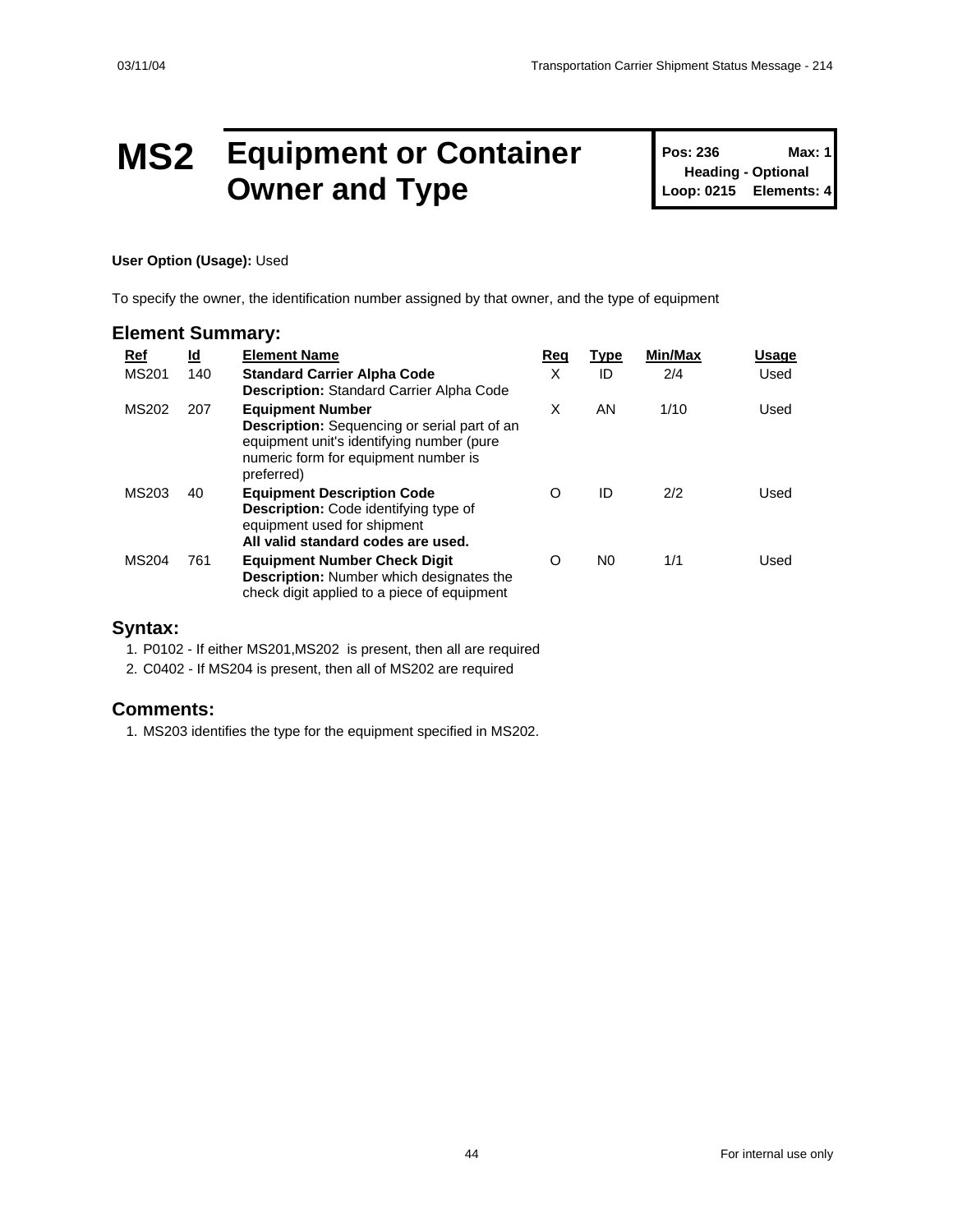### **NM1 Individual or Organizational Name**

**Pos: 240 Max: 1 Heading - Optional Loop: 0210 Elements: 11**

#### **User Option (Usage):** Used

To supply the full name of an individual or organizational entity

#### **Element Summary:**

| Ref          | Id   | <b>Element Name</b>                                                                                                                                                                        | Req | <u>Type</u> | Min/Max | <b>Usage</b> |
|--------------|------|--------------------------------------------------------------------------------------------------------------------------------------------------------------------------------------------|-----|-------------|---------|--------------|
| <b>NM101</b> | 98   | <b>Entity Identifier Code</b><br>Description: Code identifying an                                                                                                                          | м   | ID          | 2/3     | Must use     |
|              |      | organizational entity, a physical location,<br>property or an individual                                                                                                                   |     |             |         |              |
|              |      | All valid standard codes are used.                                                                                                                                                         |     |             |         |              |
| NM102        | 1065 | <b>Entity Type Qualifier</b><br><b>Description:</b> Code qualifying the type of<br>entity                                                                                                  | M   | ID          | 1/1     | Must use     |
|              |      | All valid standard codes are used.                                                                                                                                                         |     |             |         |              |
| NM103        | 1035 | <b>Name Last or Organization Name</b><br><b>Description:</b> Individual last name or<br>organizational name                                                                                | O   | AN          | 1/35    | Used         |
| NM104        | 1036 | <b>Name First</b><br><b>Description: Individual first name</b>                                                                                                                             | O   | AN          | 1/25    | Used         |
| NM105        | 1037 | <b>Name Middle</b><br>Description: Individual middle name or initial                                                                                                                       | O   | AN          | 1/25    | Used         |
| NM106        | 1038 | <b>Name Prefix</b><br>Description: Prefix to individual name                                                                                                                               | O   | AN          | 1/10    | Used         |
| NM107        | 1039 | <b>Name Suffix</b><br><b>Description:</b> Suffix to individual name                                                                                                                        | O   | AN          | 1/10    | Used         |
| <b>NM108</b> | 66   | <b>Identification Code Qualifier</b><br>Description: Code designating the<br>system/method of code structure used for<br>Identification Code (67)<br>All valid standard codes are used.    | X   | ID          | 1/2     | Used         |
| NM109        | 67   | <b>Identification Code</b><br>Description: Code identifying a party or<br>other code                                                                                                       | X   | AN          | 2/80    | Used         |
| NM110        | 706  | <b>Entity Relationship Code</b><br><b>Description:</b> Code describing entity<br>relationship<br>All valid standard codes are used.                                                        | X   | ID          | 2/2     | Used         |
| <b>NM111</b> | 98   | <b>Entity Identifier Code</b><br><b>Description:</b> Code identifying an<br>organizational entity, a physical location,<br>property or an individual<br>All valid standard codes are used. | O   | ID          | 2/3     | Used         |

#### **Syntax:**

1. P0809 - If either NM108,NM109 is present, then all are required

2. C1110 - If NM111 is present, then all of NM110 are required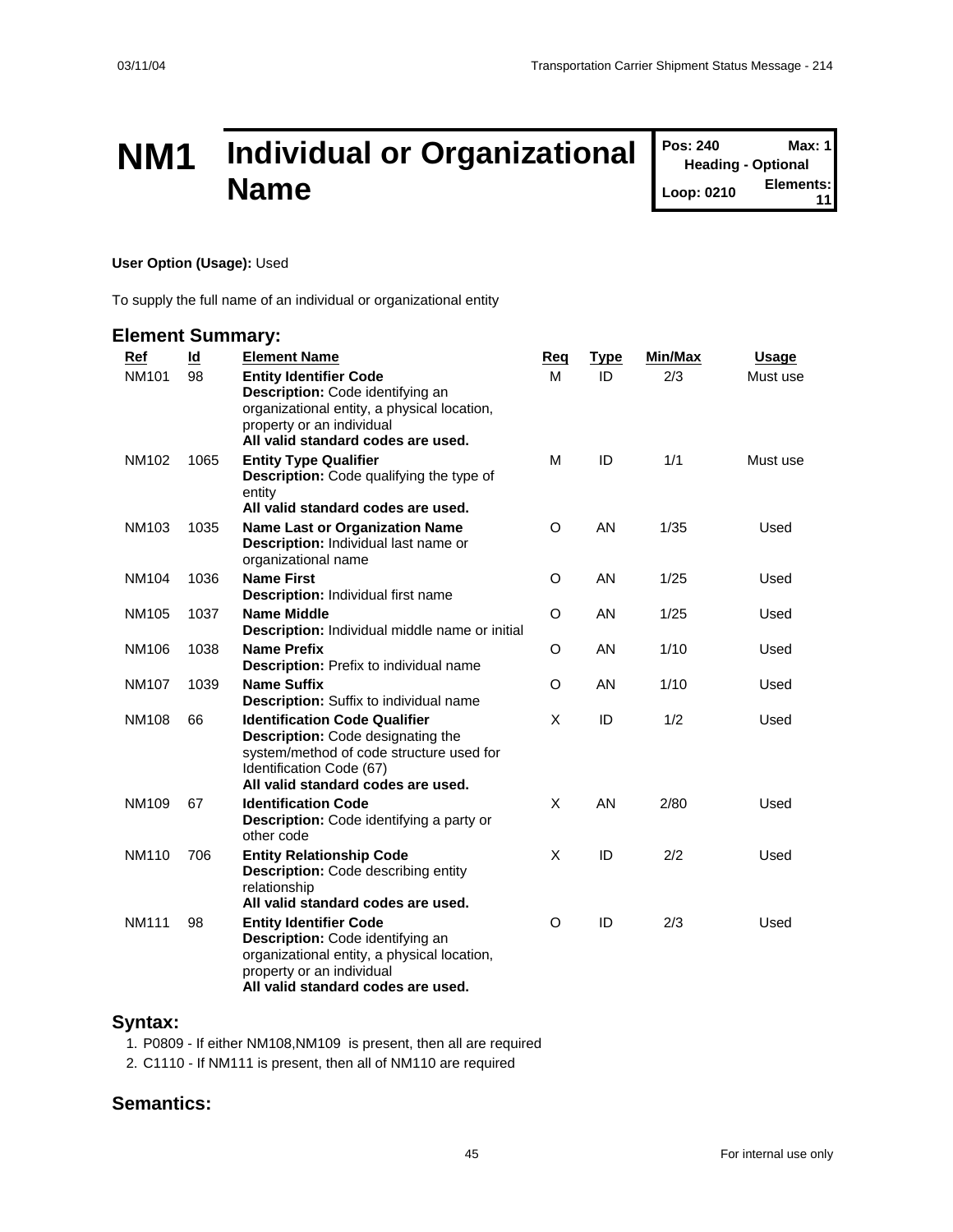1. NM102 qualifies NM103.

#### **Comments:**

1. NM110 and NM111 further define the type of entity in NM101.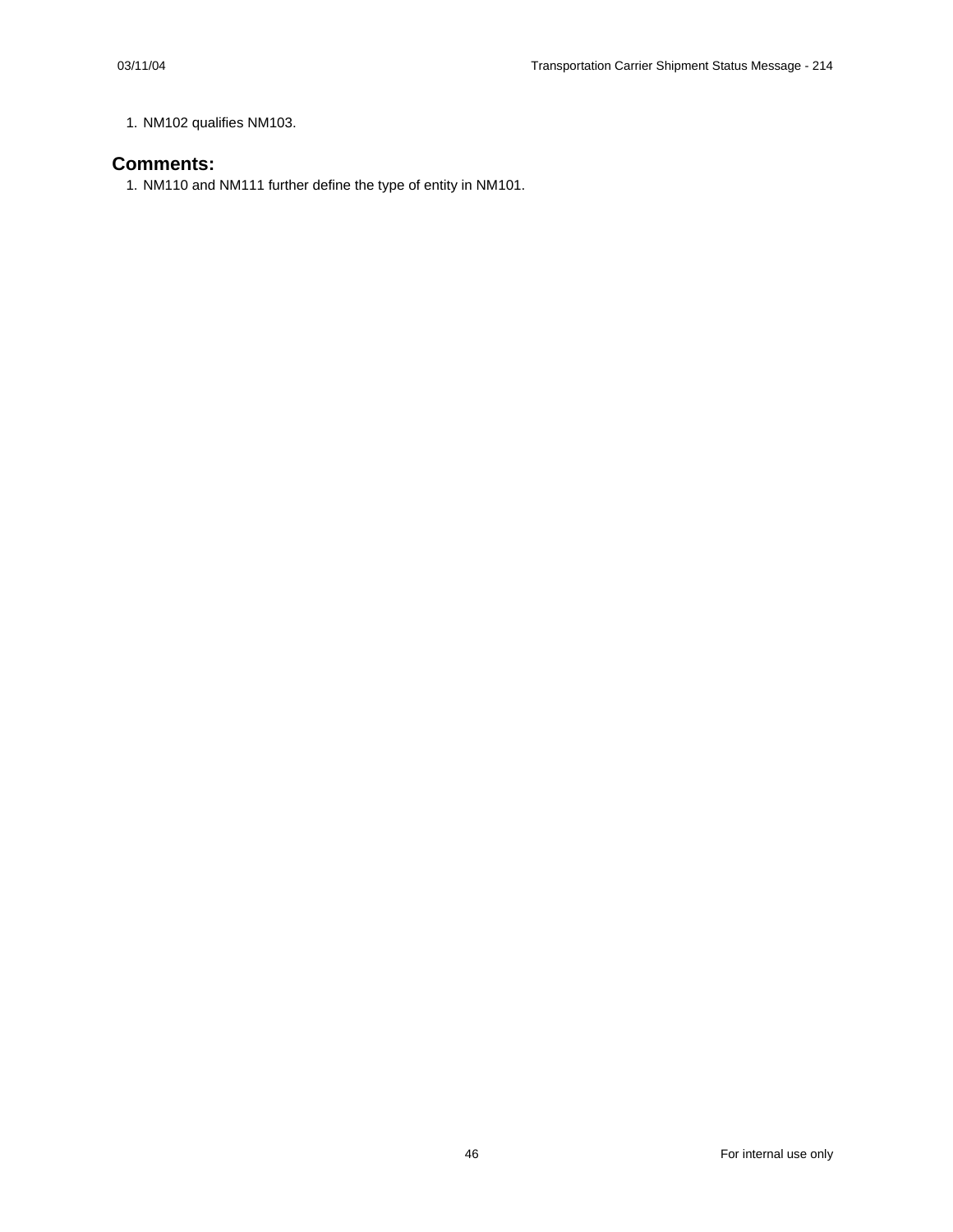## **Q7 Lading Exception Code Pos: 250 Max: 10 Max: 10**

**Heading - Optional Loop: 0210 Elements: 3**

#### **User Option (Usage):** Used

To specify the status of the shipment in terms of lading exception information

#### **Element Summary:**

| <u>Ref</u> | <u>ld</u> | <b>Element Name</b>                                                                                                                        | Req | <b>Type</b> | Min/Max | Usage    |
|------------|-----------|--------------------------------------------------------------------------------------------------------------------------------------------|-----|-------------|---------|----------|
| Q701       | 33        | <b>Lading Exception Code</b><br><b>Description:</b> Code indicating the condition of<br>the shipment<br>All valid standard codes are used. | М   | ID          | 1/1     | Must use |
| Q702       | 211       | <b>Packaging Form Code</b><br><b>Description:</b> Code for packaging form of the<br>lading quantity<br>All valid standard codes are used.  | O   | ID          | 3/3     | Used     |
| Q703       | 80        | <b>Lading Quantity</b><br><b>Description:</b> Number of units (pieces) of the<br>lading commodity                                          | X   | N0          | 1/7     | Used     |

#### **Syntax:**

1. C0203 - If Q702 is present, then all of Q703 are required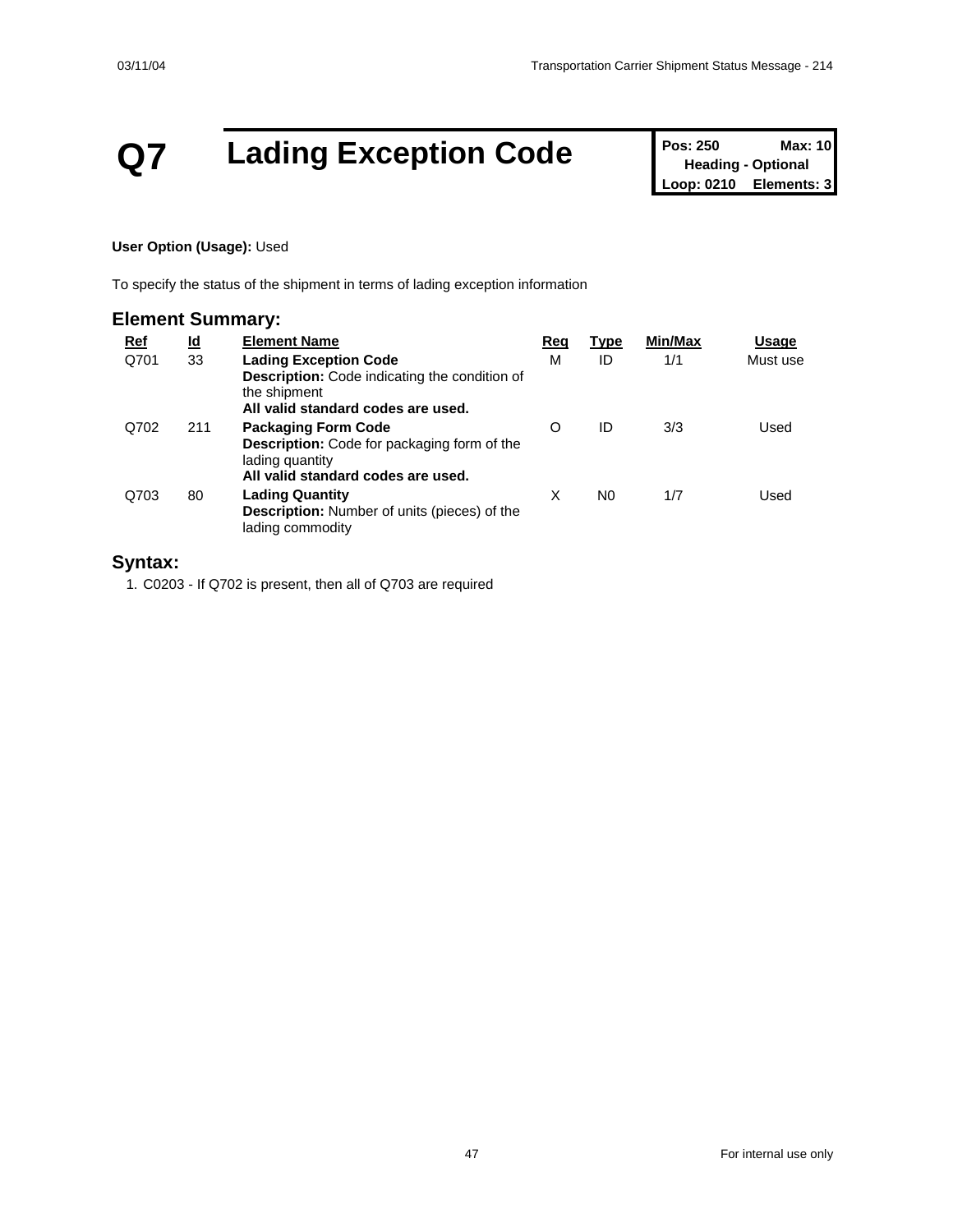### **AT8 Shipment Weight, Packaging and Quantity Data**

**Pos: 260 Max: 1 Heading - Optional Loop: 0210 Elements: 7**

#### **User Option (Usage):** Used

To specify shipment details in terms of weight, and quantity of handling units

#### **Element Summary:**

| Ref   | <u>ld</u> | <b>Element Name</b>                                                                                                      | Req | <u>Type</u>    | Min/Max | Usage |
|-------|-----------|--------------------------------------------------------------------------------------------------------------------------|-----|----------------|---------|-------|
| AT801 | 187       | <b>Weight Qualifier</b><br><b>Description:</b> Code defining the type of<br>weight<br>All valid standard codes are used. | X   | ID             | 1/2     | Used  |
| AT802 | 188       | <b>Weight Unit Code</b><br>Description: Code specifying the weight unit<br>All valid standard codes are used.            | X   | ID             | 1/1     | Used  |
| AT803 | 81        | Weight<br><b>Description:</b> Numeric value of weight                                                                    | X   | R              | 1/10    | Used  |
| AT804 | 80        | <b>Lading Quantity</b><br><b>Description:</b> Number of units (pieces) of the<br>lading commodity                        | O   | N <sub>0</sub> | 1/7     | Used  |
| AT805 | 80        | <b>Lading Quantity</b><br><b>Description:</b> Number of units (pieces) of the<br>lading commodity                        | O   | N <sub>0</sub> | 1/7     | Used  |
| AT806 | 184       | <b>Volume Unit Qualifier</b><br><b>Description:</b> Code identifying the volume<br>unit                                  | X   | ID             | 1/1     | Used  |
| AT807 | 183       | All valid standard codes are used.<br><b>Volume</b><br><b>Description:</b> Value of volumetric measure                   | X   | R              | 1/8     | Used  |

#### **Syntax:**

- 1. P010203 If either AT801,AT802,AT803 is present, then all are required
- 2. P0607 If either AT806,AT807 is present, then all are required

- 1. AT804 is the quantity of handling units that are not unitized (for example a carton). When added to the quantity in AT805, it is the total quantity of handling units in the shipment.
- 2. AT805 is the quantity of handling units that are unitized (for example on a pallet or slip sheet). When added to the quantity in AT804 it is the total quantity of handling units for the shipment.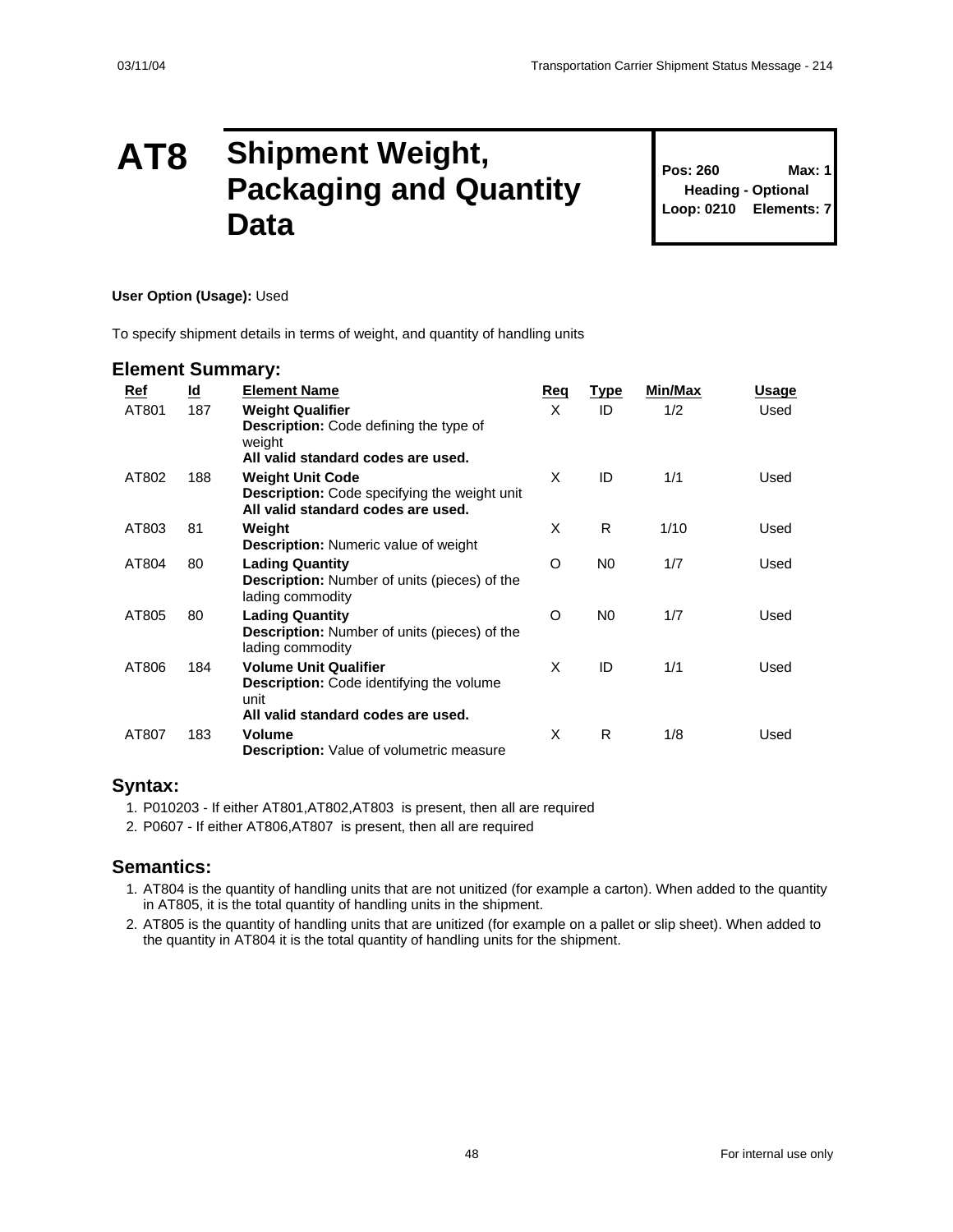# **MAN** Marks and Numbers<br>
Pos: 265 Max: 9999<br>
Loop: 0210 Elements: 6

**Heading - Optional Elements: 6** 

#### **User Option (Usage):** Used

To indicate identifying marks and numbers for shipping containers

#### **Element Summary:**

| Ref               | <u>ld</u> | <b>Element Name</b>                                                                                                                                                    | Req      | <u>Type</u> | Min/Max | Usage    |
|-------------------|-----------|------------------------------------------------------------------------------------------------------------------------------------------------------------------------|----------|-------------|---------|----------|
| MAN01             | 88        | <b>Marks and Numbers Qualifier</b><br><b>Description:</b> Code specifying the application<br>or source of Marks and Numbers (87)<br>All valid standard codes are used. | М        | ID          | 1/2     | Must use |
| MAN <sub>02</sub> | 87        | <b>Marks and Numbers</b><br><b>Description:</b> Marks and numbers used to<br>identify a shipment or parts of a shipment                                                | M        | AN          | 1/48    | Must use |
| MAN03             | 87        | <b>Marks and Numbers</b><br>Description: Marks and numbers used to<br>identify a shipment or parts of a shipment                                                       | $\Omega$ | AN          | 1/48    | Used     |
| MAN04             | 88        | <b>Marks and Numbers Qualifier</b><br><b>Description:</b> Code specifying the application<br>or source of Marks and Numbers (87)<br>All valid standard codes are used. | X        | ID          | 1/2     | Used     |
| MAN05             | 87        | <b>Marks and Numbers</b><br><b>Description:</b> Marks and numbers used to<br>identify a shipment or parts of a shipment                                                | X        | AN          | 1/48    | Used     |
| MAN06             | 87        | <b>Marks and Numbers</b><br><b>Description:</b> Marks and numbers used to<br>identify a shipment or parts of a shipment                                                | O        | AN          | 1/48    | Used     |

#### **Syntax:**

- 1. P0405 If either MAN04,MAN05 is present, then all are required
- 2. C0605 If MAN06 is present, then all of MAN05 are required

#### **Semantics:**

- 1. MAN01/MAN02 and MAN04/MAN05 may be used to identify two different marks and numbers assigned to the same physical container.
- 2. When both MAN02 and MAN03 are used, MAN02 is the starting number of a sequential range and MAN03 is the ending number of that range.
- 3. When both MAN05 and MAN06 are used, MAN05 is the starting number of a sequential range, and MAN06 is the ending number of that range.

#### **Comments:**

- 1. When MAN01 contains code "UC" (U.P.C. Shipping Container Code) and MAN05/MAN06 contain a range of ID numbers, MAN03 is not used. The reason for this is that the U.P.C. Shipping Container code is the same on every carton that is represented in the range in MAN05/MAN06.
- 2. MAN03 and/or MAN06 are only used when sending a range(s) of ID numbers.
- 3. When both MAN02/MAN03 and MAN05/MAN06 are used to send ranges of ID numbers, the integrity of the two ID numbers must be maintained.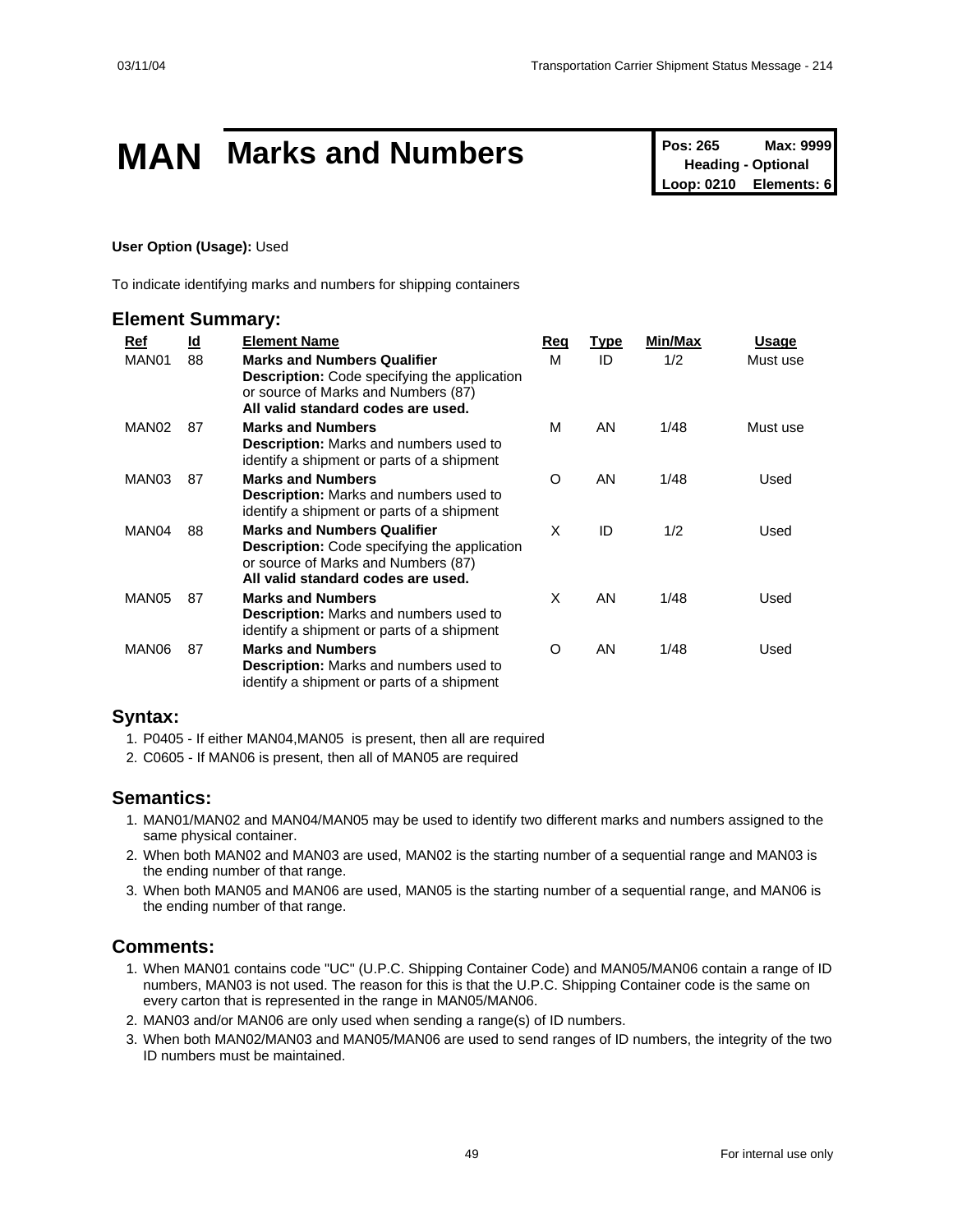### $Loop 0220$

| Pos: 270        | Repeat:<br>999999 |  |  |  |
|-----------------|-------------------|--|--|--|
| <b>Optional</b> |                   |  |  |  |
| Loop: 0220      | Elements:         |  |  |  |

To identify a party by type of organization, name, and code

#### **Loop Summary:**

| <u>Pos</u> | ld  | <b>Segment Name</b>                                  | Reg | Max Use | Repeat | Usage |
|------------|-----|------------------------------------------------------|-----|---------|--------|-------|
| 270        | N1  | Name                                                 | O   |         |        | Used  |
| 280        | N2  | Additional Name Information                          | O   |         |        | Used  |
| 290        | N3  | Address Information                                  | O   | 3       |        | Used  |
| 300        | N4  | Geographic Location                                  | O   |         |        | Used  |
| 310        | L11 | <b>Business Instructions and Reference</b><br>Number | Ω   | 10      |        | Used  |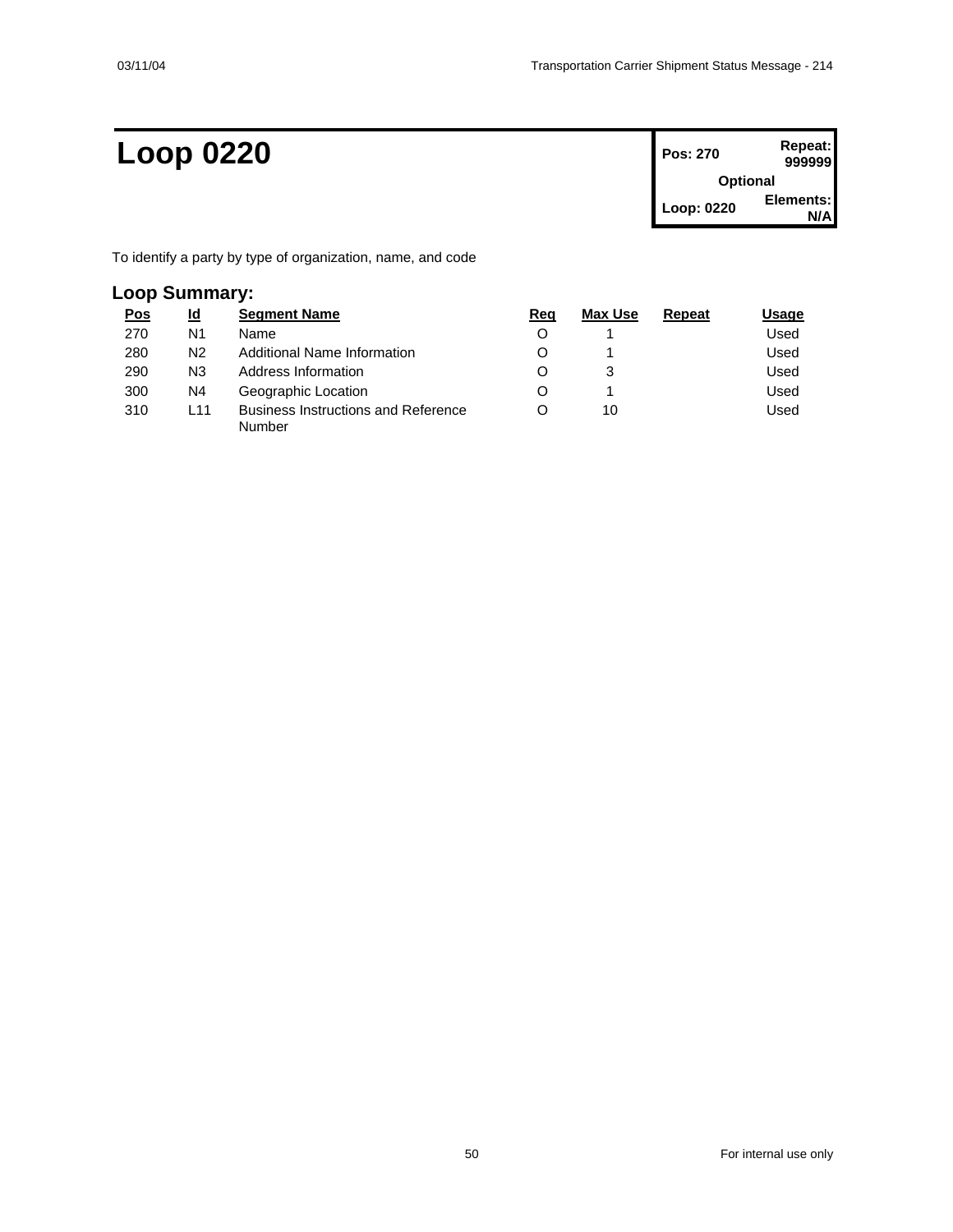|           | <b>Name</b> | Pos: 270                  | Max: $1$ |
|-----------|-------------|---------------------------|----------|
| <b>N1</b> |             | <b>Heading - Optional</b> |          |
|           |             | Loop: 0220 Elements: 6    |          |

#### **User Option (Usage):** Used

To identify a party by type of organization, name, and code

#### **Element Summary:**

| Ref              | $\underline{\mathsf{Id}}$ | <b>Element Name</b>                                                                                                                                                                     | Req | <b>Type</b> | Min/Max | <u>Usage</u> |
|------------------|---------------------------|-----------------------------------------------------------------------------------------------------------------------------------------------------------------------------------------|-----|-------------|---------|--------------|
| N <sub>101</sub> | 98                        | <b>Entity Identifier Code</b><br>Description: Code identifying an<br>organizational entity, a physical location,<br>property or an individual<br>All valid standard codes are used.     | м   | ID          | 2/3     | Must use     |
| N <sub>102</sub> | 93                        | <b>Name</b><br><b>Description: Free-form name</b>                                                                                                                                       | X   | AN          | 1/60    | Used         |
| N <sub>103</sub> | 66                        | <b>Identification Code Qualifier</b><br>Description: Code designating the<br>system/method of code structure used for<br>Identification Code (67)<br>All valid standard codes are used. | X   | ID          | 1/2     | Used         |
| N <sub>104</sub> | 67                        | <b>Identification Code</b><br>Description: Code identifying a party or<br>other code                                                                                                    | X   | AN          | 2/80    | Used         |
| N <sub>105</sub> | 706                       | <b>Entity Relationship Code</b><br><b>Description:</b> Code describing entity<br>relationship<br>All valid standard codes are used.                                                     | O   | ID          | 2/2     | Used         |
| N <sub>106</sub> | 98                        | <b>Entity Identifier Code</b><br>Description: Code identifying an<br>organizational entity, a physical location,<br>property or an individual<br>All valid standard codes are used.     | O   | ID          | 2/3     | Used         |

#### **Syntax:**

- 1. R0203 At least one of N102,N103 is required
- 2. P0304 If either N103,N104 is present, then all are required

#### **Comments:**

- 1. This segment, used alone, provides the most efficient method of providing organizational identification. To obtain this efficiency the "ID Code" (N104) must provide a key to the table maintained by the transaction processing party.
- 2. N105 and N106 further define the type of entity in N101.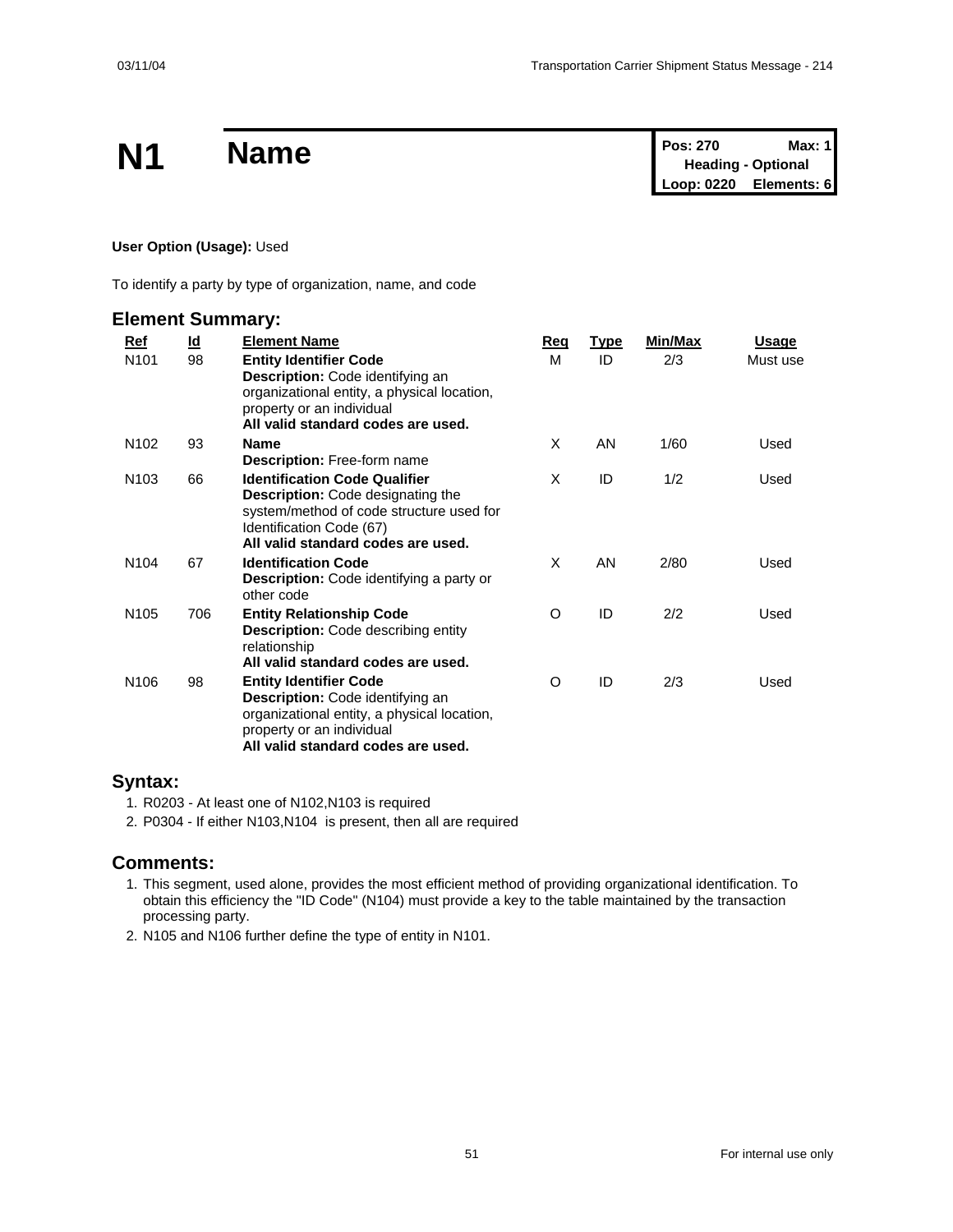### **N2 Additional Name Information**

**Pos: 280 Max: 1 Heading - Optional Loop: 0220 Elements: 2**

#### **User Option (Usage):** Used

To specify additional names or those longer than 35 characters in length

#### **Element Summary:**

| <u>Ref</u>       | Id | <b>Element Name</b>                        | Rea | Type | Min/Max | Usage    |
|------------------|----|--------------------------------------------|-----|------|---------|----------|
| N <sub>201</sub> | 93 | Name<br><b>Description:</b> Free-form name | м   | ΑN   | 1/60    | Must use |
| N202             | 93 | Name<br><b>Description: Free-form name</b> |     | ΑN   | 1/60    | Used     |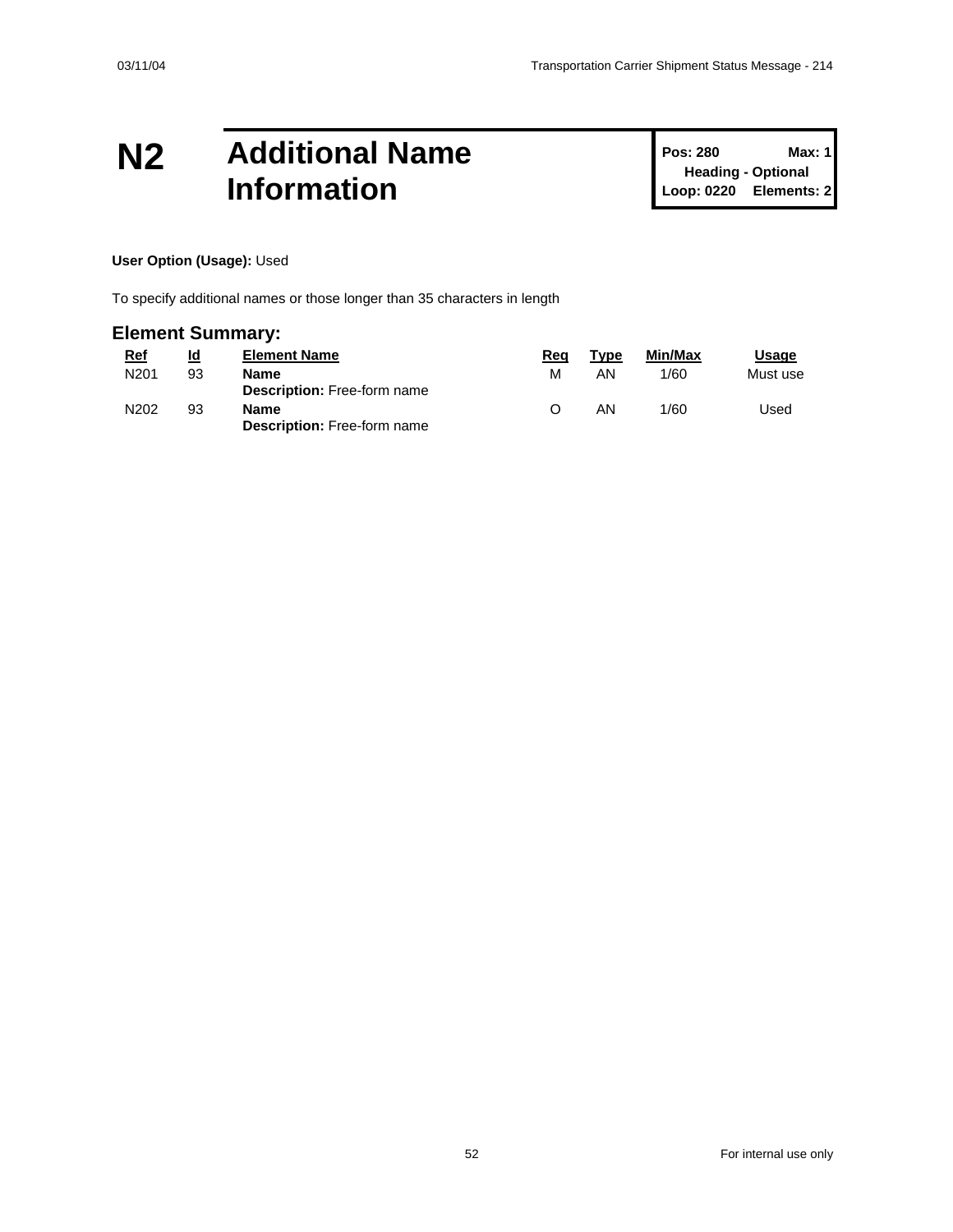### **N3 Address Information Pos: 290 Max: 3 Max: 3**

**Heading - Optional Loop: 0220 Elements: 2**

#### **User Option (Usage):** Used

To specify the location of the named party

#### **Element Summary:**

| <u>Ref</u> | <u>ld</u> | <b>Element Name</b>                                                   | Rea              | Type | Min/Max | <b>Usage</b> |
|------------|-----------|-----------------------------------------------------------------------|------------------|------|---------|--------------|
| N301       | 166       | <b>Address Information</b>                                            | м                | AN   | 1/55    | Must use     |
|            |           | <b>Description:</b> Address information                               |                  |      |         |              |
| N302       | 166       | <b>Address Information</b><br><b>Description: Address information</b> | $\left( \right)$ | AN   | 1/55    | Used         |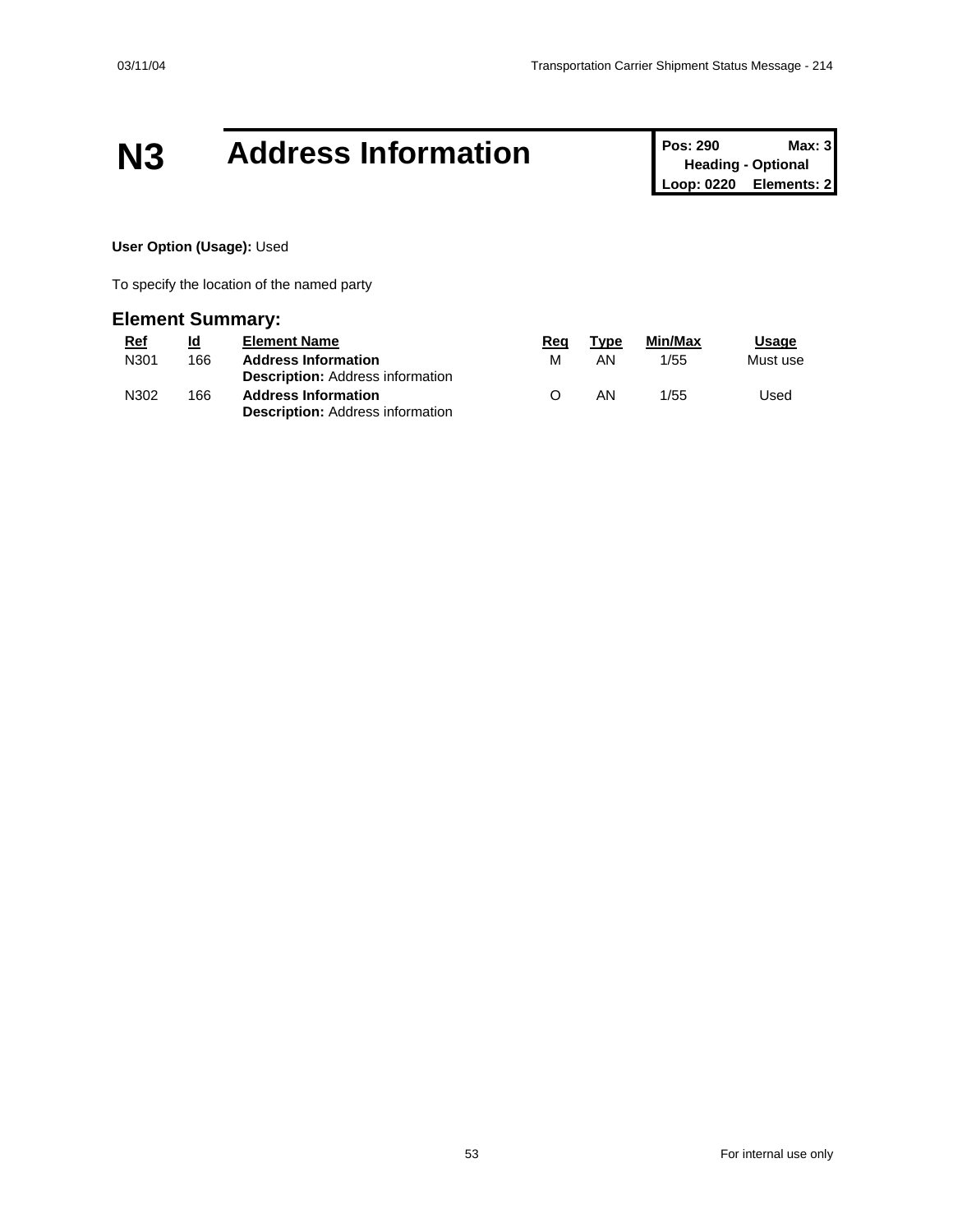# **N4 Geographic Location Pos: 300 Max: 1**<br> **Loop: 0220 Elements: 6**

**Heading - Optional Elements: 6** 

#### **User Option (Usage):** Used

To specify the geographic place of the named party

#### **Element Summary:**

| Ref  | <u>ld</u> | <b>Element Name</b>                                                                                                                                        | Req      | <b>Type</b> | <b>Min/Max</b> | Usage |
|------|-----------|------------------------------------------------------------------------------------------------------------------------------------------------------------|----------|-------------|----------------|-------|
| N401 | 19        | <b>City Name</b><br><b>Description:</b> Free-form text for city name                                                                                       | $\Omega$ | AN          | 2/30           | Used  |
| N402 | 156       | <b>State or Province Code</b><br><b>Description: Code (Standard State/Province)</b><br>as defined by appropriate government<br>agency                      | $\circ$  | ID          | 2/2            | Used  |
| N403 | 116       | <b>Postal Code</b><br><b>Description:</b> Code defining international<br>postal zone code excluding punctuation and<br>blanks (zip code for United States) | $\Omega$ | ID          | 3/15           | Used  |
| N404 | 26        | <b>Country Code</b><br><b>Description:</b> Code identifying the country                                                                                    | O        | ID          | 2/3            | Used  |
| N405 | 309       | <b>Location Qualifier</b><br><b>Description:</b> Code identifying type of location<br>All valid standard codes are used.                                   | X        | ID          | 1/2            | Used  |
| N406 | 310       | <b>Location Identifier</b><br><b>Description:</b> Code which identifies a specific<br>location                                                             | O        | AN          | 1/30           | Used  |

#### **Syntax:**

1. C0605 - If N406 is present, then all of N405 are required

#### **Comments:**

1. A combination of either N401 through N404, or N405 and N406 may be adequate to specify a location.

2. N402 is required only if city name (N401) is in the U.S. or Canada.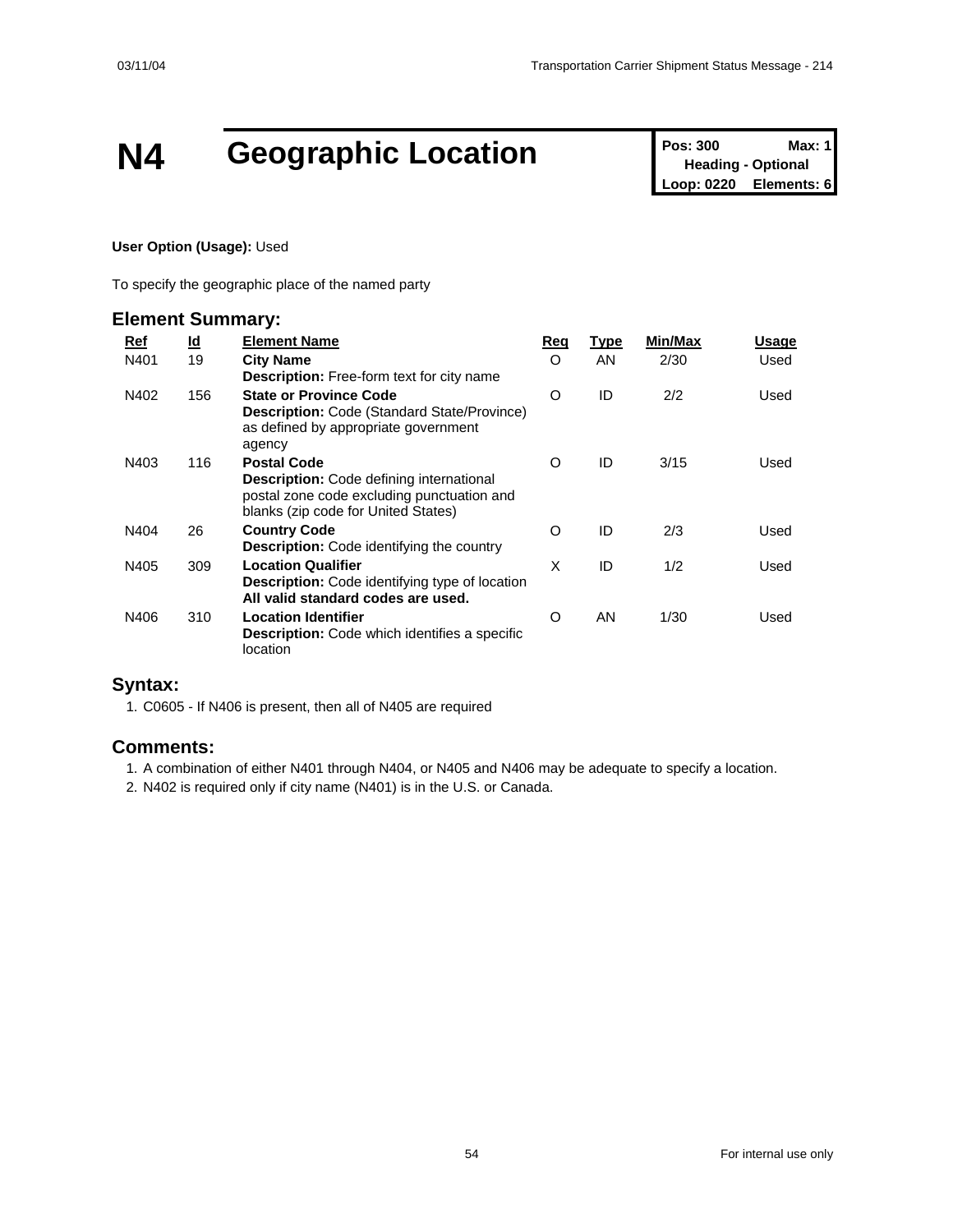### **L11 Business Instructions and Reference Number**

**Pos: 310 Max: 10 Heading - Optional Loop: 0220 Elements: 3**

#### **User Option (Usage):** Used

To specify instructions in this business relationship or a reference number

#### **Element Summary:**

| Ref               | <u>ld</u> | <b>Element Name</b>                                                                                                                                                                         | Req | Type | Min/Max | Usage |
|-------------------|-----------|---------------------------------------------------------------------------------------------------------------------------------------------------------------------------------------------|-----|------|---------|-------|
| L <sub>1101</sub> | 127       | <b>Reference Identification</b><br><b>Description:</b> Reference information as<br>defined for a particular Transaction Set or as<br>specified by the Reference Identification<br>Qualifier | X   | AN.  | 1/30    | Used  |
| L <sub>1102</sub> | 128       | <b>Reference Identification Qualifier</b><br><b>Description:</b> Code qualifying the Reference<br><b>Identification</b><br>All valid standard codes are used.                               | X   | ID   | 2/3     | Used  |
| L <sub>1103</sub> | 352       | <b>Description</b><br><b>Description:</b> A free-form description to clarify<br>the related data elements and their content                                                                 | X   | AN.  | 1/80    | Used  |

#### **Syntax:**

1. R0103 - At least one of L1101,L1103 is required

2. P0102 - If either L1101,L1102 is present, then all are required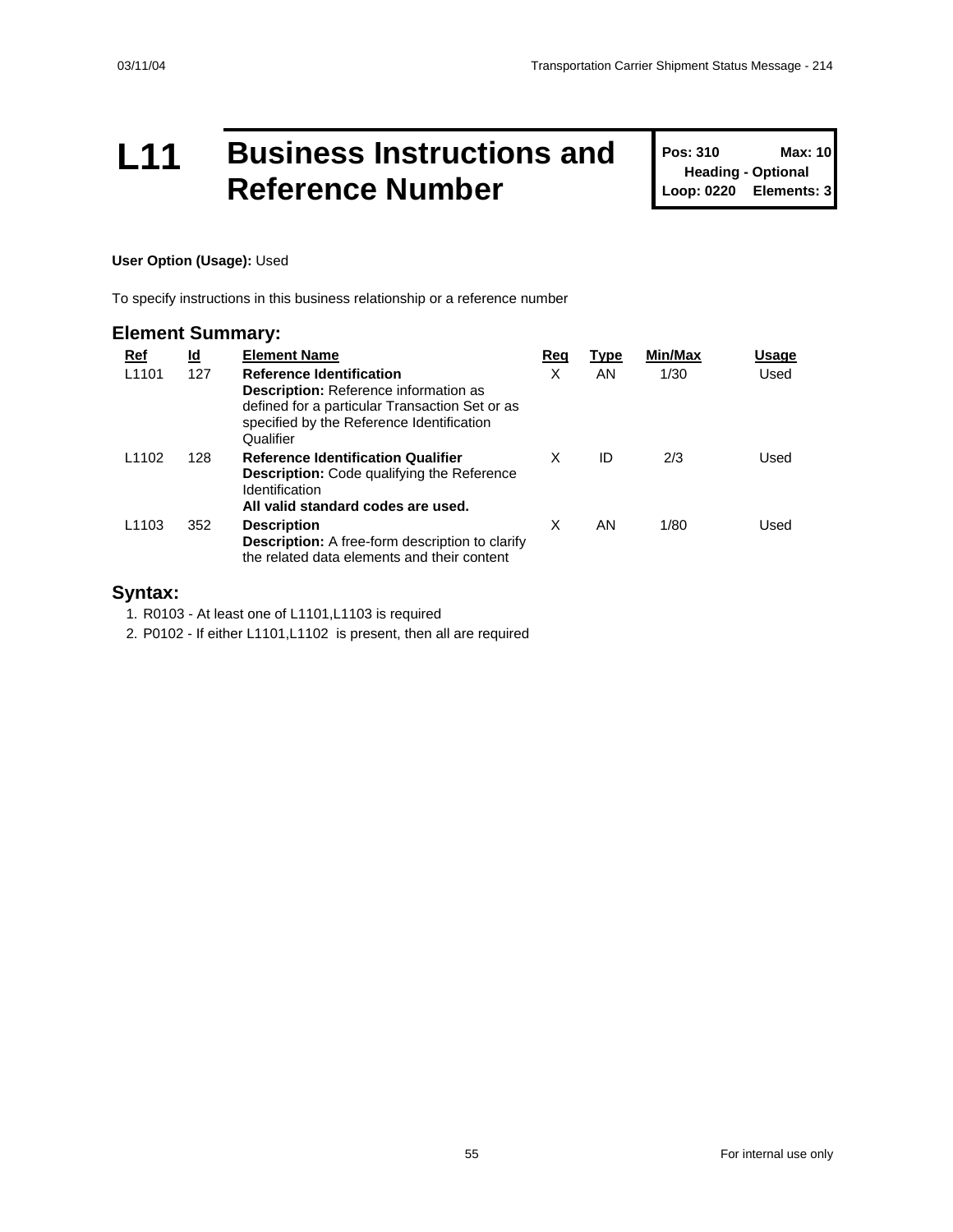### **Loop 0230 Pos: 320 Repeat:**

| Pos: 320        | Repeat:<br>999999 |  |  |  |
|-----------------|-------------------|--|--|--|
| <b>Optional</b> |                   |  |  |  |
| Loop: 0230      | Elements:<br>N/Δ  |  |  |  |

To provide reference to a specific purchase order

### **Loop Summary:**

| <u>Pos</u> | ld         | <b>Seament Name</b>      | Req | <b>Max Use</b> | Repeat | Usage |
|------------|------------|--------------------------|-----|----------------|--------|-------|
| 320        | <b>PRF</b> | Purchase Order Reference |     |                |        | Used  |
| 330        |            | Loop 0231                | O   |                | 999999 | Used  |
| 380        |            | Loop 0233                |     |                | 999999 | Used  |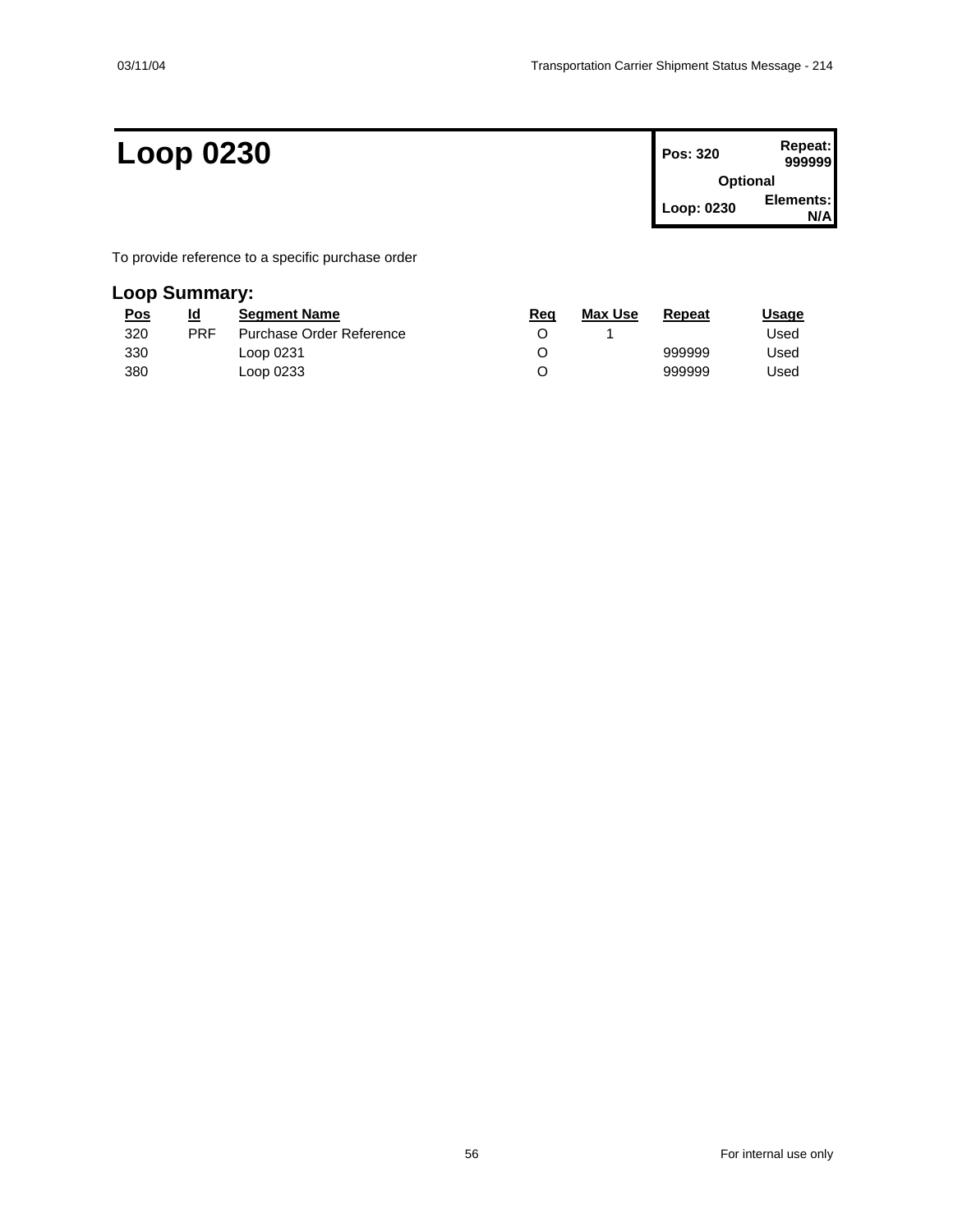## **PRF** Purchase Order Reference Pos: 320 Max: 1

**Heading - Optional Loop: 0230 Elements: 7**

#### **User Option (Usage):** Used

To provide reference to a specific purchase order

#### **Element Summary:**

| Ref               | <u>ld</u> | <b>Element Name</b>                                                                                                                                                                      | <b>Req</b> | <b>Type</b> | Min/Max | <u>Usage</u> |
|-------------------|-----------|------------------------------------------------------------------------------------------------------------------------------------------------------------------------------------------|------------|-------------|---------|--------------|
| PRF01             | 324       | <b>Purchase Order Number</b><br><b>Description:</b> Identifying number for Purchase<br>Order assigned by the orderer/purchaser                                                           | м          | <b>AN</b>   | 1/22    | Must use     |
| PRF <sub>02</sub> | 328       | <b>Release Number</b><br>Description: Number identifying a release<br>against a Purchase Order previously placed<br>by the parties involved in the transaction                           | $\circ$    | AN          | 1/30    | Used         |
| PRF03             | 327       | <b>Change Order Sequence Number</b><br><b>Description:</b> Number assigned by the<br>orderer identifying a specific change or<br>revision to a previously transmitted<br>transaction set | $\Omega$   | AN          | 1/8     | Used         |
| PRF04             | 373       | <b>Date</b><br><b>Description:</b> Date expressed as<br><b>CCYYMMDD</b>                                                                                                                  | O          | DT          | 8/8     | Used         |
| PRF <sub>05</sub> | 350       | <b>Assigned Identification</b><br><b>Description:</b> Alphanumeric characters<br>assigned for differentiation within a<br>transaction set                                                | O          | AN          | 1/20    | Used         |
| PRF06             | 367       | <b>Contract Number</b><br><b>Description: Contract number</b>                                                                                                                            | O          | AN          | 1/30    | Used         |
| PRF07             | 92        | <b>Purchase Order Type Code</b><br><b>Description:</b> Code specifying the type of<br>Purchase Order<br>All valid standard codes are used.                                               | O          | ID          | 2/2     | Used         |

#### **Semantics:**

1. PRF04 is the date assigned by the purchaser to purchase order.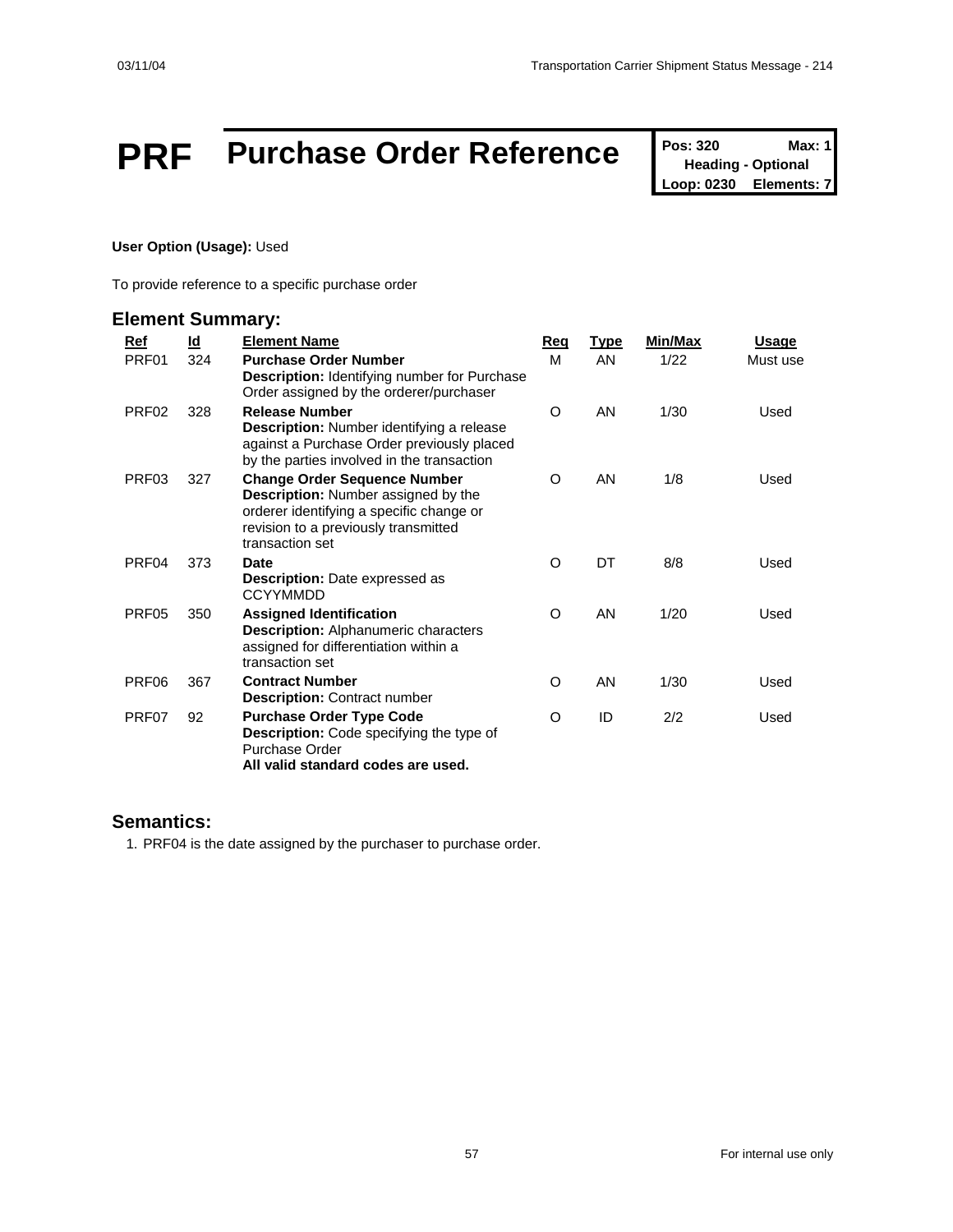### **Loop 0231 Pos: 330 Repeat:**

| Pos: 330        | Repeat:<br>999999 |  |  |  |
|-----------------|-------------------|--|--|--|
| <b>Optional</b> |                   |  |  |  |
| Loop: 0231      | Elements:         |  |  |  |

To identify a party by type of organization, name, and code

#### **Loop Summary:**

| <u>Pos</u> | <u>ld</u> | <b>Segment Name</b>                                  | Reg | Max Use | Repeat | Usage |
|------------|-----------|------------------------------------------------------|-----|---------|--------|-------|
| 330        | N1        | Name                                                 | O   |         |        | Used  |
| 340        | N2        | Additional Name Information                          | O   |         |        | Used  |
| 350        | N3        | Address Information                                  | O   |         |        | Used  |
| 360        | N4        | Geographic Location                                  | O   |         |        | Used  |
| 370        | L11       | <b>Business Instructions and Reference</b><br>Number |     | 10      |        | Used  |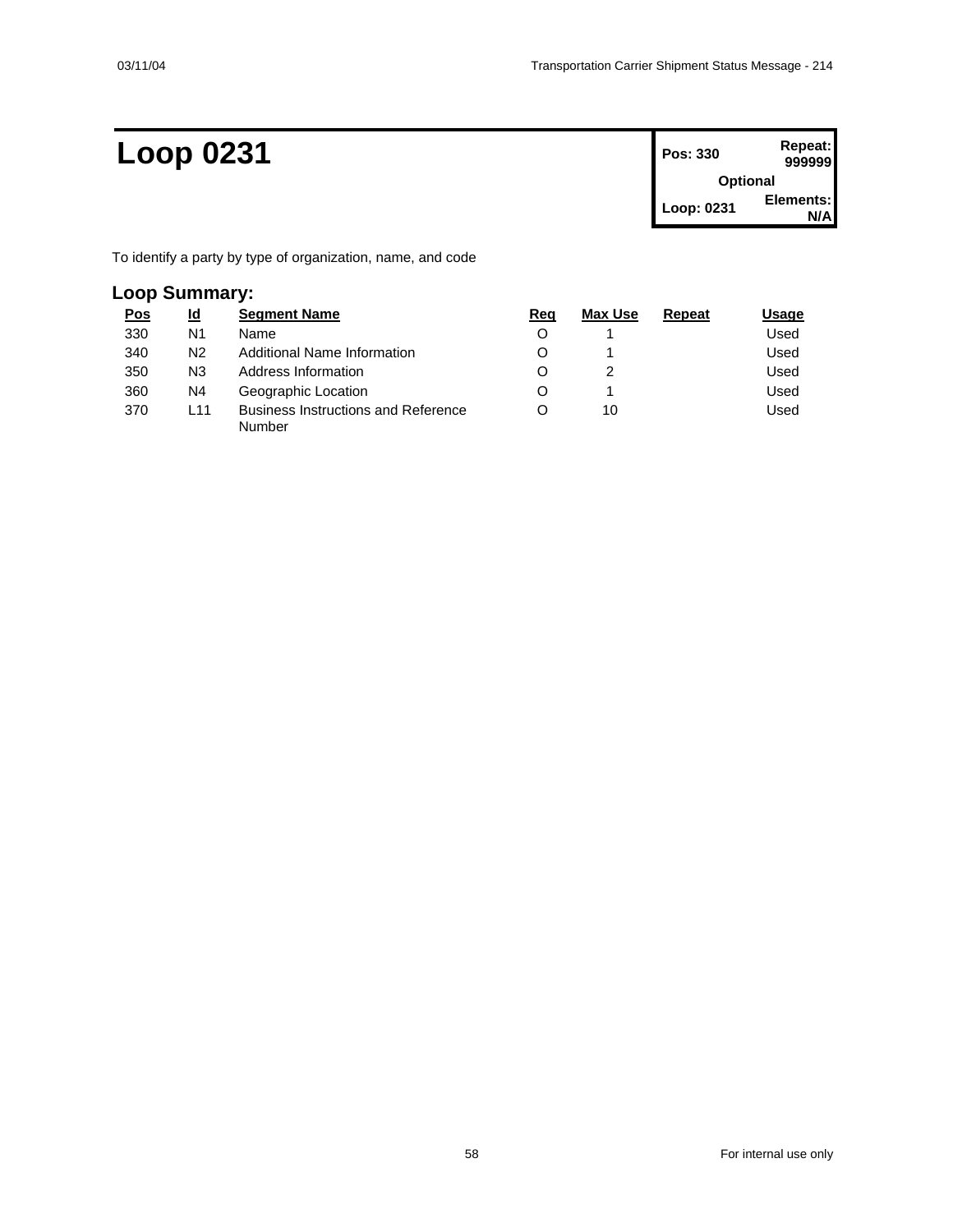|           | <b>Name</b> | <b>Pos: 330</b>           | Max: 1 |
|-----------|-------------|---------------------------|--------|
| <b>N1</b> |             | <b>Heading - Optional</b> |        |
|           |             | Loop: 0231 Elements: 6    |        |

#### **User Option (Usage):** Used

To identify a party by type of organization, name, and code

#### **Element Summary:**

| Ref              | $\underline{\mathsf{Id}}$ | <b>Element Name</b>                                                                                                                                                                     | Req | <b>Type</b> | Min/Max | <u>Usage</u> |
|------------------|---------------------------|-----------------------------------------------------------------------------------------------------------------------------------------------------------------------------------------|-----|-------------|---------|--------------|
| N <sub>101</sub> | 98                        | <b>Entity Identifier Code</b><br>Description: Code identifying an<br>organizational entity, a physical location,<br>property or an individual<br>All valid standard codes are used.     | м   | ID          | 2/3     | Must use     |
| N <sub>102</sub> | 93                        | <b>Name</b><br><b>Description: Free-form name</b>                                                                                                                                       | X   | AN          | 1/60    | Used         |
| N <sub>103</sub> | 66                        | <b>Identification Code Qualifier</b><br>Description: Code designating the<br>system/method of code structure used for<br>Identification Code (67)<br>All valid standard codes are used. | X   | ID          | 1/2     | Used         |
| N <sub>104</sub> | 67                        | <b>Identification Code</b><br>Description: Code identifying a party or<br>other code                                                                                                    | X   | AN          | 2/80    | Used         |
| N <sub>105</sub> | 706                       | <b>Entity Relationship Code</b><br><b>Description:</b> Code describing entity<br>relationship<br>All valid standard codes are used.                                                     | O   | ID          | 2/2     | Used         |
| N <sub>106</sub> | 98                        | <b>Entity Identifier Code</b><br>Description: Code identifying an<br>organizational entity, a physical location,<br>property or an individual<br>All valid standard codes are used.     | O   | ID          | 2/3     | Used         |

#### **Syntax:**

- 1. R0203 At least one of N102,N103 is required
- 2. P0304 If either N103,N104 is present, then all are required

#### **Comments:**

- 1. This segment, used alone, provides the most efficient method of providing organizational identification. To obtain this efficiency the "ID Code" (N104) must provide a key to the table maintained by the transaction processing party.
- 2. N105 and N106 further define the type of entity in N101.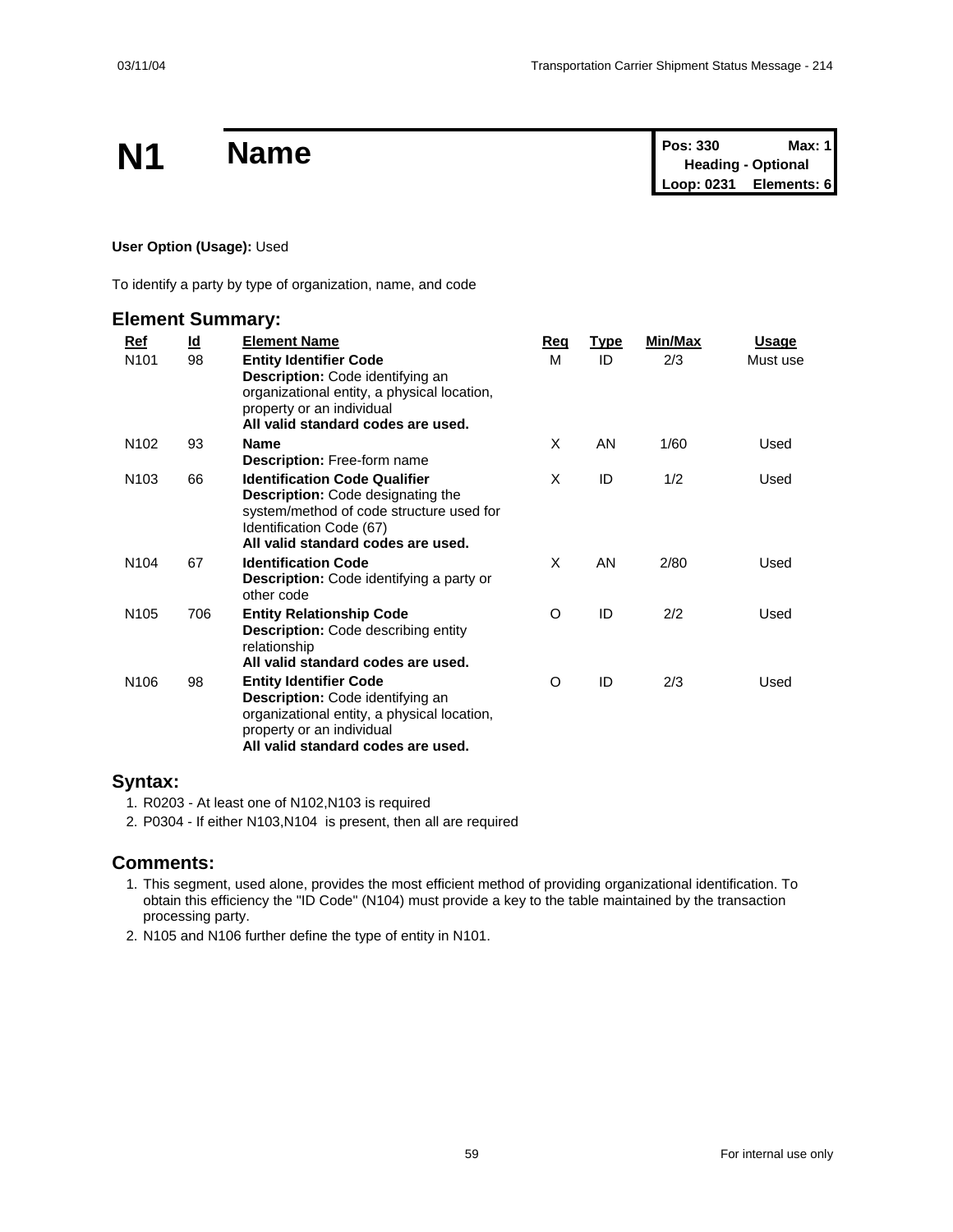### **N2 Additional Name Information**

**Pos: 340 Max: 1 Heading - Optional Loop: 0231 Elements: 2**

#### **User Option (Usage):** Used

To specify additional names or those longer than 35 characters in length

#### **Element Summary:**

| <u>Ref</u>       | Id | <b>Element Name</b>                        | Rea | Type | Min/Max | Usage    |
|------------------|----|--------------------------------------------|-----|------|---------|----------|
| N <sub>201</sub> | 93 | Name<br><b>Description:</b> Free-form name | м   | ΑN   | 1/60    | Must use |
| N202             | 93 | Name<br><b>Description: Free-form name</b> |     | ΑN   | 1/60    | Used     |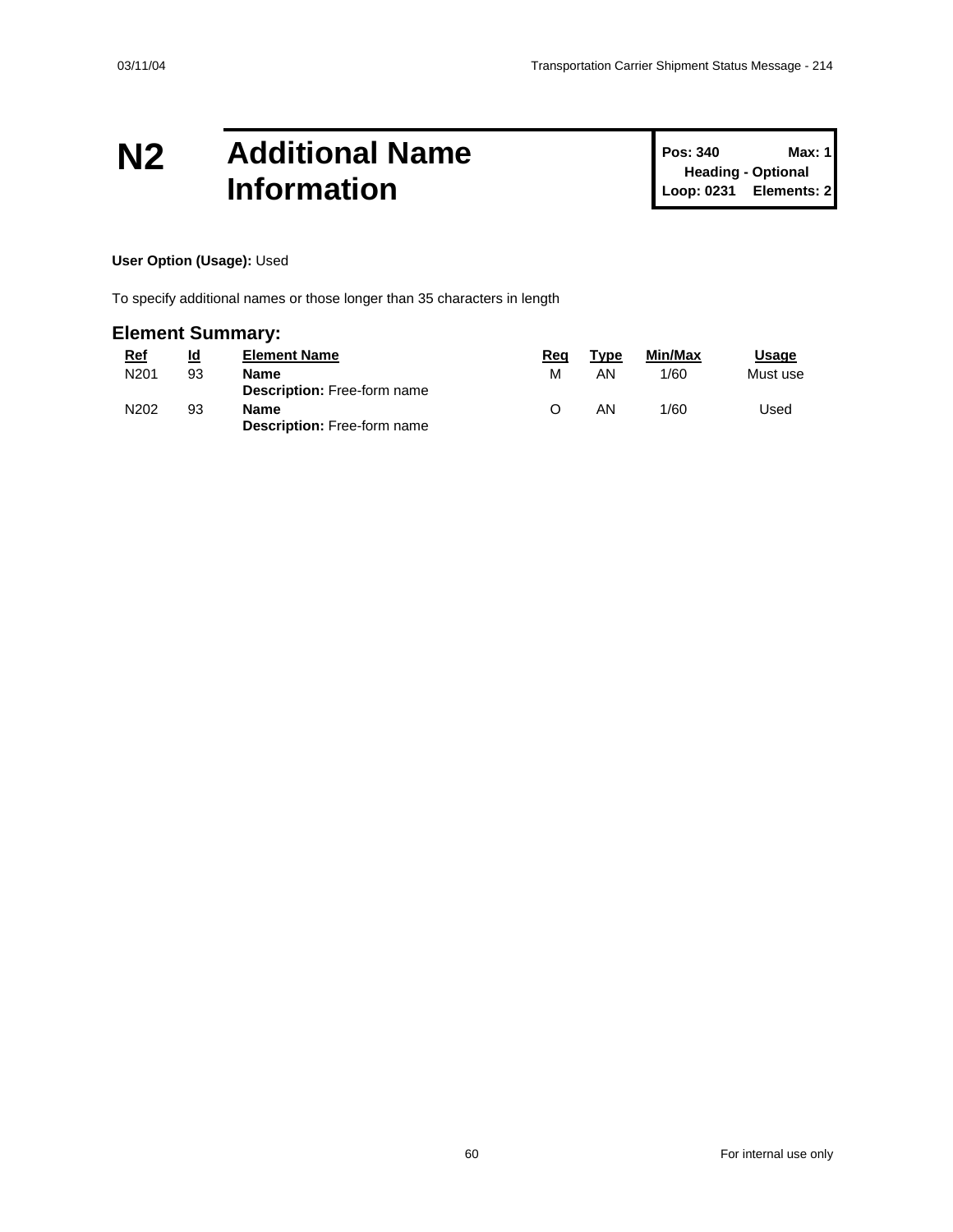### **N3 Address Information Pos: 350 Max: 2**<br>**Pos: 350 Max: 2**

**Heading - Optional Loop: 0231 Elements: 2**

#### **User Option (Usage):** Used

To specify the location of the named party

#### **Element Summary:**

| <u>Ref</u> | <u>ld</u> | <b>Element Name</b>                                                   | Rea              | Type | Min/Max | <b>Usage</b> |
|------------|-----------|-----------------------------------------------------------------------|------------------|------|---------|--------------|
| N301       | 166       | <b>Address Information</b>                                            | м                | AN   | 1/55    | Must use     |
|            |           | <b>Description:</b> Address information                               |                  |      |         |              |
| N302       | 166       | <b>Address Information</b><br><b>Description: Address information</b> | $\left( \right)$ | AN   | 1/55    | Used         |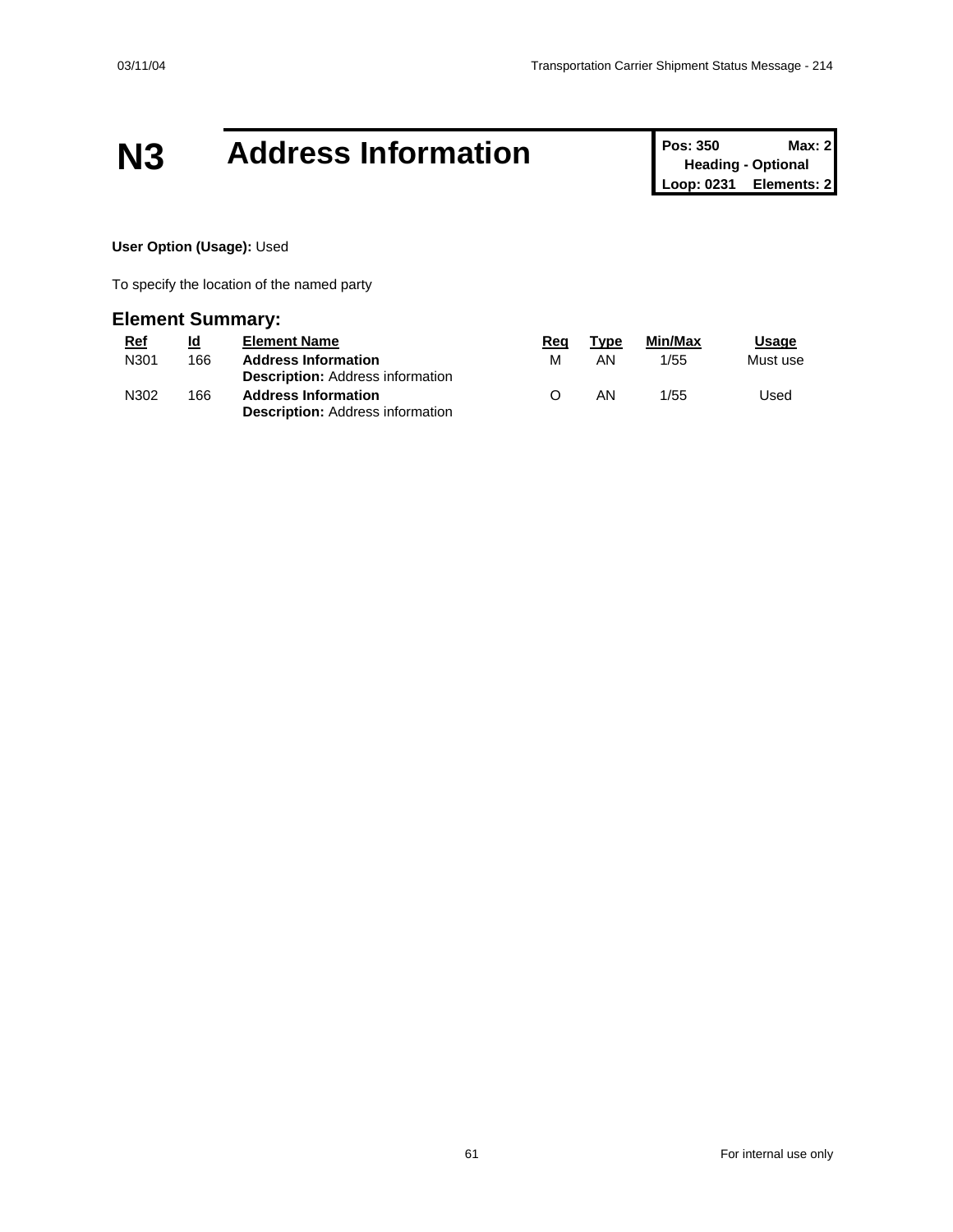# **N4 Geographic Location Pos: 360 Max: 1**<br> **Loop: 0231 Elements: 6**<br> **Loop: 0231 Elements: 6**

**Heading - Optional Elements: 6** 

#### **User Option (Usage):** Used

To specify the geographic place of the named party

#### **Element Summary:**

| Ref  | <u>ld</u> | <b>Element Name</b>                                                                                                                                        | Req      | <b>Type</b> | <b>Min/Max</b> | Usage |
|------|-----------|------------------------------------------------------------------------------------------------------------------------------------------------------------|----------|-------------|----------------|-------|
| N401 | 19        | <b>City Name</b><br><b>Description:</b> Free-form text for city name                                                                                       | $\Omega$ | AN          | 2/30           | Used  |
| N402 | 156       | <b>State or Province Code</b><br><b>Description: Code (Standard State/Province)</b><br>as defined by appropriate government<br>agency                      | $\circ$  | ID          | 2/2            | Used  |
| N403 | 116       | <b>Postal Code</b><br><b>Description:</b> Code defining international<br>postal zone code excluding punctuation and<br>blanks (zip code for United States) | $\Omega$ | ID          | 3/15           | Used  |
| N404 | 26        | <b>Country Code</b><br><b>Description:</b> Code identifying the country                                                                                    | O        | ID          | 2/3            | Used  |
| N405 | 309       | <b>Location Qualifier</b><br><b>Description:</b> Code identifying type of location<br>All valid standard codes are used.                                   | X        | ID          | 1/2            | Used  |
| N406 | 310       | <b>Location Identifier</b><br><b>Description:</b> Code which identifies a specific<br>location                                                             | O        | AN          | 1/30           | Used  |

#### **Syntax:**

1. C0605 - If N406 is present, then all of N405 are required

#### **Comments:**

1. A combination of either N401 through N404, or N405 and N406 may be adequate to specify a location.

2. N402 is required only if city name (N401) is in the U.S. or Canada.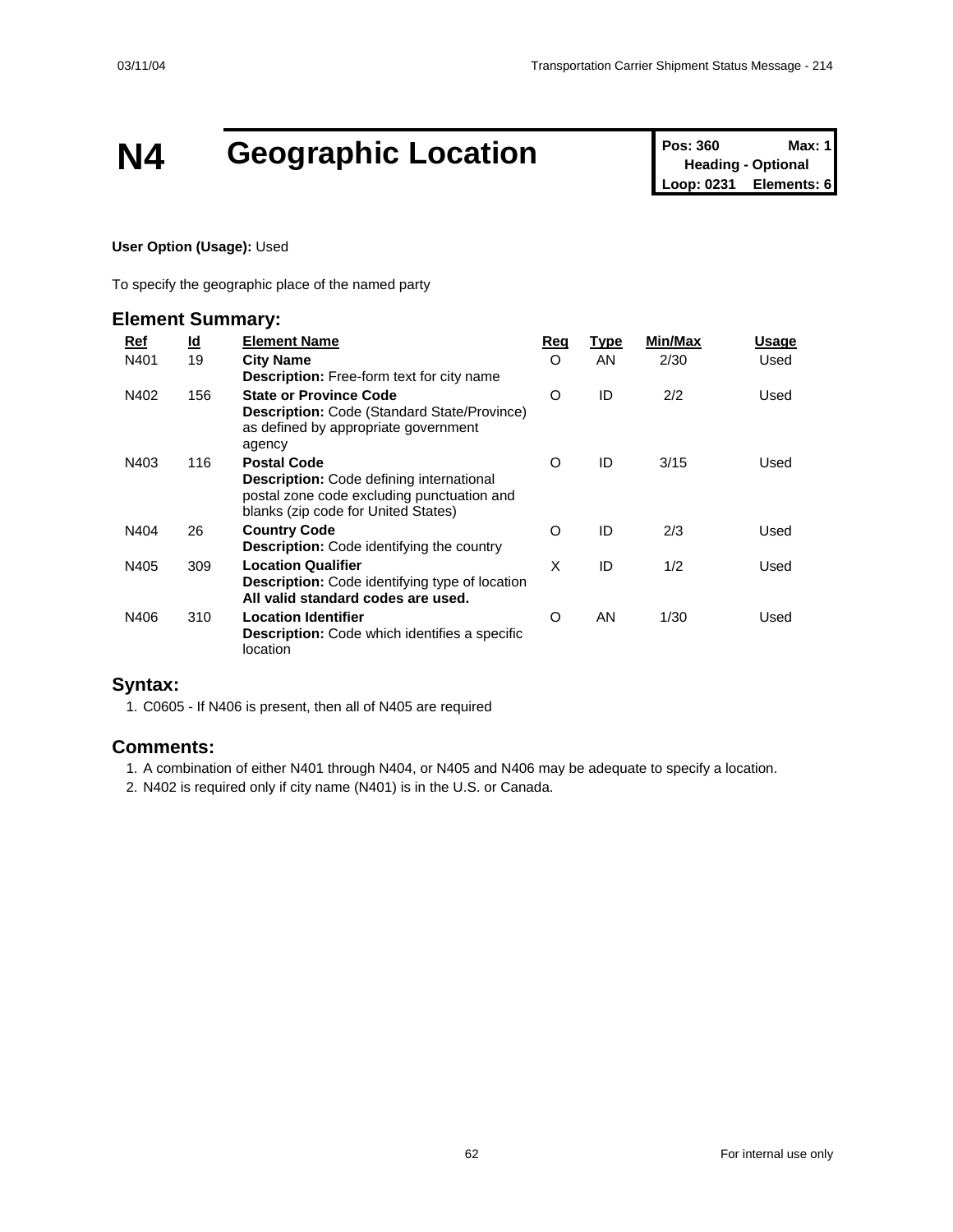### **L11 Business Instructions and Reference Number**

**Pos: 370 Max: 10 Heading - Optional Loop: 0231 Elements: 3**

#### **User Option (Usage):** Used

To specify instructions in this business relationship or a reference number

#### **Element Summary:**

| Ref               | <u>ld</u> | <b>Element Name</b>                                                                                                                                                                         | Req | Type | Min/Max | Usage |
|-------------------|-----------|---------------------------------------------------------------------------------------------------------------------------------------------------------------------------------------------|-----|------|---------|-------|
| L <sub>1101</sub> | 127       | <b>Reference Identification</b><br><b>Description:</b> Reference information as<br>defined for a particular Transaction Set or as<br>specified by the Reference Identification<br>Qualifier | X   | AN.  | 1/30    | Used  |
| L <sub>1102</sub> | 128       | <b>Reference Identification Qualifier</b><br><b>Description:</b> Code qualifying the Reference<br><b>Identification</b><br>All valid standard codes are used.                               | X   | ID   | 2/3     | Used  |
| L <sub>1103</sub> | 352       | <b>Description</b><br><b>Description:</b> A free-form description to clarify<br>the related data elements and their content                                                                 | X   | AN.  | 1/80    | Used  |

#### **Syntax:**

1. R0103 - At least one of L1101,L1103 is required

2. P0102 - If either L1101,L1102 is present, then all are required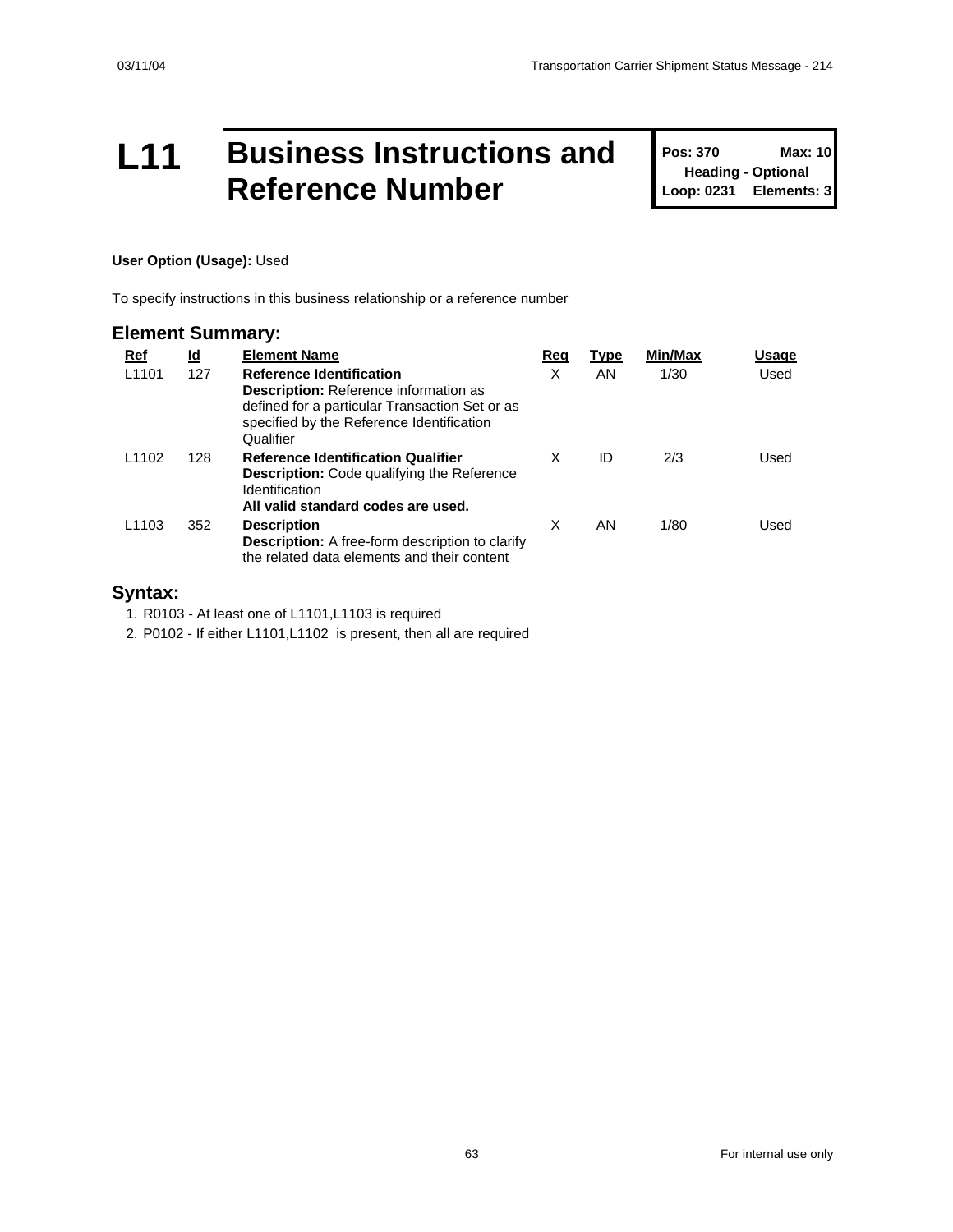| <b>Loop 0233</b> | Pos: 380        | Repeat:<br>999999 |
|------------------|-----------------|-------------------|
|                  | <b>Optional</b> |                   |
|                  | Loop: 0233      | Elements:<br>N/A  |

To transmit identifying codes, weights, and other related information related to an individual carton (package)

### **Loop Summary:**

| <u>Pos</u> | ld              | <b>Segment Name</b>                                  | Reg | Max Use | Repeat | Usaqe |
|------------|-----------------|------------------------------------------------------|-----|---------|--------|-------|
| 380        | CD <sub>3</sub> | Carton (Package) Detail                              | O   |         |        | Used  |
| 390        | L11             | <b>Business Instructions and Reference</b><br>Number |     | 20      |        | Used  |
| 400        |                 | Loop 0240                                            | O   |         | 10     | Used  |
| 405        | MAN             | Marks and Numbers                                    | O   | 9999    |        | Used  |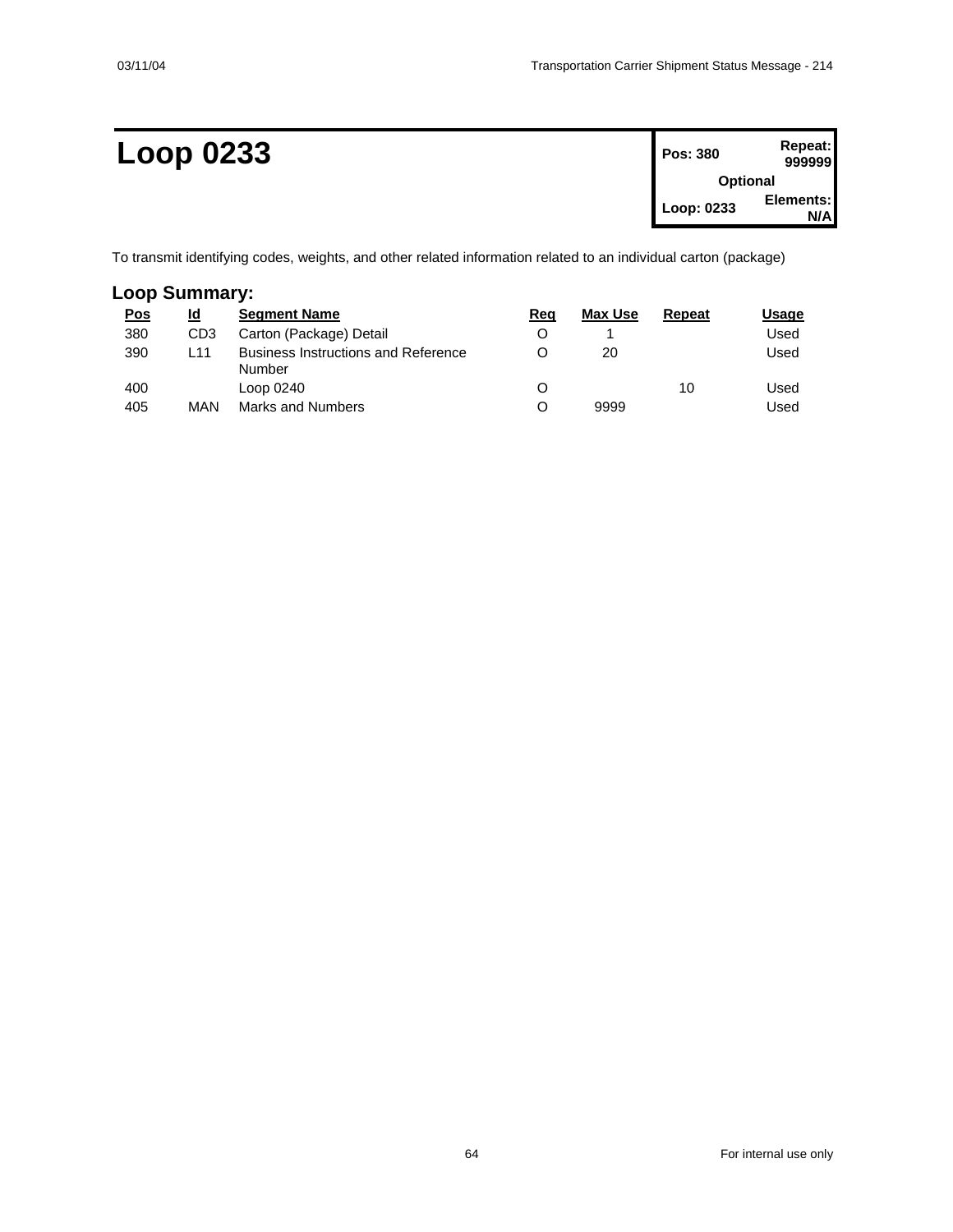# **CD3 Carton (Package) Detail Pos: 380 Max: 1**<br> **Pos: 380 Max: 1**<br> **Elements:**

**Heading - Optional Loop: 0233 14**

#### **User Option (Usage):** Used

To transmit identifying codes, weights, and other related information related to an individual carton (package)

| <b>Element Summary:</b> |                                  |                                                                                                                                                                                                        |                 |                   |                |                      |
|-------------------------|----------------------------------|--------------------------------------------------------------------------------------------------------------------------------------------------------------------------------------------------------|-----------------|-------------------|----------------|----------------------|
| Ref<br>CD301            | $\underline{\mathsf{Id}}$<br>187 | <b>Element Name</b><br><b>Weight Qualifier</b><br>Description: Code defining the type of<br>weiaht                                                                                                     | <u>Req</u><br>X | <u>Type</u><br>ID | Min/Max<br>1/2 | <u>Usage</u><br>Used |
| CD302                   | 81                               | All valid standard codes are used.<br>Weight<br>Description: Numeric value of weight                                                                                                                   | X               | R                 | 1/10           | Used                 |
| CD303                   | 619                              | Zone<br>Description: To identify zone                                                                                                                                                                  | O               | AN                | 2/3            | Used                 |
| CD304                   | 34                               | <b>Service Standard</b><br><b>Description:</b> To report the time period of<br>carrier's standard service for the shipment                                                                             | O               | N <sub>1</sub>    | 1/4            | Used                 |
| CD305                   | 284                              | <b>Service Level Code</b><br>Description: Code indicating the level of<br>transportation service or the billing service<br>offered by the transportation carrier<br>All valid standard codes are used. | X               | ID                | 2/2            | Used                 |
| CD306                   | 108                              | <b>Pick-up or Delivery Code</b><br>Description: Specifies the location or type of<br>pickup or delivery<br>All valid standard codes are used.                                                          | $\circ$         | ID                | 1/2            | Used                 |
| CD307                   | 122                              | <b>Rate/Value Qualifier</b><br>Description: Code qualifying how to extend<br>charges or interpret value<br>All valid standard codes are used.                                                          | X               | ID                | 2/2            | Used                 |
| CD308                   | 58                               | Charge<br>Description: For a line item: freight or<br>special charge; for the total invoice: the total<br>charges -- expressed in the standard<br>monetary denomination for the currency<br>specified  | X               | N <sub>2</sub>    | 1/12           | Used                 |
| CD309                   | 122                              | <b>Rate/Value Qualifier</b><br><b>Description:</b> Code qualifying how to extend<br>charges or interpret value<br>All valid standard codes are used.                                                   | X               | ID                | 2/2            | Used                 |
| CD310                   | 58                               | Charge<br>Description: For a line item: freight or<br>special charge; for the total invoice: the total<br>charges -- expressed in the standard<br>monetary denomination for the currency<br>specified  | X               | N <sub>2</sub>    | 1/12           | Used                 |
| CD311                   | 284                              | <b>Service Level Code</b><br>Description: Code indicating the level of<br>transportation service or the billing service<br>offered by the transportation carrier                                       | X               | ID                | 2/2            | Used                 |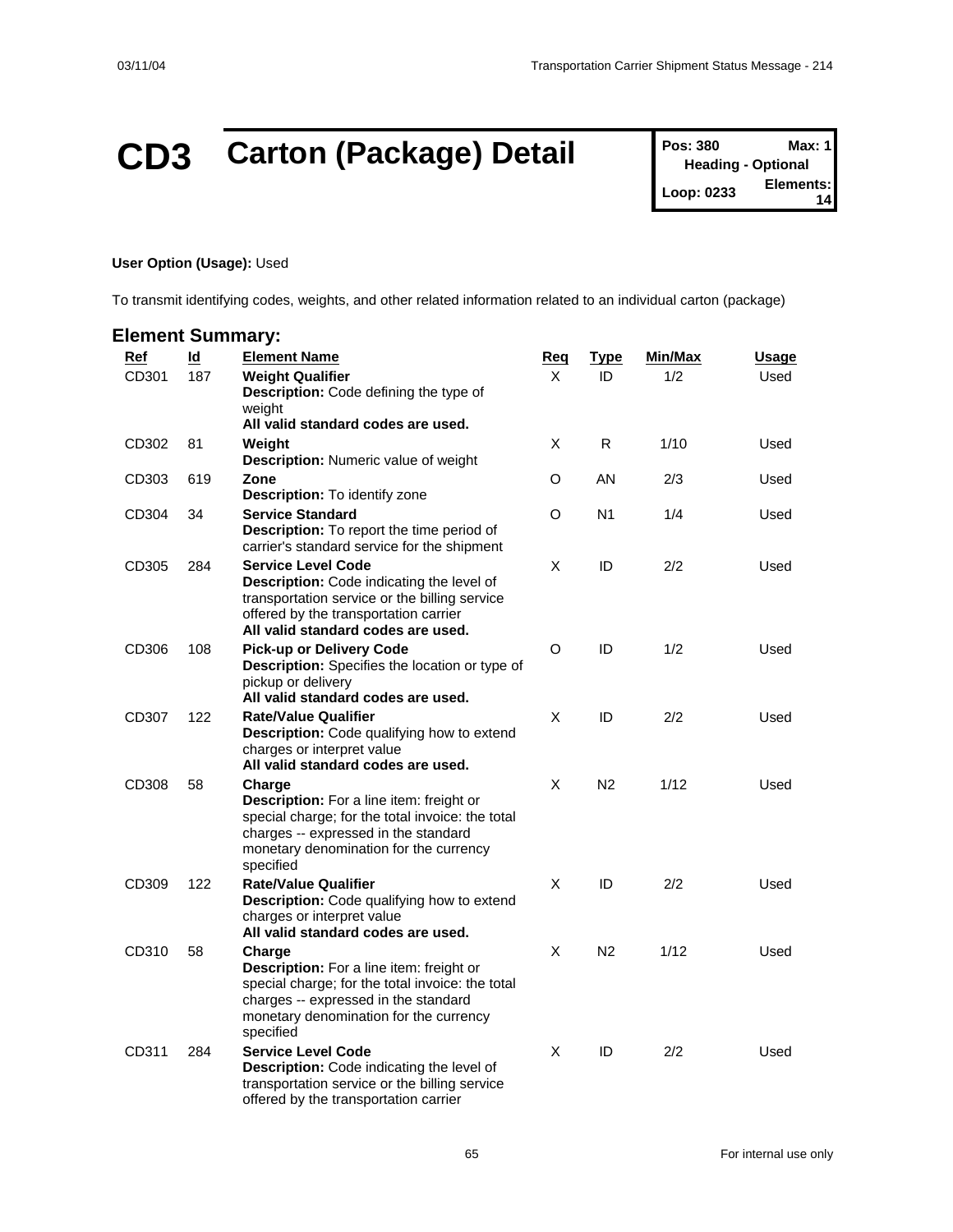|       |     | All valid standard codes are used.                                                                                                                                                                            |   |    |     |      |
|-------|-----|---------------------------------------------------------------------------------------------------------------------------------------------------------------------------------------------------------------|---|----|-----|------|
| CD312 | 284 | <b>Service Level Code</b><br><b>Description:</b> Code indicating the level of<br>transportation service or the billing service<br>offered by the transportation carrier<br>All valid standard codes are used. | O | ID | 2/2 | Used |
| CD313 | 591 | <b>Payment Method Code</b><br><b>Description:</b> Code identifying the method for<br>the movement of payment instructions<br>All valid standard codes are used.                                               | O | ID | 3/3 | Used |
| CD314 | 26  | <b>Country Code</b><br><b>Description:</b> Code identifying the country                                                                                                                                       | O | ID | 2/3 | Used |

#### **Syntax:**

- 1. P0102 If either CD301,CD302 is present, then all are required
- 2. P0708 If either CD307,CD308 is present, then all are required
- 3. P0910 If either CD309,CD310 is present, then all are required
- 4. C1105 If CD311 is present, then all of CD305 are required
- 5. C1211 If CD312 is present, then all of CD311 are required
- 6. C1405 If CD314 is present, then all of CD305 are required

- 1. CD308 is the charge for the single package.
- 2. CD310 is the total charge for all of the packages.
- 3. CD314 is the country where the service is to be performed.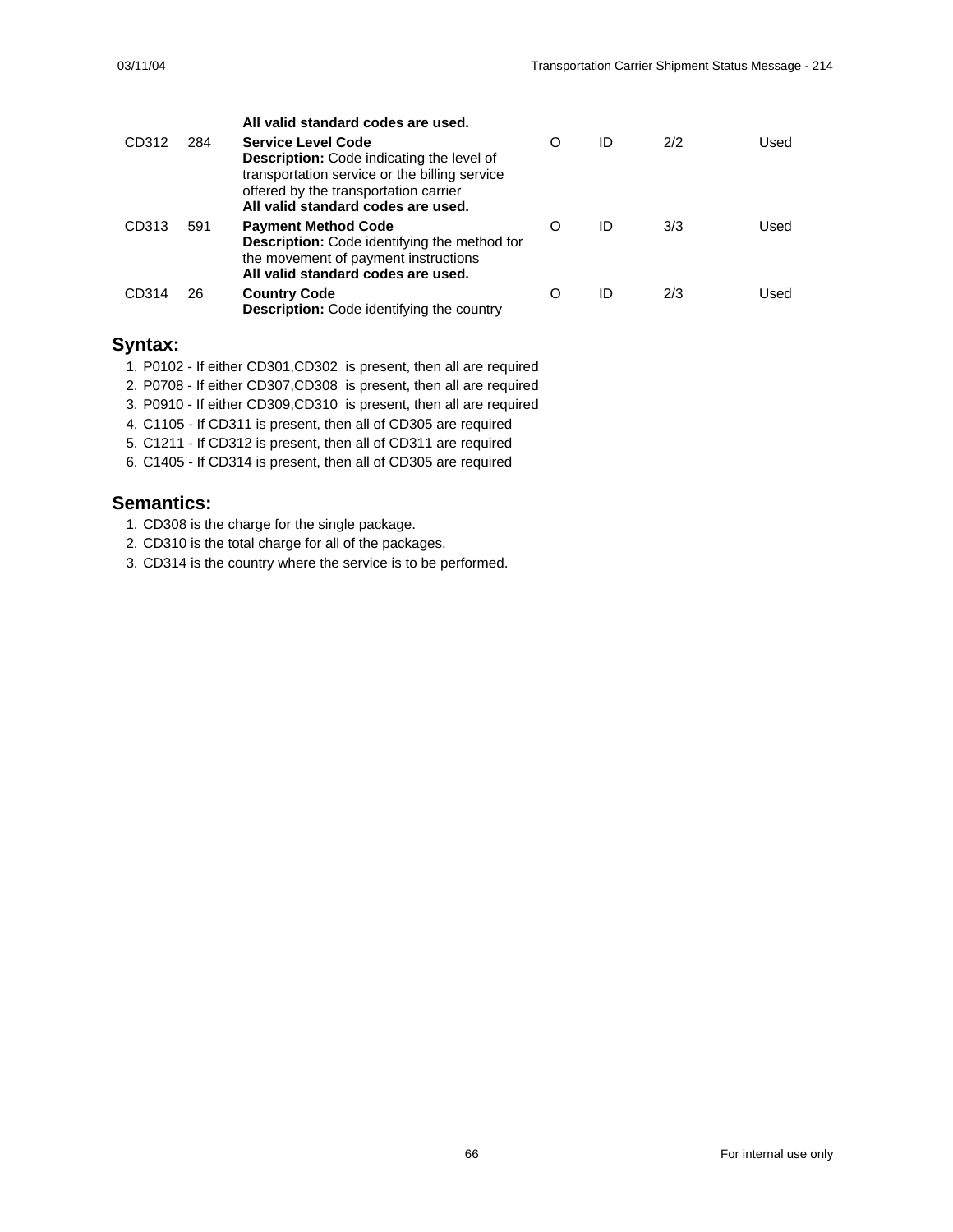### **L11 Business Instructions and Reference Number**

**Pos: 390 Max: 20 Heading - Optional Loop: 0233 Elements: 3**

#### **User Option (Usage):** Used

To specify instructions in this business relationship or a reference number

#### **Element Summary:**

| <u>Ref</u>        | <u>ld</u> | <b>Element Name</b>                                                                                                                                                                         | Req | <b>Type</b> | Min/Max | Usage |
|-------------------|-----------|---------------------------------------------------------------------------------------------------------------------------------------------------------------------------------------------|-----|-------------|---------|-------|
| L <sub>1101</sub> | 127       | <b>Reference Identification</b><br><b>Description:</b> Reference information as<br>defined for a particular Transaction Set or as<br>specified by the Reference Identification<br>Qualifier | X   | AN          | 1/30    | Used  |
| L <sub>1102</sub> | 128       | <b>Reference Identification Qualifier</b><br><b>Description:</b> Code qualifying the Reference<br>Identification<br>All valid standard codes are used.                                      | x   | ID          | 2/3     | Used  |
| L <sub>1103</sub> | 352       | <b>Description</b><br><b>Description:</b> A free-form description to clarify<br>the related data elements and their content                                                                 | X   | AN          | 1/80    | Used  |

#### **Syntax:**

1. R0103 - At least one of L1101,L1103 is required

2. P0102 - If either L1101,L1102 is present, then all are required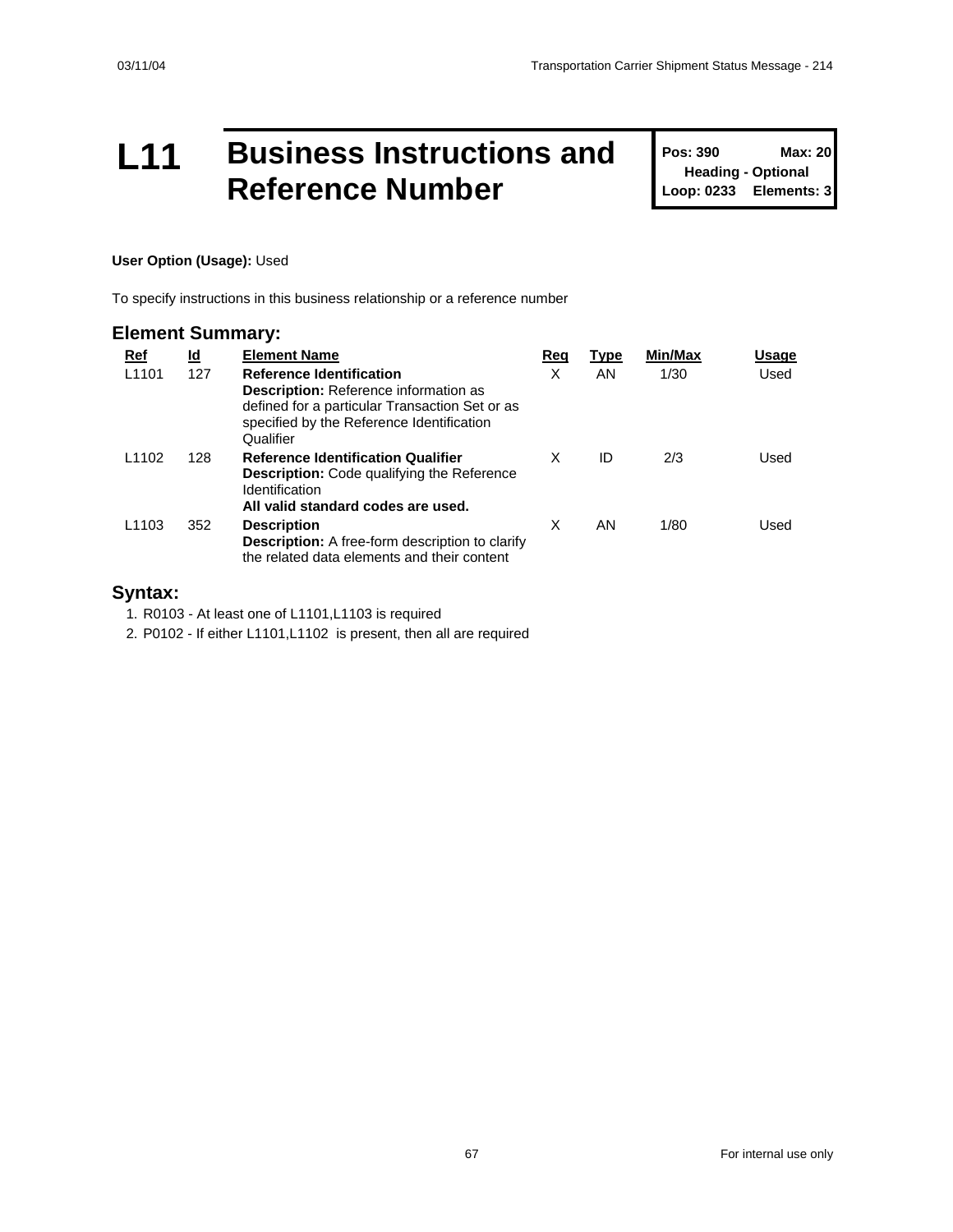### $Loop 0240$

| Pos: 400   | Repeat: 10      |
|------------|-----------------|
|            | <b>Optional</b> |
| Loop: 0240 | Elements:       |
|            | N/A             |

To specify the status of a shipment, the reason for that status, the date and time of the status and the date and time of any appointments scheduled.

#### **Loop Summary:**

| <u>Pos</u> | Id              | <b>Seament Name</b>                               | Reg | Max Use | Repeat | Usage |
|------------|-----------------|---------------------------------------------------|-----|---------|--------|-------|
| 400        | AT7             | <b>Shipment Status Details</b>                    |     |         |        | Used  |
| 402        | MS1             | Equipment, Shipment, or Real Property<br>Location |     |         |        | Used  |
| 404        | MS <sub>2</sub> | Equipment or Container Owner and Type             |     |         |        | Used  |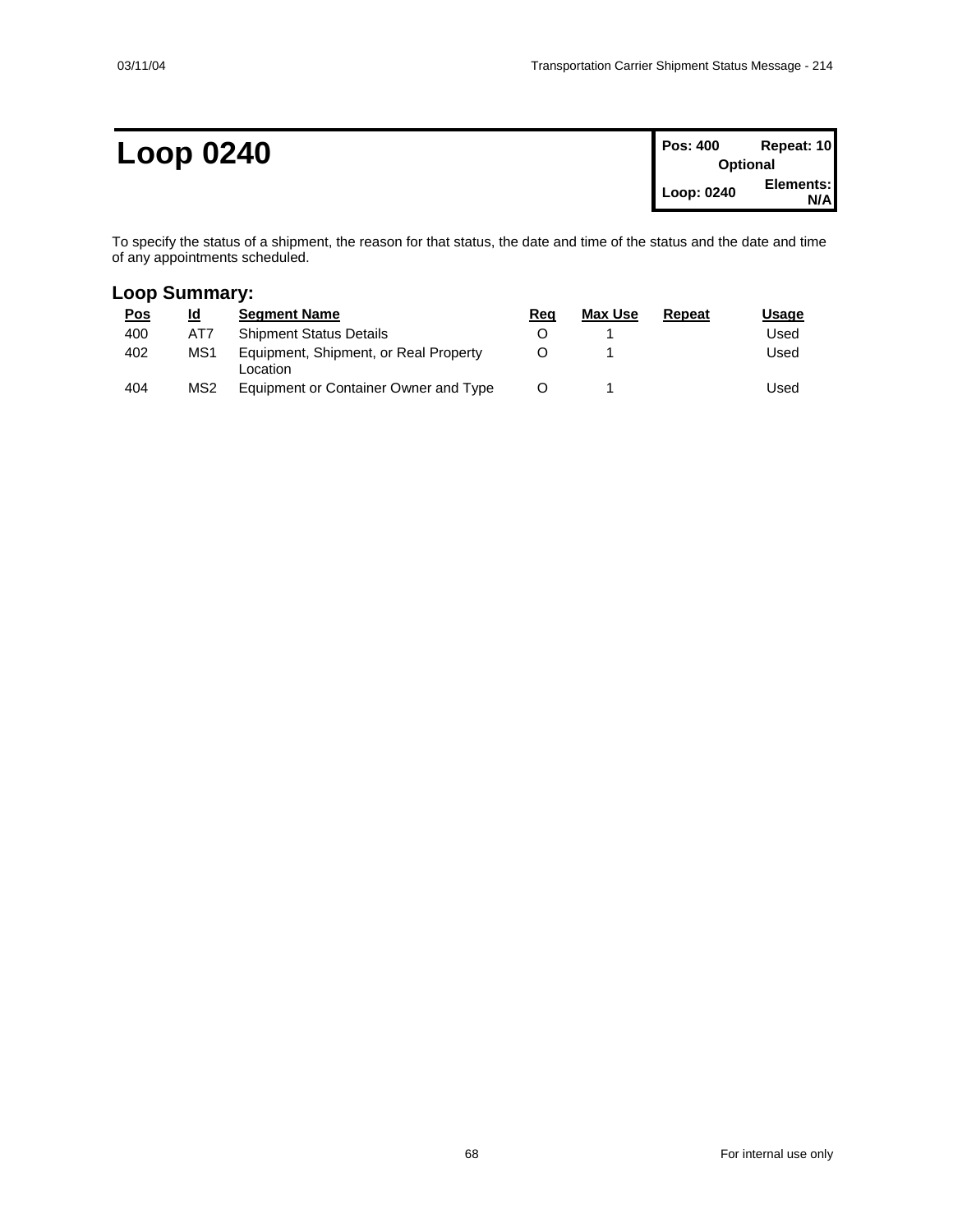# **AT7** Shipment Status Details **Pos: 400** Max: 1<br>
Loop: 0240 Elements: 7

**Heading - Optional Elements: 7** 

#### **User Option (Usage):** Used

To specify the status of a shipment, the reason for that status, the date and time of the status and the date and time of any appointments scheduled.

#### **Element Summary:**

| <b>Ref</b> | Id   | <b>Element Name</b>                                                                                                                                                                                                                                                                                                                                                                                                           | <u>Req</u> | <u>Type</u> | <b>Min/Max</b> | <u>Usage</u> |
|------------|------|-------------------------------------------------------------------------------------------------------------------------------------------------------------------------------------------------------------------------------------------------------------------------------------------------------------------------------------------------------------------------------------------------------------------------------|------------|-------------|----------------|--------------|
| AT701      | 1650 | <b>Shipment Status Code</b><br><b>Description:</b> Code indicating the status of a                                                                                                                                                                                                                                                                                                                                            | X          | ID          | 2/2            | Used         |
|            |      | shipment<br>All valid standard codes are used.                                                                                                                                                                                                                                                                                                                                                                                |            |             |                |              |
| AT702      | 1651 | <b>Shipment Status or Appointment Reason</b><br>Code<br>Description: Code indicating the reason a<br>shipment status or appointment reason was<br>transmitted<br>All valid standard codes are used.                                                                                                                                                                                                                           | X          | ID          | 2/2            | Used         |
| AT703      | 1652 | <b>Shipment Appointment Status Code</b><br><b>Description:</b> Code indicating the status of an<br>appointment to pick-up or deliver a shipment<br>All valid standard codes are used.                                                                                                                                                                                                                                         | X          | ID          | 2/2            | Used         |
| AT704      | 1651 | <b>Shipment Status or Appointment Reason</b><br>Code<br>Description: Code indicating the reason a<br>shipment status or appointment reason was<br>transmitted<br>All valid standard codes are used.                                                                                                                                                                                                                           | X          | ID          | 2/2            | Used         |
| AT705      | 373  | Date<br><b>Description:</b> Date expressed as<br><b>CCYYMMDD</b>                                                                                                                                                                                                                                                                                                                                                              | X          | DT          | 8/8            | Used         |
| AT706      | 337  | Time<br><b>Description:</b> Time expressed in 24-hour<br>clock time as follows: HHMM, or HHMMSS,<br>or $HHMMSSD$ , or $HHMMSSDD$ , where $H =$<br>hours (00-23), $M =$ minutes (00-59), $S =$<br>integer seconds (00-59) and $DD = decimal$<br>seconds; decimal seconds are expressed as<br>follows: $D =$ tenths (0-9) and $DD =$<br>hundredths (00-99)                                                                      | X          | ТM          | 4/8            | Used         |
| AT707      | 623  | <b>Time Code</b><br><b>Description:</b> Code identifying the time. In<br>accordance with International Standards<br>Organization standard 8601, time can be<br>specified by $a + or -$ and an indication in<br>hours in relation to Universal Time<br>Coordinate (UTC) time; since + is a restricted<br>character, $+$ and $-$ are substituted by $P$ and M<br>in the codes that follow<br>All valid standard codes are used. | O          | ID          | 2/2            | Used         |

#### **Syntax:**

1. E0103 - Only one of AT701,AT703 may be presented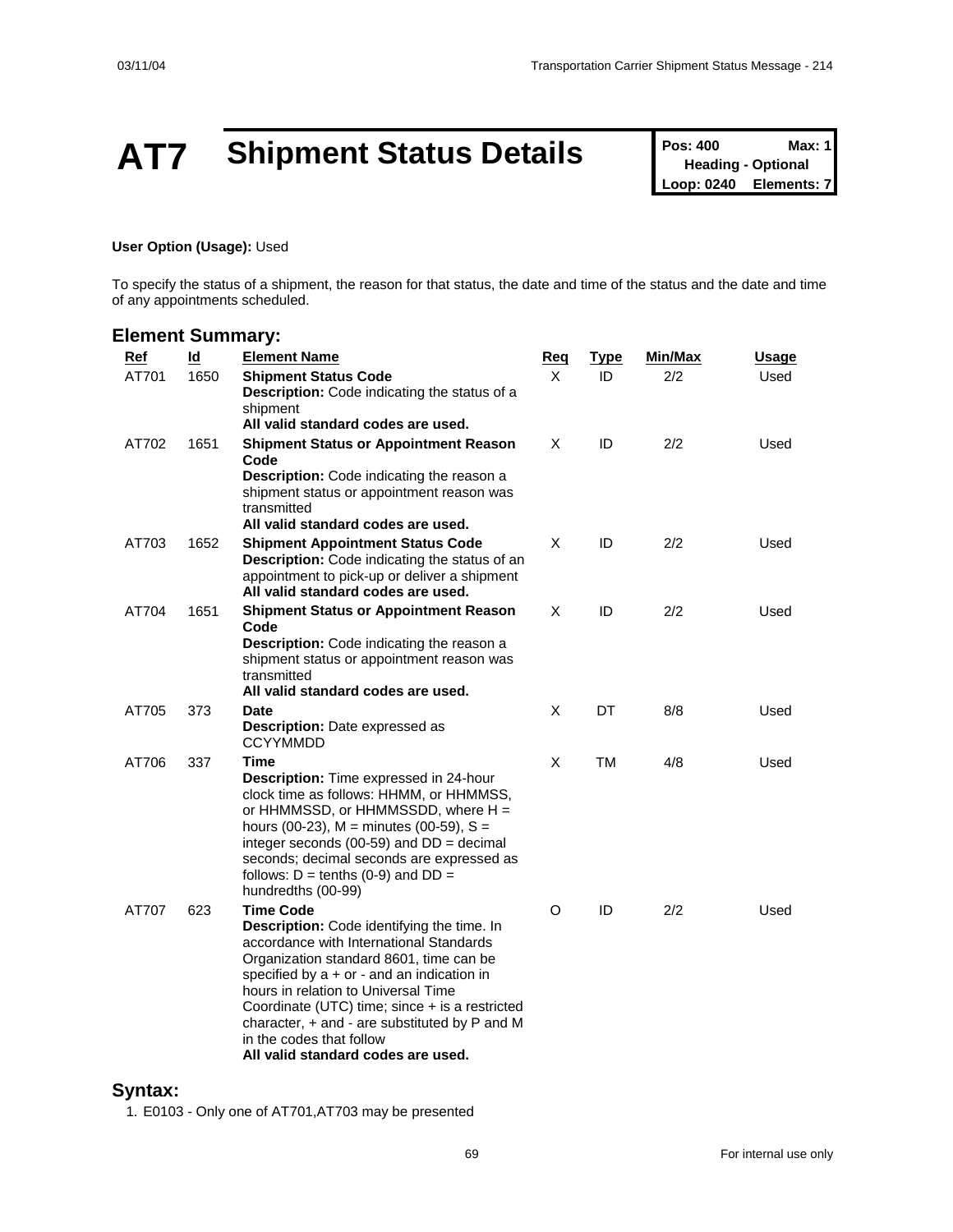- 2. P0102 If either AT701,AT702 is present, then all are required
- 3. P0304 If either AT703,AT704 is present, then all are required
- 4. C0605 If AT706 is present, then all of AT705 are required
- 5. C0706 If AT707 is present, then all of AT706 are required

- 1. If AT701 is present, AT705 is the date the status occurred. If AT703 is present, AT705 is a date related to an appointment.
- 2. If AT701 is present, AT706 is the time of the status. If AT703 is present, AT706 is the time of the appointment.
- 3. If AT707 is not present then AT706 represents local time of the status.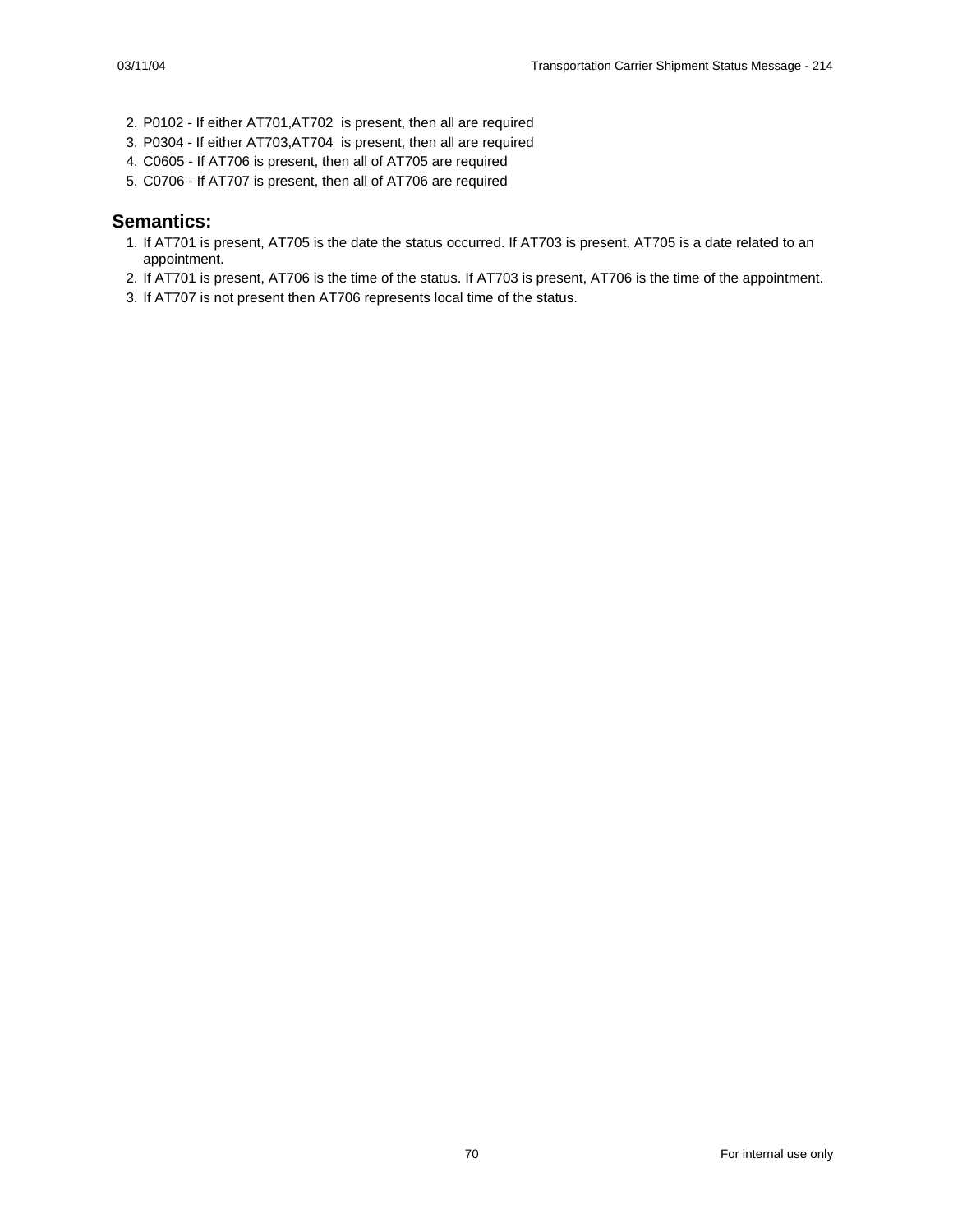### **MS1 Equipment, Shipment, or Real Property Location**

**Pos: 402 Max: 1 Heading - Optional Loop: 0240 Elements: 7**

**User Option (Usage):** Used

To specify the location of a piece of equipment, a shipment, or real property in terms of city and state or longitude and latitude

#### **Element Summary:**

| Ref          | <u>ld</u> | <b>Element Name</b>                                                                                                                                         | <b>Req</b> | <u>Type</u> | Min/Max | Usage |
|--------------|-----------|-------------------------------------------------------------------------------------------------------------------------------------------------------------|------------|-------------|---------|-------|
| <b>MS101</b> | 19        | <b>City Name</b><br><b>Description:</b> Free-form text for city name                                                                                        | $\times$   | <b>AN</b>   | 2/30    | Used  |
| <b>MS102</b> | 156       | <b>State or Province Code</b><br><b>Description: Code (Standard State/Province)</b><br>as defined by appropriate government<br>agency                       | X          | ID          | 2/2     | Used  |
| MS103        | 26        | <b>Country Code</b><br><b>Description:</b> Code identifying the country                                                                                     | X          | ID          | 2/3     | Used  |
| <b>MS104</b> | 1654      | <b>Longitude Code</b><br><b>Description:</b> Code indicating the longitude in<br>degrees (3 positions), minutes (2 positions),<br>and seconds (2 positions) | X          | ID          | 7/7     | Used  |
| <b>MS105</b> | 1655      | <b>Latitude Code</b><br><b>Description:</b> Code indicating the latitude in<br>degrees (3 positions), minutes (2 positions),<br>seconds (2 positions)       | X          | ID          | 7/7     | Used  |
| <b>MS106</b> | 1280      | <b>Direction Identifier Code</b><br><b>Description:</b> Code identifying geographic<br>direction<br>All valid standard codes are used.                      | O          | ID          | 1/1     | Used  |
| <b>MS107</b> | 1280      | <b>Direction Identifier Code</b><br><b>Description:</b> Code identifying geographic<br>direction<br>All valid standard codes are used.                      | O          | ID          | 1/1     | Used  |

#### **Syntax:**

1. L010203 - If MS101 is present, then at least one of MS102,MS103 is required

- 2. E0104 Only one of MS101,MS104 may be presented
- 3. C0201 If MS102 is present, then all of MS101 are required
- 4. C0301 If MS103 is present, then all of MS101 are required
- 5. P0405 If either MS104,MS105 is present, then all are required

6. C0604 - If MS106 is present, then all of MS104 are required

7. C0705 - If MS107 is present, then all of MS105 are required

- 1. MS104 is the longitude expressed in Degrees, Minutes, and Seconds.
- 2. MS105 is the latitude expressed in Degrees, Minutes, and Seconds.
- 3. MS106 may only be 'E' or 'W'.
- 4. MS107 may only be 'N' or 'S'.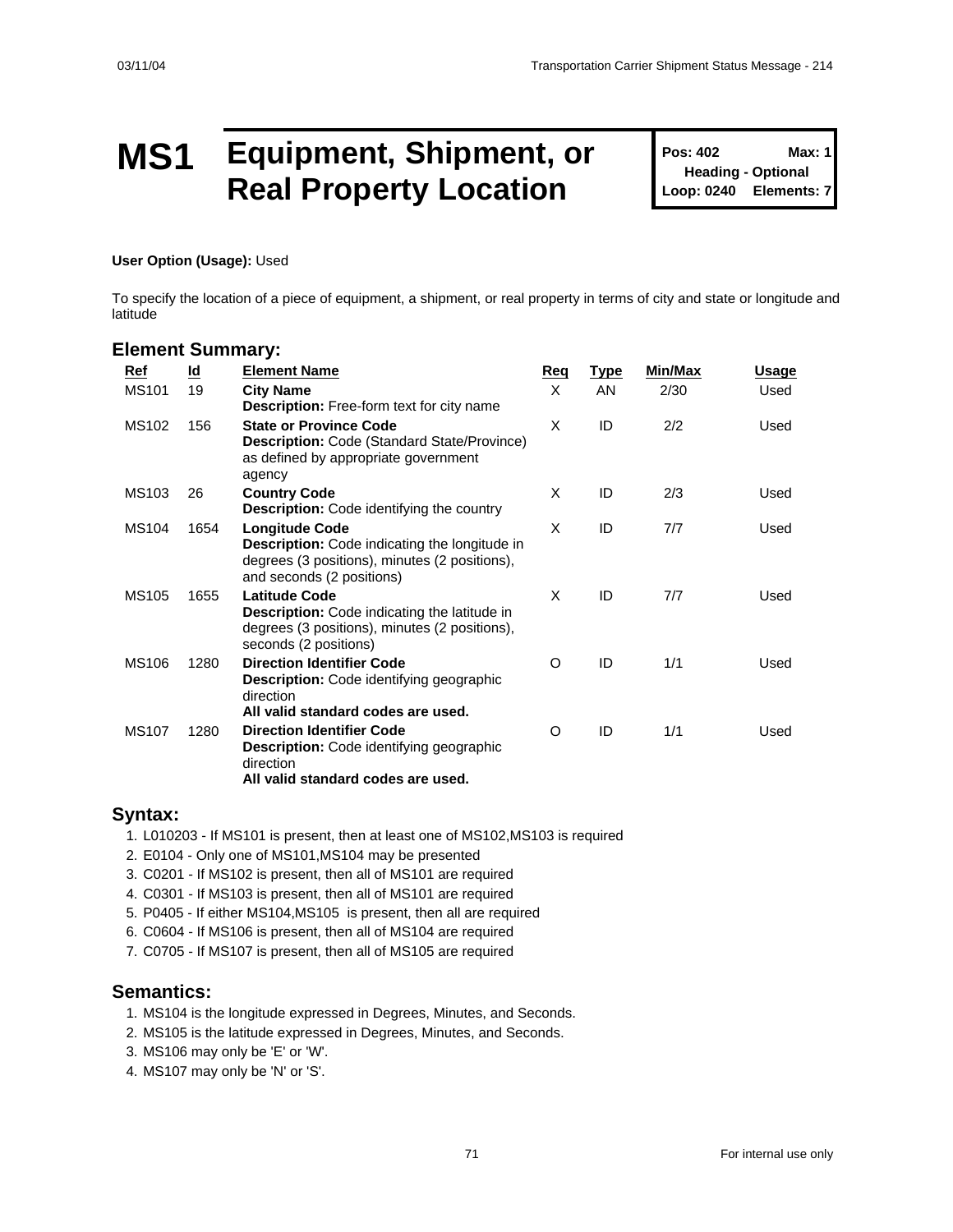### **MS2 Equipment or Container Owner and Type**

**Pos: 404 Max: 1 Heading - Optional Loop: 0240 Elements: 4**

#### **User Option (Usage):** Used

To specify the owner, the identification number assigned by that owner, and the type of equipment

#### **Element Summary:**

| Ref          | <u>ld</u> | <b>Element Name</b>                                                                                                                                                               | Req | <b>Type</b>    | Min/Max | <b>Usage</b> |
|--------------|-----------|-----------------------------------------------------------------------------------------------------------------------------------------------------------------------------------|-----|----------------|---------|--------------|
| <b>MS201</b> | 140       | <b>Standard Carrier Alpha Code</b><br><b>Description:</b> Standard Carrier Alpha Code                                                                                             | X   | ID             | 2/4     | Used         |
| MS202        | 207       | <b>Equipment Number</b><br><b>Description:</b> Sequencing or serial part of an<br>equipment unit's identifying number (pure<br>numeric form for equipment number is<br>preferred) | X   | AN             | 1/10    | Used         |
| MS203        | 40        | <b>Equipment Description Code</b><br><b>Description:</b> Code identifying type of<br>equipment used for shipment<br>All valid standard codes are used.                            | O   | ID             | 2/2     | Used         |
| <b>MS204</b> | 761       | <b>Equipment Number Check Digit</b><br><b>Description:</b> Number which designates the<br>check digit applied to a piece of equipment                                             | O   | N <sub>0</sub> | 1/1     | Used         |

#### **Syntax:**

1. P0102 - If either MS201,MS202 is present, then all are required

2. C0402 - If MS204 is present, then all of MS202 are required

#### **Comments:**

1. MS203 identifies the type for the equipment specified in MS202.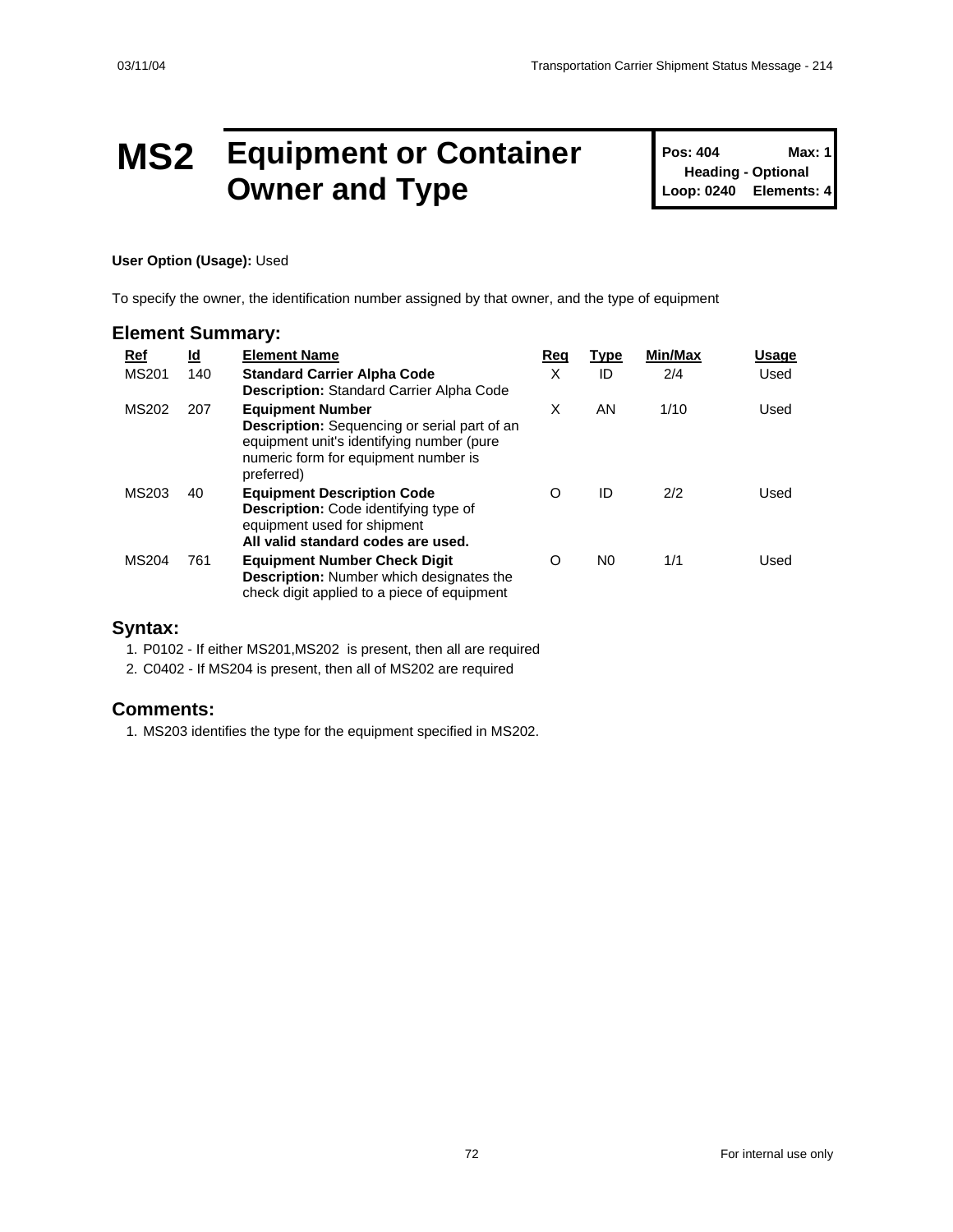# **MAN** Marks and Numbers<br>
Pos: 405 Max: 9999<br>
Loop: 0233 Elements: 6

**Heading - Optional Elements: 6** 

### **User Option (Usage):** Used

To indicate identifying marks and numbers for shipping containers

### **Element Summary:**

| Ref               | <u>ld</u> | <b>Element Name</b>                                                                                                                                                    | Req      | <u>Type</u> | Min/Max | Usage    |
|-------------------|-----------|------------------------------------------------------------------------------------------------------------------------------------------------------------------------|----------|-------------|---------|----------|
| MAN01             | 88        | <b>Marks and Numbers Qualifier</b><br><b>Description:</b> Code specifying the application<br>or source of Marks and Numbers (87)<br>All valid standard codes are used. | М        | ID          | 1/2     | Must use |
| MAN <sub>02</sub> | 87        | <b>Marks and Numbers</b><br><b>Description:</b> Marks and numbers used to<br>identify a shipment or parts of a shipment                                                | M        | AN          | 1/48    | Must use |
| MAN03             | 87        | <b>Marks and Numbers</b><br>Description: Marks and numbers used to<br>identify a shipment or parts of a shipment                                                       | $\Omega$ | AN          | 1/48    | Used     |
| MAN04             | 88        | <b>Marks and Numbers Qualifier</b><br><b>Description:</b> Code specifying the application<br>or source of Marks and Numbers (87)<br>All valid standard codes are used. | X        | ID          | 1/2     | Used     |
| MAN05             | 87        | <b>Marks and Numbers</b><br><b>Description:</b> Marks and numbers used to<br>identify a shipment or parts of a shipment                                                | X        | AN          | 1/48    | Used     |
| MAN06             | 87        | <b>Marks and Numbers</b><br><b>Description:</b> Marks and numbers used to<br>identify a shipment or parts of a shipment                                                | O        | AN          | 1/48    | Used     |

### **Syntax:**

- 1. P0405 If either MAN04,MAN05 is present, then all are required
- 2. C0605 If MAN06 is present, then all of MAN05 are required

### **Semantics:**

- 1. MAN01/MAN02 and MAN04/MAN05 may be used to identify two different marks and numbers assigned to the same physical container.
- 2. When both MAN02 and MAN03 are used, MAN02 is the starting number of a sequential range and MAN03 is the ending number of that range.
- 3. When both MAN05 and MAN06 are used, MAN05 is the starting number of a sequential range, and MAN06 is the ending number of that range.

### **Comments:**

- 1. When MAN01 contains code "UC" (U.P.C. Shipping Container Code) and MAN05/MAN06 contain a range of ID numbers, MAN03 is not used. The reason for this is that the U.P.C. Shipping Container code is the same on every carton that is represented in the range in MAN05/MAN06.
- 2. MAN03 and/or MAN06 are only used when sending a range(s) of ID numbers.
- 3. When both MAN02/MAN03 and MAN05/MAN06 are used to send ranges of ID numbers, the integrity of the two ID numbers must be maintained.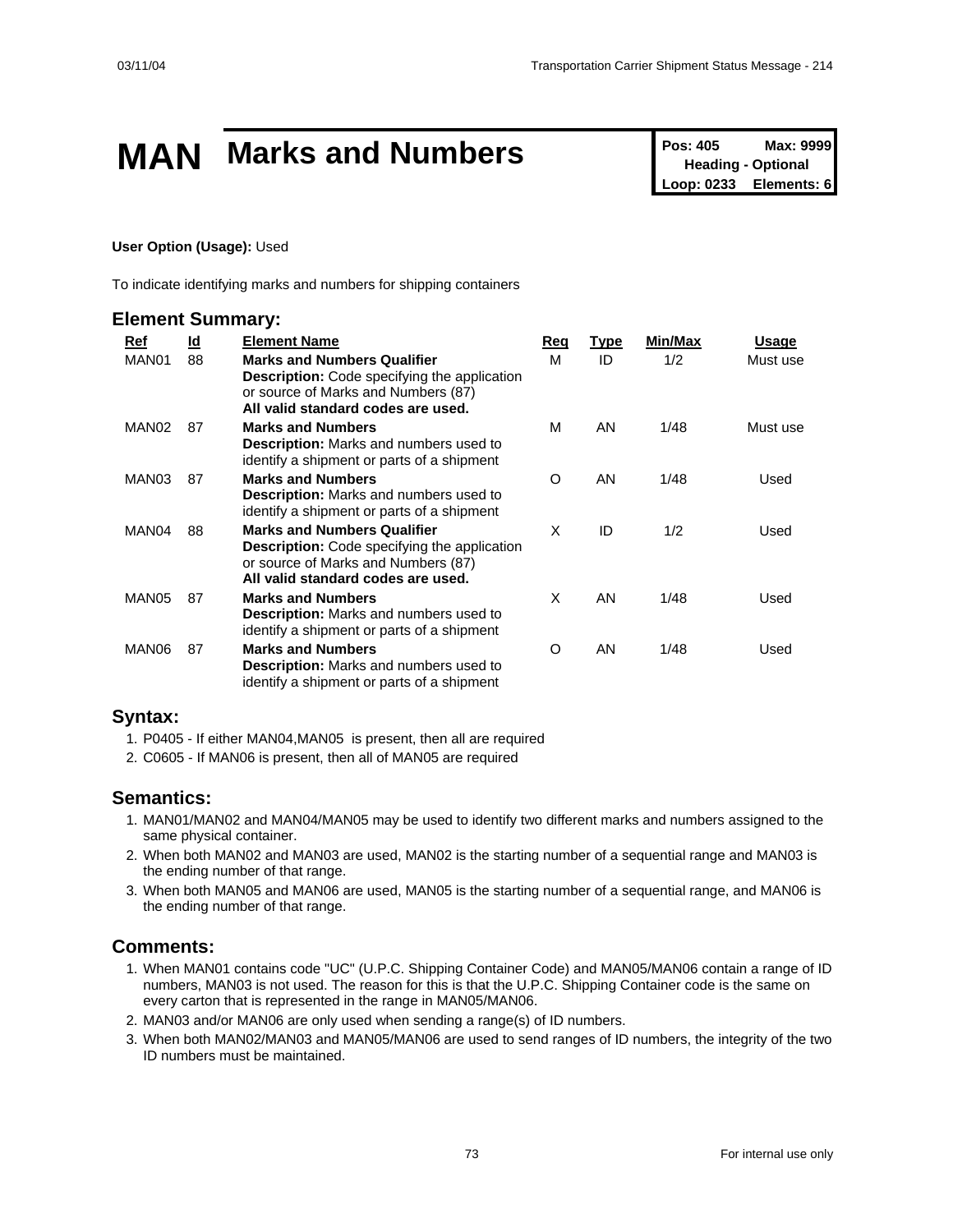# $Loop 0250$

| Pos: 410        | Repeat:<br>999999 |
|-----------------|-------------------|
| <b>Optional</b> |                   |
| Loop: 0250      | Elements:         |

To specify the purchase order details for a shipment

## **Loop Summary:**

| <u>Pos</u> | Id | <b>Seament Name</b>                | Rea | Max Use | Repeat | <b>Usage</b> |
|------------|----|------------------------------------|-----|---------|--------|--------------|
| 410        |    | SPO Shipment Purchase Order Detail |     |         |        | Used         |
| 420        |    | SDQ Destination Quantity           |     | 10      |        | Jsed         |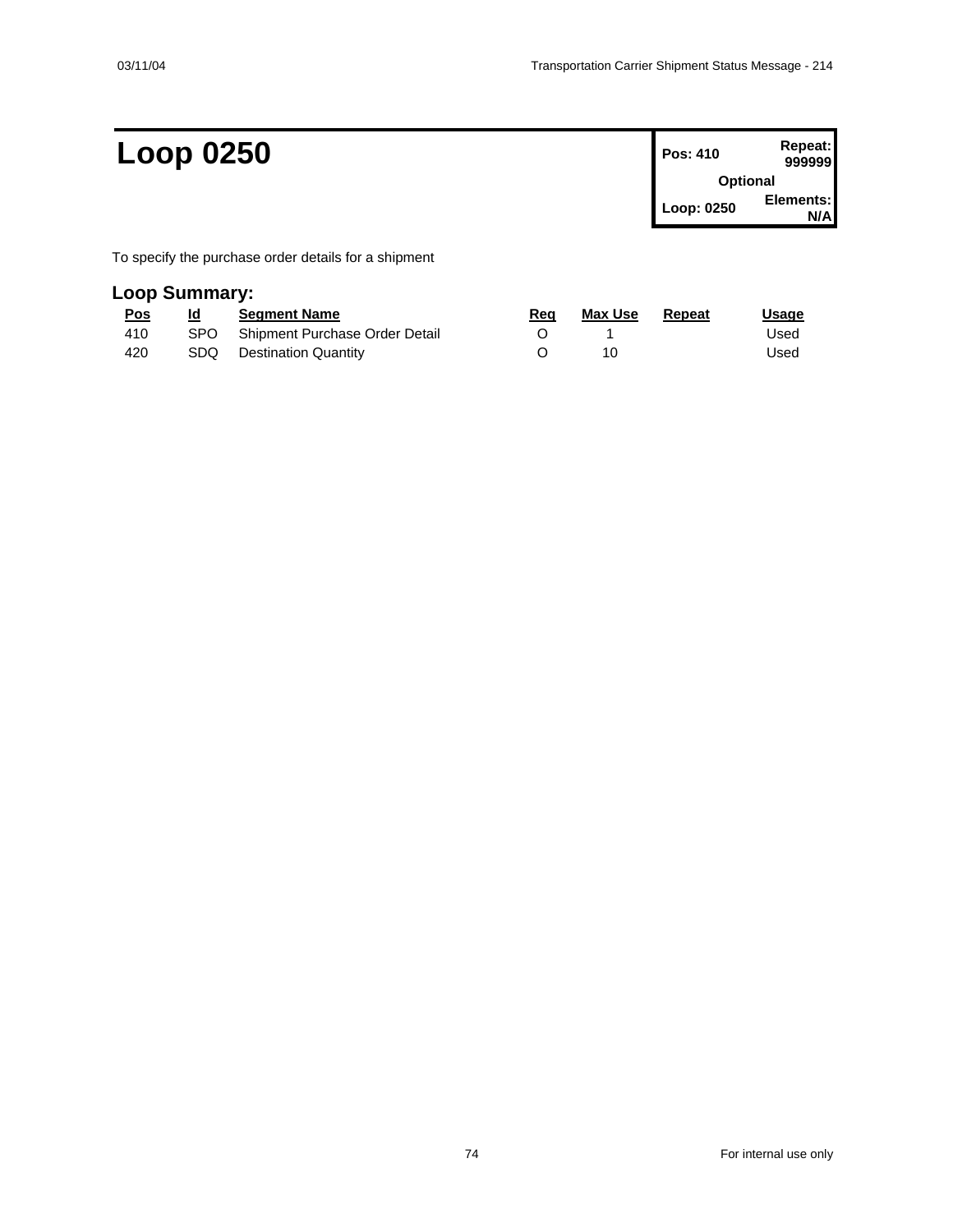# **SPO Shipment Purchase Order Detail**

**Pos: 410 Max: 1 Heading - Optional Loop: 0250 Elements: 8**

#### **User Option (Usage):** Used

To specify the purchase order details for a shipment

### **Element Summary:**

| <b>Ref</b>        | <u>ld</u> | <b>Element Name</b>                                                                                                                                                                                                  | Req     | <b>Type</b> | <b>Min/Max</b> | <u>Usage</u> |
|-------------------|-----------|----------------------------------------------------------------------------------------------------------------------------------------------------------------------------------------------------------------------|---------|-------------|----------------|--------------|
| SPO01             | 324       | <b>Purchase Order Number</b><br>Description: Identifying number for Purchase<br>Order assigned by the orderer/purchaser                                                                                              | M       | AN          | 1/22           | Must use     |
| SPO <sub>02</sub> | 127       | <b>Reference Identification</b><br><b>Description: Reference information as</b><br>defined for a particular Transaction Set or as<br>specified by the Reference Identification<br>Qualifier                          | O       | AN          | 1/30           | Used         |
| SPO <sub>03</sub> | 355       | Unit or Basis for Measurement Code<br><b>Description:</b> Code specifying the units in<br>which a value is being expressed, or manner<br>in which a measurement has been taken<br>All valid standard codes are used. | X       | ID          | 2/2            | Used         |
| SPO <sub>04</sub> | 380       | Quantity<br>Description: Numeric value of quantity                                                                                                                                                                   | X       | R.          | 1/15           | Used         |
| SPO <sub>05</sub> | 188       | <b>Weight Unit Code</b><br>Description: Code specifying the weight unit<br>All valid standard codes are used.                                                                                                        | X       | ID          | 1/1            | Used         |
| SPO <sub>06</sub> | 81        | Weight<br><b>Description:</b> Numeric value of weight                                                                                                                                                                | X       | R           | 1/10           | Used         |
| SPO <sub>07</sub> | 647       | <b>Application Error Condition Code</b><br><b>Description:</b> Code indicating application<br>error condition<br>All valid standard codes are used.                                                                  | O       | ID          | 1/3            | Used         |
| SPO <sub>08</sub> | 127       | <b>Reference Identification</b><br><b>Description: Reference information as</b><br>defined for a particular Transaction Set or as<br>specified by the Reference Identification<br>Qualifier                          | $\circ$ | AN          | 1/30           | Used         |

### **Syntax:**

1. P0304 - If either SPO03,SPO04 is present, then all are required

2. P0506 - If either SPO05,SPO06 is present, then all are required

### **Semantics:**

- 1. SPO02 is the department number.
- 2. SPO04 is the total quantity for the purchase order.
- 3. SPO06 is the total weight for the purchase order.
- 4. SPO07 indicates the data error condition relative to the shipment management information.
- 5. SPO08 is used to specify sorting and/or segregating reference numbers for each receiving location (processing area).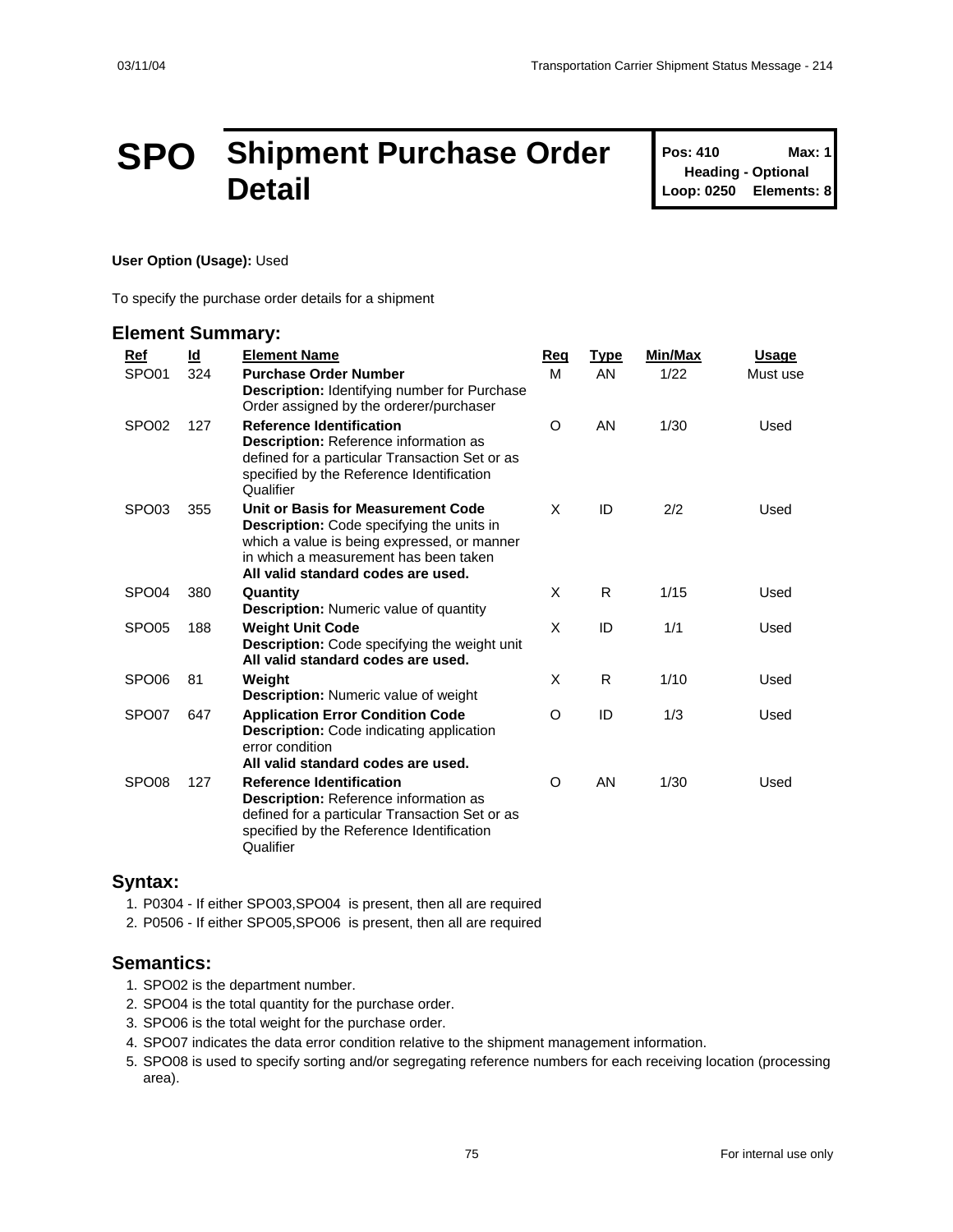# **SDQ** Destination Quantity **Pos: 420 Max: 10**<br> **Pos: 420 Max: 10**<br> **Leading - Optional**

**Heading - Optional Loop: 0250 23**

### **User Option (Usage):** Used

To specify destination and quantity detail

| <b>Ref</b>        | $\overline{\mathsf{Id}}$ | <b>Element Name</b>                                                                                                                                                                                           | <u>Req</u> | <u>Type</u> | Min/Max | <b>Usage</b> |
|-------------------|--------------------------|---------------------------------------------------------------------------------------------------------------------------------------------------------------------------------------------------------------|------------|-------------|---------|--------------|
| SDQ01             | 355                      | Unit or Basis for Measurement Code<br>Description: Code specifying the units in<br>which a value is being expressed, or manner<br>in which a measurement has been taken<br>All valid standard codes are used. | м          | ID          | 2/2     | Must use     |
| SDQ02             | 66                       | <b>Identification Code Qualifier</b><br><b>Description:</b> Code designating the<br>system/method of code structure used for<br>Identification Code (67)<br>All valid standard codes are used.                | O          | ID          | 1/2     | Used         |
| SDQ03             | 67                       | <b>Identification Code</b><br>Description: Code identifying a party or<br>other code                                                                                                                          | М          | AN          | 2/80    | Must use     |
| SDQ04             | 380                      | Quantity<br><b>Description:</b> Numeric value of quantity                                                                                                                                                     | М          | R           | 1/15    | Must use     |
| SDQ05             | 67                       | <b>Identification Code</b><br>Description: Code identifying a party or<br>other code                                                                                                                          | X          | AN          | 2/80    | Used         |
| SDQ06             | 380                      | Quantity<br><b>Description:</b> Numeric value of quantity                                                                                                                                                     | X          | R           | 1/15    | Used         |
| SDQ07             | 67                       | <b>Identification Code</b><br>Description: Code identifying a party or<br>other code                                                                                                                          | Χ          | AN          | 2/80    | Used         |
| SDQ08             | 380                      | Quantity<br><b>Description:</b> Numeric value of quantity                                                                                                                                                     | X          | R.          | 1/15    | Used         |
| SDQ09             | 67                       | <b>Identification Code</b><br>Description: Code identifying a party or<br>other code                                                                                                                          | X          | AN          | 2/80    | Used         |
| SDQ <sub>10</sub> | 380                      | Quantity<br><b>Description:</b> Numeric value of quantity                                                                                                                                                     | X          | R           | 1/15    | Used         |
| SDQ11             | 67                       | <b>Identification Code</b><br>Description: Code identifying a party or<br>other code                                                                                                                          | X          | AN          | 2/80    | Used         |
| SDQ12             | 380                      | Quantity<br><b>Description:</b> Numeric value of quantity                                                                                                                                                     | X          | R           | 1/15    | Used         |
| SDQ <sub>13</sub> | 67                       | <b>Identification Code</b><br>Description: Code identifying a party or<br>other code                                                                                                                          | X          | AN          | 2/80    | Used         |
| SDQ14             | 380                      | Quantity<br><b>Description:</b> Numeric value of quantity                                                                                                                                                     | X          | R           | 1/15    | Used         |
| SDQ15             | 67                       | <b>Identification Code</b><br>Description: Code identifying a party or<br>other code                                                                                                                          | X          | AN          | 2/80    | Used         |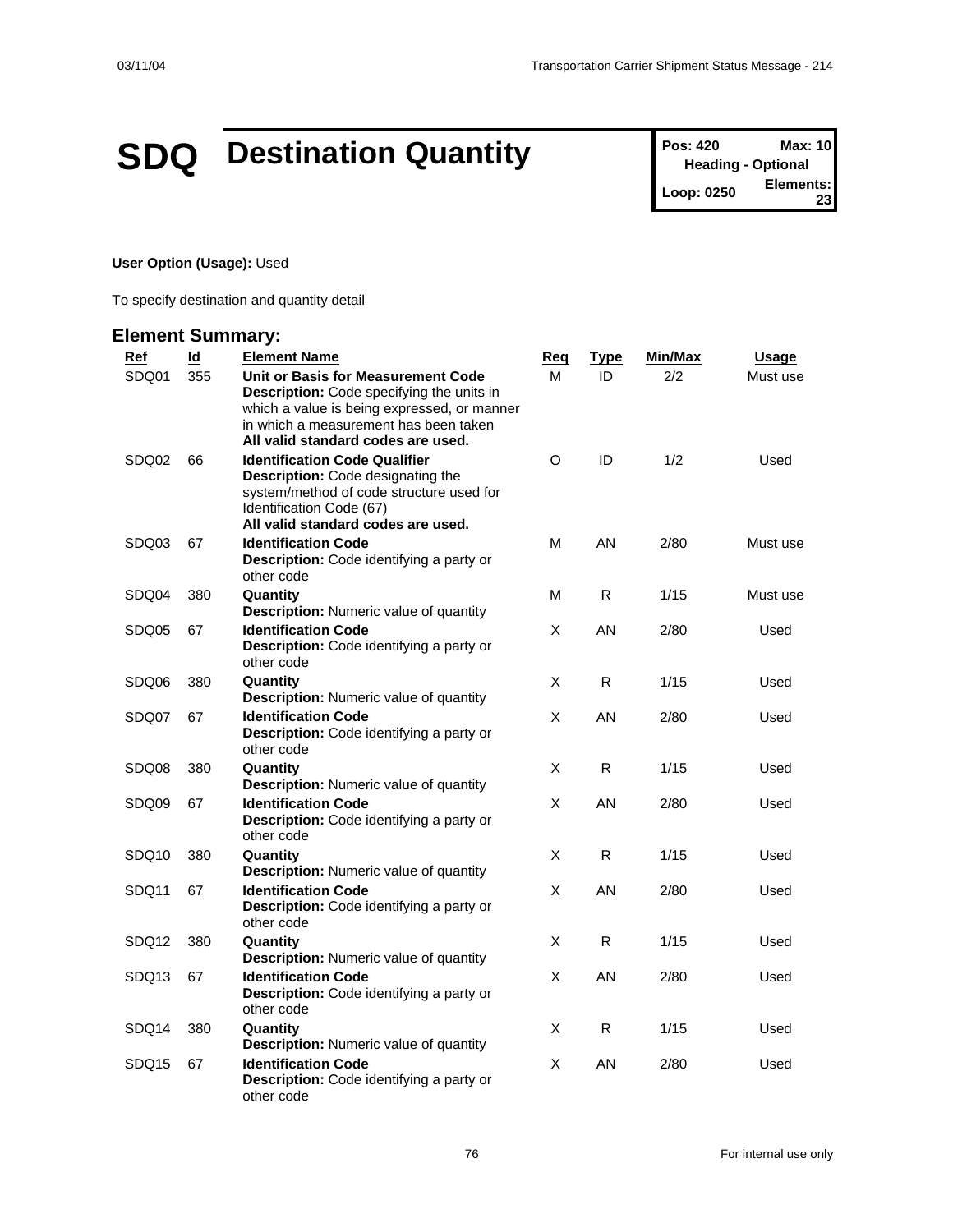| SDQ16             | 380 | Quantity                                                                                                                                     | X | R  | 1/15 | Used |
|-------------------|-----|----------------------------------------------------------------------------------------------------------------------------------------------|---|----|------|------|
| SDQ17             | 67  | <b>Description:</b> Numeric value of quantity<br><b>Identification Code</b><br><b>Description:</b> Code identifying a party or<br>other code | X | AN | 2/80 | Used |
| SDQ <sub>18</sub> | 380 | Quantity<br><b>Description:</b> Numeric value of quantity                                                                                    | X | R  | 1/15 | Used |
| SDQ <sub>19</sub> | 67  | <b>Identification Code</b><br>Description: Code identifying a party or<br>other code                                                         | X | AN | 2/80 | Used |
| SDQ <sub>20</sub> | 380 | Quantity<br><b>Description:</b> Numeric value of quantity                                                                                    | X | R  | 1/15 | Used |
| SDQ21             | 67  | <b>Identification Code</b><br><b>Description:</b> Code identifying a party or<br>other code                                                  | X | AN | 2/80 | Used |
| SDQ22             | 380 | Quantity<br><b>Description:</b> Numeric value of quantity                                                                                    | X | R  | 1/15 | Used |
| SDQ <sub>23</sub> | 310 | <b>Location Identifier</b><br><b>Description:</b> Code which identifies a specific<br>location                                               | O | AN | 1/30 | Used |

### **Syntax:**

- 1. P0506 If either SDQ05,SDQ06 is present, then all are required
- 2. P0708 If either SDQ07,SDQ08 is present, then all are required
- 3. P0910 If either SDQ09,SDQ10 is present, then all are required
- 4. P1112 If either SDQ11,SDQ12 is present, then all are required
- 5. P1314 If either SDQ13,SDQ14 is present, then all are required
- 6. P1516 If either SDQ15,SDQ16 is present, then all are required
- 7. P1718 If either SDQ17,SDQ18 is present, then all are required
- 8. P1920 If either SDQ19,SDQ20 is present, then all are required
- 9. P2122 If either SDQ21,SDQ22 is present, then all are required

## **Semantics:**

1. SDQ23 identifies the area within the location identified in SDQ03, SDQ05, SDQ07, SDQ09, SDQ11, SDQ13, SDQ15, SDQ17, SDQ19, and SDQ21.

### **Comments:**

- 1. SDQ02 is used only if different than previously defined in the transaction set.
- 2. SDQ03 is the store number.
- 3. SDQ23 may be used to identify areas within a store, e.g., front room, back room, selling outpost, end aisle display, etc. The value is agreed to by trading partners or industry conventions.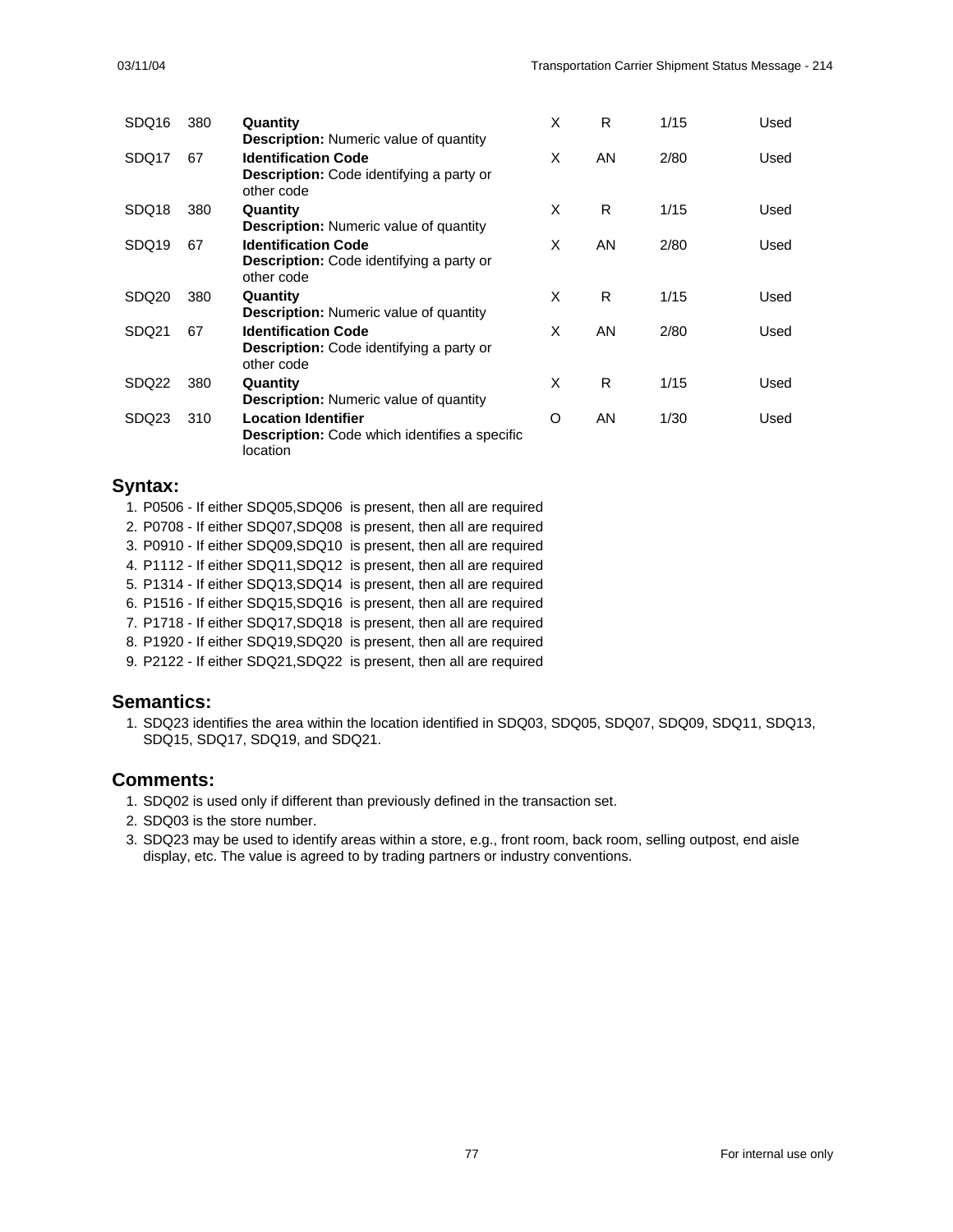# $Loop 0260$

| Pos: 423   | Repeat: >1      |
|------------|-----------------|
|            | <b>Optional</b> |
| Loop: 0260 | Elements:       |
|            | N/A             |

To provide basic information about the electronic format of the interchange data

# **Loop Summary:**

| <u>Pos</u> | Id         | <b>Seament Name</b>              | Req | Max Use | Repeat | Usage    |
|------------|------------|----------------------------------|-----|---------|--------|----------|
| 423        | <b>FFI</b> | Electronic Format Identification |     |         |        | Used     |
| 426        | <b>BIN</b> | Binarv Data                      | м   |         |        | Must use |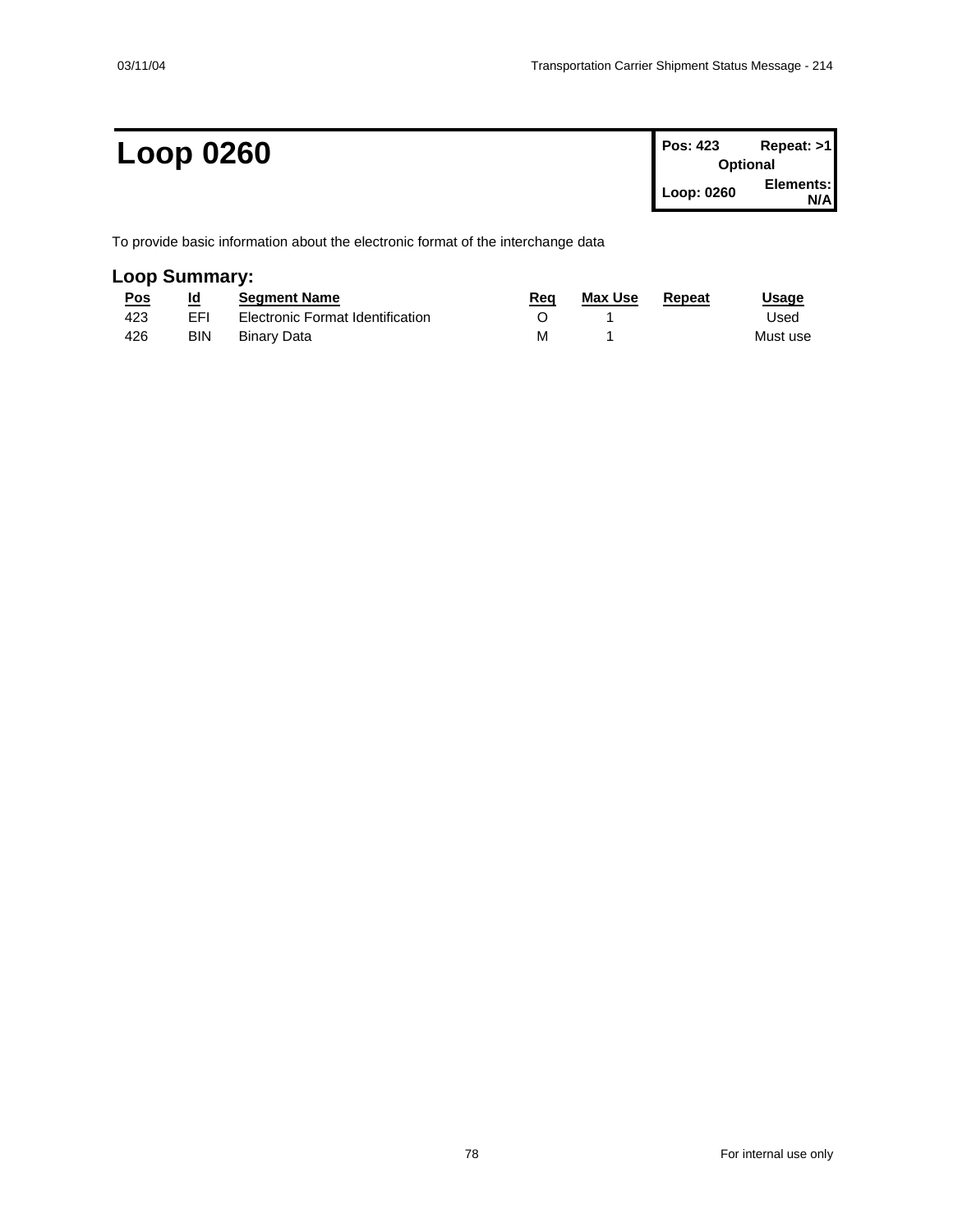# **EFI Electronic Format Identification**

**Pos: 423 Max: 1 Heading - Optional Loop: 0260 Elements: 16**

### **User Option (Usage):** Used

To provide basic information about the electronic format of the interchange data

| <b>Ref</b>   | $\underline{\mathsf{Id}}$ | <b>Element Name</b>                                                                                                                                                                                                                                                                                                                                              | <u>Req</u> | <u>Type</u> | Min/Max | <b>Usage</b> |
|--------------|---------------------------|------------------------------------------------------------------------------------------------------------------------------------------------------------------------------------------------------------------------------------------------------------------------------------------------------------------------------------------------------------------|------------|-------------|---------|--------------|
| EFI01        | 786                       | <b>Security Level Code</b><br>Description: Code indicating the level of<br>confidentiality assigned by the sender to the<br>information following<br>All valid standard codes are used.                                                                                                                                                                          | М          | ID          | 2/2     | Must use     |
| EFI02        | 933                       | <b>Free-Form Message Text</b><br><b>Description:</b> Free-form message text                                                                                                                                                                                                                                                                                      | O          | AN          | 1/264   | Used         |
| EFI03        | 797                       | <b>Security Technique Code</b><br><b>Description:</b> Code indicating that this<br>element will be used to tell an EDI translator<br>program which security technique to use<br>All valid standard codes are used.                                                                                                                                               | O          | ID          | 2/2     | Used         |
| EFI04        | 799                       | <b>Version Identifier</b><br>Description: Revision level of a particular<br>format, program, technique or algorithm                                                                                                                                                                                                                                              | X          | AN          | 1/30    | Used         |
| EFI05        | 802                       | <b>Program Identifier</b><br>Description: Identifies the name of the<br>software program from which the technical<br>data originates                                                                                                                                                                                                                             | O          | AN          | 1/30    | Used         |
| EFI06        | 799                       | <b>Version Identifier</b><br>Description: Revision level of a particular<br>format, program, technique or algorithm                                                                                                                                                                                                                                              | X          | AN          | 1/30    | Used         |
| EFI07        | 801                       | <b>Interchange Format</b><br>Description: Industry or proprietary standard<br>used to identify the format of the data                                                                                                                                                                                                                                            | O          | AN          | 1/30    | Used         |
| <b>EFI08</b> | 799                       | <b>Version Identifier</b><br>Description: Revision level of a particular<br>format, program, technique or algorithm                                                                                                                                                                                                                                              | X          | AN          | 1/30    | Used         |
| EFI09        | 800                       | <b>Compression Technique</b><br><b>Description:</b> Identifies the digital data<br>compression means and the type                                                                                                                                                                                                                                                | O          | AN          | 1/30    | Used         |
| <b>EF110</b> | 789                       | <b>Drawing Sheet Size Code</b><br><b>Description:</b> Code indicating the drawing<br>size and orientation of a technical drawing as<br>specified and described in the current version<br>of standards ANSI Y14.1 and ISO 5457 (E);<br>see the listed ANSI and ISO standards for the<br>maximum lengths for rolled sheets *<br>All valid standard codes are used. | O          | AN          | 2/2     | Used         |
| <b>EFI11</b> | 803                       | <b>File Name</b><br>Description: Name assigned or declared for<br>a file or used by a program to identify a file;<br>exact format of the name depends on the<br>computer operating system being used; name                                                                                                                                                       | O          | AN          | 1/64    | Used         |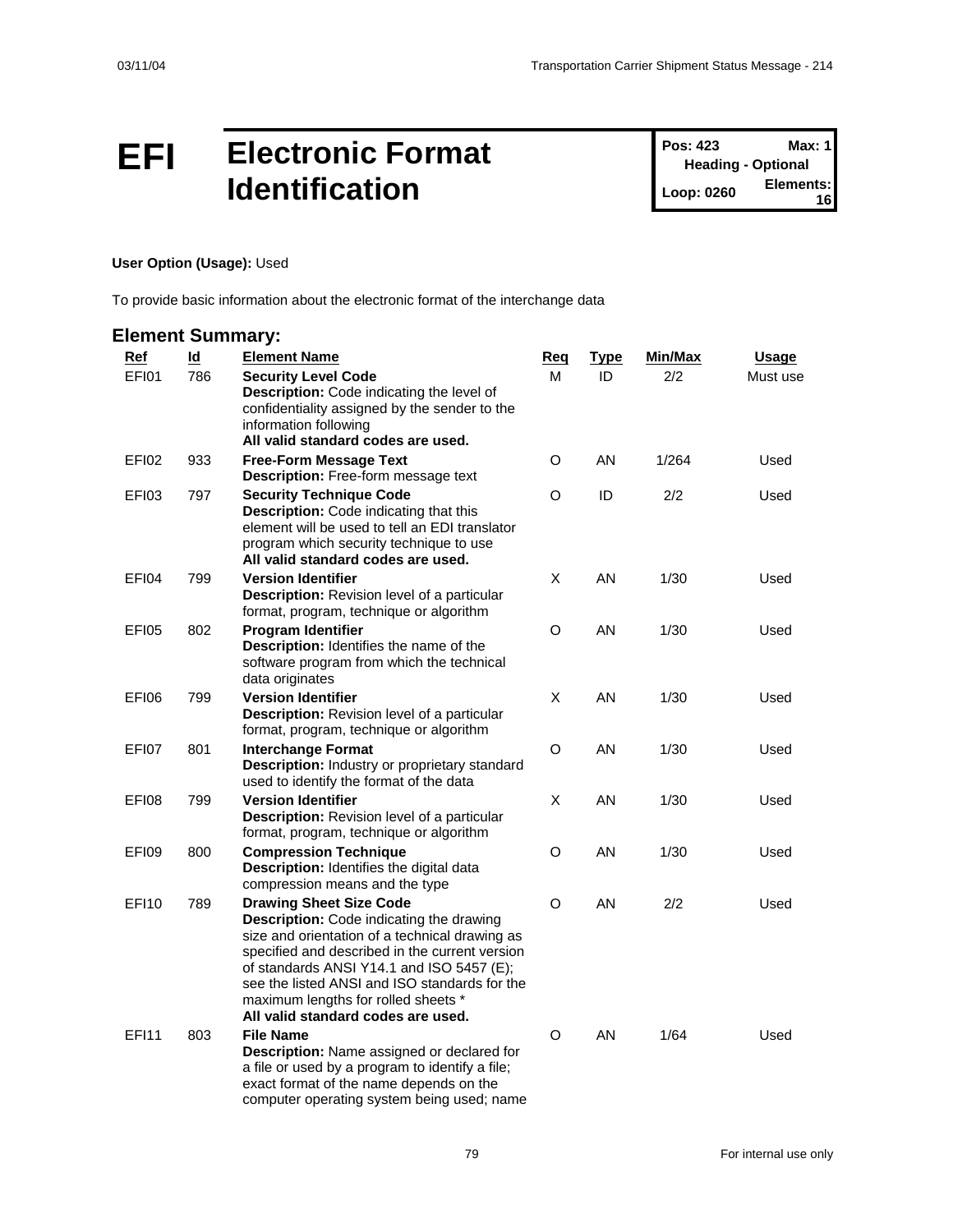|                   |      | also may be known as the file's "data set<br>name"                                                                                                                           |   |    |      |      |
|-------------------|------|------------------------------------------------------------------------------------------------------------------------------------------------------------------------------|---|----|------|------|
| EFI <sub>12</sub> | 804  | <b>Block Type</b><br><b>Description:</b> Organization of a data block<br>such as fixed length, variable length,<br>spanned, etc. Synonym for "data format"                   | O | AN | 1/4  | Used |
| <b>EF113</b>      | 787  | <b>Record Length</b><br><b>Description:</b> Quantity of characters or bytes<br>in a record. Synonyms are "logical record"<br>length" and "record size"                       | O | N  | 1/15 | Used |
| <b>EF114</b>      | 788  | <b>Block Length</b><br>Description: Quantity of data elements in a<br>block, usually specified in units such as<br>records, words or characters; synonym for<br>"block size" | O | N  | 1/5  | Used |
| <b>EF115</b>      | 799  | <b>Version Identifier</b><br><b>Description:</b> Revision level of a particular<br>format, program, technique or algorithm                                                   | X | AN | 1/30 | Used |
| <b>EF116</b>      | 1570 | <b>Filter ID Code</b><br><b>Description:</b> Code specifying the type of<br>filter used to convert data code values<br>All valid standard codes are used.                    | X | ID | 3/3  | Used |

## **Syntax:**

1. C0504 - If EFI05 is present, then all of EFI04 are required

2. C0706 - If EFI07 is present, then all of EFI06 are required

3. C0908 - If EFI09 is present, then all of EFI08 are required

4. P1516 - If either EFI15,EFI16 is present, then all are required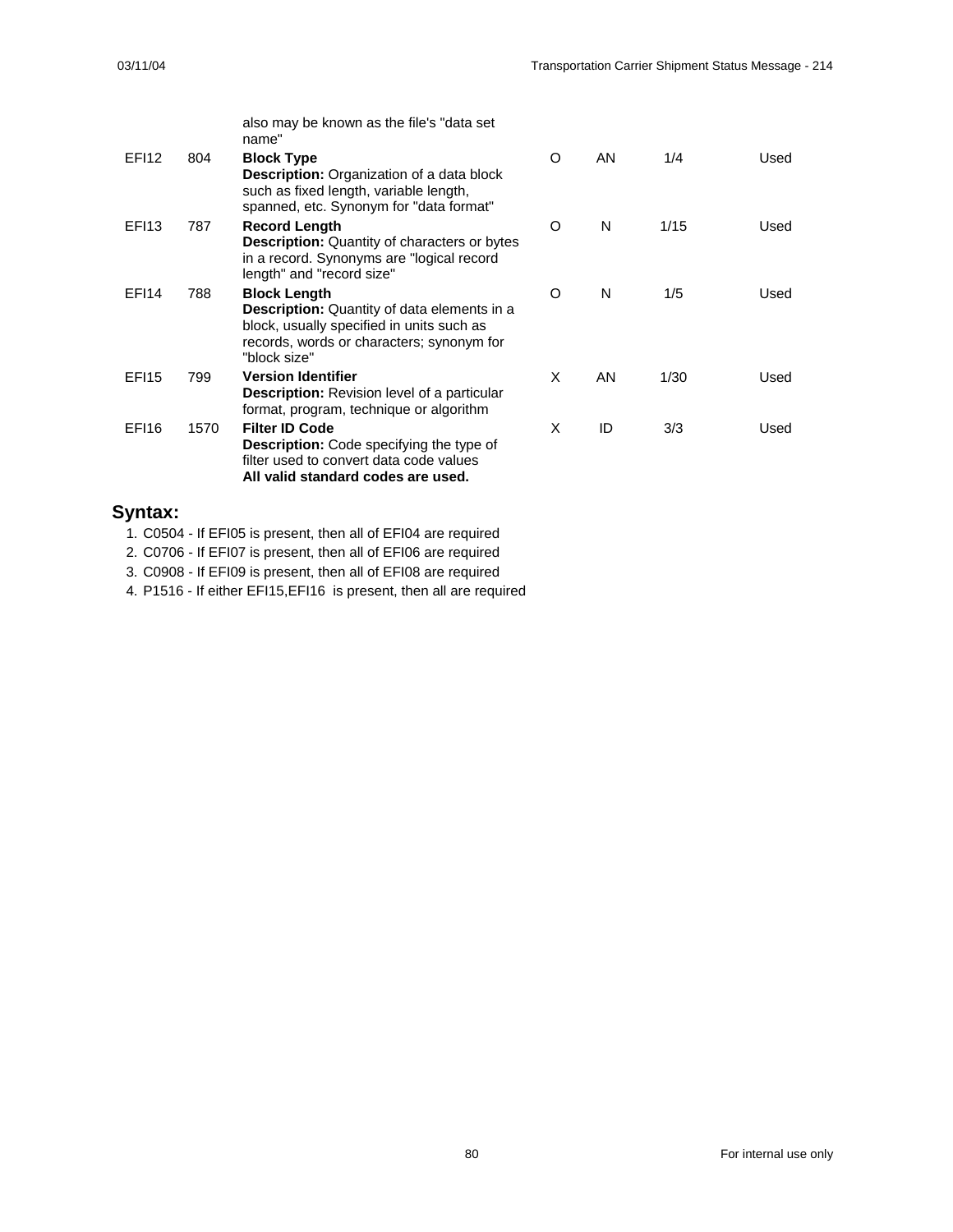# **BIN Binary Data Pos: 426 Max: 1**<br> **Pos: 426 Max: 1**<br> **Pos: 426 Max: 1**<br> **Pos: 426 Mandatory**<br> **Loop: 0260 Elements: 2**

**Heading - Mandatory Elements: 2** 

### **User Option (Usage):** Must use

To transfer binary data in a single data segment and allow identification of the end of the data segment through a count; there is no identification of the internal structure of the binary data in this segment

| <u>Ref</u>        | ld  | <b>Element Name</b>                                                                                                              | Reg | <b>Type</b> | Min/Max     | Usage    |
|-------------------|-----|----------------------------------------------------------------------------------------------------------------------------------|-----|-------------|-------------|----------|
| BIN <sub>01</sub> | 784 | <b>Length of Binary Data</b><br><b>Description:</b> The length in integral octets of<br>the binary data                          | м   | N0          | 1/15        | Must use |
| BIN <sub>02</sub> | 785 | <b>Binary Data</b><br><b>Description:</b> A string of octets which can<br>assume any binary pattern from hexadecimal<br>00 to FF | м   | B           | $1/1F + 16$ | Must use |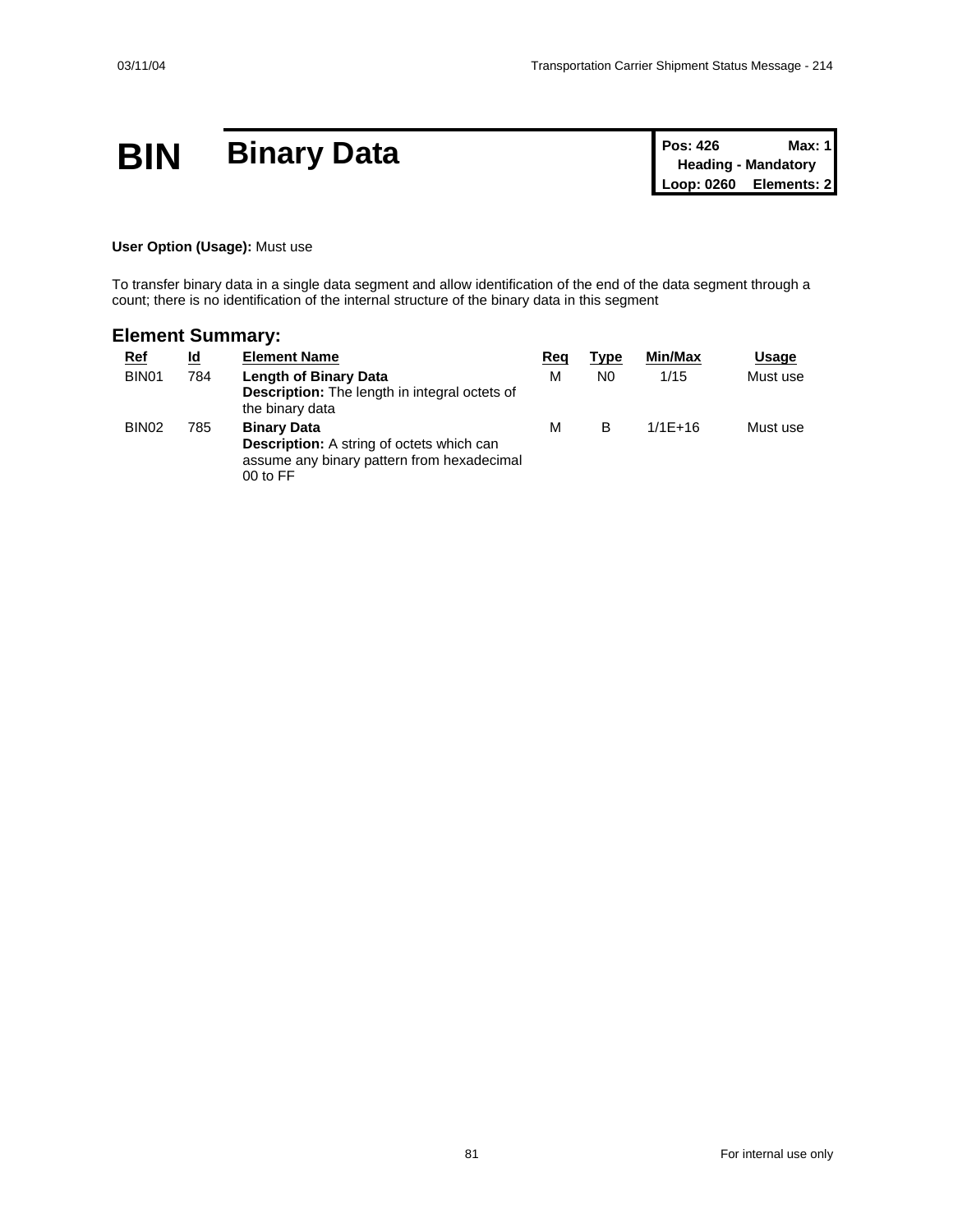# **SE Transaction Set Trailer Pos: 610 Max: 1**<br> **Loop: N/A Elements: 2**

**Heading - Mandatory Elements: 2** 

### **User Option (Usage):** Must use

To indicate the end of the transaction set and provide the count of the transmitted segments (including the beginning (ST) and ending (SE) segments)

## **Element Summary:**

| <b>Ref</b>       | <u>ld</u> | <b>Element Name</b>                                                                                                                                                                                               | Reg | Type           | Min/Max | Usage    |
|------------------|-----------|-------------------------------------------------------------------------------------------------------------------------------------------------------------------------------------------------------------------|-----|----------------|---------|----------|
| SE <sub>01</sub> | 96        | <b>Number of Included Segments</b><br><b>Description:</b> Total number of segments<br>included in a transaction set including ST and<br><b>SE</b> segments                                                        | M   | N <sub>0</sub> | 1/10    | Must use |
| SE <sub>02</sub> | 329       | <b>Transaction Set Control Number</b><br><b>Description:</b> Identifying control number that<br>must be unique within the transaction set<br>functional group assigned by the originator for<br>a transaction set | м   | ΑN             | 4/9     | Must use |

### **Comments:**

1. SE is the last segment of each transaction set.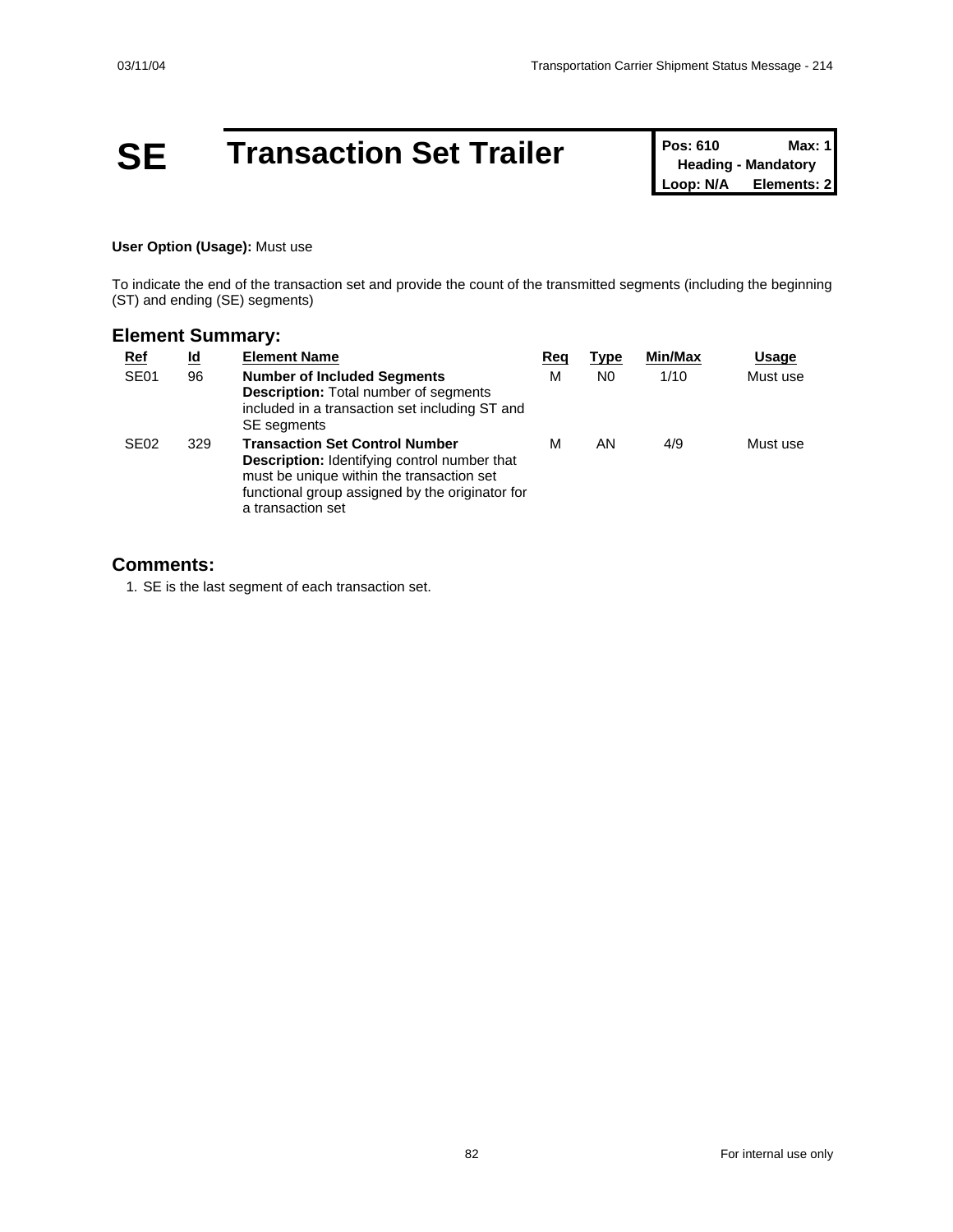# **GE Functional Group Trailer Pos:** Max: 1<br>
Not Defined - Mandatory<br>
Loop: N/A Elements: 2

**Not Defined - Mandatory Elements: 2** 

### **User Option (Usage):** Must use

To indicate the end of a functional group and to provide control information

### **Element Summary:**

| <u>Ref</u>       | <u>ld</u> | <b>Element Name</b>                                                                                                                                                                                                                     | Reg | Type | Min/Max | Usage    |
|------------------|-----------|-----------------------------------------------------------------------------------------------------------------------------------------------------------------------------------------------------------------------------------------|-----|------|---------|----------|
| GE01             | 97        | <b>Number of Transaction Sets Included</b><br><b>Description:</b> Total number of transaction<br>sets included in the functional group or<br>interchange (transmission) group terminated<br>by the trailer containing this data element | м   | N0   | 1/6     | Must use |
| GE <sub>02</sub> | 28        | <b>Group Control Number</b><br>Description: Assigned number originated<br>and maintained by the sender                                                                                                                                  | м   | N0   | 1/9     | Must use |

### **Semantics:**

1. The data interchange control number GE02 in this trailer must be identical to the same data element in the associated functional group header, GS06.

### **Comments:**

1. The use of identical data interchange control numbers in the associated functional group header and trailer is designed to maximize functional group integrity. The control number is the same as that used in the corresponding header.